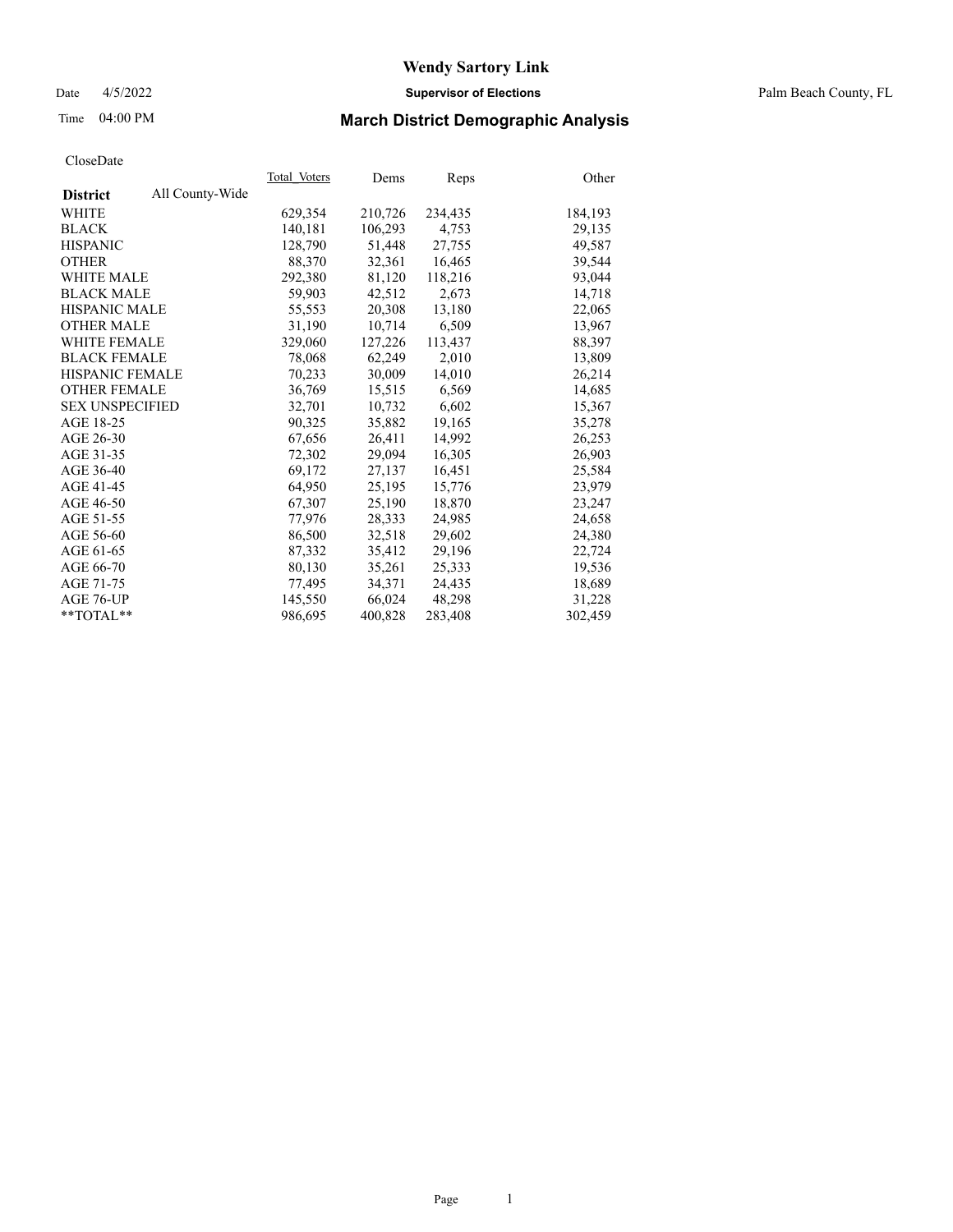Date 4/5/2022 **Supervisor of Elections** Palm Beach County, FL

# Time 04:00 PM **March District Demographic Analysis**

|                                             | Total Voters | Dems   | <b>Reps</b> | Other  |
|---------------------------------------------|--------------|--------|-------------|--------|
| County Commission Dist 1<br><b>District</b> |              |        |             |        |
| <b>WHITE</b>                                | 134,338      | 35,456 | 60,386      | 38,496 |
| <b>BLACK</b>                                | 5,516        | 3,908  | 304         | 1,304  |
| <b>HISPANIC</b>                             | 9,496        | 3,370  | 2,533       | 3,593  |
| <b>OTHER</b>                                | 11,555       | 3,528  | 3,024       | 5,003  |
| <b>WHITE MALE</b>                           | 63,177       | 13,444 | 30,238      | 19,495 |
| <b>BLACK MALE</b>                           | 2,494        | 1,652  | 165         | 677    |
| <b>HISPANIC MALE</b>                        | 3,988        | 1,288  | 1,122       | 1,578  |
| <b>OTHER MALE</b>                           | 3,936        | 1,096  | 1,090       | 1,750  |
| <b>WHITE FEMALE</b>                         | 69,693       | 21,644 | 29,528      | 18,521 |
| <b>BLACK FEMALE</b>                         | 2,954        | 2,208  | 133         | 613    |
| <b>HISPANIC FEMALE</b>                      | 5,300        | 2,007  | 1,358       | 1,935  |
| <b>OTHER FEMALE</b>                         | 4,814        | 1,715  | 1,225       | 1,874  |
| <b>SEX UNSPECIFIED</b>                      | 4,377        | 1,119  | 1,330       | 1,928  |
| AGE 18-25                                   | 12,127       | 3,534  | 4,119       | 4,474  |
| AGE 26-30                                   | 9,591        | 2,830  | 3,223       | 3,538  |
| AGE 31-35                                   | 10,237       | 3,034  | 3,441       | 3,762  |
| AGE 36-40                                   | 10,683       | 2,985  | 3,642       | 4,056  |
| AGE 41-45                                   | 10,062       | 2,761  | 3,485       | 3,816  |
| AGE 46-50                                   | 10,590       | 2,761  | 4,104       | 3,725  |
| AGE 51-55                                   | 13,123       | 3,260  | 5,832       | 4,031  |
| AGE 56-60                                   | 15,322       | 3,895  | 7,174       | 4,253  |
| AGE 61-65                                   | 15,972       | 4,580  | 7,310       | 4,082  |
| AGE 66-70                                   | 14,604       | 4,706  | 6,202       | 3,696  |
| AGE 71-75                                   | 13,586       | 4,326  | 5,841       | 3,419  |
| AGE 76-UP                                   | 25,008       | 7,590  | 11,874      | 5,544  |
| $*$ $TOTAL**$                               | 160,905      | 46,262 | 66,247      | 48,396 |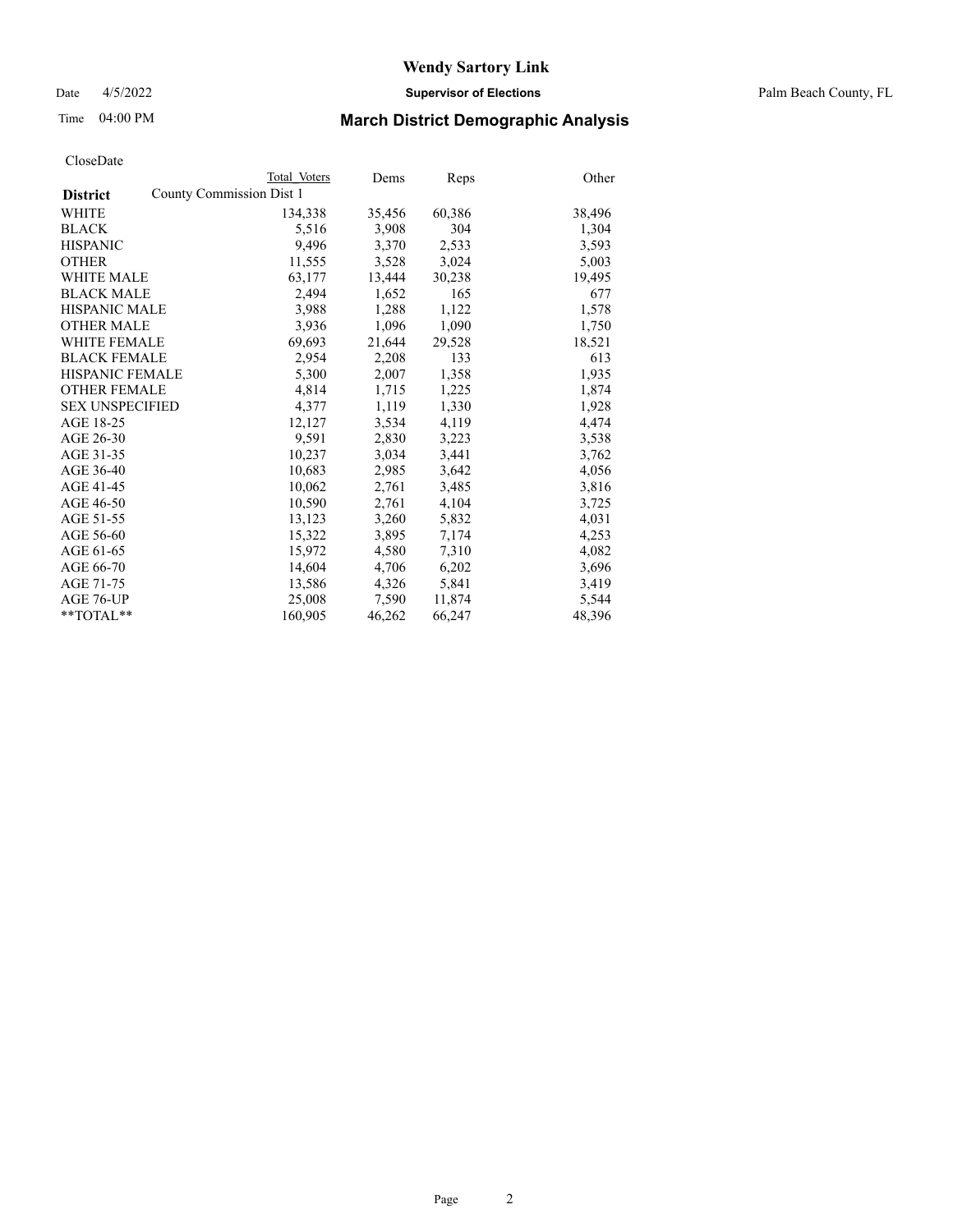Date 4/5/2022 **Supervisor of Elections** Palm Beach County, FL

# Time 04:00 PM **March District Demographic Analysis**

|                        | Total Voters             | Dems   | <b>Reps</b> | Other  |
|------------------------|--------------------------|--------|-------------|--------|
| <b>District</b>        | County Commission Dist 2 |        |             |        |
| WHITE                  | 52,410                   | 19,277 | 18,049      | 15,084 |
| <b>BLACK</b>           | 21,021                   | 15,516 | 719         | 4,786  |
| <b>HISPANIC</b>        | 31,600                   | 13,334 | 6,353       | 11,913 |
| <b>OTHER</b>           | 11,608                   | 4,523  | 1,705       | 5,380  |
| <b>WHITE MALE</b>      | 23,571                   | 7,417  | 8,673       | 7,481  |
| <b>BLACK MALE</b>      | 8,640                    | 5,895  | 410         | 2,335  |
| <b>HISPANIC MALE</b>   | 13,698                   | 5,305  | 3,053       | 5,340  |
| <b>OTHER MALE</b>      | 3,962                    | 1,510  | 649         | 1,803  |
| <b>WHITE FEMALE</b>    | 28,166                   | 11,657 | 9,165       | 7,344  |
| <b>BLACK FEMALE</b>    | 12,046                   | 9,391  | 301         | 2,354  |
| <b>HISPANIC FEMALE</b> | 17,069                   | 7,686  | 3,139       | 6,244  |
| <b>OTHER FEMALE</b>    | 4,763                    | 2,120  | 692         | 1,951  |
| <b>SEX UNSPECIFIED</b> | 4,655                    | 1,632  | 731         | 2,292  |
| AGE 18-25              | 12,260                   | 5,480  | 1,653       | 5,127  |
| AGE 26-30              | 8,764                    | 3,607  | 1,373       | 3,784  |
| AGE 31-35              | 9,076                    | 3,971  | 1,528       | 3,577  |
| AGE 36-40              | 8,565                    | 3,784  | 1,510       | 3,271  |
| AGE 41-45              | 7,934                    | 3,549  | 1,439       | 2,946  |
| AGE 46-50              | 8,071                    | 3,629  | 1,771       | 2,671  |
| AGE 51-55              | 8,832                    | 3,840  | 2,195       | 2,797  |
| AGE 56-60              | 9,987                    | 4,333  | 2,750       | 2,904  |
| AGE 61-65              | 10,185                   | 4,722  | 2,750       | 2,713  |
| AGE 66-70              | 9,187                    | 4,410  | 2,507       | 2,270  |
| AGE 71-75              | 8,507                    | 4,050  | 2,486       | 1,971  |
| AGE 76-UP              | 15,271                   | 7,275  | 4,864       | 3,132  |
| $*$ $TOTAL**$          | 116,639                  | 52,650 | 26,826      | 37,163 |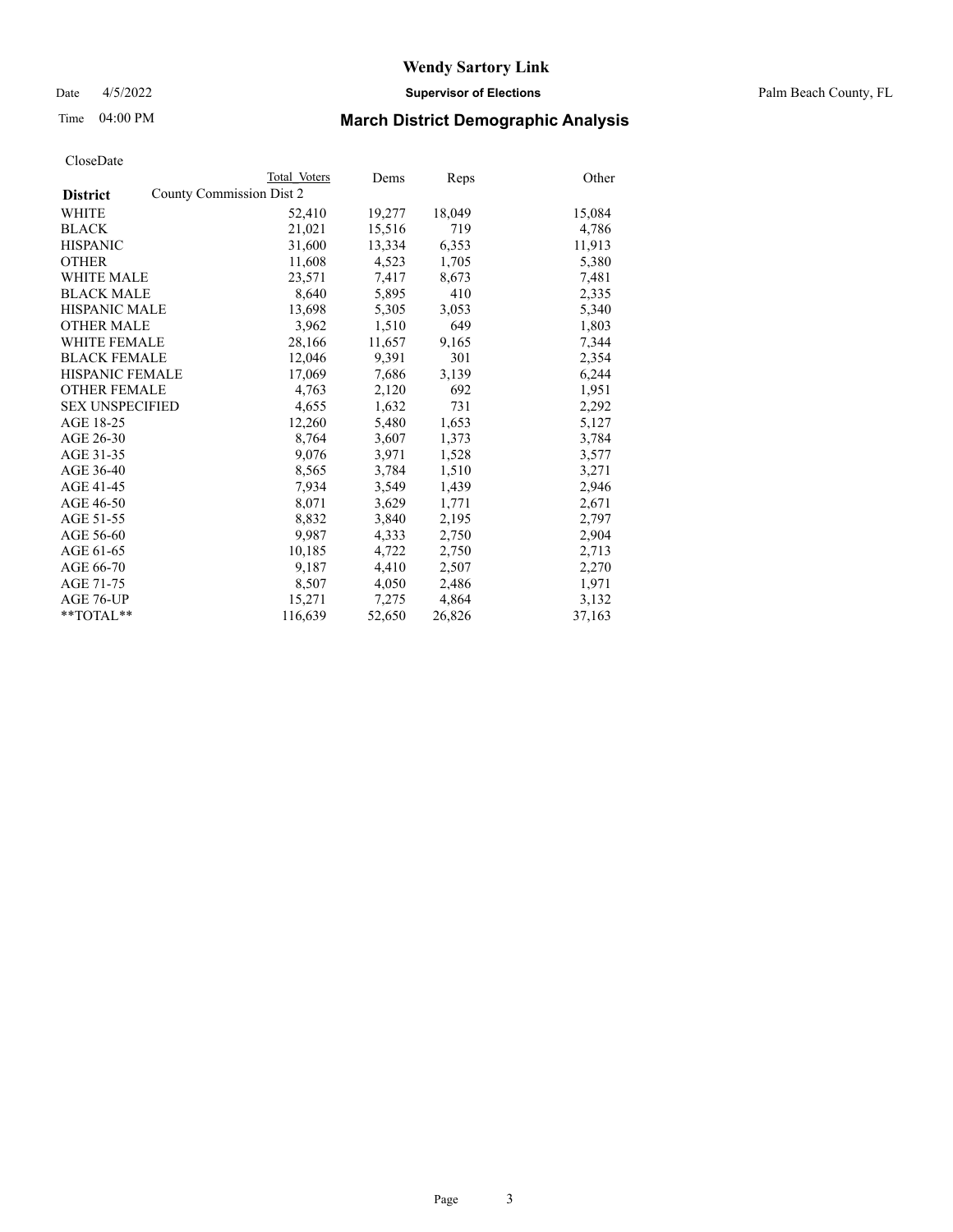Date 4/5/2022 **Supervisor of Elections** Palm Beach County, FL

# Time 04:00 PM **March District Demographic Analysis**

|                        | Total Voters             | Dems   | Reps   | Other  |
|------------------------|--------------------------|--------|--------|--------|
| <b>District</b>        | County Commission Dist 3 |        |        |        |
| WHITE                  | 75,987                   | 28,351 | 25,062 | 22,574 |
| <b>BLACK</b>           | 17,014                   | 12,166 | 593    | 4,255  |
| <b>HISPANIC</b>        | 22,757                   | 9,459  | 4,497  | 8,801  |
| <b>OTHER</b>           | 12,071                   | 4,522  | 1,976  | 5,573  |
| <b>WHITE MALE</b>      | 35,506                   | 11,241 | 12,864 | 11,401 |
| <b>BLACK MALE</b>      | 7,384                    | 4,912  | 340    | 2,132  |
| <b>HISPANIC MALE</b>   | 10,059                   | 3,850  | 2,241  | 3,968  |
| <b>OTHER MALE</b>      | 4,275                    | 1,563  | 804    | 1,908  |
| <b>WHITE FEMALE</b>    | 39,490                   | 16,774 | 11,912 | 10,804 |
| <b>BLACK FEMALE</b>    | 9,344                    | 7,053  | 240    | 2,051  |
| <b>HISPANIC FEMALE</b> | 12,167                   | 5,414  | 2,161  | 4,592  |
| <b>OTHER FEMALE</b>    | 5,011                    | 2,139  | 787    | 2,085  |
| <b>SEX UNSPECIFIED</b> | 4,479                    | 1,483  | 758    | 2,238  |
| AGE 18-25              | 12,872                   | 5,185  | 2,129  | 5,558  |
| AGE 26-30              | 9,597                    | 3.840  | 1,803  | 3,954  |
| AGE 31-35              | 10,533                   | 4,370  | 2,042  | 4,121  |
| AGE 36-40              | 9,767                    | 4,118  | 2,008  | 3,641  |
| AGE 41-45              | 9,223                    | 3,817  | 1,924  | 3,482  |
| AGE 46-50              | 9,558                    | 3,856  | 2,320  | 3,382  |
| AGE 51-55              | 10,713                   | 4,196  | 3,029  | 3,488  |
| AGE 56-60              | 11,224                   | 4,499  | 3,506  | 3,219  |
| AGE 61-65              | 10,545                   | 4,595  | 3,239  | 2,711  |
| AGE 66-70              | 9,000                    | 4,187  | 2,600  | 2,213  |
| AGE 71-75              | 8,604                    | 3,993  | 2,565  | 2,046  |
| AGE 76-UP              | 16,193                   | 7,842  | 4,963  | 3,388  |
| **TOTAL**              | 127,829                  | 54,498 | 32,128 | 41,203 |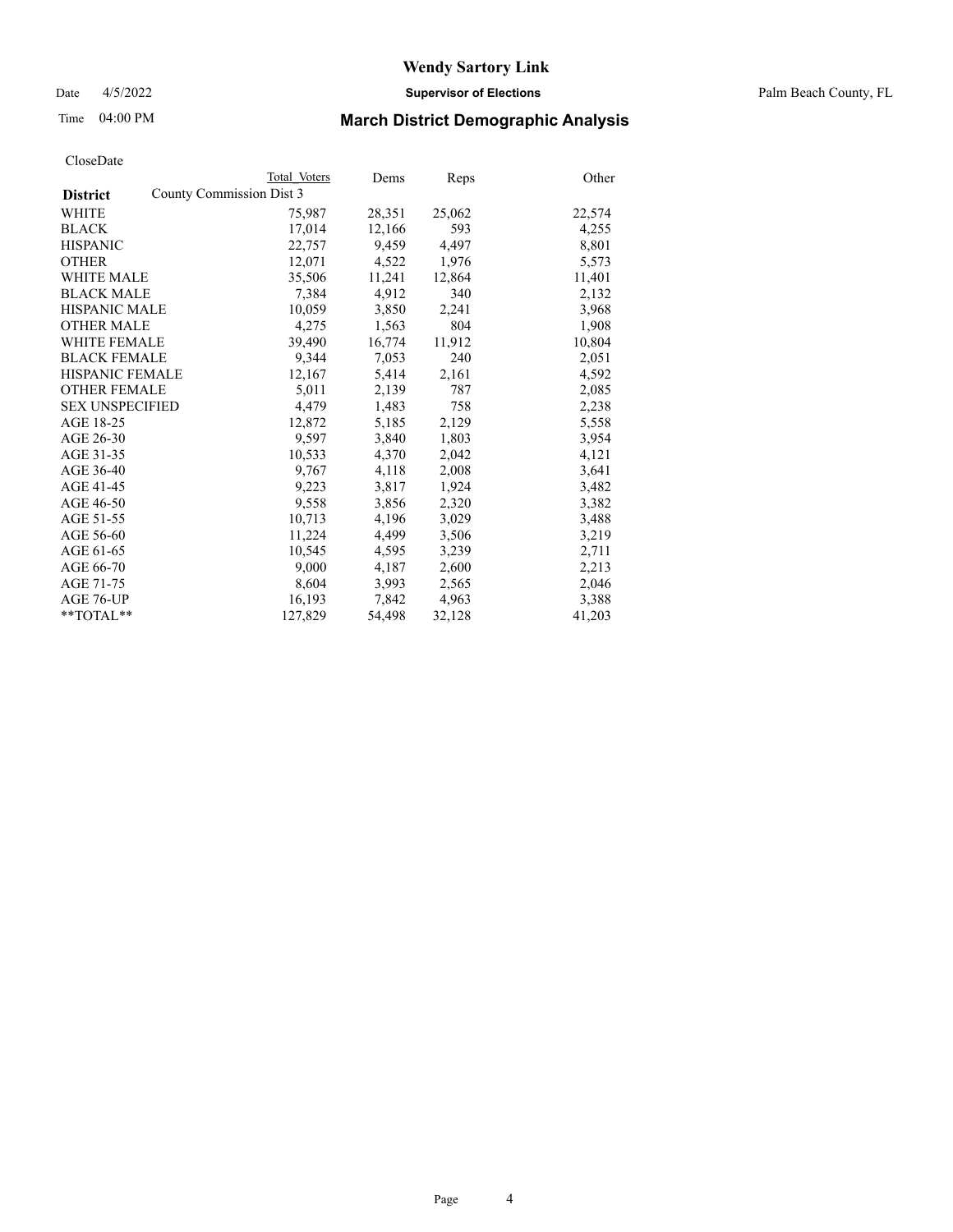Date 4/5/2022 **Supervisor of Elections** Palm Beach County, FL

# Time 04:00 PM **March District Demographic Analysis**

|                                             | Total Voters | Dems   | Reps   | Other  |
|---------------------------------------------|--------------|--------|--------|--------|
| County Commission Dist 4<br><b>District</b> |              |        |        |        |
| WHITE                                       | 121,516      | 38,763 | 46,070 | 36,683 |
| <b>BLACK</b>                                | 6,986        | 4,947  | 340    | 1,699  |
| <b>HISPANIC</b>                             | 12,869       | 4,765  | 3,045  | 5,059  |
| <b>OTHER</b>                                | 12,925       | 4,246  | 2,847  | 5,832  |
| <b>WHITE MALE</b>                           | 56,796       | 14,834 | 23,209 | 18,753 |
| <b>BLACK MALE</b>                           | 3,028        | 1,969  | 189    | 870    |
| <b>HISPANIC MALE</b>                        | 5,197        | 1,725  | 1,275  | 2,197  |
| <b>OTHER MALE</b>                           | 4,532        | 1,340  | 1,095  | 2,097  |
| <b>WHITE FEMALE</b>                         | 63,139       | 23,455 | 22,275 | 17,409 |
| <b>BLACK FEMALE</b>                         | 3,823        | 2,888  | 145    | 790    |
| HISPANIC FEMALE                             | 7,376        | 2,936  | 1,707  | 2,733  |
| <b>OTHER FEMALE</b>                         | 5,340        | 2,048  | 1,140  | 2,152  |
| <b>SEX UNSPECIFIED</b>                      | 4.909        | 1.449  | 1,228  | 2,232  |
| AGE 18-25                                   | 13,471       | 4,591  | 3,840  | 5,040  |
| AGE 26-30                                   | 9,647        | 3,177  | 2,755  | 3,715  |
| AGE 31-35                                   | 9,915        | 3,347  | 2,675  | 3,893  |
| AGE 36-40                                   | 9,201        | 3,020  | 2,626  | 3,555  |
| AGE 41-45                                   | 8,817        | 2,834  | 2,508  | 3,475  |
| AGE 46-50                                   | 9,681        | 2,870  | 3,153  | 3,658  |
| AGE 51-55                                   | 12,231       | 3,451  | 4,464  | 4,316  |
| AGE 56-60                                   | 13,997       | 4,337  | 5,356  | 4,304  |
| AGE 61-65                                   | 14,428       | 4,837  | 5,434  | 4,157  |
| AGE 66-70                                   | 13,666       | 5,151  | 4,810  | 3,705  |
| AGE 71-75                                   | 12,977       | 5,027  | 4,520  | 3,430  |
| AGE 76-UP                                   | 26,265       | 10,079 | 10,161 | 6,025  |
| $*$ $TOTAL**$                               | 154,296      | 52,721 | 52,302 | 49,273 |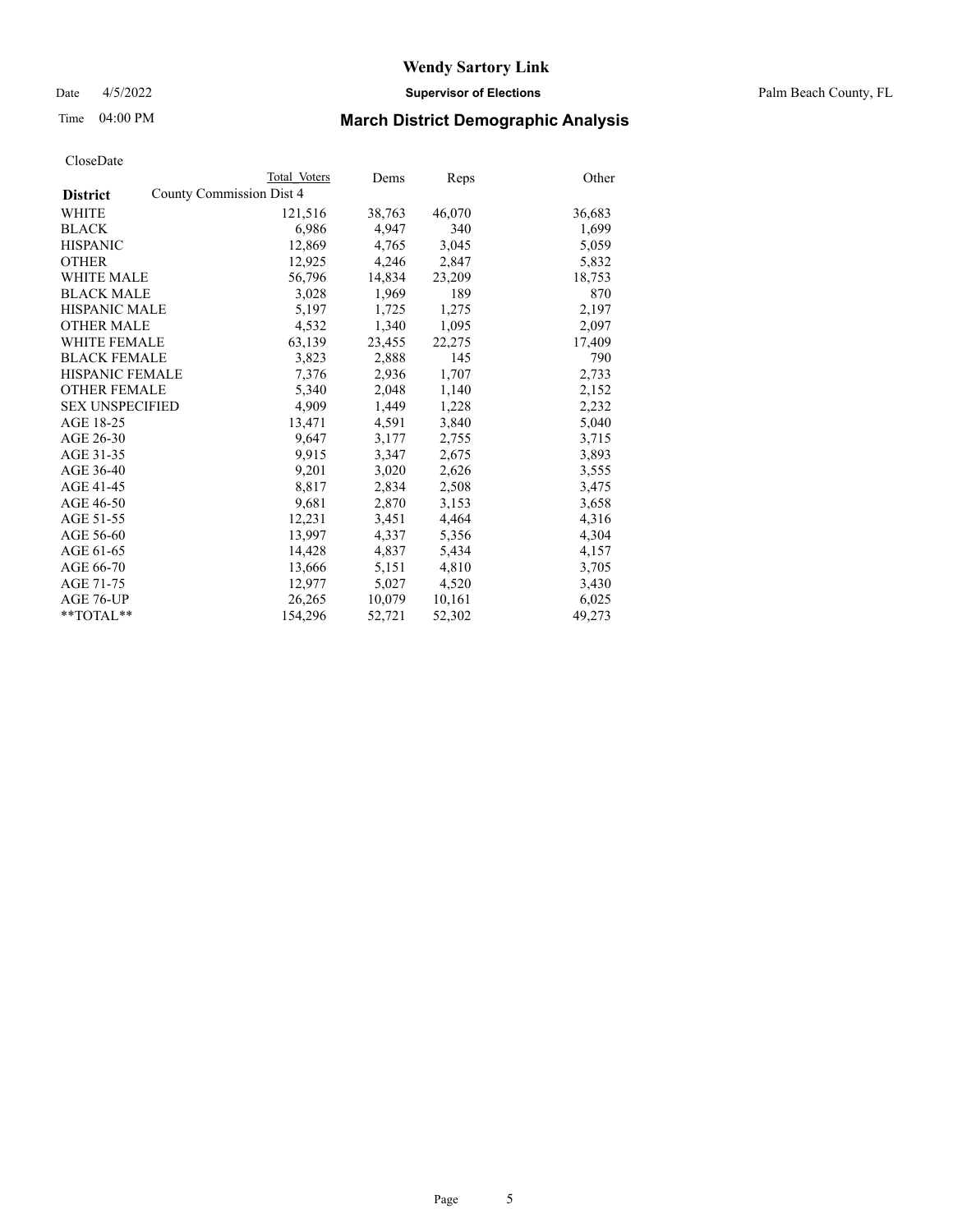Date 4/5/2022 **Supervisor of Elections** Palm Beach County, FL

# Time 04:00 PM **March District Demographic Analysis**

|                        | Total Voters             | Dems   | <b>Reps</b> | Other  |
|------------------------|--------------------------|--------|-------------|--------|
| <b>District</b>        | County Commission Dist 5 |        |             |        |
| WHITE                  | 122,327                  | 52,261 | 36,140      | 33,926 |
| <b>BLACK</b>           | 8,614                    | 6,127  | 400         | 2,087  |
| <b>HISPANIC</b>        | 16,650                   | 6,724  | 3,453       | 6,473  |
| <b>OTHER</b>           | 14,809                   | 5,489  | 2,861       | 6,459  |
| <b>WHITE MALE</b>      | 54,272                   | 19,279 | 18,107      | 16,886 |
| <b>BLACK MALE</b>      | 3,734                    | 2,439  | 220         | 1,075  |
| <b>HISPANIC MALE</b>   | 6,806                    | 2,531  | 1,580       | 2,695  |
| <b>OTHER MALE</b>      | 5,233                    | 1,738  | 1,177       | 2,318  |
| <b>WHITE FEMALE</b>    | 66,399                   | 32,372 | 17,540      | 16,487 |
| <b>BLACK FEMALE</b>    | 4,730                    | 3,602  | 170         | 958    |
| <b>HISPANIC FEMALE</b> | 9,483                    | 4,069  | 1,815       | 3,599  |
| <b>OTHER FEMALE</b>    | 6,366                    | 2,713  | 1,124       | 2,529  |
| <b>SEX UNSPECIFIED</b> | 5,219                    | 1,770  | 1,092       | 2,357  |
| AGE 18-25              | 10,382                   | 3,878  | 2,295       | 4,209  |
| AGE 26-30              | 6,955                    | 2,593  | 1,589       | 2,773  |
| AGE 31-35              | 7,929                    | 3,039  | 1,873       | 3,017  |
| AGE 36-40              | 8,418                    | 3,141  | 2,036       | 3,241  |
| AGE 41-45              | 8,680                    | 3,140  | 2,200       | 3,340  |
| AGE 46-50              | 8,987                    | 3,006  | 2,577       | 3,404  |
| AGE 51-55              | 10,398                   | 3,604  | 3,145       | 3,649  |
| AGE 56-60              | 11,879                   | 4,311  | 3,768       | 3,800  |
| AGE 61-65              | 13,936                   | 5,733  | 4,206       | 3,997  |
| AGE 66-70              | 15,810                   | 7,403  | 4,408       | 3,999  |
| AGE 71-75              | 18,642                   | 9,057  | 4,889       | 4,696  |
| AGE 76-UP              | 40,384                   | 21,696 | 9,868       | 8,820  |
| **TOTAL**              | 162,400                  | 70,601 | 42,854      | 48,945 |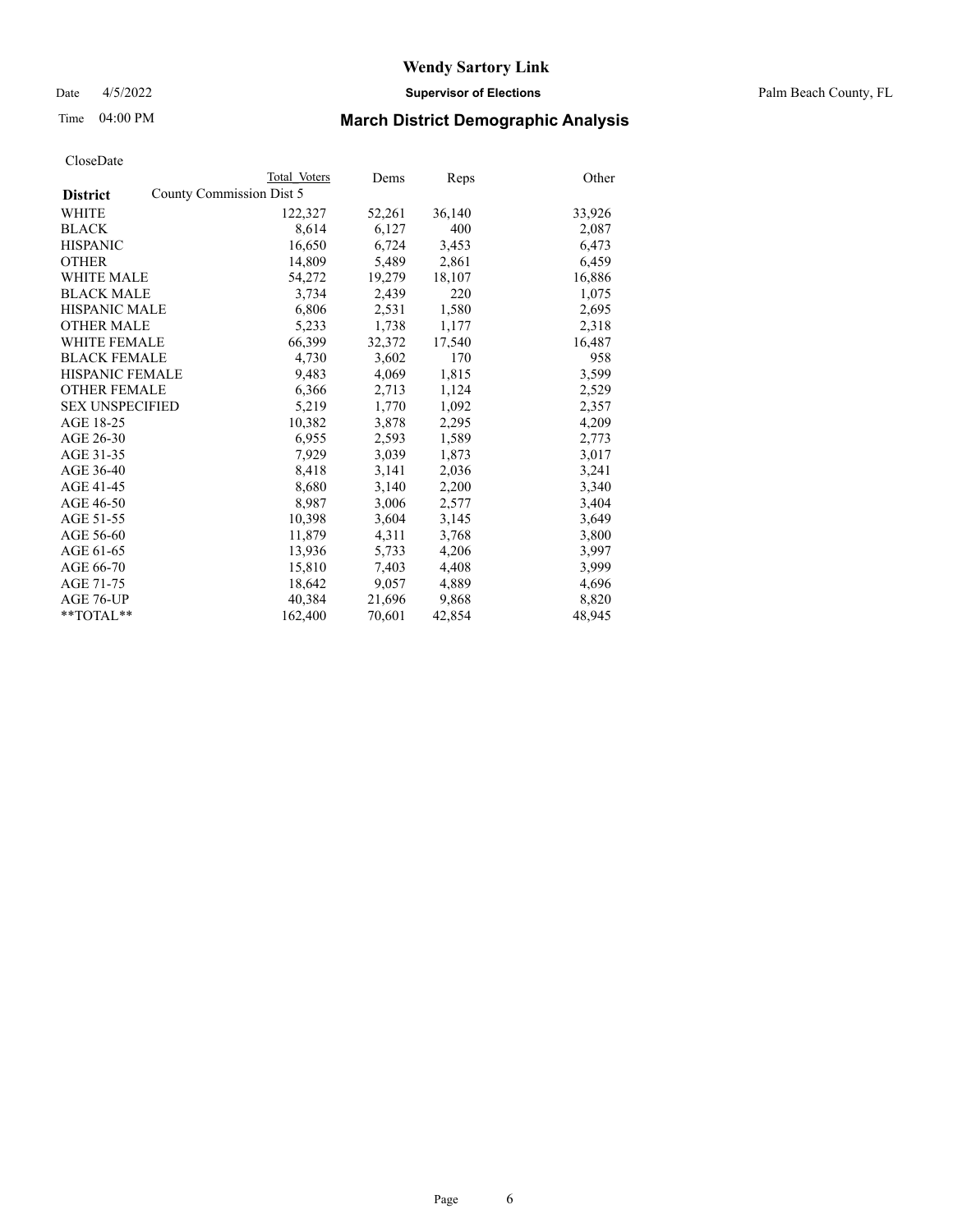Date 4/5/2022 **Supervisor of Elections** Palm Beach County, FL

# Time 04:00 PM **March District Demographic Analysis**

|                                             | Total Voters | Dems   | <b>Reps</b> | Other  |
|---------------------------------------------|--------------|--------|-------------|--------|
| County Commission Dist 6<br><b>District</b> |              |        |             |        |
| WHITE                                       | 79,184       | 21,559 | 34,183      | 23,442 |
| <b>BLACK</b>                                | 25,172       | 19,299 | 893         | 4,980  |
| <b>HISPANIC</b>                             | 22,833       | 8,229  | 5,851       | 8,753  |
| <b>OTHER</b>                                | 14,112       | 5,180  | 2,771       | 6,161  |
| <b>WHITE MALE</b>                           | 37,790       | 8,714  | 17,465      | 11,611 |
| <b>BLACK MALE</b>                           | 10,907       | 7,857  | 513         | 2,537  |
| <b>HISPANIC MALE</b>                        | 10,259       | 3,328  | 2,900       | 4,031  |
| <b>OTHER MALE</b>                           | 5,305        | 1,815  | 1,162       | 2,328  |
| <b>WHITE FEMALE</b>                         | 40,435       | 12,620 | 16,326      | 11,489 |
| <b>BLACK FEMALE</b>                         | 13,904       | 11,191 | 372         | 2,341  |
| <b>HISPANIC FEMALE</b>                      | 12,070       | 4,734  | 2,846       | 4,490  |
| <b>OTHER FEMALE</b>                         | 5,968        | 2,518  | 1,098       | 2,352  |
| <b>SEX UNSPECIFIED</b>                      | 4,554        | 1,437  | 985         | 2,132  |
| AGE 18-25                                   | 15,857       | 6,028  | 3,783       | 6,046  |
| AGE 26-30                                   | 10,574       | 3,966  | 2,601       | 4,007  |
| AGE 31-35                                   | 11,497       | 4,236  | 3,130       | 4,131  |
| AGE 36-40                                   | 11,659       | 4,062  | 3,324       | 4,273  |
| AGE 41-45                                   | 11,158       | 3,958  | 3,108       | 4,092  |
| AGE 46-50                                   | 11,825       | 4,128  | 3,706       | 3,991  |
| AGE 51-55                                   | 13,282       | 4,602  | 4,709       | 3,971  |
| AGE 56-60                                   | 13,838       | 5,116  | 5,165       | 3,557  |
| AGE 61-65                                   | 12,201       | 4,879  | 4,329       | 2,993  |
| AGE 66-70                                   | 9,717        | 4,341  | 3,248       | 2,128  |
| AGE 71-75                                   | 8,271        | 3,737  | 2,760       | 1,774  |
| AGE 76-UP                                   | 11,422       | 5,214  | 3,835       | 2,373  |
| $*$ TOTAL $*$                               | 141,301      | 54,267 | 43,698      | 43,336 |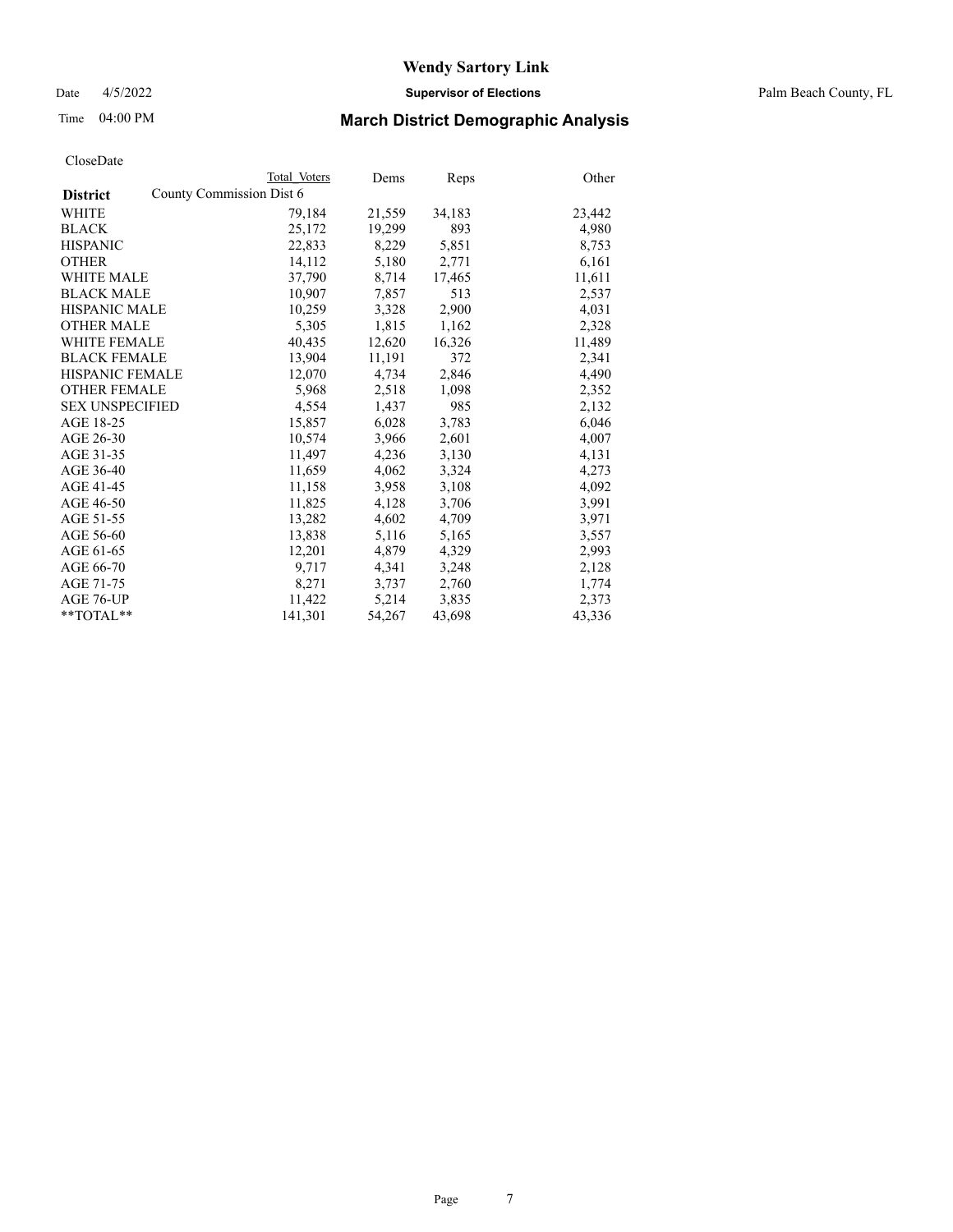Date 4/5/2022 **Supervisor of Elections** Palm Beach County, FL

# Time 04:00 PM **March District Demographic Analysis**

|                                             | Total Voters | Dems   | <b>Reps</b> | Other  |
|---------------------------------------------|--------------|--------|-------------|--------|
| County Commission Dist 7<br><b>District</b> |              |        |             |        |
| WHITE                                       | 43,592       | 15,059 | 14,545      | 13,988 |
| <b>BLACK</b>                                | 55,858       | 44,330 | 1,504       | 10,024 |
| <b>HISPANIC</b>                             | 12,585       | 5,567  | 2,023       | 4,995  |
| <b>OTHER</b>                                | 11,290       | 4,873  | 1,281       | 5,136  |
| <b>WHITE MALE</b>                           | 21,268       | 6,191  | 7,660       | 7,417  |
| <b>BLACK MALE</b>                           | 23,716       | 17,788 | 836         | 5,092  |
| <b>HISPANIC MALE</b>                        | 5,546        | 2,281  | 1,009       | 2,256  |
| <b>OTHER MALE</b>                           | 3.947        | 1,652  | 532         | 1,763  |
| <b>WHITE FEMALE</b>                         | 21,738       | 8,704  | 6,691       | 6,343  |
| <b>BLACK FEMALE</b>                         | 31,267       | 25,916 | 649         | 4,702  |
| <b>HISPANIC FEMALE</b>                      | 6,768        | 3,163  | 984         | 2,621  |
| <b>OTHER FEMALE</b>                         | 4,507        | 2,262  | 503         | 1,742  |
| <b>SEX UNSPECIFIED</b>                      | 4,508        | 1,842  | 478         | 2,188  |
| AGE 18-25                                   | 13,356       | 7,186  | 1,346       | 4,824  |
| AGE 26-30                                   | 12,528       | 6,398  | 1,648       | 4,482  |
| AGE 31-35                                   | 13,115       | 7,097  | 1,616       | 4,402  |
| AGE 36-40                                   | 10,879       | 6,027  | 1,305       | 3,547  |
| AGE 41-45                                   | 9,076        | 5,136  | 1,112       | 2,828  |
| AGE 46-50                                   | 8,595        | 4,940  | 1,239       | 2,416  |
| AGE 51-55                                   | 9,397        | 5,380  | 1,611       | 2,406  |
| AGE 56-60                                   | 10,253       | 6,027  | 1,883       | 2,343  |
| AGE 61-65                                   | 10,065       | 6,066  | 1,928       | 2,071  |
| AGE 66-70                                   | 8,146        | 5,063  | 1,558       | 1,525  |
| AGE 71-75                                   | 6,908        | 4,181  | 1,374       | 1,353  |
| AGE 76-UP                                   | 11,007       | 6,328  | 2,733       | 1,946  |
| **TOTAL**                                   | 123,325      | 69,829 | 19,353      | 34,143 |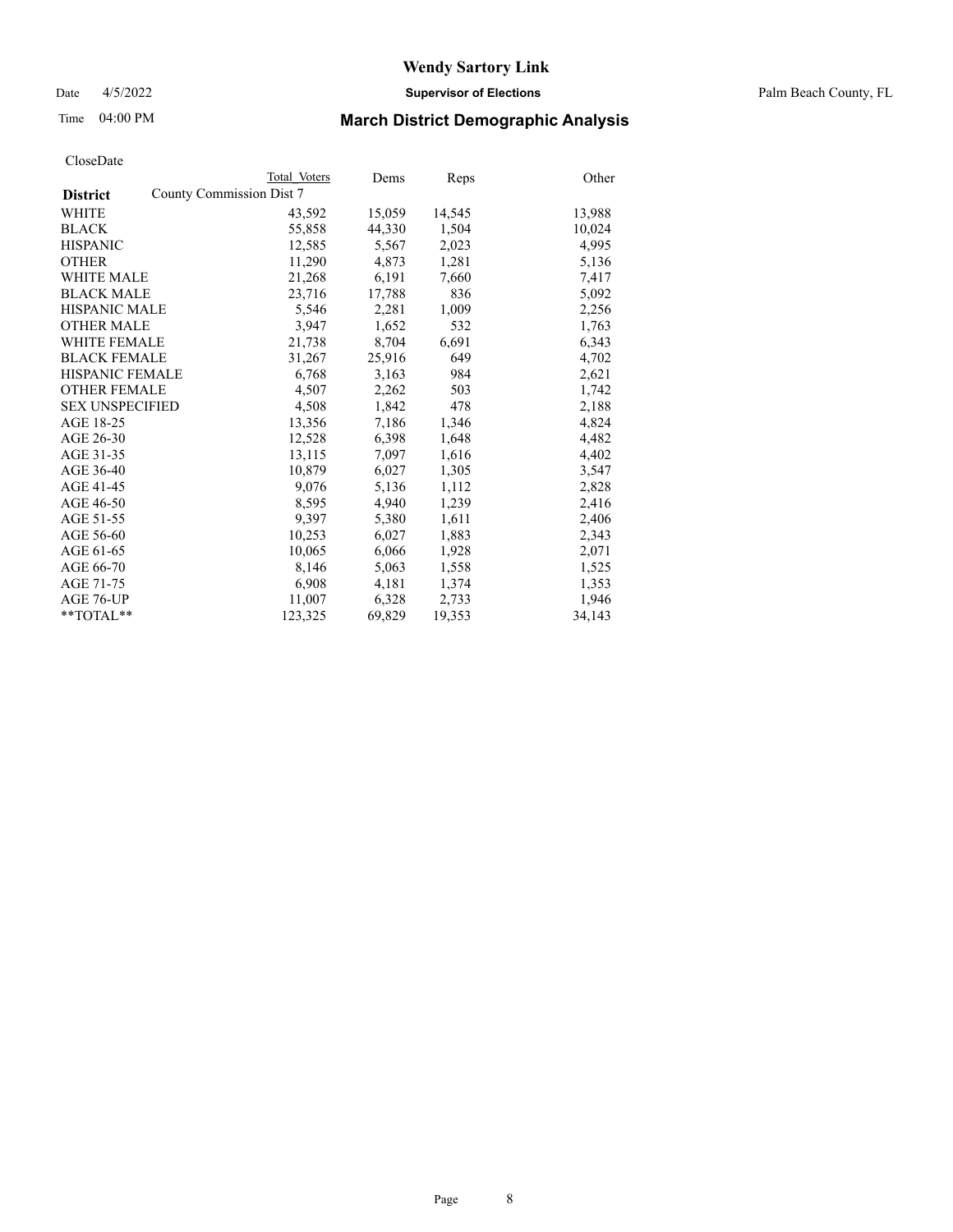Date 4/5/2022 **Supervisor of Elections** Palm Beach County, FL

# Time 04:00 PM **March District Demographic Analysis**

|                                          | Total Voters | Dems   | Reps   | Other  |
|------------------------------------------|--------------|--------|--------|--------|
| Congressional Dist 18<br><b>District</b> |              |        |        |        |
| WHITE                                    | 170,493      | 46,700 | 74,681 | 49,112 |
| <b>BLACK</b>                             | 17,993       | 13,080 | 765    | 4,148  |
| <b>HISPANIC</b>                          | 21,146       | 7,686  | 5,460  | 8,000  |
| <b>OTHER</b>                             | 18,334       | 6,167  | 4,223  | 7,944  |
| <b>WHITE MALE</b>                        | 80,222       | 17,913 | 37,588 | 24,721 |
| <b>BLACK MALE</b>                        | 7,718        | 5,226  | 422    | 2,070  |
| <b>HISPANIC MALE</b>                     | 9,093        | 2,988  | 2,543  | 3,562  |
| <b>OTHER MALE</b>                        | 6,462        | 2,026  | 1,608  | 2,828  |
| <b>WHITE FEMALE</b>                      | 88,322       | 28,302 | 36,294 | 23,726 |
| <b>BLACK FEMALE</b>                      | 10.036       | 7.696  | 333    | 2,007  |
| <b>HISPANIC FEMALE</b>                   | 11,599       | 4,523  | 2,822  | 4,254  |
| <b>OTHER FEMALE</b>                      | 7,755        | 3,028  | 1,700  | 3,027  |
| <b>SEX UNSPECIFIED</b>                   | 6,553        | 1,823  | 1,755  | 2,975  |
| AGE 18-25                                | 18,794       | 5,953  | 5,695  | 7,146  |
| AGE 26-30                                | 15,041       | 4,808  | 4,508  | 5,725  |
| AGE 31-35                                | 16,083       | 5,086  | 5,033  | 5,964  |
| AGE 36-40                                | 16,219       | 4,858  | 5,216  | 6,145  |
| AGE 41-45                                | 14,900       | 4,551  | 4,752  | 5,597  |
| AGE 46-50                                | 15,526       | 4,551  | 5,608  | 5,367  |
| AGE 51-55                                | 18,841       | 5,326  | 7,774  | 5,741  |
| AGE 56-60                                | 21,833       | 6,505  | 9,368  | 5,960  |
| AGE 61-65                                | 21,828       | 7,201  | 9,121  | 5,506  |
| AGE 66-70                                | 19,331       | 6,962  | 7,558  | 4,811  |
| AGE 71-75                                | 17,846       | 6,495  | 7,023  | 4,328  |
| AGE 76-UP                                | 31,724       | 11,337 | 13,473 | 6,914  |
| $*$ TOTAL $*$                            | 227,966      | 73,633 | 85,129 | 69,204 |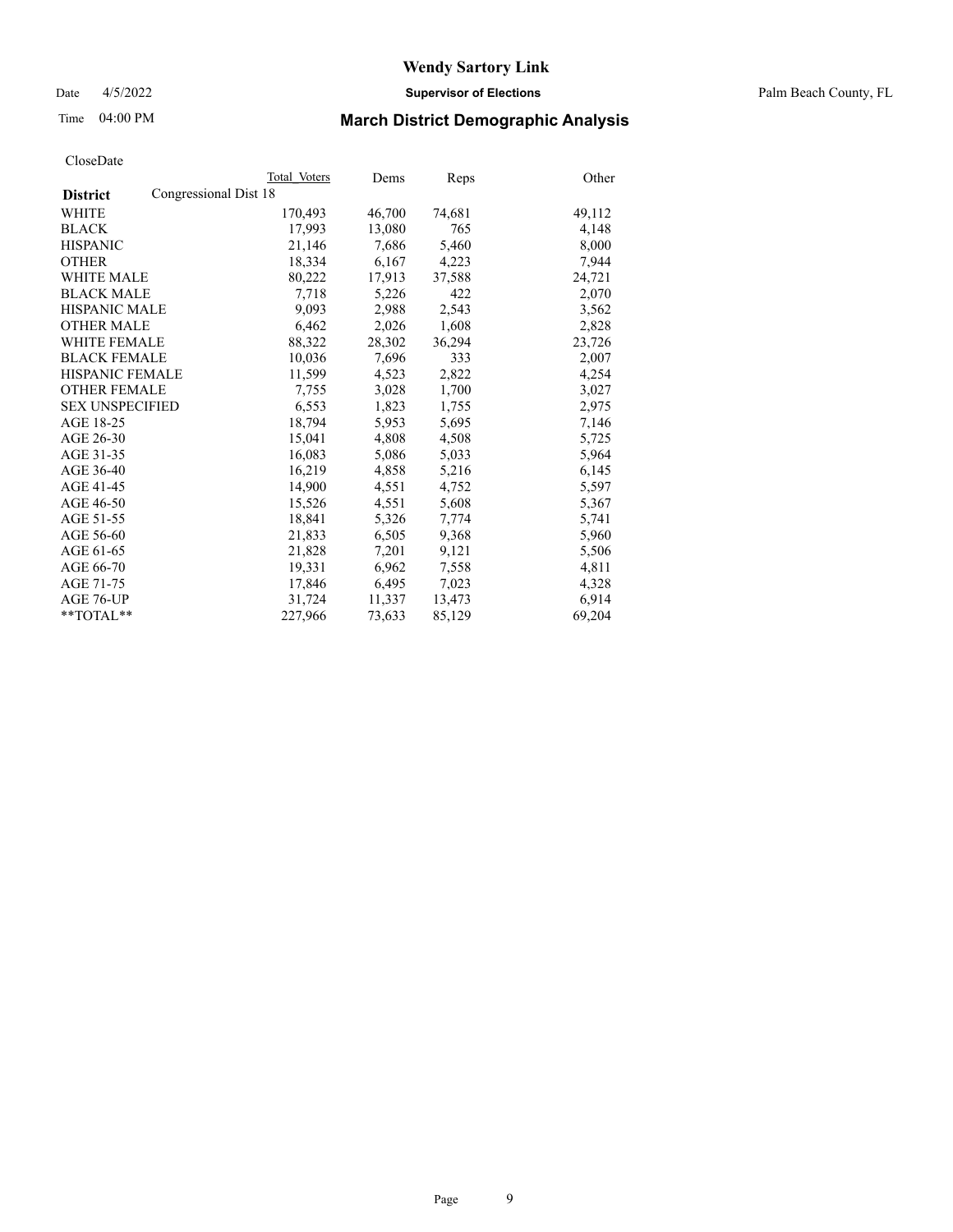Date 4/5/2022 **Supervisor of Elections** Palm Beach County, FL

# Time 04:00 PM **March District Demographic Analysis**

|                                          | Total Voters | Dems   | Reps   | Other  |
|------------------------------------------|--------------|--------|--------|--------|
| Congressional Dist 20<br><b>District</b> |              |        |        |        |
| WHITE                                    | 42,387       | 13,252 | 16,233 | 12,902 |
| <b>BLACK</b>                             | 56,435       | 44,799 | 1,589  | 10,047 |
| <b>HISPANIC</b>                          | 24,901       | 10,324 | 4,904  | 9,673  |
| <b>OTHER</b>                             | 13,299       | 5,453  | 1,696  | 6,150  |
| <b>WHITE MALE</b>                        | 20,293       | 5,315  | 8,324  | 6,654  |
| <b>BLACK MALE</b>                        | 23,328       | 17,468 | 866    | 4,994  |
| <b>HISPANIC MALE</b>                     | 11,086       | 4,212  | 2,478  | 4,396  |
| <b>OTHER MALE</b>                        | 4,703        | 1,867  | 665    | 2,171  |
| <b>WHITE FEMALE</b>                      | 21,586       | 7,808  | 7,734  | 6,044  |
| <b>BLACK FEMALE</b>                      | 32,229       | 26,689 | 707    | 4,833  |
| HISPANIC FEMALE                          | 13,169       | 5,860  | 2,325  | 4,984  |
| <b>OTHER FEMALE</b>                      | 5,334        | 2,534  | 678    | 2,122  |
| <b>SEX UNSPECIFIED</b>                   | 5,225        | 2,041  | 626    | 2,558  |
| AGE 18-25                                | 16,278       | 8,352  | 1,848  | 6,078  |
| AGE 26-30                                | 12,952       | 6,525  | 1,697  | 4,730  |
| AGE 31-35                                | 13,633       | 7,376  | 1,796  | 4,461  |
| AGE 36-40                                | 11,964       | 6,309  | 1,669  | 3,986  |
| AGE 41-45                                | 10,759       | 5,675  | 1,585  | 3,499  |
| AGE 46-50                                | 10,592       | 5,625  | 1,898  | 3,069  |
| AGE 51-55                                | 11,198       | 6,001  | 2,301  | 2,896  |
| AGE 56-60                                | 11,908       | 6,387  | 2,664  | 2,857  |
| AGE 61-65                                | 11,068       | 6,196  | 2,506  | 2,366  |
| AGE 66-70                                | 8,954        | 5,283  | 1,982  | 1,689  |
| AGE 71-75                                | 7,166        | 4,122  | 1,665  | 1,379  |
| AGE 76-UP                                | 10,550       | 5,977  | 2,811  | 1,762  |
| $*$ $TOTAL**$                            | 137,022      | 73,828 | 24,422 | 38,772 |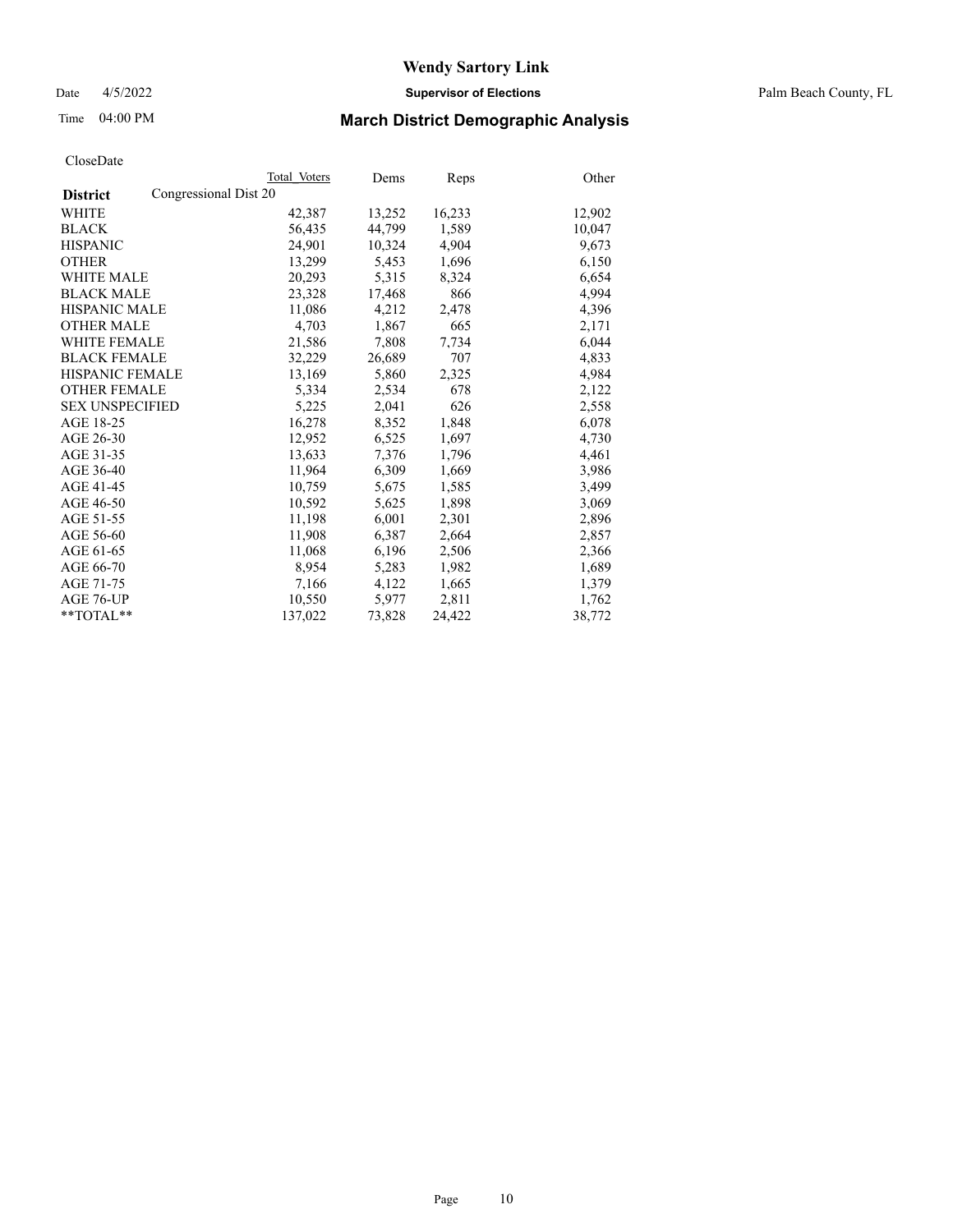Date 4/5/2022 **Supervisor of Elections** Palm Beach County, FL

# Time 04:00 PM **March District Demographic Analysis**

|                                          | Total Voters | Dems    | <b>Reps</b> | Other   |
|------------------------------------------|--------------|---------|-------------|---------|
| Congressional Dist 21<br><b>District</b> |              |         |             |         |
| WHITE                                    | 337,159      | 125,118 | 113,801     | 98,240  |
| <b>BLACK</b>                             | 62,782       | 46,450  | 2,218       | 14,114  |
| <b>HISPANIC</b>                          | 73,858       | 30,321  | 15,226      | 28,311  |
| <b>OTHER</b>                             | 47,805       | 17,899  | 8,598       | 21,308  |
| <b>WHITE MALE</b>                        | 154,786      | 48,121  | 57,213      | 49,452  |
| <b>BLACK MALE</b>                        | 27,533       | 19,014  | 1,279       | 7,240   |
| <b>HISPANIC MALE</b>                     | 31,782       | 11,986  | 7,250       | 12,546  |
| <b>OTHER MALE</b>                        | 16,861       | 5,934   | 3,465       | 7,462   |
| <b>WHITE FEMALE</b>                      | 177,978      | 75,533  | 55,190      | 47,255  |
| <b>BLACK FEMALE</b>                      | 34,214       | 26,739  | 898         | 6,577   |
| <b>HISPANIC FEMALE</b>                   | 40,385       | 17,700  | 7,658       | 15,027  |
| <b>OTHER FEMALE</b>                      | 20,039       | 8,583   | 3,432       | 8,024   |
| <b>SEX UNSPECIFIED</b>                   | 17,575       | 5,931   | 3,366       | 8,278   |
| AGE 18-25                                | 45,313       | 18,303  | 8,665       | 18,345  |
| AGE 26-30                                | 33,382       | 13.037  | 6,930       | 13,415  |
| AGE 31-35                                | 36,375       | 14,627  | 7,694       | 14,054  |
| AGE 36-40                                | 35,025       | 14,076  | 7,819       | 13,130  |
| AGE 41-45                                | 33,268       | 13,139  | 7,671       | 12,458  |
| AGE 46-50                                | 34,660       | 13,182  | 9,217       | 12,261  |
| AGE 51-55                                | 39,740       | 14,775  | 11,872      | 13,093  |
| AGE 56-60                                | 43,953       | 16,942  | 14,224      | 12,787  |
| AGE 61-65                                | 45,856       | 19,180  | 14,338      | 12,338  |
| AGE 66-70                                | 43,895       | 20,049  | 13,004      | 10,842  |
| AGE 71-75                                | 44,535       | 20,710  | 12,996      | 10,829  |
| AGE 76-UP                                | 85,602       | 41,768  | 25,413      | 18,421  |
| $*$ TOTAL $*$                            | 521,604      | 219,788 | 139,843     | 161,973 |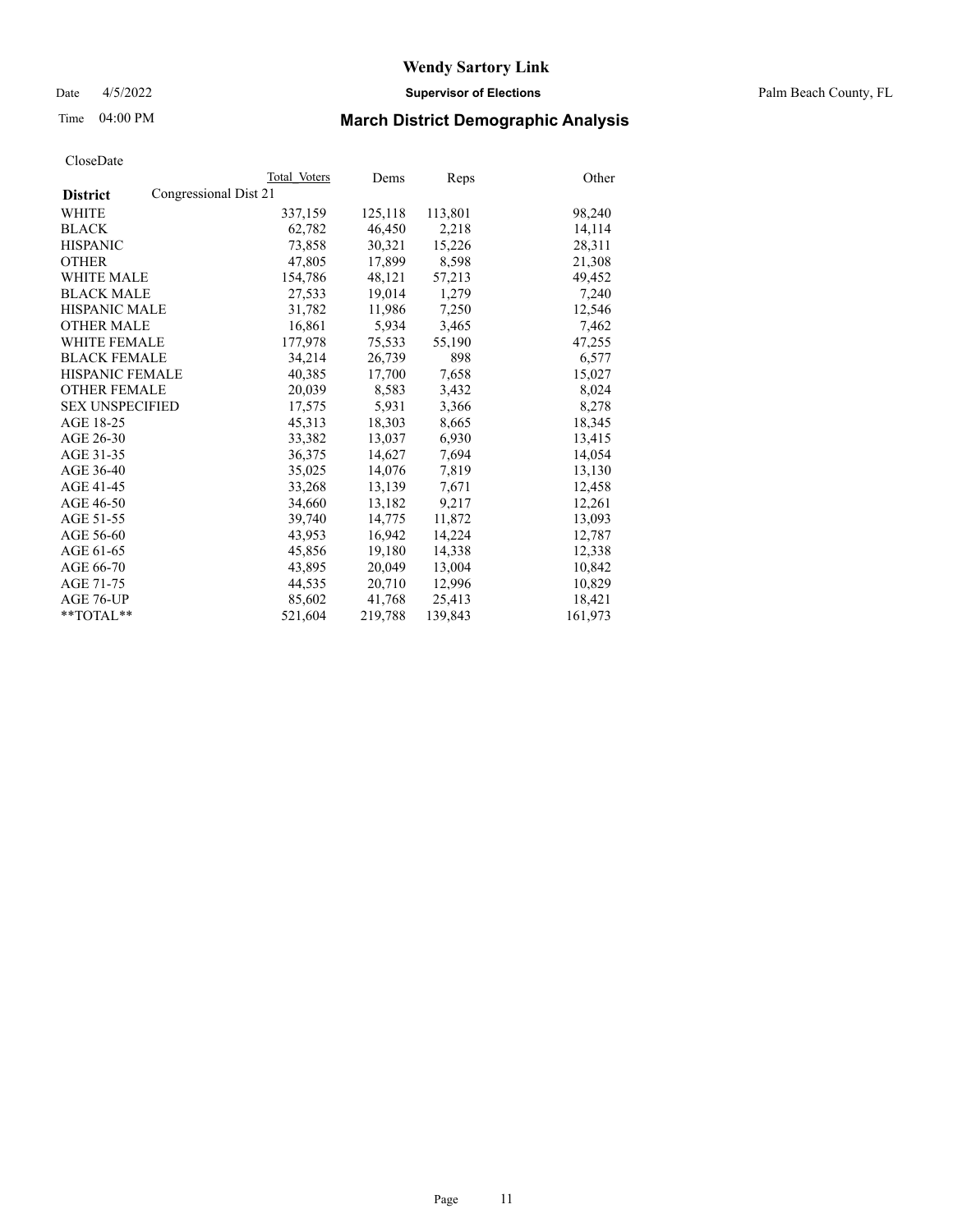Date 4/5/2022 **Supervisor of Elections** Palm Beach County, FL

# Time 04:00 PM **March District Demographic Analysis**

|                                          | Total Voters | Dems   | <b>Reps</b> | Other  |
|------------------------------------------|--------------|--------|-------------|--------|
| Congressional Dist 22<br><b>District</b> |              |        |             |        |
| WHITE                                    | 79,315       | 25,656 | 29,720      | 23,939 |
| <b>BLACK</b>                             | 2,971        | 1,964  | 181         | 826    |
| <b>HISPANIC</b>                          | 8,885        | 3,117  | 2,165       | 3,603  |
| <b>OTHER</b>                             | 8,932        | 2,842  | 1,948       | 4,142  |
| <b>WHITE MALE</b>                        | 37,079       | 9,771  | 15,091      | 12,217 |
| <b>BLACK MALE</b>                        | 1,324        | 804    | 106         | 414    |
| <b>HISPANIC MALE</b>                     | 3,592        | 1,122  | 909         | 1,561  |
| <b>OTHER MALE</b>                        | 3,164        | 887    | 771         | 1,506  |
| <b>WHITE FEMALE</b>                      | 41,174       | 15,583 | 14,219      | 11,372 |
| <b>BLACK FEMALE</b>                      | 1,589        | 1,125  | 72          | 392    |
| <b>HISPANIC FEMALE</b>                   | 5,080        | 1,926  | 1,205       | 1,949  |
| <b>OTHER FEMALE</b>                      | 3,641        | 1,370  | 759         | 1,512  |
| <b>SEX UNSPECIFIED</b>                   | 3,348        | 937    | 855         | 1,556  |
| AGE 18-25                                | 9,940        | 3,274  | 2,957       | 3,709  |
| AGE 26-30                                | 6,281        | 2,041  | 1,857       | 2,383  |
| AGE 31-35                                | 6,211        | 2,005  | 1,782       | 2,424  |
| AGE 36-40                                | 5,964        | 1,894  | 1,747       | 2,323  |
| AGE 41-45                                | 6,023        | 1,830  | 1,768       | 2,425  |
| AGE 46-50                                | 6,529        | 1,832  | 2,147       | 2,550  |
| AGE 51-55                                | 8,197        | 2,231  | 3,038       | 2,928  |
| AGE 56-60                                | 8,806        | 2,684  | 3,346       | 2,776  |
| AGE 61-65                                | 8,580        | 2,835  | 3,231       | 2,514  |
| AGE 66-70                                | 7,950        | 2,967  | 2,789       | 2,194  |
| AGE 71-75                                | 7,948        | 3,044  | 2,751       | 2,153  |
| AGE 76-UP                                | 17,674       | 6,942  | 6,601       | 4,131  |
| $*$ TOTAL $*$                            | 100,103      | 33,579 | 34,014      | 32,510 |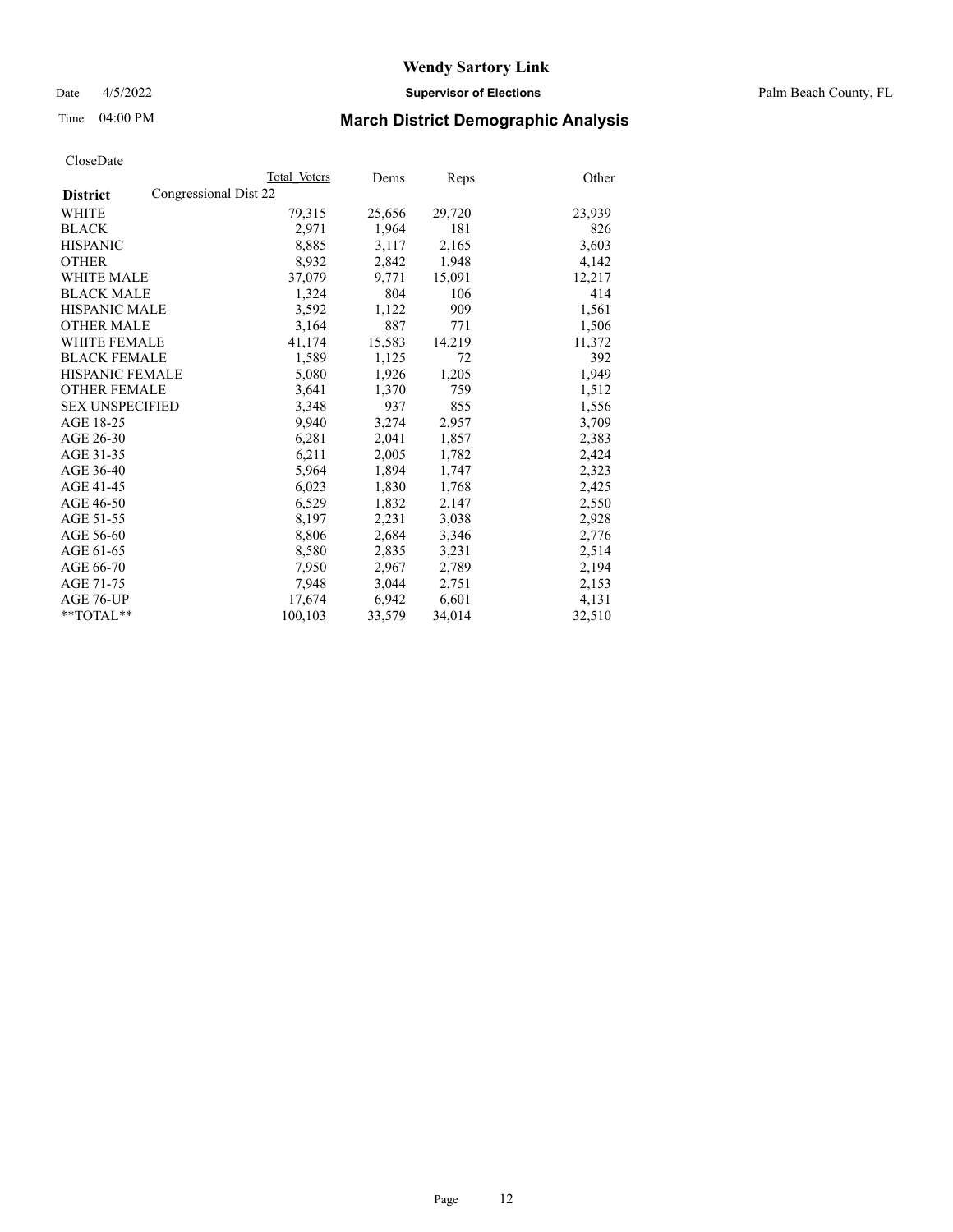## Date 4/5/2022 **Supervisor of Elections** Palm Beach County, FL

# Time 04:00 PM **March District Demographic Analysis**

|                        |                | Total Voters | Dems    | Reps    | Other   |
|------------------------|----------------|--------------|---------|---------|---------|
| <b>District</b>        | Unincorporated |              |         |         |         |
| WHITE                  |                | 285,387      | 105,185 | 99,132  | 81,070  |
| <b>BLACK</b>           |                | 46,090       | 33,673  | 1,758   | 10,659  |
| <b>HISPANIC</b>        |                | 63,628       | 25.511  | 13,618  | 24,499  |
| <b>OTHER</b>           |                | 39,811       | 14,598  | 7,544   | 17,669  |
| <b>WHITE MALE</b>      |                | 130,561      | 39,820  | 50,040  | 40,701  |
| <b>BLACK MALE</b>      |                | 19,821       | 13,413  | 998     | 5,410   |
| <b>HISPANIC MALE</b>   |                | 27,398       | 10,029  | 6,505   | 10,864  |
| <b>OTHER MALE</b>      |                | 14,021       | 4,845   | 3,027   | 6,149   |
| <b>WHITE FEMALE</b>    |                | 151,133      | 64,197  | 47,841  | 39,095  |
| <b>BLACK FEMALE</b>    |                | 25,492       | 19,759  | 731     | 5,002   |
| <b>HISPANIC FEMALE</b> |                | 34,740       | 14,920  | 6,851   | 12,969  |
| <b>OTHER FEMALE</b>    |                | 16,675       | 7,038   | 2,948   | 6,689   |
| <b>SEX UNSPECIFIED</b> |                | 14,678       | 4,734   | 3,017   | 6,927   |
| AGE 18-25              |                | 38,086       | 14,440  | 8,160   | 15,486  |
| AGE 26-30              |                | 25.988       | 9,644   | 5,783   | 10,561  |
| AGE 31-35              |                | 28,246       | 10,892  | 6,660   | 10,694  |
| AGE 36-40              |                | 28,248       | 10,520  | 7,017   | 10,711  |
| AGE 41-45              |                | 27,656       | 10,330  | 6,928   | 10,398  |
| AGE 46-50              |                | 28,664       | 10,233  | 8,209   | 10,222  |
| AGE 51-55              |                | 32,846       | 11,646  | 10,512  | 10,688  |
| AGE 56-60              |                | 36,731       | 13,601  | 12,461  | 10,669  |
| AGE 61-65              |                | 37,863       | 15,381  | 12,418  | 10,064  |
| AGE 66-70              |                | 36,582       | 16,390  | 11,192  | 9,000   |
| AGE 71-75              |                | 37,924       | 17,684  | 11,098  | 9,142   |
| AGE 76-UP              |                | 76,082       | 38,206  | 21,614  | 16,262  |
| $*$ $TOTAL**$          |                | 434,916      | 178,967 | 122,052 | 133,897 |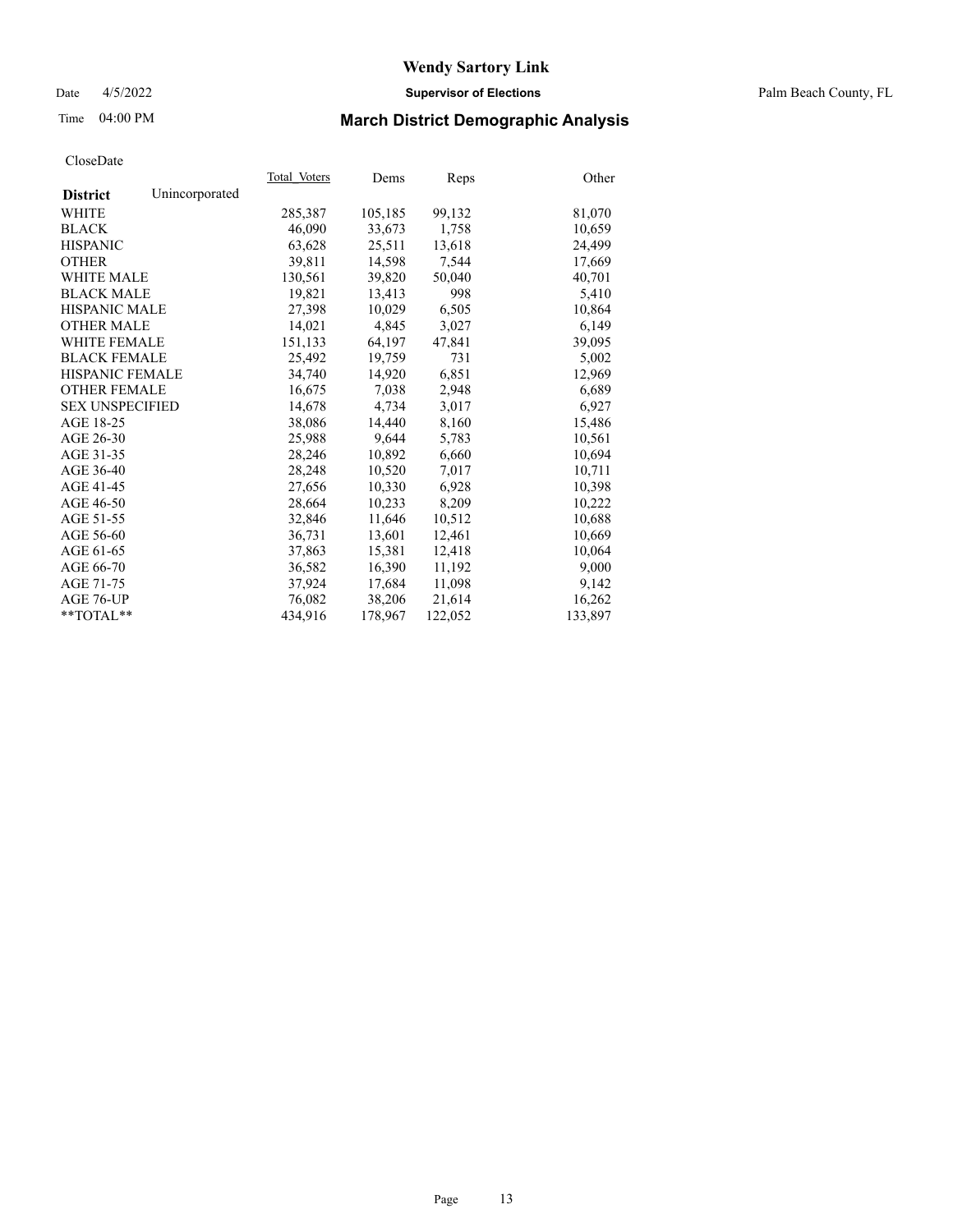## Date 4/5/2022 **Supervisor of Elections** Palm Beach County, FL

# Time 04:00 PM **March District Demographic Analysis**

|                        |          | Total Voters | Dems | Reps     | Other          |
|------------------------|----------|--------------|------|----------|----------------|
| <b>District</b>        | Atlantis |              |      |          |                |
| <b>WHITE</b>           |          | 1,628        | 408  | 805      | 415            |
| <b>BLACK</b>           |          | 39           | 28   | 1        | 10             |
| <b>HISPANIC</b>        |          | 92           | 24   | 44       | 24             |
| <b>OTHER</b>           |          | 125          | 35   | 36       | 54             |
| <b>WHITE MALE</b>      |          | 770          | 179  | 380      | 211            |
| <b>BLACK MALE</b>      |          | 19           | 15   | 1        | 3              |
| <b>HISPANIC MALE</b>   |          | 33           | 7    | 15       | 11             |
| <b>OTHER MALE</b>      |          | 44           | 10   | 14       | 20             |
| <b>WHITE FEMALE</b>    |          | 844          | 225  | 417      | 202            |
| <b>BLACK FEMALE</b>    |          | 20           | 13   | $\theta$ | $\overline{7}$ |
| <b>HISPANIC FEMALE</b> |          | 57           | 17   | 28       | 12             |
| <b>OTHER FEMALE</b>    |          | 52           | 18   | 15       | 19             |
| <b>SEX UNSPECIFIED</b> |          | 44           | 10   | 16       | 18             |
| AGE 18-25              |          | 105          | 23   | 45       | 37             |
| AGE 26-30              |          | 73           | 18   | 22       | 33             |
| AGE 31-35              |          | 82           | 23   | 36       | 23             |
| AGE 36-40              |          | 69           | 17   | 30       | 22             |
| AGE 41-45              |          | 90           | 19   | 46       | 25             |
| AGE 46-50              |          | 109          | 22   | 50       | 37             |
| AGE 51-55              |          | 133          | 26   | 65       | 42             |
| AGE 56-60              |          | 156          | 38   | 77       | 41             |
| AGE 61-65              |          | 170          | 56   | 78       | 36             |
| AGE 66-70              |          | 211          | 71   | 87       | 53             |
| AGE 71-75              |          | 212          | 54   | 100      | 58             |
| AGE 76-UP              |          | 474          | 128  | 250      | 96             |
| **TOTAL**              |          | 1,884        | 495  | 886      | 503            |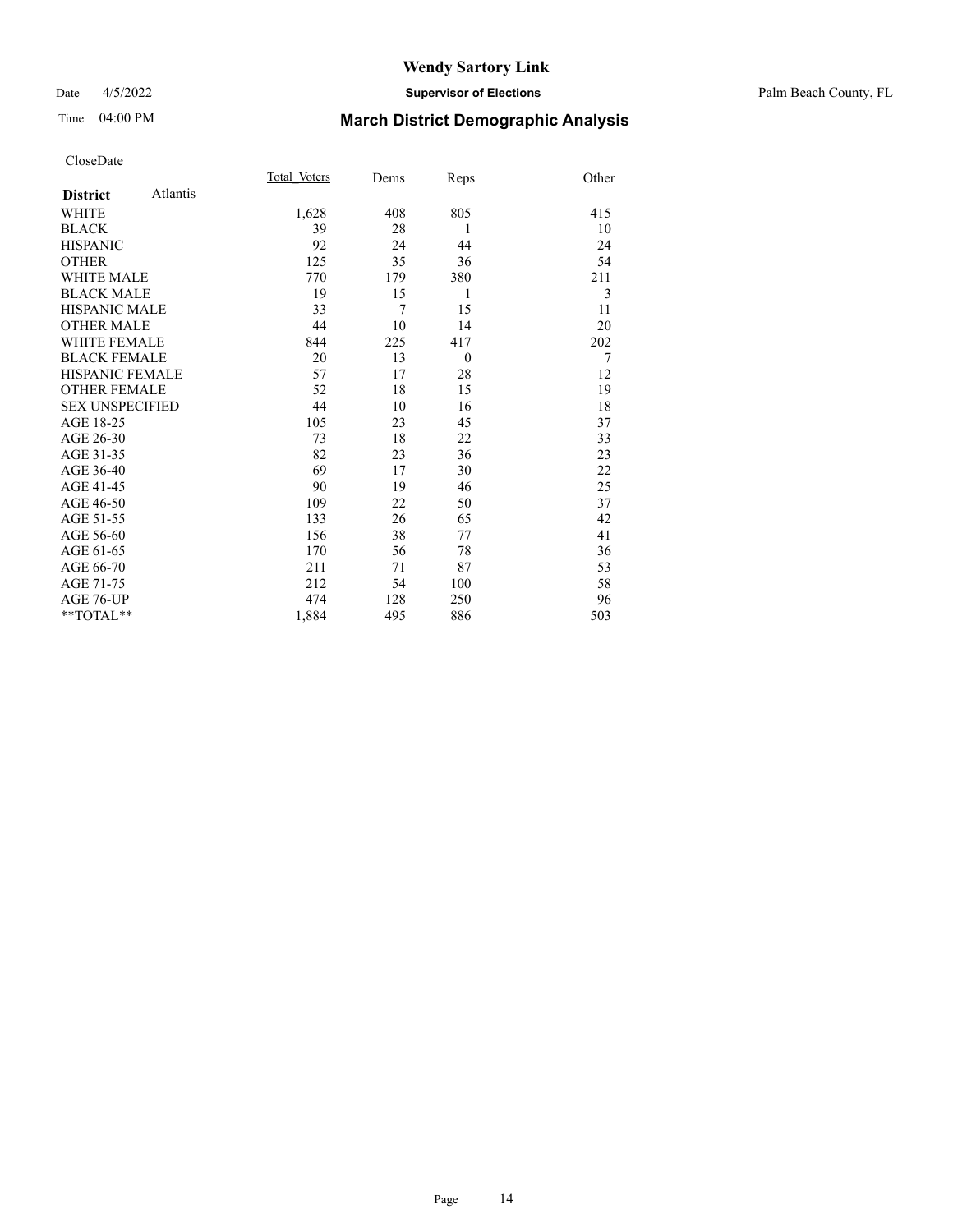## Date 4/5/2022 **Supervisor of Elections** Palm Beach County, FL

# Time 04:00 PM **March District Demographic Analysis**

|                        | Total Voters | Dems   | Reps   | Other  |
|------------------------|--------------|--------|--------|--------|
| <b>Boynton Beach</b>   |              |        |        |        |
|                        | 29,305       | 10,164 | 9,966  | 9,175  |
|                        | 12,705       | 9,737  | 358    | 2,610  |
|                        | 5,345        | 2,305  | 913    | 2,127  |
|                        | 4,587        | 1,804  | 703    | 2,080  |
| <b>WHITE MALE</b>      | 13,584       | 3,972  | 5,055  | 4,557  |
| <b>BLACK MALE</b>      | 5,487        | 3,972  | 198    | 1,317  |
| <b>HISPANIC MALE</b>   | 2,322        | 891    | 448    | 983    |
| <b>OTHER MALE</b>      | 1,604        | 598    | 285    | 721    |
| <b>WHITE FEMALE</b>    | 15,336       | 6,069  | 4,798  | 4,469  |
| <b>BLACK FEMALE</b>    | 7,014        | 5,621  | 153    | 1,240  |
| <b>HISPANIC FEMALE</b> | 2,932        | 1,377  | 453    | 1,102  |
| <b>OTHER FEMALE</b>    | 1,880        | 853    | 276    | 751    |
| <b>SEX UNSPECIFIED</b> | 1,741        | 640    | 263    | 838    |
|                        | 4,601        | 2,180  | 651    | 1,770  |
|                        | 4,562        | 1,966  | 841    | 1,755  |
|                        | 4,942        | 2,228  | 884    | 1,830  |
|                        | 4,321        | 1,986  | 763    | 1,572  |
|                        | 3,457        | 1,651  | 618    | 1,188  |
|                        | 3,483        | 1,641  | 745    | 1,097  |
|                        | 3,980        | 1,739  | 978    | 1,263  |
|                        | 4,355        | 1,936  | 1,230  | 1,189  |
|                        | 4,525        | 2,146  | 1,281  | 1,098  |
|                        | 3,882        | 1,912  | 1,025  | 945    |
|                        | 3,380        | 1,601  | 945    | 834    |
|                        | 6,454        | 3,024  | 1,979  | 1,451  |
| **TOTAL**              | 51,942       | 24,010 | 11,940 | 15,992 |
|                        |              |        |        |        |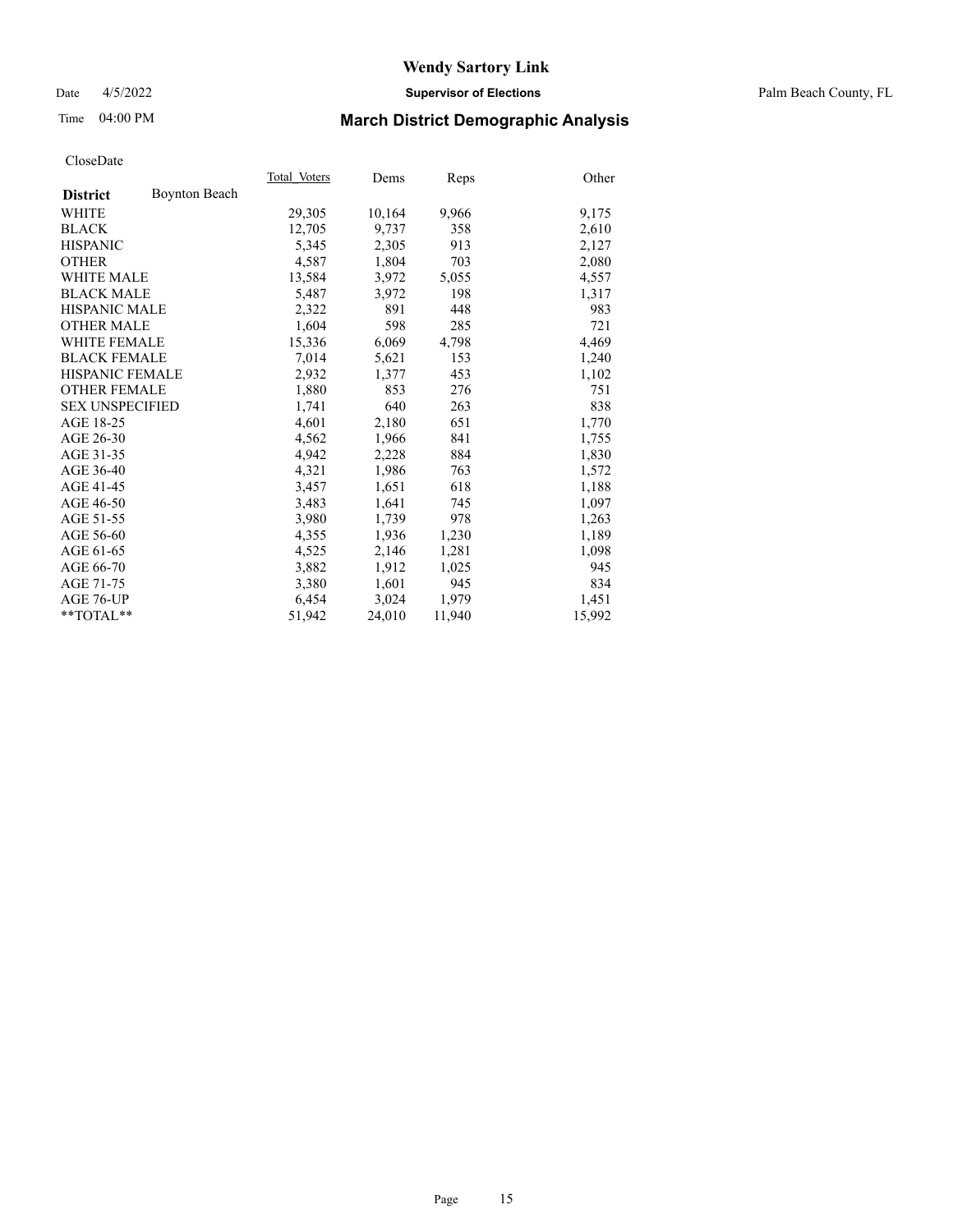## Date 4/5/2022 **Supervisor of Elections** Palm Beach County, FL

# Time 04:00 PM **March District Demographic Analysis**

|                        |                    | Total Voters | Dems  | Reps  | Other |
|------------------------|--------------------|--------------|-------|-------|-------|
| <b>District</b>        | <b>Belle Glade</b> |              |       |       |       |
| <b>WHITE</b>           |                    | 957          | 240   | 556   | 161   |
| <b>BLACK</b>           |                    | 4,142        | 3,561 | 102   | 479   |
| <b>HISPANIC</b>        |                    | 1,776        | 800   | 374   | 602   |
| <b>OTHER</b>           |                    | 463          | 235   | 43    | 185   |
| <b>WHITE MALE</b>      |                    | 448          | 112   | 262   | 74    |
| <b>BLACK MALE</b>      |                    | 1,670        | 1,387 | 63    | 220   |
| <b>HISPANIC MALE</b>   |                    | 831          | 344   | 199   | 288   |
| <b>OTHER MALE</b>      |                    | 173          | 87    | 16    | 70    |
| <b>WHITE FEMALE</b>    |                    | 497          | 125   | 290   | 82    |
| <b>BLACK FEMALE</b>    |                    | 2,407        | 2,124 | 39    | 244   |
| <b>HISPANIC FEMALE</b> |                    | 903          | 443   | 170   | 290   |
| <b>OTHER FEMALE</b>    |                    | 156          | 95    | 17    | 44    |
| <b>SEX UNSPECIFIED</b> |                    | 253          | 119   | 19    | 115   |
| AGE 18-25              |                    | 930          | 569   | 81    | 280   |
| AGE 26-30              |                    | 754          | 461   | 79    | 214   |
| AGE 31-35              |                    | 749          | 515   | 71    | 163   |
| AGE 36-40              |                    | 575          | 365   | 53    | 157   |
| AGE 41-45              |                    | 462          | 304   | 64    | 94    |
| AGE 46-50              |                    | 471          | 291   | 84    | 96    |
| AGE 51-55              |                    | 550          | 355   | 90    | 105   |
| AGE 56-60              |                    | 599          | 427   | 96    | 76    |
| AGE 61-65              |                    | 568          | 371   | 115   | 82    |
| AGE 66-70              |                    | 554          | 397   | 101   | 56    |
| AGE 71-75              |                    | 436          | 296   | 94    | 46    |
| AGE 76-UP              |                    | 690          | 485   | 147   | 58    |
| $*$ $TOTAL**$          |                    | 7,338        | 4,836 | 1,075 | 1,427 |
|                        |                    |              |       |       |       |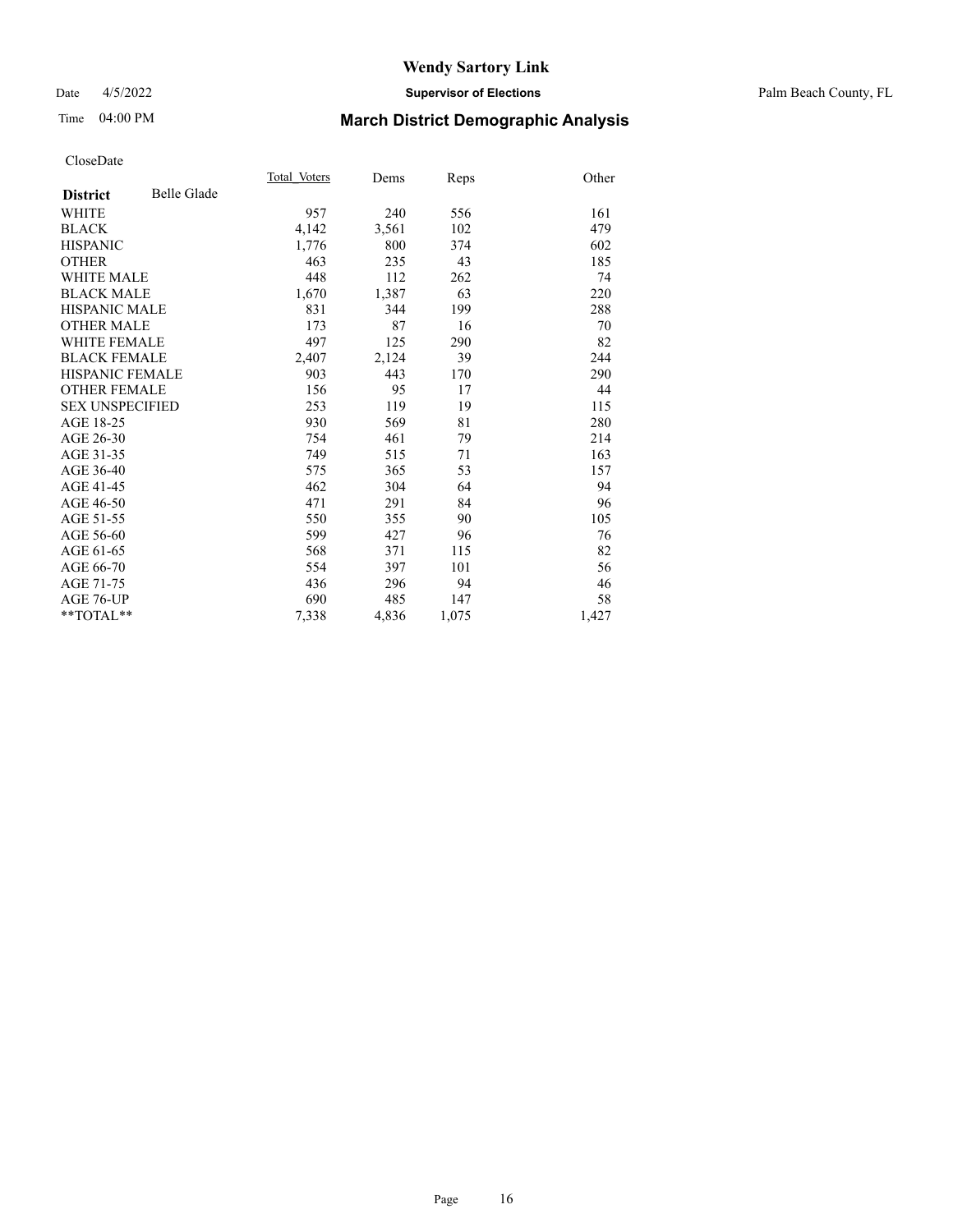## Date 4/5/2022 **Supervisor of Elections** Palm Beach County, FL

# Time 04:00 PM **March District Demographic Analysis**

|                        |            | Total Voters | Dems   | Reps   | Other  |
|------------------------|------------|--------------|--------|--------|--------|
| <b>District</b>        | Boca Raton |              |        |        |        |
| WHITE                  |            | 54,021       | 16,397 | 21,056 | 16,568 |
| <b>BLACK</b>           |            | 2,315        | 1,538  | 136    | 641    |
| <b>HISPANIC</b>        |            | 6.145        | 2,129  | 1,540  | 2,476  |
| <b>OTHER</b>           |            | 6,222        | 1,956  | 1,344  | 2,922  |
| <b>WHITE MALE</b>      |            | 25,934       | 6,451  | 10,853 | 8,630  |
| <b>BLACK MALE</b>      |            | 1,029        | 630    | 78     | 321    |
| <b>HISPANIC MALE</b>   |            | 2,503        | 791    | 640    | 1,072  |
| <b>OTHER MALE</b>      |            | 2,214        | 607    | 538    | 1,069  |
| <b>WHITE FEMALE</b>    |            | 27,363       | 9,739  | 9,915  | 7,709  |
| <b>BLACK FEMALE</b>    |            | 1,238        | 881    | 55     | 302    |
| <b>HISPANIC FEMALE</b> |            | 3,500        | 1,293  | 860    | 1,347  |
| <b>OTHER FEMALE</b>    |            | 2,524        | 950    | 522    | 1,052  |
| <b>SEX UNSPECIFIED</b> |            | 2,320        | 642    | 597    | 1,081  |
| AGE 18-25              |            | 7,578        | 2,531  | 2,246  | 2,801  |
| AGE 26-30              |            | 4,727        | 1,537  | 1,397  | 1,793  |
| AGE 31-35              |            | 4,617        | 1,460  | 1,342  | 1,815  |
| AGE 36-40              |            | 4,470        | 1,403  | 1,316  | 1,751  |
| AGE 41-45              |            | 4,467        | 1,344  | 1,311  | 1,812  |
| AGE 46-50              |            | 4,802        | 1,367  | 1,602  | 1,833  |
| AGE 51-55              |            | 6,070        | 1,628  | 2,302  | 2,140  |
| AGE 56-60              |            | 6,431        | 1,882  | 2,548  | 2,001  |
| AGE 61-65              |            | 6,056        | 1,975  | 2,329  | 1,752  |
| AGE 66-70              |            | 5,450        | 1,976  | 1,962  | 1,512  |
| AGE 71-75              |            | 4,908        | 1,802  | 1,783  | 1,323  |
| AGE 76-UP              |            | 9.127        | 3,115  | 3,938  | 2,074  |
| $*$ $TOTAL**$          |            | 68,703       | 22,020 | 24,076 | 22,607 |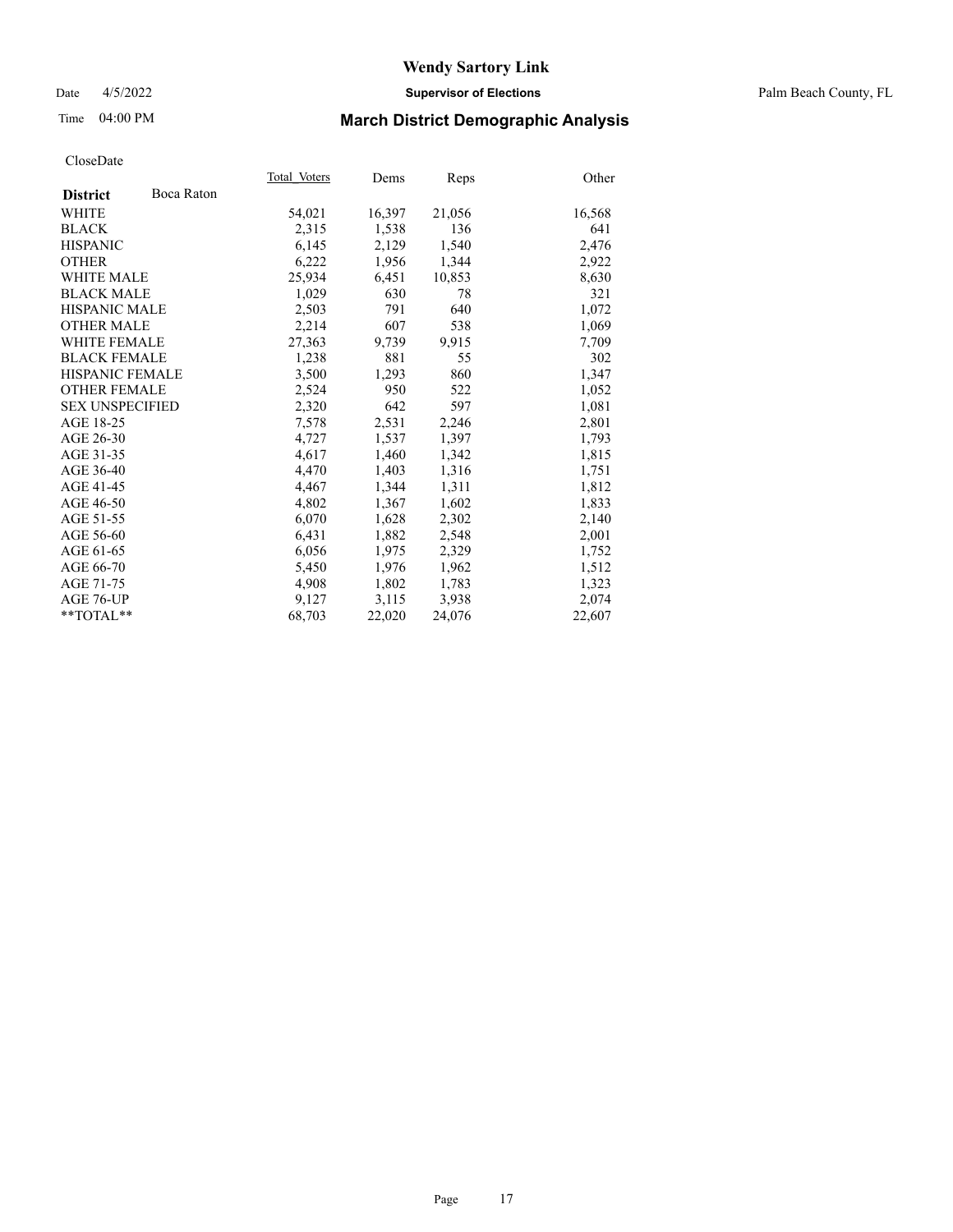## Date 4/5/2022 **Supervisor of Elections** Palm Beach County, FL

# Time 04:00 PM **March District Demographic Analysis**

|                        |                      | Total Voters | Dems           | Reps             | Other          |
|------------------------|----------------------|--------------|----------------|------------------|----------------|
| <b>District</b>        | <b>Briny Breezes</b> |              |                |                  |                |
| WHITE                  |                      | 304          | 80             | 139              | 85             |
| <b>BLACK</b>           |                      | $\theta$     | $\theta$       | $\theta$         | $\theta$       |
| <b>HISPANIC</b>        |                      | 10           | 3              | 1                | 6              |
| <b>OTHER</b>           |                      | 16           | 5              | 5                | 6              |
| <b>WHITE MALE</b>      |                      | 127          | 26             | 58               | 43             |
| <b>BLACK MALE</b>      |                      | 0            | $\theta$       | $\overline{0}$   | 0              |
| <b>HISPANIC MALE</b>   |                      | 3            | $\overline{2}$ | $\theta$         |                |
| <b>OTHER MALE</b>      |                      | 5            | $\overline{2}$ | 2                |                |
| WHITE FEMALE           |                      | 176          | 54             | 80               | 42             |
| <b>BLACK FEMALE</b>    |                      | $\theta$     | $\theta$       | $\boldsymbol{0}$ | $\theta$       |
| HISPANIC FEMALE        |                      | 6            |                | 1                | 4              |
| <b>OTHER FEMALE</b>    |                      | 4            | $\overline{c}$ | $\theta$         | 2              |
| <b>SEX UNSPECIFIED</b> |                      | 9            | 1              | 4                | 4              |
| AGE 18-25              |                      | 9            | $\overline{c}$ | 4                | 3              |
| AGE 26-30              |                      | 4            | 1              | $\overline{c}$   |                |
| AGE 31-35              |                      | 5            |                | $\overline{2}$   | $\overline{2}$ |
| AGE 36-40              |                      | 5            | 3              | 1                |                |
| AGE 41-45              |                      | 7            |                | 3                | 3              |
| AGE 46-50              |                      | 6            | $\overline{2}$ | 1                | 3              |
| AGE 51-55              |                      | 18           | 3              | 9                | 6              |
| AGE 56-60              |                      | 17           | 4              | 8                | 5              |
| AGE 61-65              |                      | 36           | 13             | 12               | 11             |
| AGE 66-70              |                      | 27           | 9              | 6                | 12             |
| AGE 71-75              |                      | 44           | 11             | 21               | 12             |
| AGE 76-UP              |                      | 152          | 38             | 76               | 38             |
| **TOTAL**              |                      | 330          | 88             | 145              | 97             |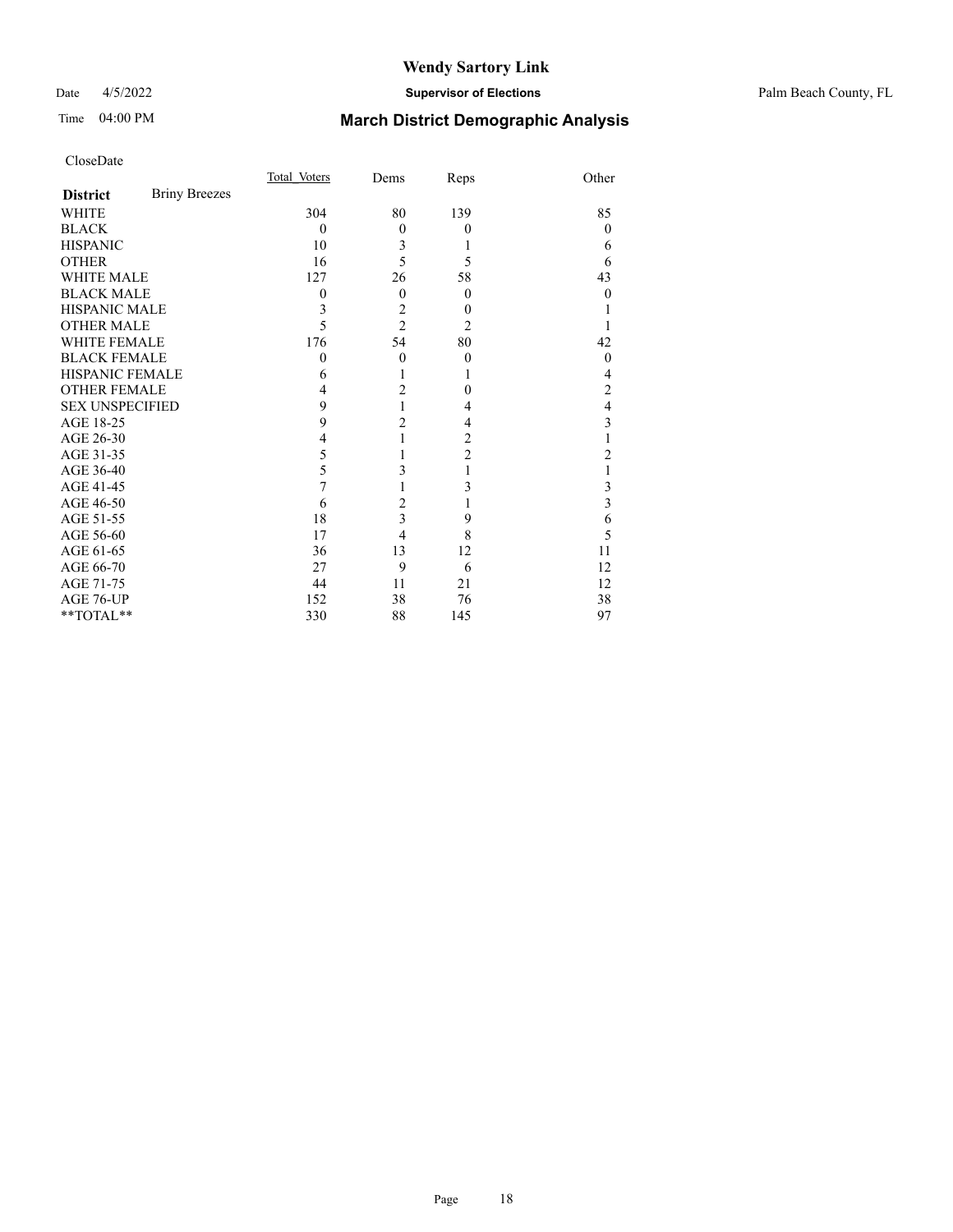## Date 4/5/2022 **Supervisor of Elections** Palm Beach County, FL

# Time 04:00 PM **March District Demographic Analysis**

|                        |            | Total Voters   | Dems                    | Reps           | Other                   |
|------------------------|------------|----------------|-------------------------|----------------|-------------------------|
| <b>District</b>        | Cloud Lake |                |                         |                |                         |
| <b>WHITE</b>           |            | 58             | 19                      | 21             | 18                      |
| <b>BLACK</b>           |            | $\overline{c}$ | 1                       | $\Omega$       | 1                       |
| <b>HISPANIC</b>        |            | 24             | 7                       | 7              | 10                      |
| <b>OTHER</b>           |            | 5              | 1                       | $\theta$       | 4                       |
| WHITE MALE             |            | 27             | 8                       | 11             | 8                       |
| <b>BLACK MALE</b>      |            | 2              |                         | $\Omega$       | 1                       |
| <b>HISPANIC MALE</b>   |            | 9              | 1                       | 6              | $\overline{2}$          |
| <b>OTHER MALE</b>      |            | $\Omega$       | $\theta$                | $\Omega$       | $\mathbf{0}$            |
| <b>WHITE FEMALE</b>    |            | 30             | 11                      | 10             | 9                       |
| <b>BLACK FEMALE</b>    |            | $\theta$       | $\mathbf{0}$            | $\theta$       | $\boldsymbol{0}$        |
| <b>HISPANIC FEMALE</b> |            | 15             | 6                       | L              | 8                       |
| <b>OTHER FEMALE</b>    |            | 3              | 0                       | 0              | $\overline{\mathbf{3}}$ |
| <b>SEX UNSPECIFIED</b> |            | 3              | 1                       | $\theta$       | $\overline{c}$          |
| AGE 18-25              |            | 9              | 3                       | 4              | $\overline{c}$          |
| AGE 26-30              |            | 5              | $\overline{c}$          | 1              | $\overline{c}$          |
| AGE 31-35              |            | 11             | $\overline{4}$          | 3              | $\overline{4}$          |
| AGE 36-40              |            | 8              | $\overline{2}$          | 0              | 6                       |
| AGE 41-45              |            | 3              | $\mathbf{1}$            | 0              | $\overline{c}$          |
| AGE 46-50              |            | 7              | 0                       | 5              | $\overline{c}$          |
| AGE 51-55              |            | 4              |                         | $\overline{c}$ | 1                       |
| AGE 56-60              |            | 7              | $\overline{c}$          | $\overline{c}$ | $\mathfrak{Z}$          |
| AGE 61-65              |            | 11             | 5                       | 1              | 5                       |
| AGE 66-70              |            | 7              | 3                       | 2              | $\overline{2}$          |
| AGE 71-75              |            | 5              | $\overline{c}$          | $\overline{c}$ | 1                       |
| AGE 76-UP              |            | 12             | $\overline{\mathbf{3}}$ | 6              | 3                       |
| **TOTAL**              |            | 89             | 28                      | 28             | 33                      |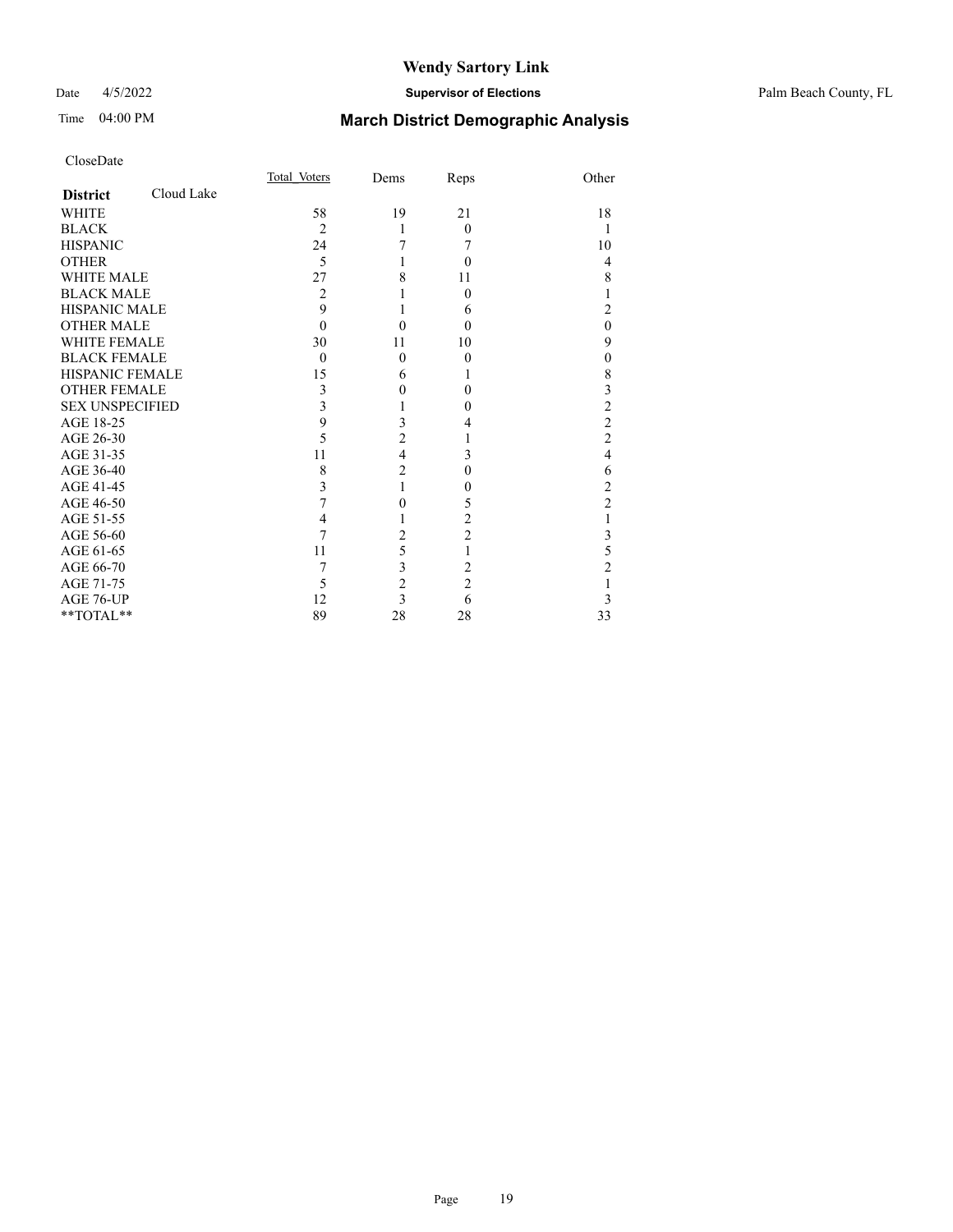## Date 4/5/2022 **Supervisor of Elections** Palm Beach County, FL

# Time 04:00 PM **March District Demographic Analysis**

|                        |              | Total Voters | Dems   | Reps   | Other  |
|------------------------|--------------|--------------|--------|--------|--------|
| <b>District</b>        | Delray Beach |              |        |        |        |
| WHITE                  |              | 30,734       | 10,408 | 10,696 | 9,630  |
| <b>BLACK</b>           |              | 9,385        | 7,457  | 277    | 1,651  |
| <b>HISPANIC</b>        |              | 3,304        | 1,466  | 642    | 1,196  |
| <b>OTHER</b>           |              | 3,670        | 1,463  | 651    | 1,556  |
| <b>WHITE MALE</b>      |              | 14,415       | 3,963  | 5,450  | 5,002  |
| <b>BLACK MALE</b>      |              | 4,248        | 3,205  | 155    | 888    |
| <b>HISPANIC MALE</b>   |              | 1,372        | 570    | 273    | 529    |
| <b>OTHER MALE</b>      |              | 1,276        | 475    | 263    | 538    |
| <b>WHITE FEMALE</b>    |              | 15,892       | 6,303  | 5,115  | 4,474  |
| <b>BLACK FEMALE</b>    |              | 4.990        | 4,137  | 119    | 734    |
| HISPANIC FEMALE        |              | 1,863        | 869    | 357    | 637    |
| <b>OTHER FEMALE</b>    |              | 1,509        | 685    | 251    | 573    |
| <b>SEX UNSPECIFIED</b> |              | 1.495        | 569    | 275    | 651    |
| AGE 18-25              |              | 3,792        | 1,715  | 721    | 1,356  |
| AGE 26-30              |              | 3,722        | 1,525  | 789    | 1,408  |
| AGE 31-35              |              | 3,930        | 1,713  | 748    | 1,469  |
| AGE 36-40              |              | 3,258        | 1,398  | 705    | 1,155  |
| AGE 41-45              |              | 2,687        | 1,155  | 589    | 943    |
| AGE 46-50              |              | 2,827        | 1,170  | 699    | 958    |
| AGE 51-55              |              | 3,468        | 1,370  | 1,004  | 1,094  |
| AGE 56-60              |              | 4,316        | 1,785  | 1,322  | 1,209  |
| AGE 61-65              |              | 4,532        | 1,994  | 1,372  | 1,166  |
| AGE 66-70              |              | 4.282        | 2,047  | 1,209  | 1,026  |
| AGE 71-75              |              | 3,803        | 1,871  | 1,022  | 910    |
| AGE 76-UP              |              | 6,476        | 3,051  | 2,086  | 1,339  |
| $*$ $TOTAL**$          |              | 47,093       | 20,794 | 12,266 | 14,033 |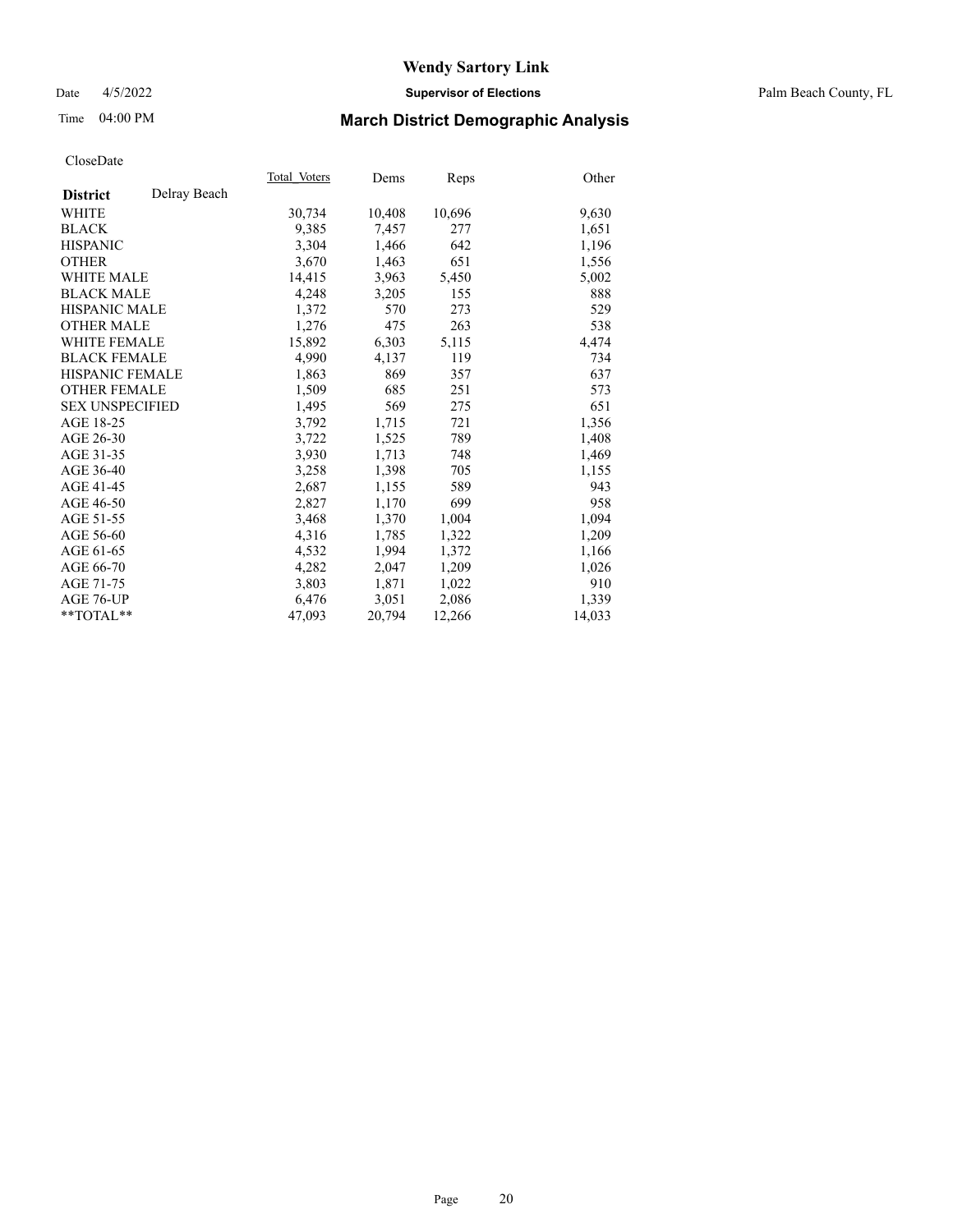## Date 4/5/2022 **Supervisor of Elections** Palm Beach County, FL

# Time 04:00 PM **March District Demographic Analysis**

|                        |            | Total Voters | Dems   | Reps  | Other |
|------------------------|------------|--------------|--------|-------|-------|
| <b>District</b>        | Greenacres |              |        |       |       |
| WHITE                  |            | 8,771        | 3,186  | 2,870 | 2,715 |
| <b>BLACK</b>           |            | 4,876        | 3,542  | 156   | 1,178 |
| <b>HISPANIC</b>        |            | 6.906        | 3,047  | 1,179 | 2,680 |
| <b>OTHER</b>           |            | 2,713        | 1,103  | 352   | 1,258 |
| <b>WHITE MALE</b>      |            | 3,852        | 1,198  | 1,352 | 1,302 |
| <b>BLACK MALE</b>      |            | 1,984        | 1,345  | 93    | 546   |
| <b>HISPANIC MALE</b>   |            | 2,933        | 1,186  | 555   | 1,192 |
| <b>OTHER MALE</b>      |            | 942          | 387    | 135   | 420   |
| <b>WHITE FEMALE</b>    |            | 4,786        | 1,944  | 1,486 | 1,356 |
| <b>BLACK FEMALE</b>    |            | 2,811        | 2,134  | 62    | 615   |
| <b>HISPANIC FEMALE</b> |            | 3,789        | 1,782  | 591   | 1,416 |
| <b>OTHER FEMALE</b>    |            | 1,121        | 522    | 138   | 461   |
| <b>SEX UNSPECIFIED</b> |            | 1,029        | 369    | 143   | 517   |
| AGE 18-25              |            | 2,787        | 1,248  | 296   | 1,243 |
| AGE 26-30              |            | 1,831        | 802    | 216   | 813   |
| AGE 31-35              |            | 1,982        | 901    | 284   | 797   |
| AGE 36-40              |            | 1,855        | 848    | 279   | 728   |
| AGE 41-45              |            | 1,777        | 838    | 291   | 648   |
| AGE 46-50              |            | 1,828        | 884    | 341   | 603   |
| AGE 51-55              |            | 1,948        | 940    | 382   | 626   |
| AGE 56-60              |            | 1,957        | 935    | 464   | 558   |
| AGE 61-65              |            | 1,898        | 906    | 459   | 533   |
| AGE 66-70              |            | 1,565        | 780    | 390   | 395   |
| AGE 71-75              |            | 1,388        | 651    | 371   | 366   |
| AGE 76-UP              |            | 2,450        | 1,145  | 784   | 521   |
| $*$ $TOTAL**$          |            | 23,266       | 10,878 | 4,557 | 7,831 |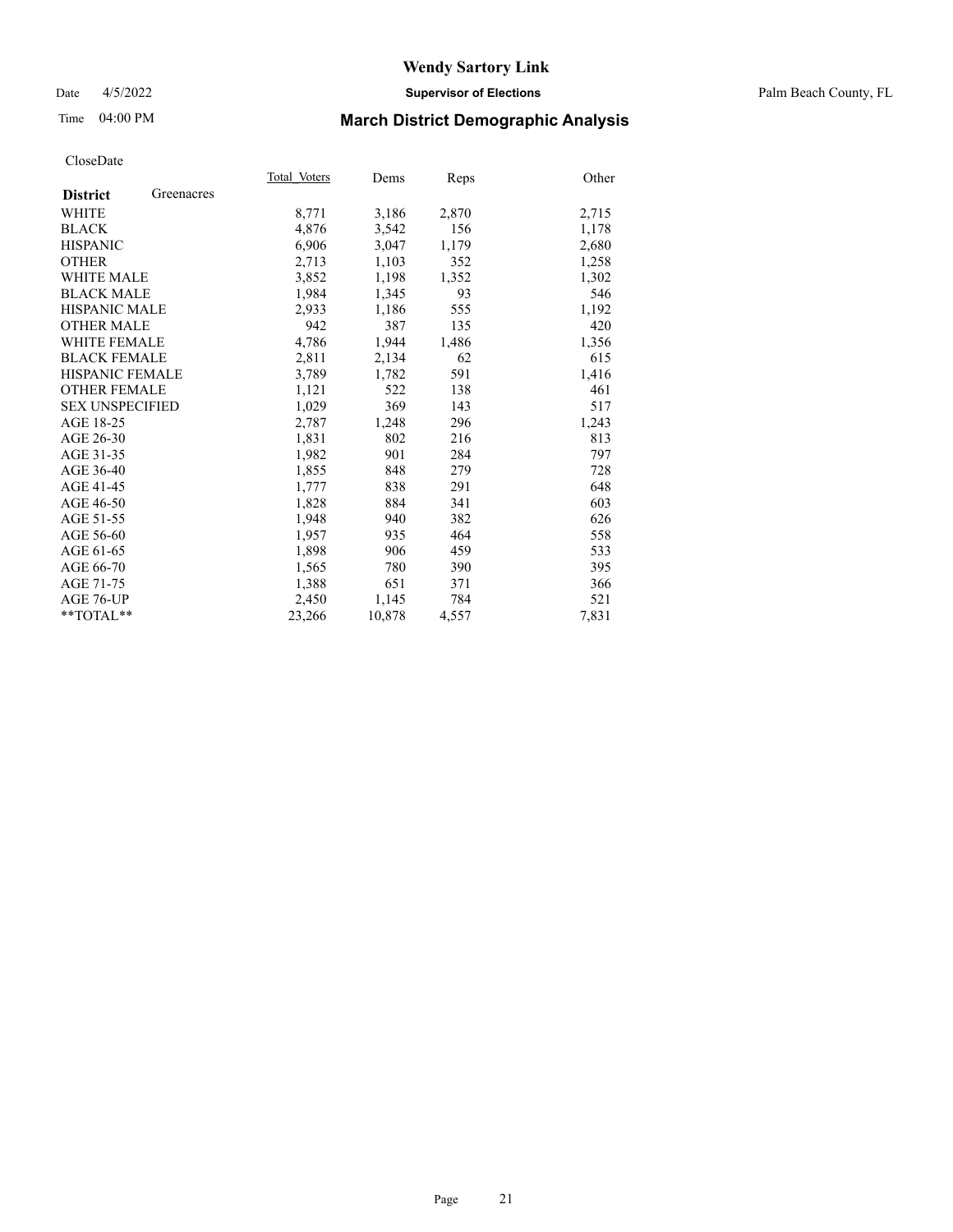## Date 4/5/2022 **Supervisor of Elections** Palm Beach County, FL

# Time 04:00 PM **March District Demographic Analysis**

|                        |            | Total Voters   | Dems           | Reps           | Other          |
|------------------------|------------|----------------|----------------|----------------|----------------|
| <b>District</b>        | Glen Ridge |                |                |                |                |
| <b>WHITE</b>           |            | 122            | 34             | 49             | 39             |
| <b>BLACK</b>           |            | $\overline{2}$ | $\theta$       | $\theta$       | 2              |
| <b>HISPANIC</b>        |            | 33             | 8              | 10             | 15             |
| <b>OTHER</b>           |            | 14             | $\theta$       | 3              | 11             |
| WHITE MALE             |            | 63             | 15             | 29             | 19             |
| <b>BLACK MALE</b>      |            | $\overline{2}$ | $\mathbf{0}$   | $\mathbf{0}$   | $\overline{2}$ |
| HISPANIC MALE          |            | 16             | 6              | 4              | 6              |
| <b>OTHER MALE</b>      |            | 6              | $\theta$       | $\overline{2}$ | 4              |
| WHITE FEMALE           |            | 57             | 19             | 20             | 18             |
| <b>BLACK FEMALE</b>    |            | $\theta$       | $\theta$       | $\theta$       | $\mathbf{0}$   |
| <b>HISPANIC FEMALE</b> |            | 16             | $\overline{2}$ | 5              | 9              |
| <b>OTHER FEMALE</b>    |            | 5              | $\overline{0}$ | 1              | 4              |
| <b>SEX UNSPECIFIED</b> |            | 6              | $\mathbf{0}$   | 1              | 5              |
| AGE 18-25              |            | 18             | 4              | 6              | 8              |
| AGE 26-30              |            | 16             | $\overline{4}$ | 3              | 9              |
| AGE 31-35              |            | 14             | $\overline{c}$ | 7              | 5              |
| AGE 36-40              |            | 11             | 3              | 4              | 4              |
| AGE 41-45              |            | 8              | 3              | 3              | $\overline{c}$ |
| AGE 46-50              |            | 14             | $\mathbf{0}$   | 6              | 8              |
| AGE 51-55              |            | 14             | $\overline{4}$ | 5              | 5              |
| AGE 56-60              |            | 32             | 9              | 12             | 11             |
| AGE 61-65              |            | 10             | $\overline{2}$ | 4              | 4              |
| AGE 66-70              |            | 16             | $\overline{4}$ | 6              | 6              |
| AGE 71-75              |            | 8              | $\overline{4}$ | $\overline{2}$ | 2              |
| AGE 76-UP              |            | 10             | 3              | $\overline{4}$ | 3              |
| **TOTAL**              |            | 171            | 42             | 62             | 67             |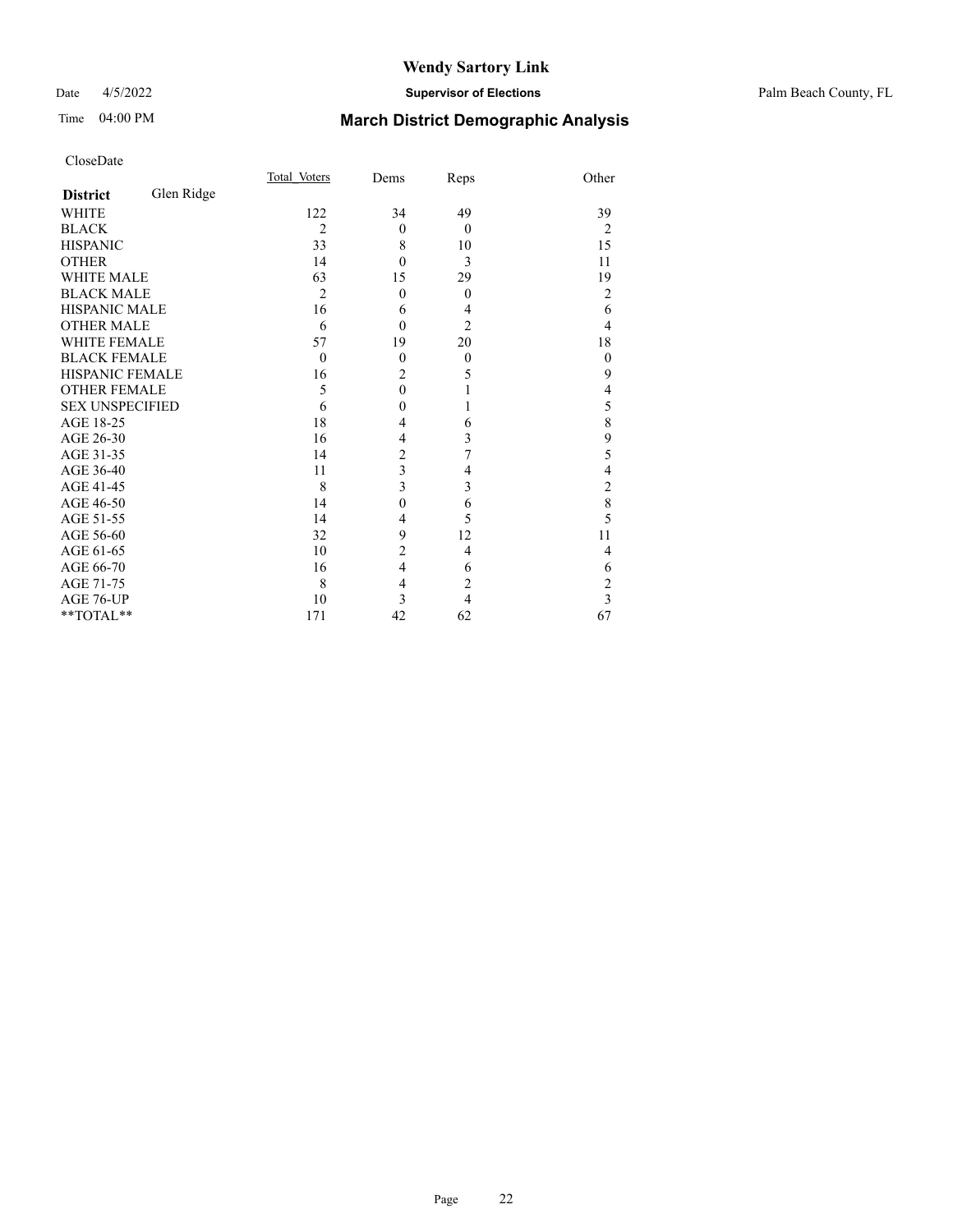## Date 4/5/2022 **Supervisor of Elections** Palm Beach County, FL

# Time 04:00 PM **March District Demographic Analysis**

|                        |            | Total Voters   | Dems           | Reps             | Other          |
|------------------------|------------|----------------|----------------|------------------|----------------|
| <b>District</b>        | Gulfstream |                |                |                  |                |
| WHITE                  |            | 812            | 168            | 432              | 212            |
| <b>BLACK</b>           |            | $\overline{4}$ | 4              | $\theta$         | $\overline{0}$ |
| <b>HISPANIC</b>        |            | 22             | 4              | 9                | 9              |
| <b>OTHER</b>           |            | 36             | 7              | 10               | 19             |
| <b>WHITE MALE</b>      |            | 402            | 66             | 223              | 113            |
| <b>BLACK MALE</b>      |            | $\overline{2}$ | $\overline{2}$ | $\theta$         | $\mathbf{0}$   |
| <b>HISPANIC MALE</b>   |            | 7              | $\overline{0}$ | $\overline{2}$   | 5              |
| <b>OTHER MALE</b>      |            | 17             | $\overline{2}$ | $\overline{7}$   | 8              |
| <b>WHITE FEMALE</b>    |            | 399            | 99             | 202              | 98             |
| <b>BLACK FEMALE</b>    |            | $\overline{2}$ | $\overline{c}$ | $\boldsymbol{0}$ | $\theta$       |
| <b>HISPANIC FEMALE</b> |            | 15             | $\overline{4}$ | 7                | 4              |
| <b>OTHER FEMALE</b>    |            | 10             | $\overline{c}$ | $\overline{c}$   | 6              |
| <b>SEX UNSPECIFIED</b> |            | 19             | 6              | $\overline{7}$   | 6              |
| AGE 18-25              |            | 54             | 9              | 18               | 27             |
| AGE 26-30              |            | 25             | 3              | 9                | 13             |
| AGE 31-35              |            | 35             | 11             | 12               | 12             |
| AGE 36-40              |            | 47             | 8              | 19               | 20             |
| AGE 41-45              |            | 24             | 3              | 12               | 9              |
| AGE 46-50              |            | 44             | 6              | 23               | 15             |
| AGE 51-55              |            | 59             | 10             | 28               | 21             |
| AGE 56-60              |            | 80             | 12             | 44               | 24             |
| AGE 61-65              |            | 94             | 15             | 57               | 22             |
| AGE 66-70              |            | 109            | 27             | 59               | 23             |
| AGE 71-75              |            | 109            | 27             | 62               | 20             |
| AGE 76-UP              |            | 194            | 52             | 108              | 34             |
| **TOTAL**              |            | 874            | 183            | 451              | 240            |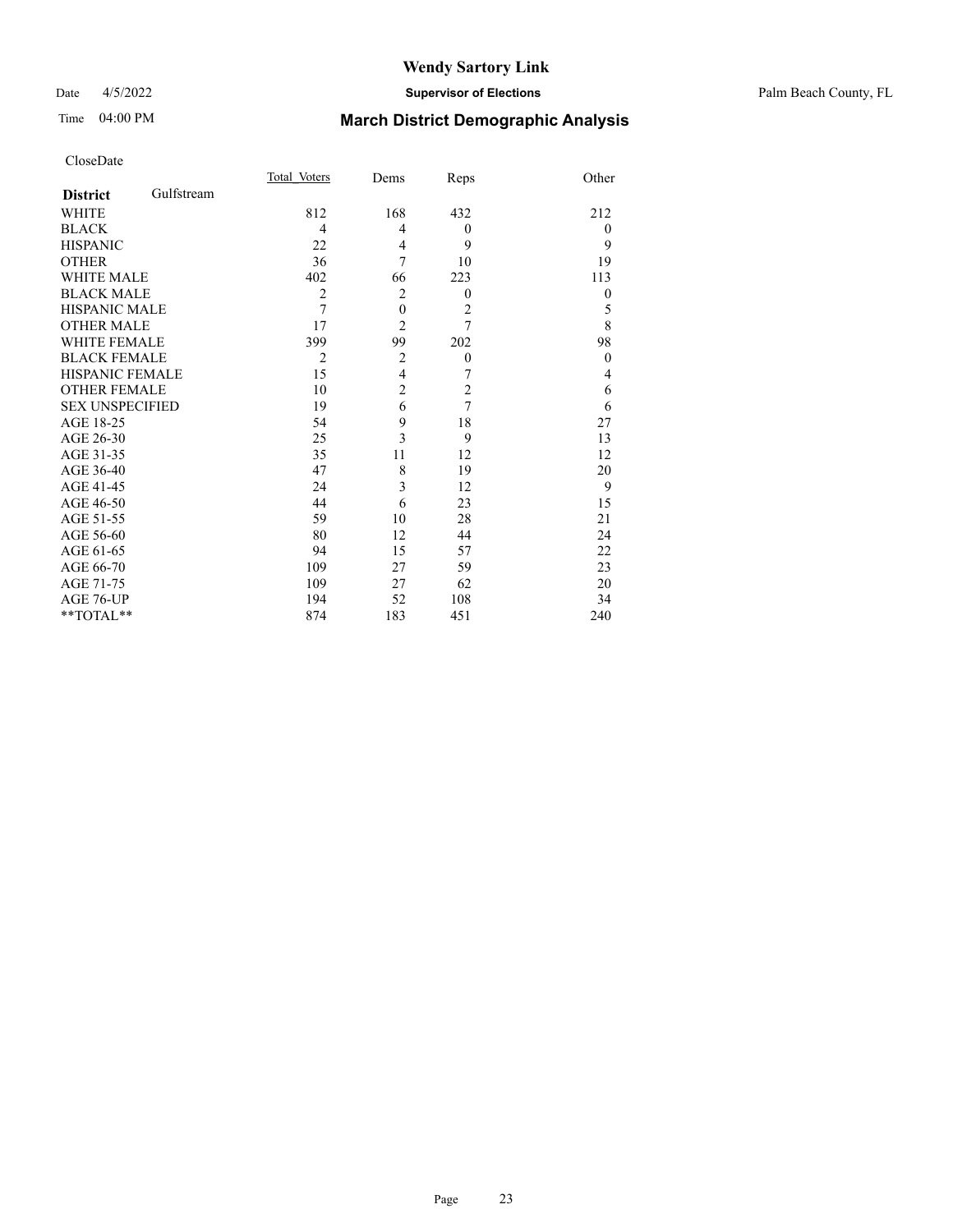Date 4/5/2022 **Supervisor of Elections** Palm Beach County, FL

# Time 04:00 PM **March District Demographic Analysis**

|                        |                | Total Voters | Dems  | Reps           | Other |
|------------------------|----------------|--------------|-------|----------------|-------|
| <b>District</b>        | Highland Beach |              |       |                |       |
| WHITE                  |                | 3,468        | 1,018 | 1,441          | 1,009 |
| <b>BLACK</b>           |                | 21           | 14    | 3              | 4     |
| <b>HISPANIC</b>        |                | 148          | 46    | 43             | 59    |
| <b>OTHER</b>           |                | 265          | 96    | 69             | 100   |
| <b>WHITE MALE</b>      |                | 1,648        | 419   | 726            | 503   |
| <b>BLACK MALE</b>      |                | 8            | 5     | $\overline{2}$ | 1     |
| <b>HISPANIC MALE</b>   |                | 44           | 13    | 14             | 17    |
| <b>OTHER MALE</b>      |                | 84           | 23    | 22             | 39    |
| <b>WHITE FEMALE</b>    |                | 1,778        | 595   | 688            | 495   |
| <b>BLACK FEMALE</b>    |                | 13           | 9     | 1              | 3     |
| HISPANIC FEMALE        |                | 101          | 33    | 29             | 39    |
| <b>OTHER FEMALE</b>    |                | 119          | 52    | 31             | 36    |
| <b>SEX UNSPECIFIED</b> |                | 103          | 22    | 42             | 39    |
| AGE 18-25              |                | 165          | 46    | 54             | 65    |
| AGE 26-30              |                | 101          | 33    | 27             | 41    |
| AGE 31-35              |                | 94           | 26    | 26             | 42    |
| AGE 36-40              |                | 83           | 22    | 30             | 31    |
| AGE 41-45              |                | 82           | 21    | 28             | 33    |
| AGE 46-50              |                | 115          | 17    | 45             | 53    |
| AGE 51-55              |                | 200          | 41    | 100            | 59    |
| AGE 56-60              |                | 376          | 99    | 153            | 124   |
| AGE 61-65              |                | 452          | 147   | 165            | 140   |
| AGE 66-70              |                | 454          | 143   | 184            | 127   |
| AGE 71-75              |                | 581          | 198   | 209            | 174   |
| AGE 76-UP              |                | 1.199        | 381   | 535            | 283   |
| $*$ $TOTAL**$          |                | 3,902        | 1,174 | 1,556          | 1,172 |
|                        |                |              |       |                |       |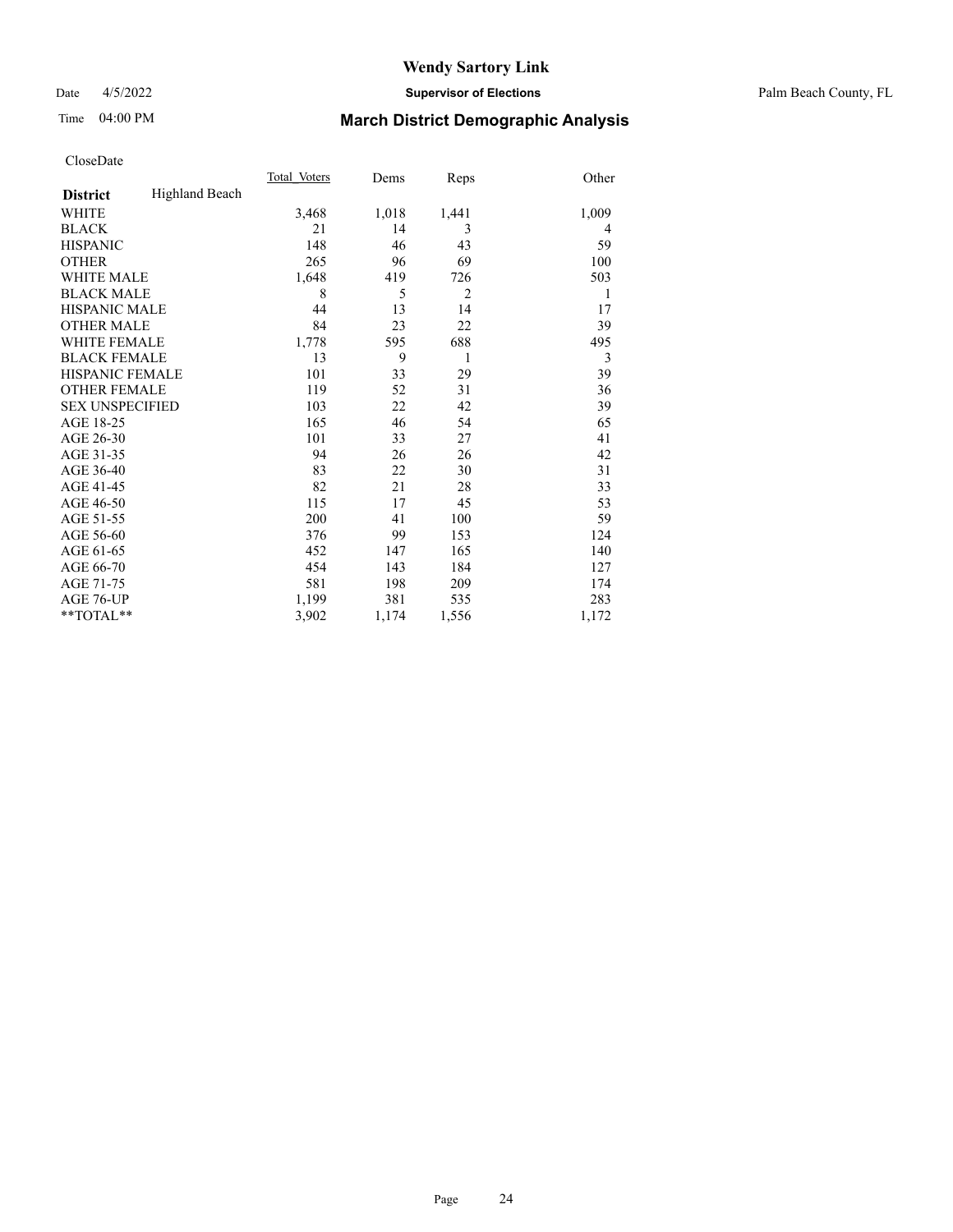## Date 4/5/2022 **Supervisor of Elections** Palm Beach County, FL

# Time 04:00 PM **March District Demographic Analysis**

|                        |           | Total Voters | Dems | Reps           | Other |
|------------------------|-----------|--------------|------|----------------|-------|
| <b>District</b>        | Haverhill |              |      |                |       |
| WHITE                  |           | 486          | 140  | 213            | 133   |
| <b>BLACK</b>           |           | 398          | 300  | 19             | 79    |
| <b>HISPANIC</b>        |           | 313          | 124  | 73             | 116   |
| <b>OTHER</b>           |           | 143          | 42   | 29             | 72    |
| <b>WHITE MALE</b>      |           | 242          | 58   | 104            | 80    |
| <b>BLACK MALE</b>      |           | 175          | 117  | 12             | 46    |
| <b>HISPANIC MALE</b>   |           | 144          | 46   | 40             | 58    |
| <b>OTHER MALE</b>      |           | 39           | 12   | 5              | 22    |
| <b>WHITE FEMALE</b>    |           | 237          | 81   | 105            | 51    |
| <b>BLACK FEMALE</b>    |           | 219          | 180  | $\overline{7}$ | 32    |
| HISPANIC FEMALE        |           | 159          | 73   | 30             | 56    |
| <b>OTHER FEMALE</b>    |           | 58           | 20   | 11             | 27    |
| <b>SEX UNSPECIFIED</b> |           | 67           | 19   | 20             | 28    |
| AGE 18-25              |           | 150          | 62   | 30             | 58    |
| AGE 26-30              |           | 125          | 54   | 22             | 49    |
| AGE 31-35              |           | 130          | 62   | 25             | 43    |
| AGE 36-40              |           | 110          | 52   | 17             | 41    |
| AGE 41-45              |           | 118          | 65   | 27             | 26    |
| AGE 46-50              |           | 96           | 52   | 18             | 26    |
| AGE 51-55              |           | 135          | 52   | 44             | 39    |
| AGE 56-60              |           | 129          | 52   | 36             | 41    |
| AGE 61-65              |           | 131          | 57   | 40             | 34    |
| AGE 66-70              |           | 78           | 43   | 19             | 16    |
| AGE 71-75              |           | 58           | 26   | 20             | 12    |
| <b>AGE 76-UP</b>       |           | 80           | 29   | 36             | 15    |
| $*$ $TOTAL**$          |           | 1,340        | 606  | 334            | 400   |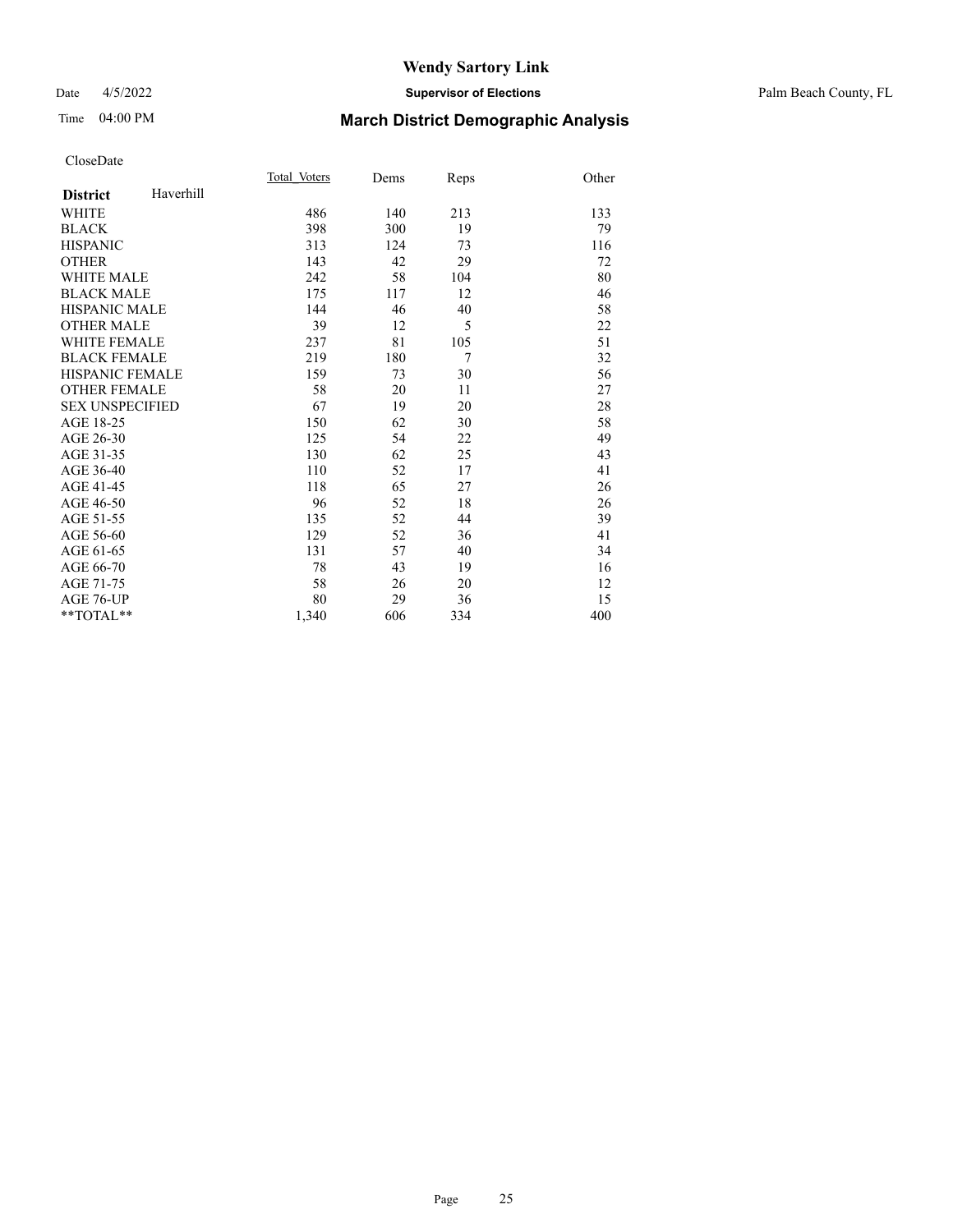## Date 4/5/2022 **Supervisor of Elections** Palm Beach County, FL

# Time 04:00 PM **March District Demographic Analysis**

|                        |          | Total Voters | Dems | Reps | Other |
|------------------------|----------|--------------|------|------|-------|
| <b>District</b>        | Hypoluxo |              |      |      |       |
| WHITE                  |          | 1,650        | 503  | 605  | 542   |
| <b>BLACK</b>           |          | 123          | 89   | 7    | 27    |
| <b>HISPANIC</b>        |          | 189          | 75   | 33   | 81    |
| <b>OTHER</b>           |          | 151          | 46   | 41   | 64    |
| <b>WHITE MALE</b>      |          | 783          | 200  | 309  | 274   |
| <b>BLACK MALE</b>      |          | 50           | 31   | 5    | 14    |
| <b>HISPANIC MALE</b>   |          | 83           | 36   | 12   | 35    |
| <b>OTHER MALE</b>      |          | 46           | 12   | 14   | 20    |
| <b>WHITE FEMALE</b>    |          | 850          | 298  | 289  | 263   |
| <b>BLACK FEMALE</b>    |          | 71           | 58   | 1    | 12    |
| <b>HISPANIC FEMALE</b> |          | 96           | 36   | 18   | 42    |
| <b>OTHER FEMALE</b>    |          | 75           | 24   | 20   | 31    |
| <b>SEX UNSPECIFIED</b> |          | 59           | 18   | 18   | 23    |
| AGE 18-25              |          | 131          | 47   | 29   | 55    |
| AGE 26-30              |          | 142          | 43   | 38   | 61    |
| AGE 31-35              |          | 143          | 51   | 33   | 59    |
| AGE 36-40              |          | 136          | 44   | 44   | 48    |
| AGE 41-45              |          | 134          | 41   | 36   | 57    |
| AGE 46-50              |          | 169          | 53   | 51   | 65    |
| AGE 51-55              |          | 190          | 64   | 63   | 63    |
| AGE 56-60              |          | 220          | 69   | 81   | 70    |
| AGE 61-65              |          | 240          | 85   | 84   | 71    |
| AGE 66-70              |          | 208          | 80   | 61   | 67    |
| AGE 71-75              |          | 149          | 57   | 57   | 35    |
| AGE 76-UP              |          | 251          | 79   | 109  | 63    |
| $*$ $TOTAL**$          |          | 2,113        | 713  | 686  | 714   |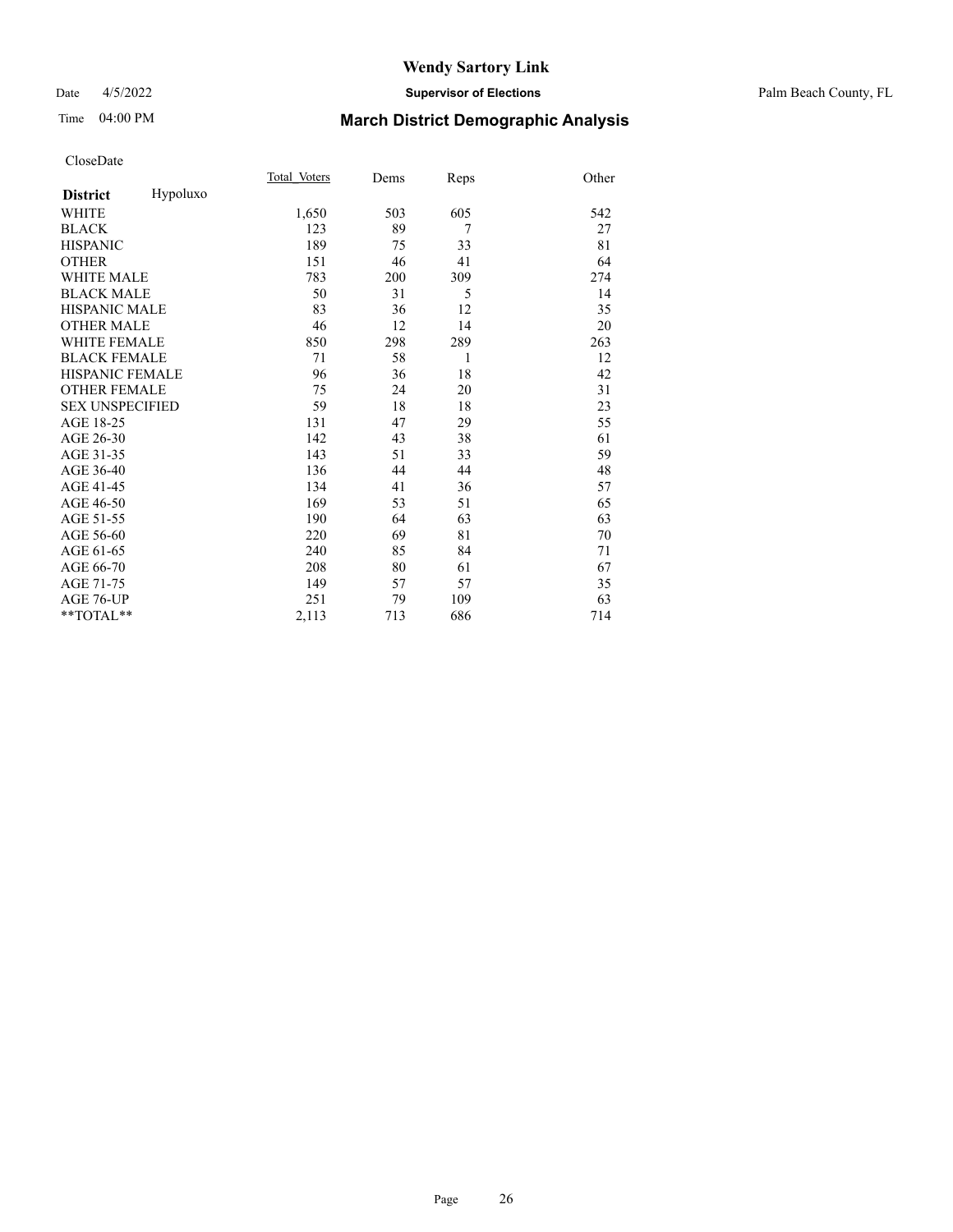## Date 4/5/2022 **Supervisor of Elections** Palm Beach County, FL

# Time 04:00 PM **March District Demographic Analysis**

|                        |            | Total Voters | Dems           | Reps           | Other          |
|------------------------|------------|--------------|----------------|----------------|----------------|
| <b>District</b>        | Juno Beach |              |                |                |                |
| WHITE                  |            | 2,878        | 722            | 1,358          | 798            |
| <b>BLACK</b>           |            | 17           | 8              | $\overline{4}$ | 5              |
| <b>HISPANIC</b>        |            | 82           | 17             | 36             | 29             |
| <b>OTHER</b>           |            | 172          | 46             | 55             | 71             |
| <b>WHITE MALE</b>      |            | 1,320        | 267            | 646            | 407            |
| <b>BLACK MALE</b>      |            | 8            | 4              | $\overline{2}$ | $\overline{2}$ |
| <b>HISPANIC MALE</b>   |            | 35           | 8              | 17             | 10             |
| <b>OTHER MALE</b>      |            | 53           | 8              | 20             | 25             |
| <b>WHITE FEMALE</b>    |            | 1,527        | 450            | 697            | 380            |
| <b>BLACK FEMALE</b>    |            | 9            | $\overline{4}$ | $\overline{2}$ | 3              |
| <b>HISPANIC FEMALE</b> |            | 46           | 9              | 19             | 18             |
| <b>OTHER FEMALE</b>    |            | 75           | 25             | 27             | 23             |
| <b>SEX UNSPECIFIED</b> |            | 71           | 13             | 23             | 35             |
| AGE 18-25              |            | 118          | 31             | 41             | 46             |
| AGE 26-30              |            | 85           | 17             | 37             | 31             |
| AGE 31-35              |            | 88           | 18             | 36             | 34             |
| AGE 36-40              |            | 101          | 20             | 44             | 37             |
| AGE 41-45              |            | 89           | 17             | 36             | 36             |
| AGE 46-50              |            | 106          | 24             | 38             | 44             |
| AGE 51-55              |            | 186          | 32             | 88             | 66             |
| AGE 56-60              |            | 297          | 64             | 148            | 85             |
| AGE 61-65              |            | 387          | 103            | 174            | 110            |
| AGE 66-70              |            | 393          | 100            | 182            | 111            |
| AGE 71-75              |            | 411          | 123            | 174            | 114            |
| AGE 76-UP              |            | 888          | 244            | 455            | 189            |
| $*$ $TOTAL**$          |            | 3,149        | 793            | 1,453          | 903            |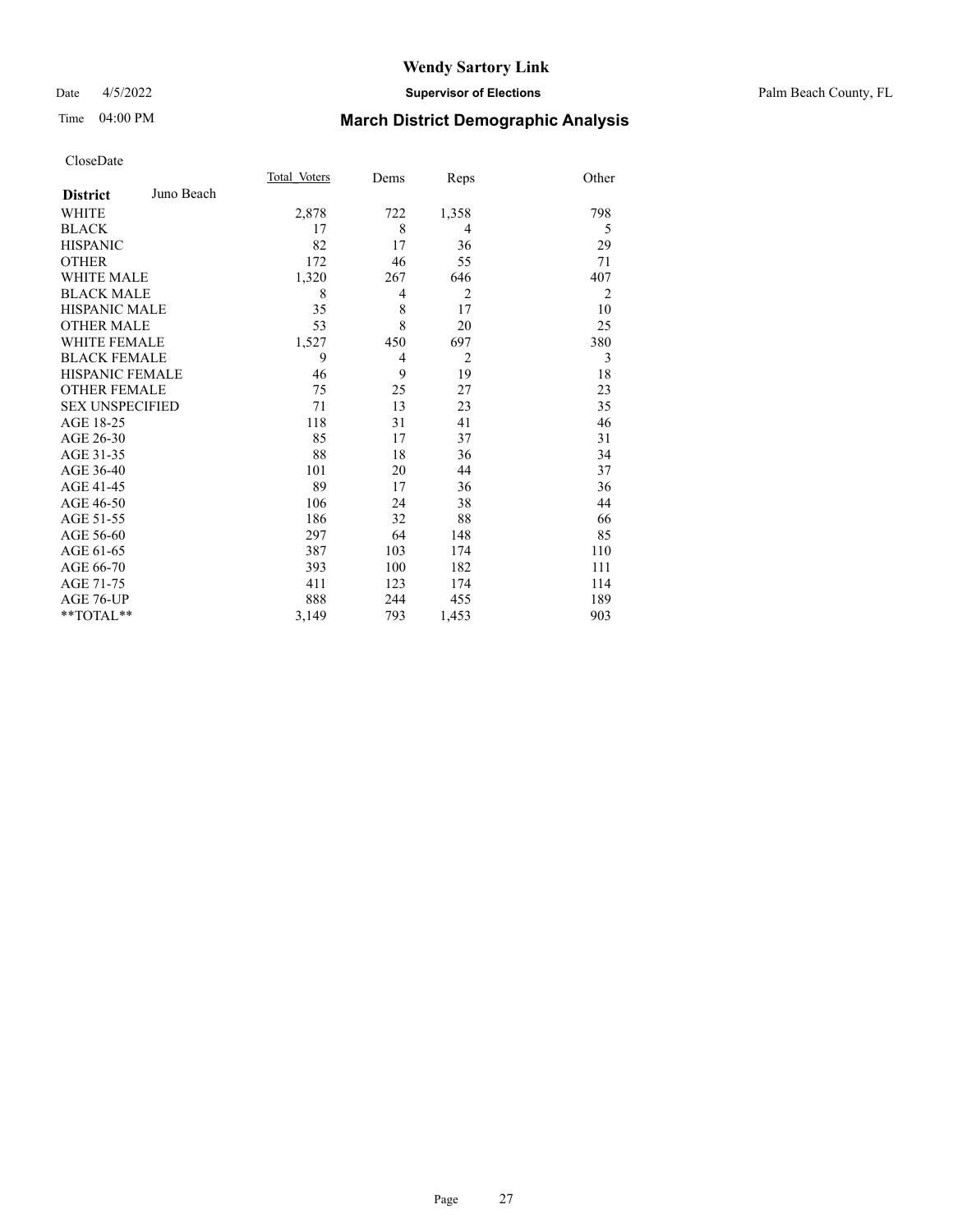## Date 4/5/2022 **Supervisor of Elections** Palm Beach County, FL

# Time 04:00 PM **March District Demographic Analysis**

| CloseDate |
|-----------|
|-----------|

|                                         | Total Voters | Dems           | Reps             | Other          |
|-----------------------------------------|--------------|----------------|------------------|----------------|
| Jupiter Inlet Colony<br><b>District</b> |              |                |                  |                |
| <b>WHITE</b>                            | 365          | 62             | 211              | 92             |
| <b>BLACK</b>                            | $\theta$     | $\mathbf{0}$   | $\boldsymbol{0}$ | $\theta$       |
| <b>HISPANIC</b>                         | 5            | $\theta$       | 4                |                |
| <b>OTHER</b>                            | 24           | 8              | 10               | 6              |
| <b>WHITE MALE</b>                       | 176          | 17             | 110              | 49             |
| <b>BLACK MALE</b>                       | $\theta$     | $\mathbf{0}$   | $\mathbf{0}$     | $\theta$       |
| <b>HISPANIC MALE</b>                    | 0            | $\mathbf{0}$   | $\theta$         | 0              |
| OTHER MALE                              | 4            | $\overline{2}$ | $\overline{c}$   | 0              |
| <b>WHITE FEMALE</b>                     | 188          | 45             | 100              | 43             |
| <b>BLACK FEMALE</b>                     | $\theta$     | $\mathbf{0}$   | $\mathbf{0}$     | 0              |
| <b>HISPANIC FEMALE</b>                  | 5            | $\mathbf{0}$   | 4                |                |
| <b>OTHER FEMALE</b>                     | 15           | 5              | 5                | 5              |
| <b>SEX UNSPECIFIED</b>                  | 6            |                | 4                |                |
| AGE 18-25                               | 41           | 6              | 20               | 15             |
| AGE 26-30                               | 16           | 3              | 9                | 4              |
| AGE 31-35                               | 12           | $\overline{2}$ | 5                | 5              |
| AGE 36-40                               | 5            | $\theta$       | 4                |                |
| AGE 41-45                               | 11           | 4              | 5                | $\overline{c}$ |
| AGE 46-50                               | 17           | 3              | 9                | 5              |
| AGE 51-55                               | 37           | 6              | 23               | 8              |
| AGE 56-60                               | 48           | 3              | 31               | 14             |
| AGE 61-65                               | 56           | 12             | 28               | 16             |
| AGE 66-70                               | 36           | 6              | 19               | 11             |
| AGE 71-75                               | 35           | 6              | 20               | 9              |
| AGE 76-UP                               | 80           | 19             | 52               | 9              |
| **TOTAL**                               | 394          | 70             | 225              | 99             |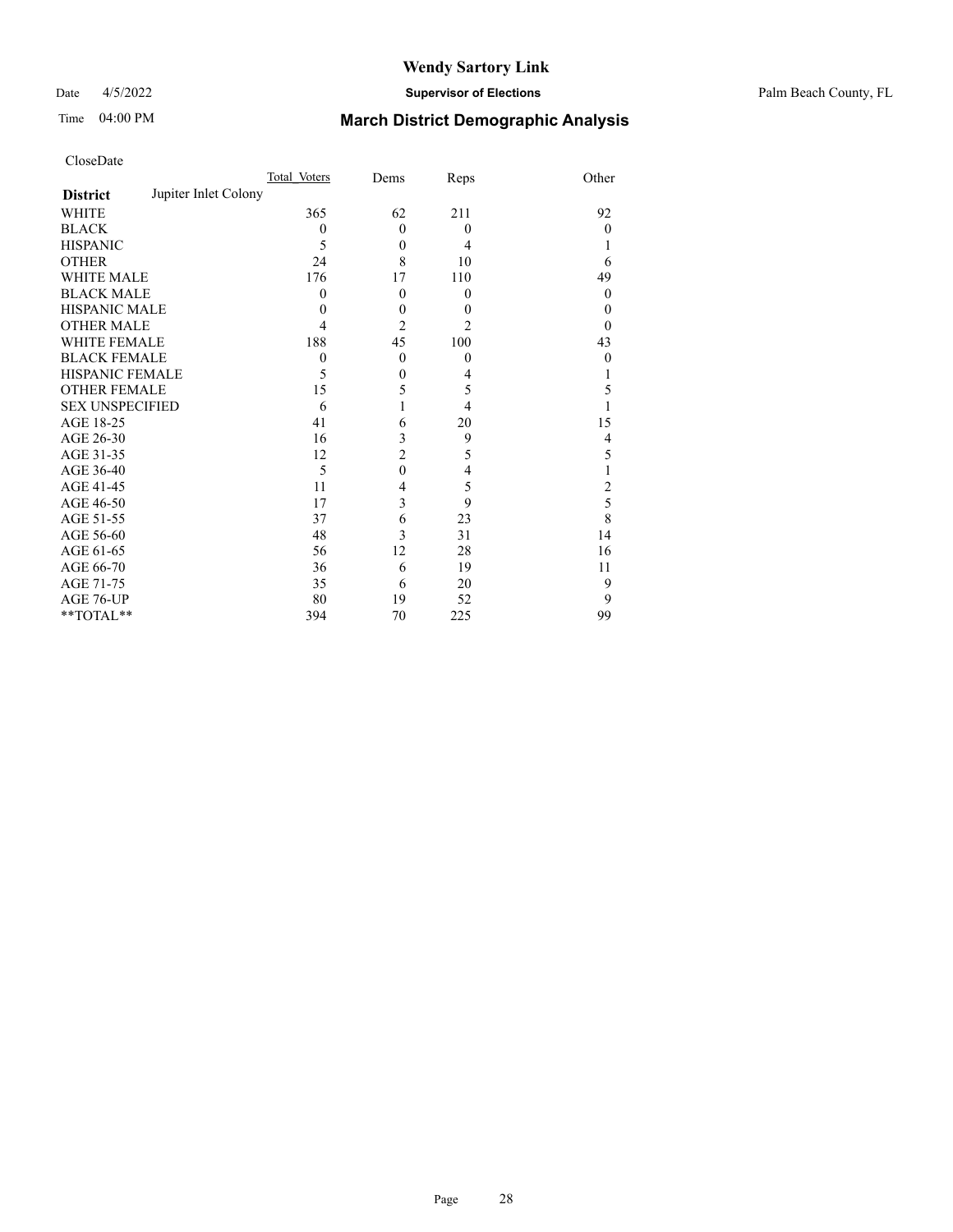## Date 4/5/2022 **Supervisor of Elections** Palm Beach County, FL

## Time 04:00 PM **March District Demographic Analysis**

|                        |         | Total Voters | Dems   | <b>Reps</b> | Other  |
|------------------------|---------|--------------|--------|-------------|--------|
| <b>District</b>        | Jupiter |              |        |             |        |
| WHITE                  |         | 38,380       | 9,963  | 16,908      | 11,509 |
| <b>BLACK</b>           |         | 616          | 402    | 46          | 168    |
| <b>HISPANIC</b>        |         | 2,608        | 978    | 670         | 960    |
| <b>OTHER</b>           |         | 3,225        | 1,006  | 806         | 1,413  |
| <b>WHITE MALE</b>      |         | 18,025       | 3,729  | 8,484       | 5,812  |
| <b>BLACK MALE</b>      |         | 304          | 183    | 23          | 98     |
| <b>HISPANIC MALE</b>   |         | 1,089        | 379    | 294         | 416    |
| <b>OTHER MALE</b>      |         | 1,125        | 333    | 288         | 504    |
| <b>WHITE FEMALE</b>    |         | 19,949       | 6,124  | 8,255       | 5,570  |
| <b>BLACK FEMALE</b>    |         | 304          | 214    | 21          | 69     |
| <b>HISPANIC FEMALE</b> |         | 1,461        | 580    | 356         | 525    |
| <b>OTHER FEMALE</b>    |         | 1,285        | 479    | 310         | 496    |
| <b>SEX UNSPECIFIED</b> |         | 1,238        | 306    | 379         | 553    |
| AGE 18-25              |         | 3,904        | 1,133  | 1,312       | 1,459  |
| AGE 26-30              |         | 2,836        | 813    | 950         | 1,073  |
| AGE 31-35              |         | 2,892        | 833    | 974         | 1,085  |
| AGE 36-40              |         | 3,064        | 854    | 1,041       | 1,169  |
| AGE 41-45              |         | 3,116        | 785    | 1,126       | 1,205  |
| AGE 46-50              |         | 3,394        | 833    | 1,346       | 1,215  |
| AGE 51-55              |         | 4,004        | 950    | 1,784       | 1,270  |
| AGE 56-60              |         | 4,370        | 1,087  | 2,032       | 1,251  |
| AGE 61-65              |         | 4,280        | 1,205  | 1,962       | 1,113  |
| AGE 66-70              |         | 3,795        | 1,187  | 1,601       | 1,007  |
| AGE 71-75              |         | 3,392        | 1,015  | 1,499       | 878    |
| AGE 76-UP              |         | 5,782        | 1,654  | 2,803       | 1,325  |
| $*$ $TOTAL**$          |         | 44,829       | 12,349 | 18,430      | 14,050 |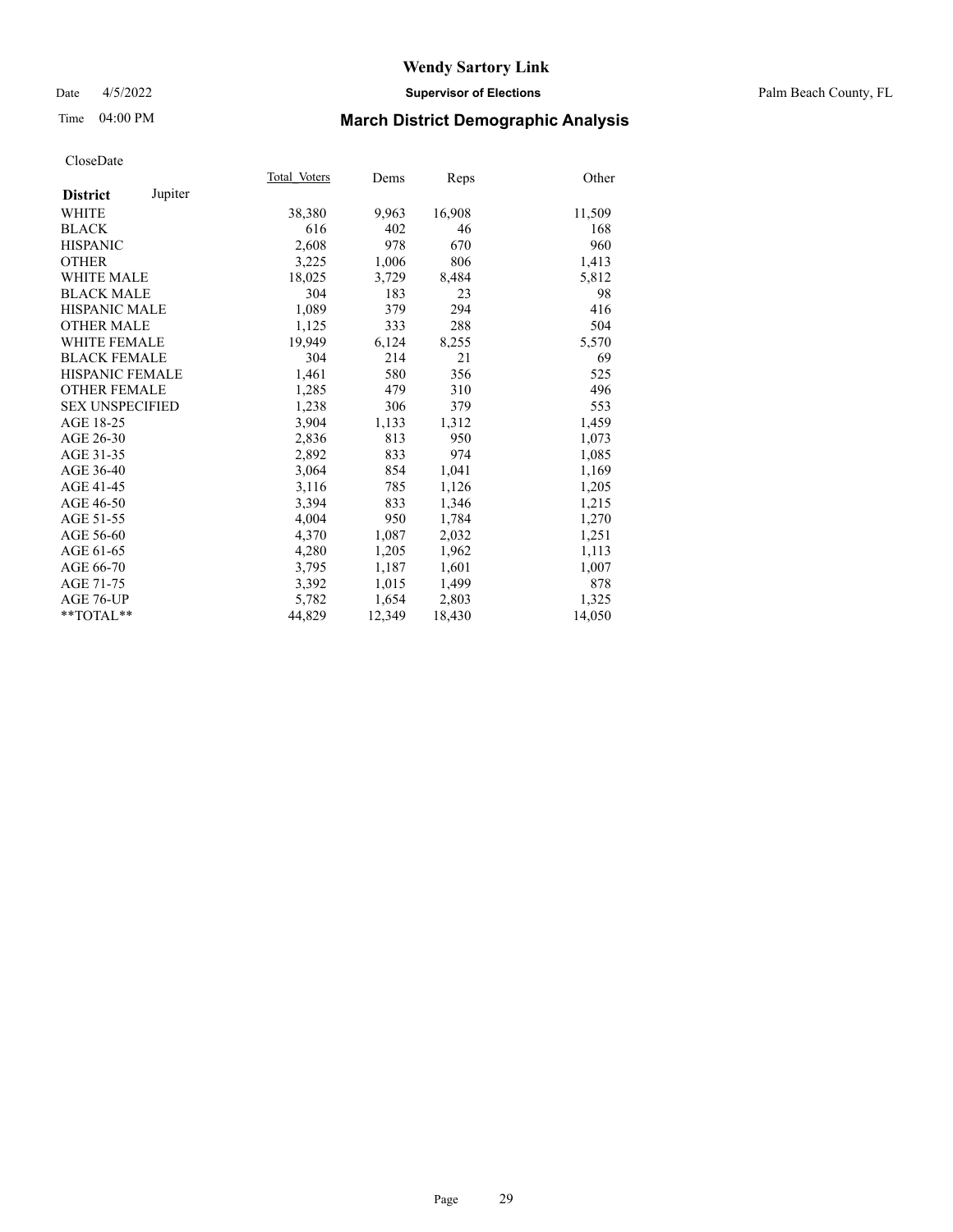## Date 4/5/2022 **Supervisor of Elections** Palm Beach County, FL

# Time 04:00 PM **March District Demographic Analysis**

|                            | Total Voters | Dems  | Reps  | Other |
|----------------------------|--------------|-------|-------|-------|
| Lantana<br><b>District</b> |              |       |       |       |
| <b>WHITE</b>               | 4,275        | 1,414 | 1,530 | 1,331 |
| <b>BLACK</b>               | 1,228        | 885   | 41    | 302   |
| <b>HISPANIC</b>            | 931          | 411   | 139   | 381   |
| <b>OTHER</b>               | 603          | 242   | 96    | 265   |
| WHITE MALE                 | 2,103        | 592   | 806   | 705   |
| <b>BLACK MALE</b>          | 574          | 394   | 29    | 151   |
| <b>HISPANIC MALE</b>       | 404          | 160   | 81    | 163   |
| <b>OTHER MALE</b>          | 217          | 90    | 38    | 89    |
| <b>WHITE FEMALE</b>        | 2,114        | 806   | 707   | 601   |
| <b>BLACK FEMALE</b>        | 630          | 480   | 10    | 140   |
| <b>HISPANIC FEMALE</b>     | 503          | 239   | 57    | 207   |
| <b>OTHER FEMALE</b>        | 233          | 113   | 37    | 83    |
| <b>SEX UNSPECIFIED</b>     | 256          | 77    | 40    | 139   |
| AGE 18-25                  | 718          | 286   | 125   | 307   |
| AGE 26-30                  | 652          | 239   | 136   | 277   |
| AGE 31-35                  | 653          | 284   | 114   | 255   |
| AGE 36-40                  | 560          | 235   | 112   | 213   |
| AGE 41-45                  | 489          | 223   | 95    | 171   |
| AGE 46-50                  | 520          | 204   | 130   | 186   |
| AGE 51-55                  | 595          | 224   | 189   | 182   |
| AGE 56-60                  | 714          | 288   | 239   | 187   |
| AGE 61-65                  | 682          | 290   | 208   | 184   |
| AGE 66-70                  | 503          | 245   | 143   | 115   |
| AGE 71-75                  | 359          | 176   | 113   | 70    |
| AGE 76-UP                  | 592          | 258   | 202   | 132   |
| $*$ $TOTAL**$              | 7,037        | 2,952 | 1,806 | 2,279 |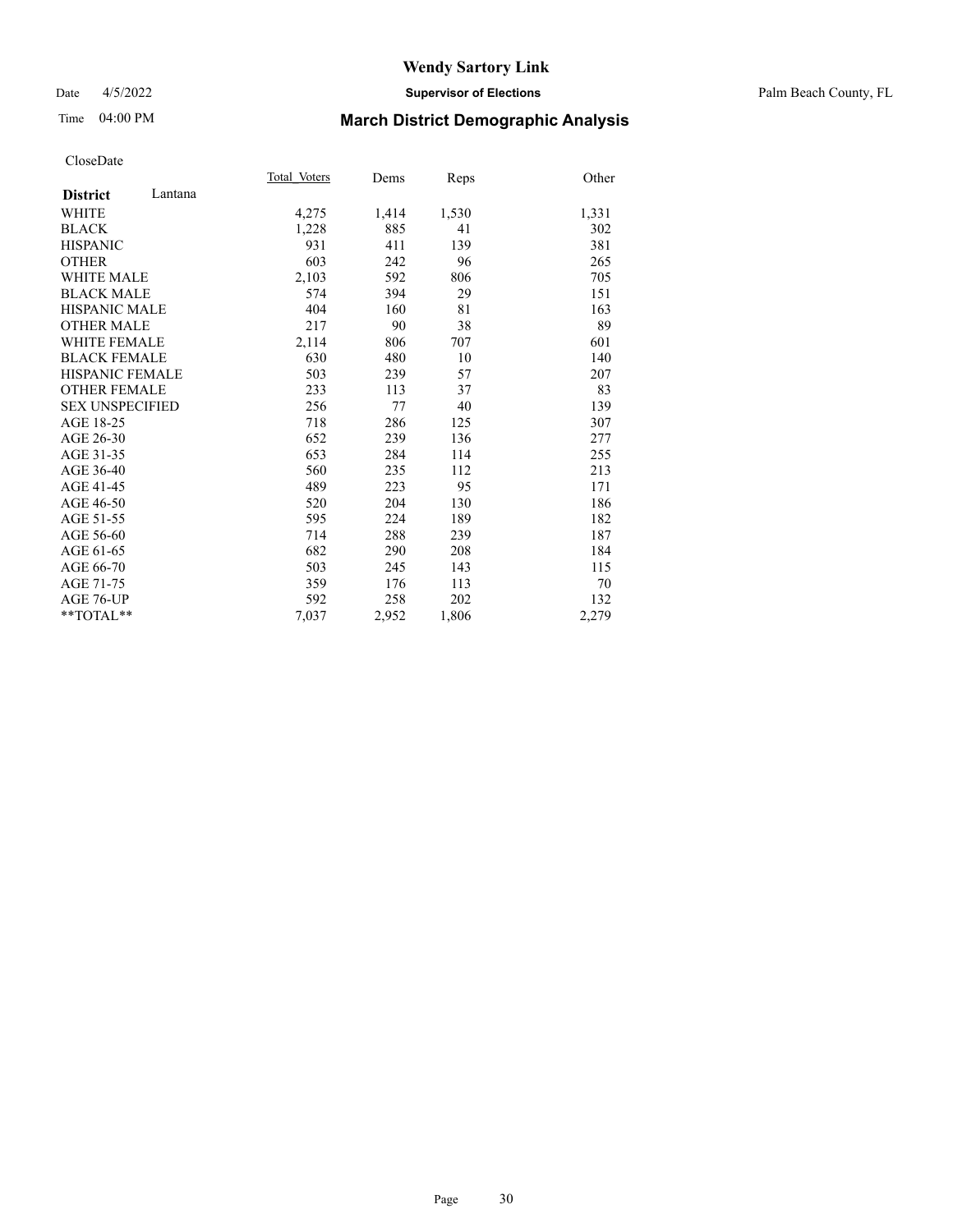## Date 4/5/2022 **Supervisor of Elections** Palm Beach County, FL

# Time 04:00 PM **March District Demographic Analysis**

|                                       | Total Voters | Dems | Reps           | Other |
|---------------------------------------|--------------|------|----------------|-------|
| Lake Clarke Shores<br><b>District</b> |              |      |                |       |
| WHITE                                 | 2,023        | 716  | 840            | 467   |
| <b>BLACK</b>                          | 82           | 58   | $\overline{2}$ | 22    |
| <b>HISPANIC</b>                       | 489          | 147  | 196            | 146   |
| <b>OTHER</b>                          | 172          | 52   | 42             | 78    |
| <b>WHITE MALE</b>                     | 956          | 279  | 430            | 247   |
| <b>BLACK MALE</b>                     | 39           | 24   | $\overline{2}$ | 13    |
| <b>HISPANIC MALE</b>                  | 212          | 60   | 89             | 63    |
| <b>OTHER MALE</b>                     | 56           | 15   | 19             | 22    |
| <b>WHITE FEMALE</b>                   | 1,046        | 432  | 404            | 210   |
| <b>BLACK FEMALE</b>                   | 43           | 34   | $\theta$       | 9     |
| <b>HISPANIC FEMALE</b>                | 267          | 85   | 102            | 80    |
| <b>OTHER FEMALE</b>                   | 65           | 23   | 15             | 27    |
| <b>SEX UNSPECIFIED</b>                | 80           | 20   | 18             | 42    |
| AGE 18-25                             | 213          | 68   | 61             | 84    |
| AGE 26-30                             | 159          | 44   | 64             | 51    |
| AGE 31-35                             | 215          | 61   | 72             | 82    |
| AGE 36-40                             | 220          | 66   | 83             | 71    |
| AGE 41-45                             | 219          | 77   | 65             | 77    |
| AGE 46-50                             | 234          | 81   | 85             | 68    |
| AGE 51-55                             | 247          | 75   | 107            | 65    |
| AGE 56-60                             | 273          | 95   | 122            | 56    |
| AGE 61-65                             | 262          | 88   | 119            | 55    |
| AGE 66-70                             | 231          | 109  | 87             | 35    |
| AGE 71-75                             | 219          | 91   | 96             | 32    |
| <b>AGE 76-UP</b>                      | 274          | 118  | 119            | 37    |
| $*$ $TOTAL**$                         | 2,766        | 973  | 1,080          | 713   |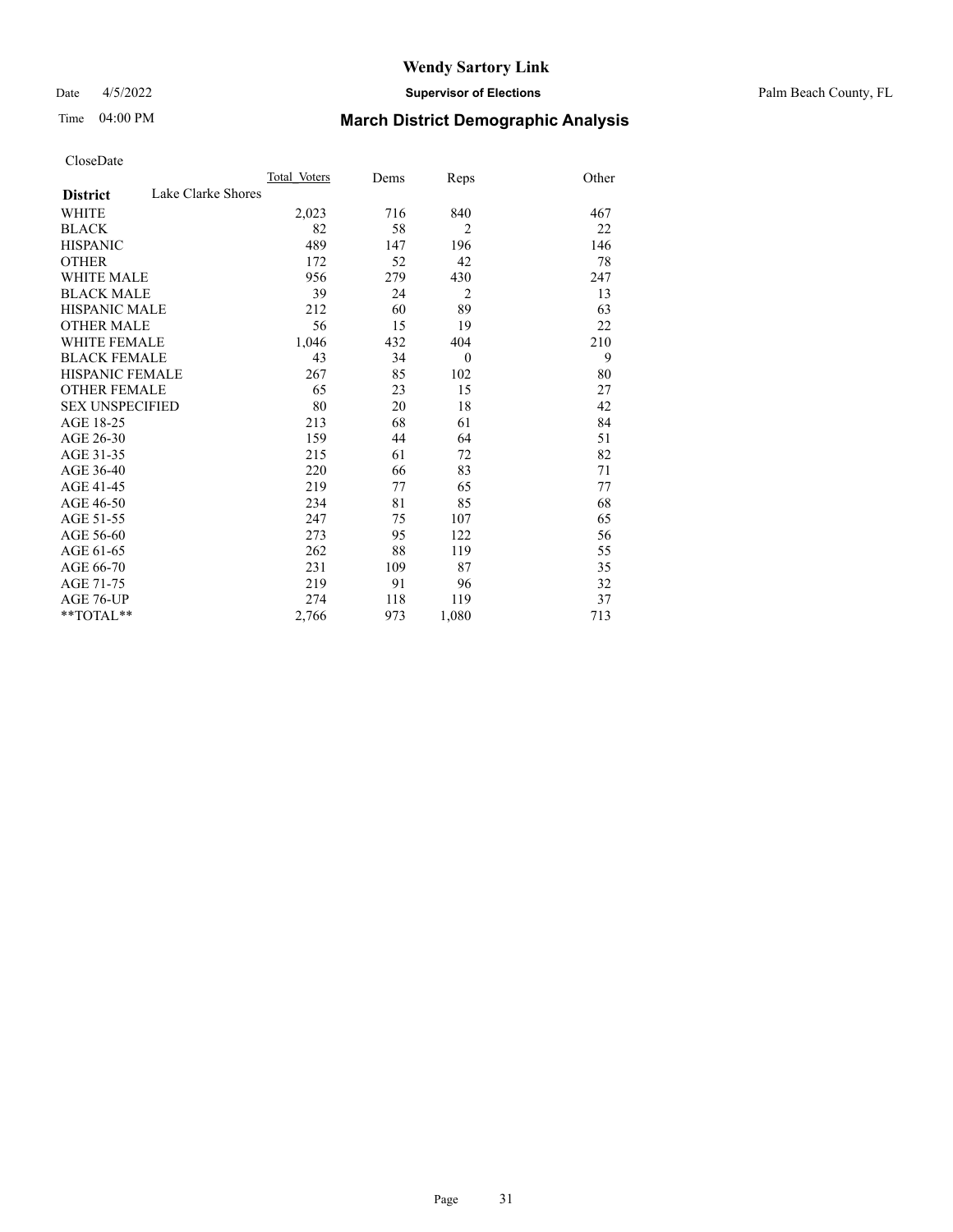## Date 4/5/2022 **Supervisor of Elections** Palm Beach County, FL

# Time 04:00 PM **March District Demographic Analysis**

|                                       | Total Voters | Dems | Reps | Other |
|---------------------------------------|--------------|------|------|-------|
| Loxahatchee Groves<br><b>District</b> |              |      |      |       |
| <b>WHITE</b>                          | 1,841        | 493  | 824  | 524   |
| <b>BLACK</b>                          | 78           | 50   | 10   | 18    |
| <b>HISPANIC</b>                       | 212          | 66   | 57   | 89    |
| <b>OTHER</b>                          | 189          | 44   | 60   | 85    |
| <b>WHITE MALE</b>                     | 879          | 208  | 418  | 253   |
| <b>BLACK MALE</b>                     | 41           | 24   | 7    | 10    |
| HISPANIC MALE                         | 103          | 30   | 25   | 48    |
| <b>OTHER MALE</b>                     | 72           | 18   | 21   | 33    |
| <b>WHITE FEMALE</b>                   | 938          | 280  | 396  | 262   |
| <b>BLACK FEMALE</b>                   | 37           | 26   | 3    | 8     |
| <b>HISPANIC FEMALE</b>                | 102          | 36   | 29   | 37    |
| <b>OTHER FEMALE</b>                   | 72           | 18   | 23   | 31    |
| <b>SEX UNSPECIFIED</b>                | 76           | 13   | 29   | 34    |
| AGE 18-25                             | 211          | 52   | 70   | 89    |
| AGE 26-30                             | 151          | 37   | 58   | 56    |
| AGE 31-35                             | 193          | 55   | 57   | 81    |
| AGE 36-40                             | 159          | 33   | 70   | 56    |
| AGE 41-45                             | 131          | 27   | 51   | 53    |
| AGE 46-50                             | 169          | 48   | 61   | 60    |
| AGE 51-55                             | 187          | 43   | 89   | 55    |
| AGE 56-60                             | 280          | 71   | 121  | 88    |
| AGE 61-65                             | 255          | 76   | 119  | 60    |
| AGE 66-70                             | 210          | 71   | 97   | 42    |
| AGE 71-75                             | 171          | 65   | 66   | 40    |
| <b>AGE 76-UP</b>                      | 203          | 75   | 92   | 36    |
| **TOTAL**                             | 2,320        | 653  | 951  | 716   |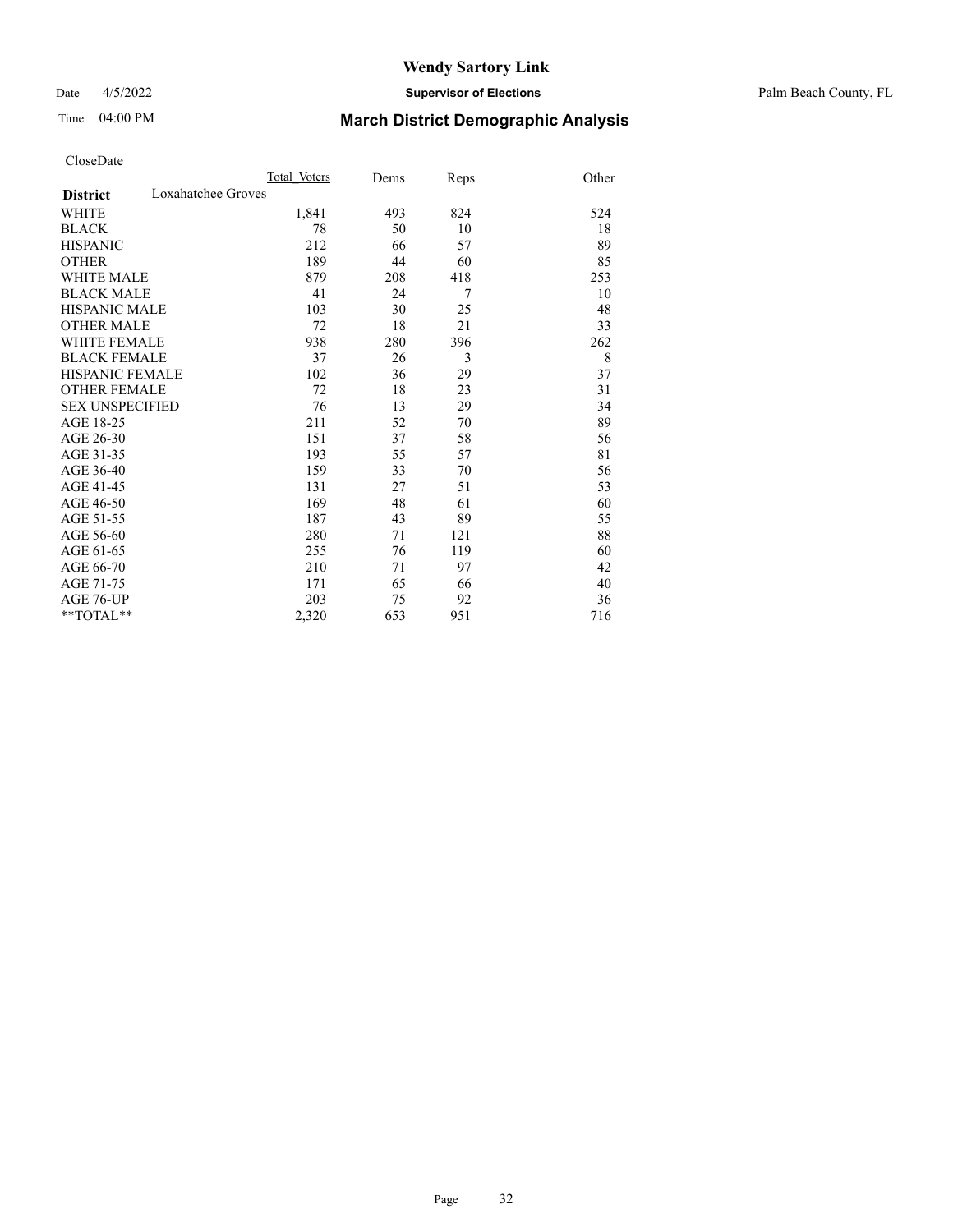## Date 4/5/2022 **Supervisor of Elections** Palm Beach County, FL

# Time 04:00 PM **March District Demographic Analysis**

|                              | Total Voters | Dems  | Reps | Other |
|------------------------------|--------------|-------|------|-------|
| Lake Park<br><b>District</b> |              |       |      |       |
| <b>WHITE</b>                 | 2,115        | 653   | 790  | 672   |
| <b>BLACK</b>                 | 2,183        | 1,656 | 73   | 454   |
| <b>HISPANIC</b>              | 260          | 112   | 52   | 96    |
| <b>OTHER</b>                 | 476          | 203   | 81   | 192   |
| WHITE MALE                   | 1,048        | 279   | 408  | 361   |
| <b>BLACK MALE</b>            | 942          | 674   | 37   | 231   |
| <b>HISPANIC MALE</b>         | 116          | 50    | 26   | 40    |
| <b>OTHER MALE</b>            | 166          | 69    | 36   | 61    |
| WHITE FEMALE                 | 1,036        | 360   | 376  | 300   |
| <b>BLACK FEMALE</b>          | 1,202        | 954   | 35   | 213   |
| <b>HISPANIC FEMALE</b>       | 139          | 59    | 25   | 55    |
| <b>OTHER FEMALE</b>          | 200          | 103   | 23   | 74    |
| <b>SEX UNSPECIFIED</b>       | 179          | 72    | 28   | 79    |
| AGE 18-25                    | 479          | 242   | 39   | 198   |
| AGE 26-30                    | 490          | 270   | 59   | 161   |
| AGE 31-35                    | 505          | 268   | 73   | 164   |
| AGE 36-40                    | 433          | 227   | 73   | 133   |
| AGE 41-45                    | 365          | 195   | 47   | 123   |
| AGE 46-50                    | 358          | 174   | 76   | 108   |
| AGE 51-55                    | 411          | 193   | 98   | 120   |
| AGE 56-60                    | 475          | 244   | 118  | 113   |
| AGE 61-65                    | 497          | 286   | 121  | 90    |
| AGE 66-70                    | 386          | 204   | 103  | 79    |
| AGE 71-75                    | 263          | 144   | 68   | 51    |
| AGE 76-UP                    | 372          | 177   | 121  | 74    |
| $*$ $TOTAL**$                | 5,034        | 2,624 | 996  | 1,414 |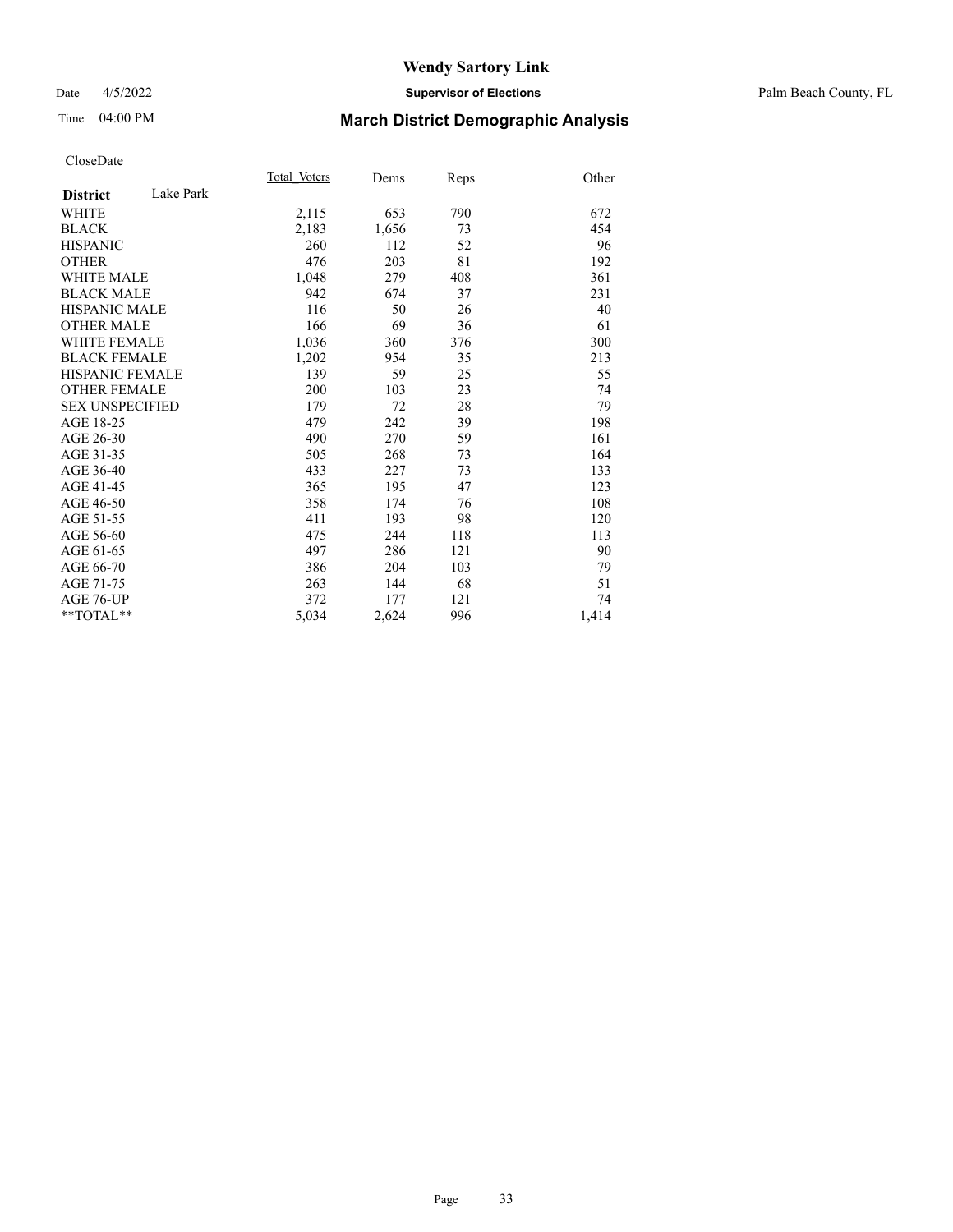Date 4/5/2022 **Supervisor of Elections** Palm Beach County, FL

# Time 04:00 PM **March District Demographic Analysis**

|                        |                  | Total Voters | Dems  | <b>Reps</b> | Other |
|------------------------|------------------|--------------|-------|-------------|-------|
| <b>District</b>        | Lake Worth Beach |              |       |             |       |
| WHITE                  |                  | 9,472        | 3,921 | 2,576       | 2,975 |
| <b>BLACK</b>           |                  | 3,216        | 2,369 | 113         | 734   |
| <b>HISPANIC</b>        |                  | 3,567        | 1,587 | 597         | 1,383 |
| <b>OTHER</b>           |                  | 1,557        | 677   | 168         | 712   |
| <b>WHITE MALE</b>      |                  | 4,632        | 1,666 | 1,378       | 1,588 |
| <b>BLACK MALE</b>      |                  | 1,477        | 1,035 | 75          | 367   |
| <b>HISPANIC MALE</b>   |                  | 1,656        | 690   | 320         | 646   |
| <b>OTHER MALE</b>      |                  | 575          | 246   | 61          | 268   |
| <b>WHITE FEMALE</b>    |                  | 4,706        | 2,208 | 1,164       | 1,334 |
| <b>BLACK FEMALE</b>    |                  | 1,677        | 1,290 | 36          | 351   |
| <b>HISPANIC FEMALE</b> |                  | 1,818        | 862   | 263         | 693   |
| <b>OTHER FEMALE</b>    |                  | 583          | 280   | 82          | 221   |
| <b>SEX UNSPECIFIED</b> |                  | 681          | 272   | 75          | 334   |
| AGE 18-25              |                  | 1,850        | 857   | 209         | 784   |
| AGE 26-30              |                  | 1,597        | 707   | 242         | 648   |
| AGE 31-35              |                  | 1,774        | 818   | 254         | 702   |
| AGE 36-40              |                  | 1,548        | 754   | 258         | 536   |
| AGE 41-45              |                  | 1,278        | 595   | 192         | 491   |
| AGE 46-50              |                  | 1,243        | 565   | 234         | 444   |
| AGE 51-55              |                  | 1,468        | 680   | 299         | 489   |
| AGE 56-60              |                  | 1,705        | 802   | 424         | 479   |
| AGE 61-65              |                  | 1,656        | 836   | 395         | 425   |
| AGE 66-70              |                  | 1,329        | 711   | 312         | 306   |
| AGE 71-75              |                  | 975          | 523   | 224         | 228   |
| AGE 76-UP              |                  | 1,389        | 706   | 411         | 272   |
| $*$ $TOTAL**$          |                  | 17,812       | 8,554 | 3,454       | 5,804 |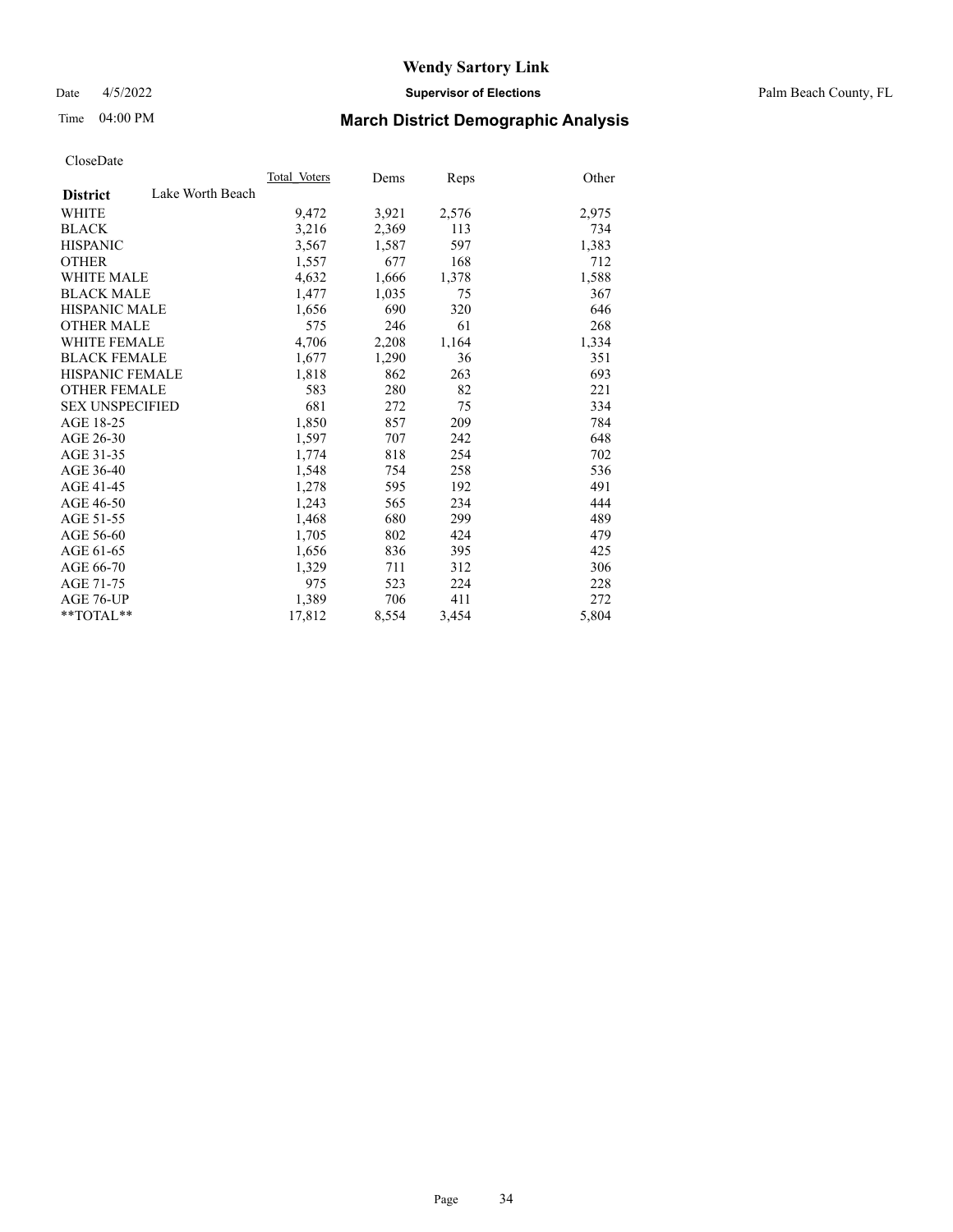## Date 4/5/2022 **Supervisor of Elections** Palm Beach County, FL

# Time 04:00 PM **March District Demographic Analysis**

|                        |           | Total Voters | Dems           | Reps             | Other          |
|------------------------|-----------|--------------|----------------|------------------|----------------|
| <b>District</b>        | Manalapan |              |                |                  |                |
| WHITE                  |           | 355          | 69             | 198              | 88             |
| <b>BLACK</b>           |           | 6            | 3              | 1                | $\overline{2}$ |
| <b>HISPANIC</b>        |           | 6            | $\overline{c}$ | 1                | 3              |
| <b>OTHER</b>           |           | 24           | 5              | 9                | 10             |
| <b>WHITE MALE</b>      |           | 184          | 28             | 106              | 50             |
| <b>BLACK MALE</b>      |           | 3            |                | 1                | 1              |
| <b>HISPANIC MALE</b>   |           |              |                | $\theta$         | $\theta$       |
| <b>OTHER MALE</b>      |           | 8            |                | 2                | 5              |
| <b>WHITE FEMALE</b>    |           | 166          | 40             | 90               | 36             |
| <b>BLACK FEMALE</b>    |           | 3            | $\overline{c}$ | $\boldsymbol{0}$ |                |
| HISPANIC FEMALE        |           | 5            | $\mathbf{1}$   |                  | 3              |
| <b>OTHER FEMALE</b>    |           | 10           |                | 5                | 4              |
| <b>SEX UNSPECIFIED</b> |           | 9            | $\overline{2}$ | 4                | 3              |
| AGE 18-25              |           | 23           | 6              | 13               | 4              |
| AGE 26-30              |           | 9            | 3              | 4                | $\overline{2}$ |
| AGE 31-35              |           | 8            |                | 3                | 4              |
| AGE 36-40              |           | 6            | $\mathbf{0}$   | 4                | $\overline{c}$ |
| AGE 41-45              |           | 13           | 5              | 6                | $\overline{c}$ |
| AGE 46-50              |           | 19           | 4              | 10               | 5              |
| AGE 51-55              |           | 25           | $\overline{2}$ | 12               | 11             |
| AGE 56-60              |           | 41           | 6              | 26               | 9              |
| AGE 61-65              |           | 54           | 7              | 35               | 12             |
| AGE 66-70              |           | 51           | 13             | 21               | 17             |
| AGE 71-75              |           | 43           | 8              | 23               | 12             |
| AGE 76-UP              |           | 99           | 24             | 52               | 23             |
| **TOTAL**              |           | 391          | 79             | 209              | 103            |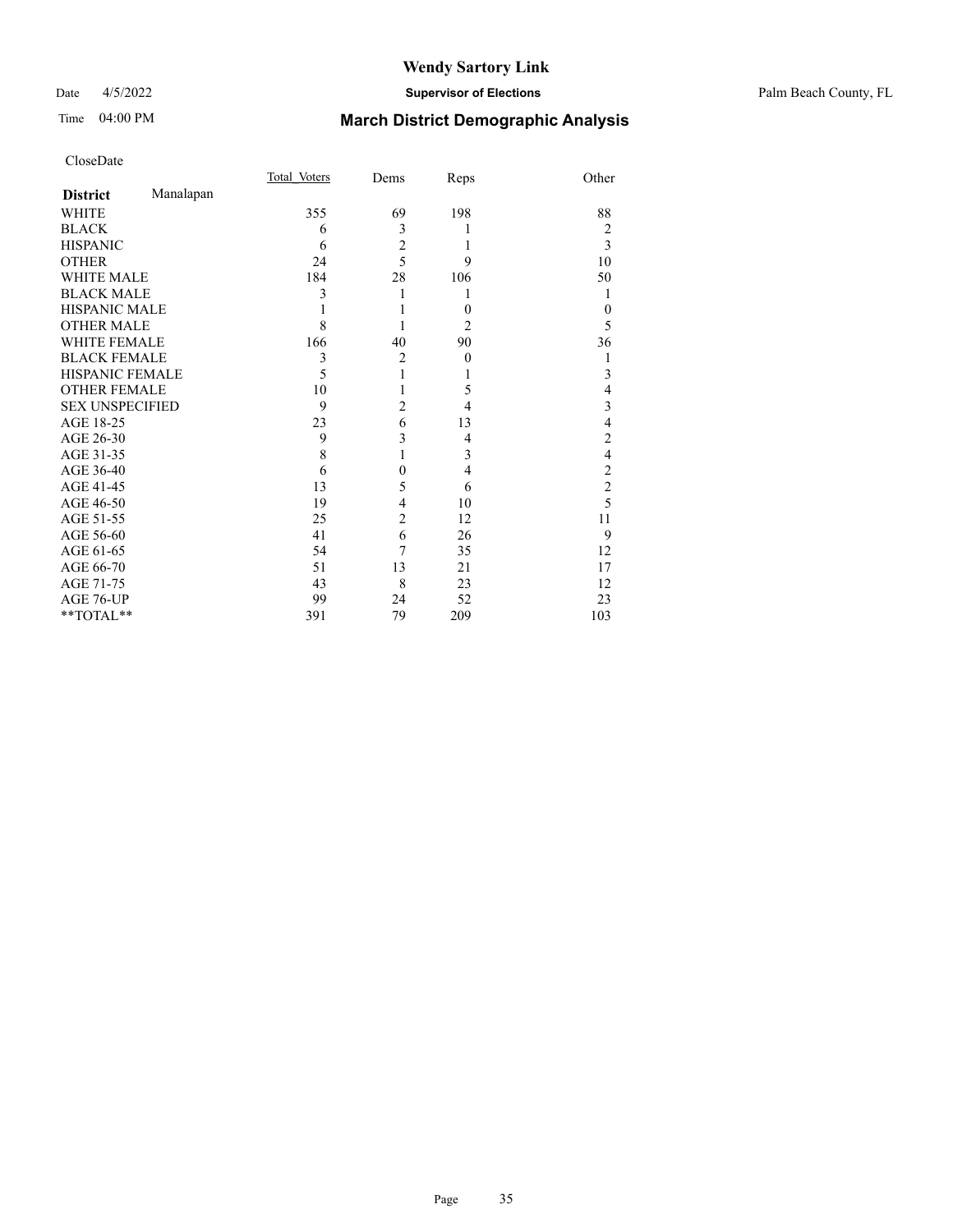## Date 4/5/2022 **Supervisor of Elections** Palm Beach County, FL

# Time 04:00 PM **March District Demographic Analysis**

|                        |               | Total Voters | Dems           | Reps           | Other          |
|------------------------|---------------|--------------|----------------|----------------|----------------|
| <b>District</b>        | Mangonia Park |              |                |                |                |
| <b>WHITE</b>           |               | 76           | 34             | 17             | 25             |
| <b>BLACK</b>           |               | 770          | 626            | 14             | 130            |
| <b>HISPANIC</b>        |               | 41           | 18             | 5              | 18             |
| <b>OTHER</b>           |               | 66           | 38             | 3              | 25             |
| <b>WHITE MALE</b>      |               | 40           | 14             | 11             | 15             |
| <b>BLACK MALE</b>      |               | 315          | 237            | 6              | 72             |
| <b>HISPANIC MALE</b>   |               | 12           | $\overline{2}$ | 3              | 7              |
| <b>OTHER MALE</b>      |               | 26           | 17             | 1              | 8              |
| <b>WHITE FEMALE</b>    |               | 35           | 19             | 6              | 10             |
| <b>BLACK FEMALE</b>    |               | 446          | 380            | 8              | 58             |
| <b>HISPANIC FEMALE</b> |               | 26           | 15             | $\overline{c}$ | 9              |
| <b>OTHER FEMALE</b>    |               | 26           | 14             | $\overline{c}$ | 10             |
| <b>SEX UNSPECIFIED</b> |               | 27           | 18             | $\mathbf{0}$   | 9              |
| AGE 18-25              |               | 134          | 84             | $\overline{4}$ | 46             |
| AGE 26-30              |               | 116          | 72             | 7              | 37             |
| AGE 31-35              |               | 136          | 100            | $\overline{c}$ | 34             |
| AGE 36-40              |               | 100          | 77             | 3              | 20             |
| AGE 41-45              |               | 66           | 48             | $\overline{c}$ | 16             |
| AGE 46-50              |               | 53           | 38             | $\overline{4}$ | 11             |
| AGE 51-55              |               | 81           | 69             | 3              | 9              |
| AGE 56-60              |               | 64           | 54             | $\overline{2}$ | 8              |
| AGE 61-65              |               | 62           | 55             | 1              | 6              |
| AGE 66-70              |               | 49           | 42             | 3              | 4              |
| AGE 71-75              |               | 38           | 31             | 3              | $\overline{4}$ |
| AGE 76-UP              |               | 54           | 46             | 5              | $\overline{3}$ |
| **TOTAL**              |               | 953          | 716            | 39             | 198            |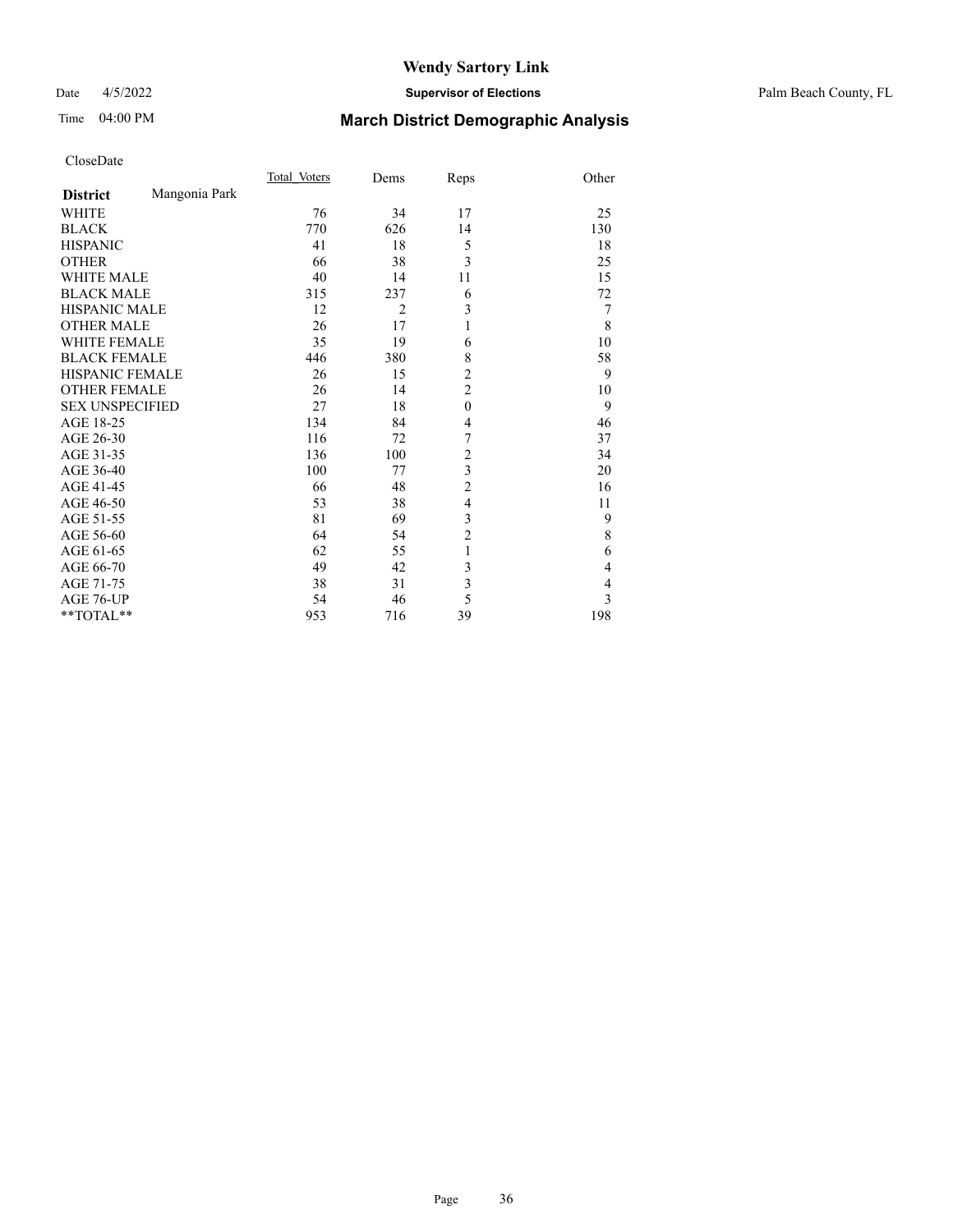Date 4/5/2022 **Supervisor of Elections** Palm Beach County, FL

# Time 04:00 PM **March District Demographic Analysis**

|                        |                  | Total Voters | Dems  | Reps  | Other |
|------------------------|------------------|--------------|-------|-------|-------|
| <b>District</b>        | North Palm Beach |              |       |       |       |
| WHITE                  |                  | 9,254        | 2,433 | 4,281 | 2,540 |
| <b>BLACK</b>           |                  | 186          | 131   | 14    | 41    |
| <b>HISPANIC</b>        |                  | 524          | 186   | 148   | 190   |
| <b>OTHER</b>           |                  | 595          | 161   | 199   | 235   |
| <b>WHITE MALE</b>      |                  | 4,406        | 978   | 2,130 | 1,298 |
| <b>BLACK MALE</b>      |                  | 94           | 65    | 8     | 21    |
| <b>HISPANIC MALE</b>   |                  | 218          | 64    | 69    | 85    |
| <b>OTHER MALE</b>      |                  | 201          | 40    | 79    | 82    |
| <b>WHITE FEMALE</b>    |                  | 4,740        | 1,419 | 2,102 | 1,219 |
| <b>BLACK FEMALE</b>    |                  | 91           | 65    | 6     | 20    |
| <b>HISPANIC FEMALE</b> |                  | 293          | 119   | 76    | 98    |
| <b>OTHER FEMALE</b>    |                  | 245          | 82    | 80    | 83    |
| <b>SEX UNSPECIFIED</b> |                  | 268          | 78    | 90    | 100   |
| AGE 18-25              |                  | 696          | 195   | 253   | 248   |
| AGE 26-30              |                  | 588          | 156   | 233   | 199   |
| AGE 31-35              |                  | 636          | 172   | 244   | 220   |
| AGE 36-40              |                  | 647          | 154   | 239   | 254   |
| AGE 41-45              |                  | 559          | 172   | 194   | 193   |
| AGE 46-50              |                  | 616          | 153   | 245   | 218   |
| AGE 51-55              |                  | 825          | 179   | 405   | 241   |
| AGE 56-60              |                  | 1,043        | 268   | 516   | 259   |
| AGE 61-65              |                  | 1,112        | 313   | 543   | 256   |
| AGE 66-70              |                  | 1,086        | 334   | 478   | 274   |
| AGE 71-75              |                  | 896          | 298   | 378   | 220   |
| <b>AGE 76-UP</b>       |                  | 1,855        | 517   | 914   | 424   |
| $*$ $TOTAL**$          |                  | 10,559       | 2,911 | 4,642 | 3,006 |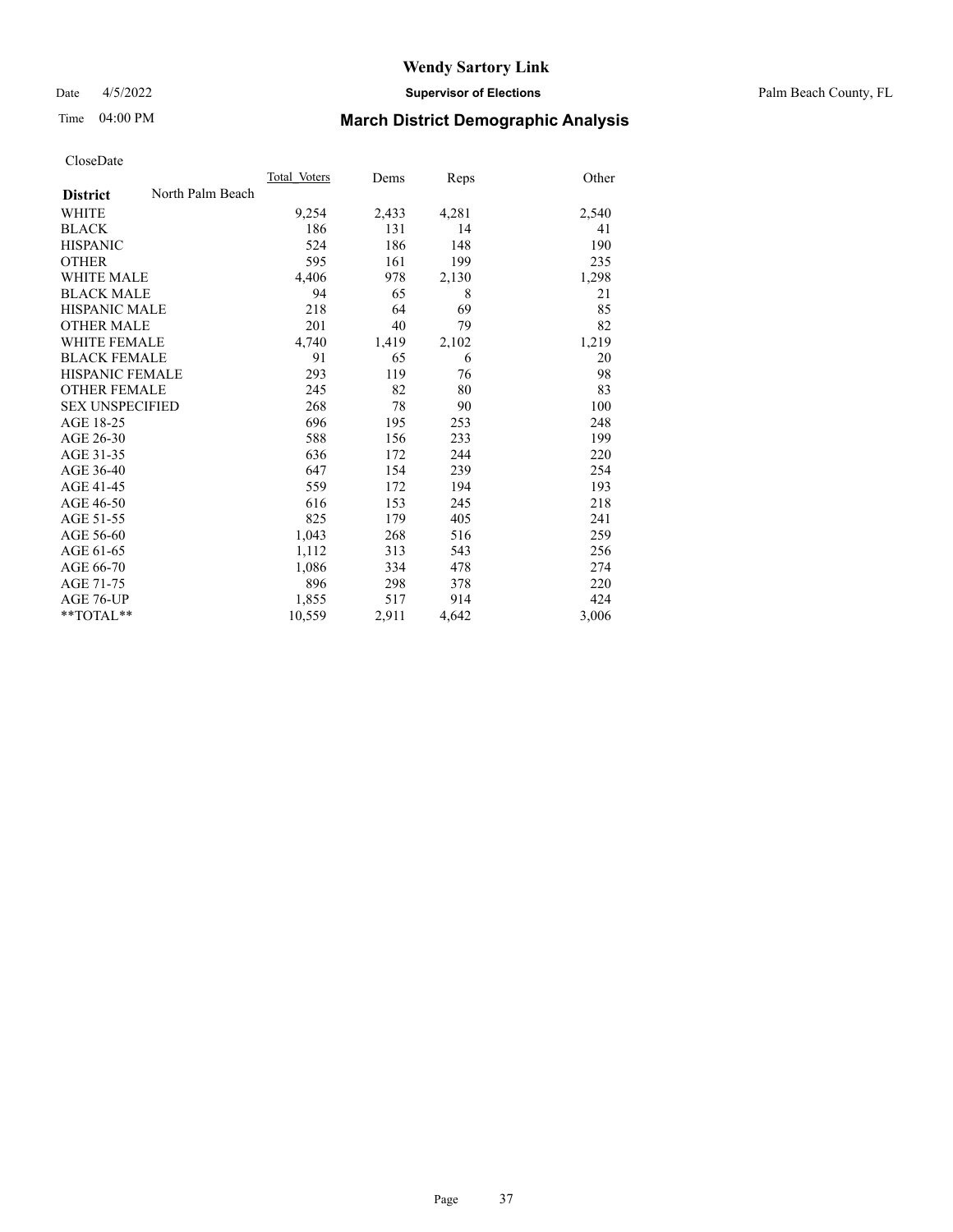#### Date 4/5/2022 **Supervisor of Elections** Palm Beach County, FL

# Time 04:00 PM **March District Demographic Analysis**

|                        |             | Total Voters   | Dems     | Reps         | Other        |
|------------------------|-------------|----------------|----------|--------------|--------------|
| <b>District</b>        | Ocean Ridge |                |          |              |              |
| <b>WHITE</b>           |             | 1,483          | 370      | 689          | 424          |
| <b>BLACK</b>           |             | $\overline{4}$ | 3        | $\mathbf{0}$ | 1            |
| <b>HISPANIC</b>        |             | 50             | 14       | 20           | 16           |
| <b>OTHER</b>           |             | 94             | 25       | 26           | 43           |
| <b>WHITE MALE</b>      |             | 714            | 148      | 361          | 205          |
| <b>BLACK MALE</b>      |             | $\overline{0}$ | $\theta$ | $\theta$     | $\mathbf{0}$ |
| HISPANIC MALE          |             | 23             | 4        | 8            | 11           |
| <b>OTHER MALE</b>      |             | 31             | 6        | 9            | 16           |
| <b>WHITE FEMALE</b>    |             | 750            | 213      | 322          | 215          |
| <b>BLACK FEMALE</b>    |             | $\overline{4}$ | 3        | $\mathbf{0}$ | 1            |
| <b>HISPANIC FEMALE</b> |             | 27             | 10       | 12           | 5            |
| <b>OTHER FEMALE</b>    |             | 41             | 15       | 10           | 16           |
| <b>SEX UNSPECIFIED</b> |             | 41             | 13       | 13           | 15           |
| AGE 18-25              |             | 100            | 34       | 33           | 33           |
| AGE 26-30              |             | 79             | 24       | 29           | 26           |
| AGE 31-35              |             | 56             | 11       | 24           | 21           |
| AGE 36-40              |             | 56             | 12       | 13           | 31           |
| AGE 41-45              |             | 54             | 17       | 18           | 19           |
| AGE 46-50              |             | 82             | 24       | 28           | 30           |
| AGE 51-55              |             | 122            | 17       | 65           | 40           |
| AGE 56-60              |             | 193            | 52       | 88           | 53           |
| AGE 61-65              |             | 206            | 52       | 93           | 61           |
| AGE 66-70              |             | 187            | 51       | 85           | 51           |
| AGE 71-75              |             | 174            | 41       | 76           | 57           |
| AGE 76-UP              |             | 322            | 77       | 183          | 62           |
| $*$ $TOTAL**$          |             | 1,631          | 412      | 735          | 484          |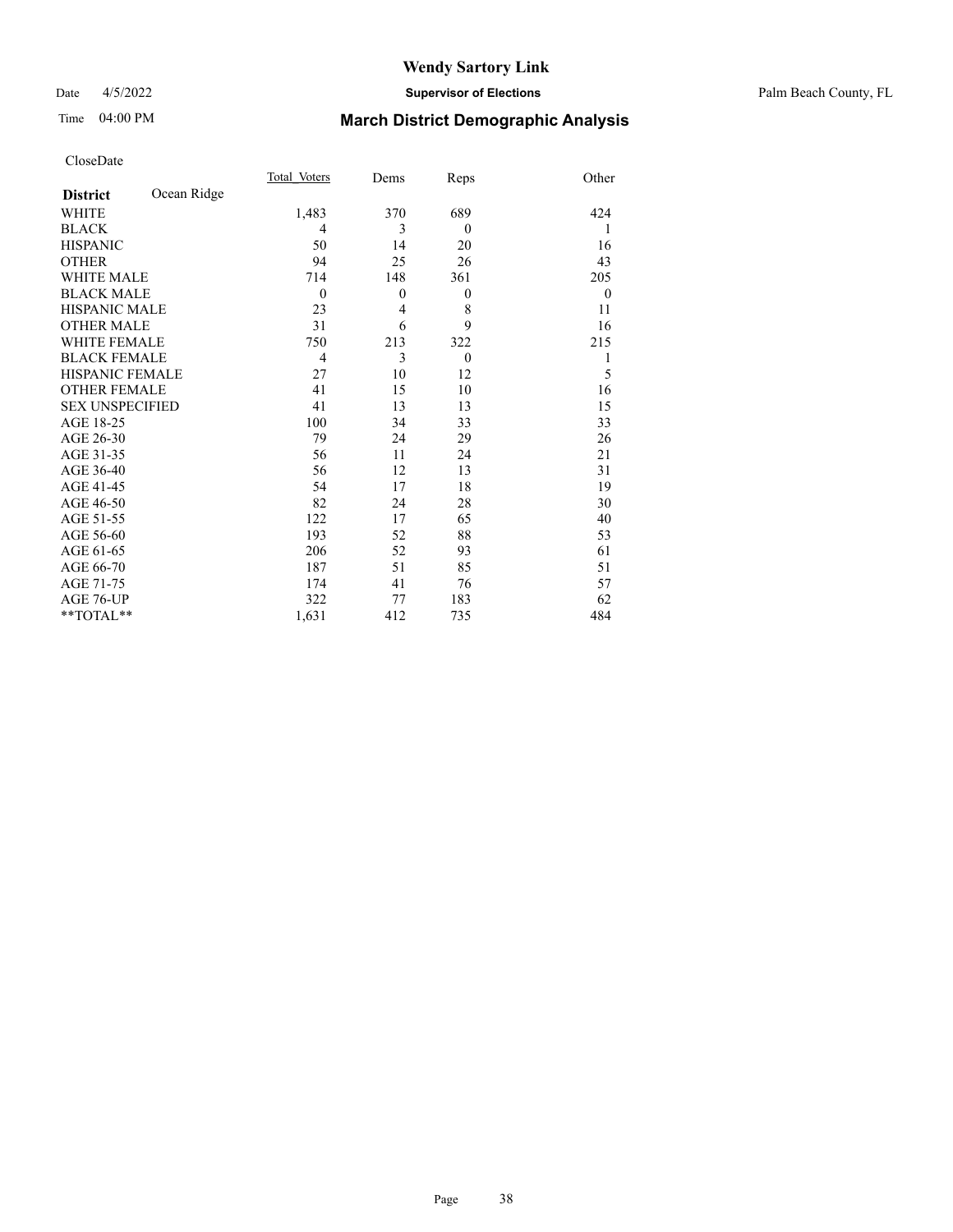#### Date 4/5/2022 **Supervisor of Elections** Palm Beach County, FL

# Time 04:00 PM **March District Demographic Analysis**

|                        |         | Total Voters | Dems  | Reps | Other |
|------------------------|---------|--------------|-------|------|-------|
| <b>District</b>        | Pahokee |              |       |      |       |
| <b>WHITE</b>           |         | 308          | 78    | 176  | 54    |
| <b>BLACK</b>           |         | 1,761        | 1,517 | 43   | 201   |
| <b>HISPANIC</b>        |         | 608          | 278   | 111  | 219   |
| <b>OTHER</b>           |         | 178          | 92    | 22   | 64    |
| <b>WHITE MALE</b>      |         | 140          | 33    | 68   | 39    |
| <b>BLACK MALE</b>      |         | 738          | 623   | 17   | 98    |
| <b>HISPANIC MALE</b>   |         | 289          | 130   | 66   | 93    |
| <b>OTHER MALE</b>      |         | 60           | 36    | 8    | 16    |
| <b>WHITE FEMALE</b>    |         | 164          | 45    | 104  | 15    |
| <b>BLACK FEMALE</b>    |         | 995          | 868   | 25   | 102   |
| <b>HISPANIC FEMALE</b> |         | 295          | 140   | 42   | 113   |
| <b>OTHER FEMALE</b>    |         | 42           | 22    | 7    | 13    |
| <b>SEX UNSPECIFIED</b> |         | 131          | 67    | 15   | 49    |
| AGE 18-25              |         | 363          | 242   | 28   | 93    |
| AGE 26-30              |         | 305          | 188   | 23   | 94    |
| AGE 31-35              |         | 276          | 173   | 28   | 75    |
| AGE 36-40              |         | 252          | 174   | 15   | 63    |
| AGE 41-45              |         | 194          | 131   | 23   | 40    |
| AGE 46-50              |         | 170          | 123   | 19   | 28    |
| AGE 51-55              |         | 213          | 148   | 36   | 29    |
| AGE 56-60              |         | 257          | 181   | 32   | 44    |
| AGE 61-65              |         | 199          | 152   | 28   | 19    |
| AGE 66-70              |         | 225          | 170   | 29   | 26    |
| AGE 71-75              |         | 154          | 98    | 42   | 14    |
| AGE 76-UP              |         | 247          | 185   | 49   | 13    |
| $*$ $TOTAL**$          |         | 2,855        | 1,965 | 352  | 538   |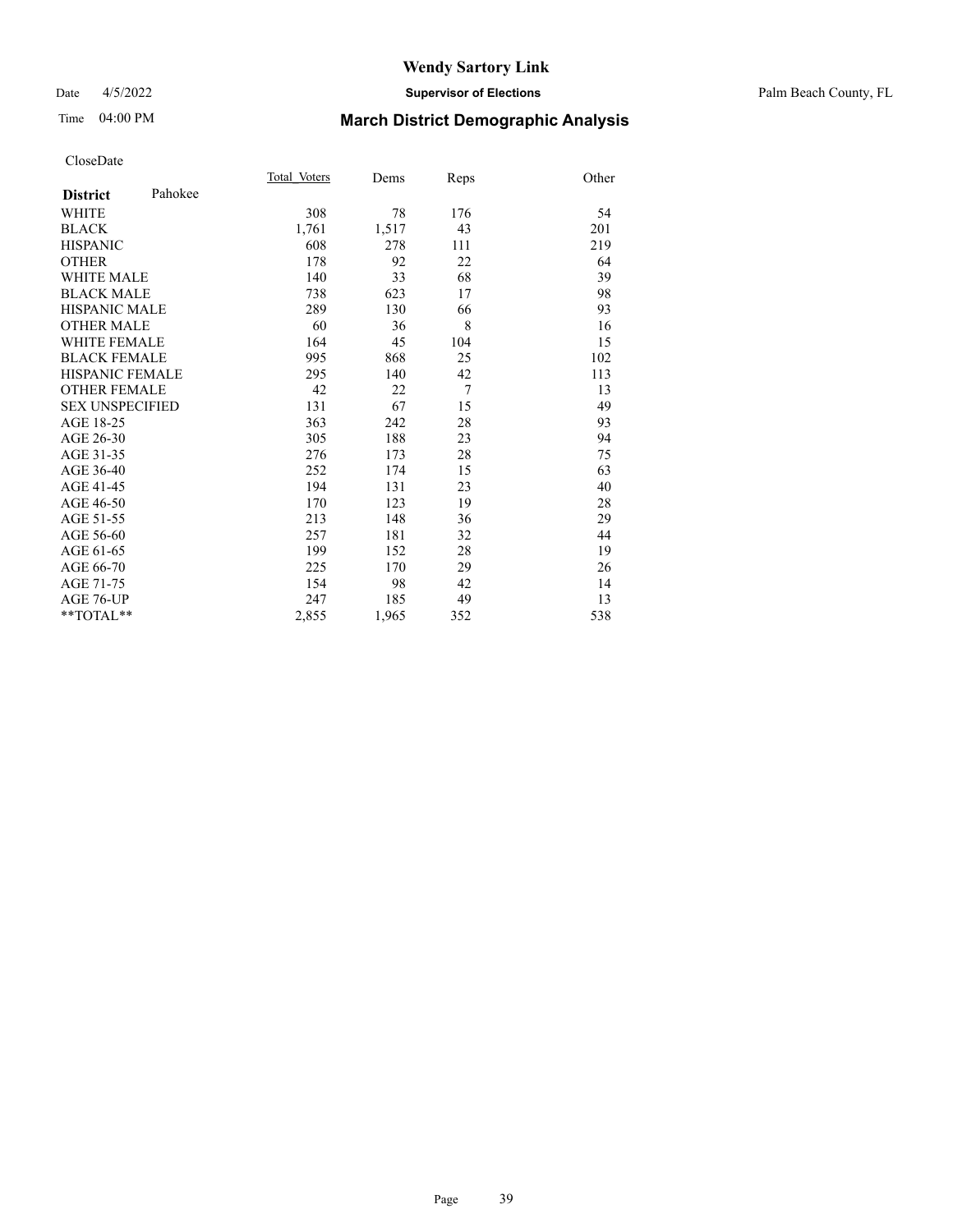#### Date 4/5/2022 **Supervisor of Elections** Palm Beach County, FL

# Time 04:00 PM **March District Demographic Analysis**

|                        |            | Total Voters | Dems  | Reps  | Other |
|------------------------|------------|--------------|-------|-------|-------|
| <b>District</b>        | Palm Beach |              |       |       |       |
| <b>WHITE</b>           |            | 7,568        | 1,870 | 3,540 | 2,158 |
| <b>BLACK</b>           |            | 48           | 29    | 8     | 11    |
| <b>HISPANIC</b>        |            | 195          | 50    | 74    | 71    |
| <b>OTHER</b>           |            | 565          | 141   | 180   | 244   |
| <b>WHITE MALE</b>      |            | 3,483        | 750   | 1,669 | 1,064 |
| <b>BLACK MALE</b>      |            | 23           | 11    | 5     | 7     |
| <b>HISPANIC MALE</b>   |            | 94           | 26    | 32    | 36    |
| <b>OTHER MALE</b>      |            | 170          | 38    | 51    | 81    |
| <b>WHITE FEMALE</b>    |            | 4,004        | 1,102 | 1,834 | 1,068 |
| <b>BLACK FEMALE</b>    |            | 25           | 18    | 3     | 4     |
| <b>HISPANIC FEMALE</b> |            | 99           | 24    | 42    | 33    |
| <b>OTHER FEMALE</b>    |            | 243          | 65    | 82    | 96    |
| <b>SEX UNSPECIFIED</b> |            | 225          | 50    | 80    | 95    |
| AGE 18-25              |            | 322          | 83    | 122   | 117   |
| AGE 26-30              |            | 248          | 64    | 91    | 93    |
| AGE 31-35              |            | 237          | 55    | 79    | 103   |
| AGE 36-40              |            | 254          | 49    | 99    | 106   |
| AGE 41-45              |            | 252          | 42    | 105   | 105   |
| AGE 46-50              |            | 320          | 58    | 145   | 117   |
| AGE 51-55              |            | 462          | 98    | 232   | 132   |
| AGE 56-60              |            | 679          | 125   | 334   | 220   |
| AGE 61-65              |            | 877          | 208   | 415   | 254   |
| AGE 66-70              |            | 942          | 265   | 414   | 263   |
| AGE 71-75              |            | 1,122        | 316   | 507   | 299   |
| AGE 76-UP              |            | 2,661        | 727   | 1,259 | 675   |
| $*$ $TOTAL**$          |            | 8,376        | 2,090 | 3,802 | 2,484 |
|                        |            |              |       |       |       |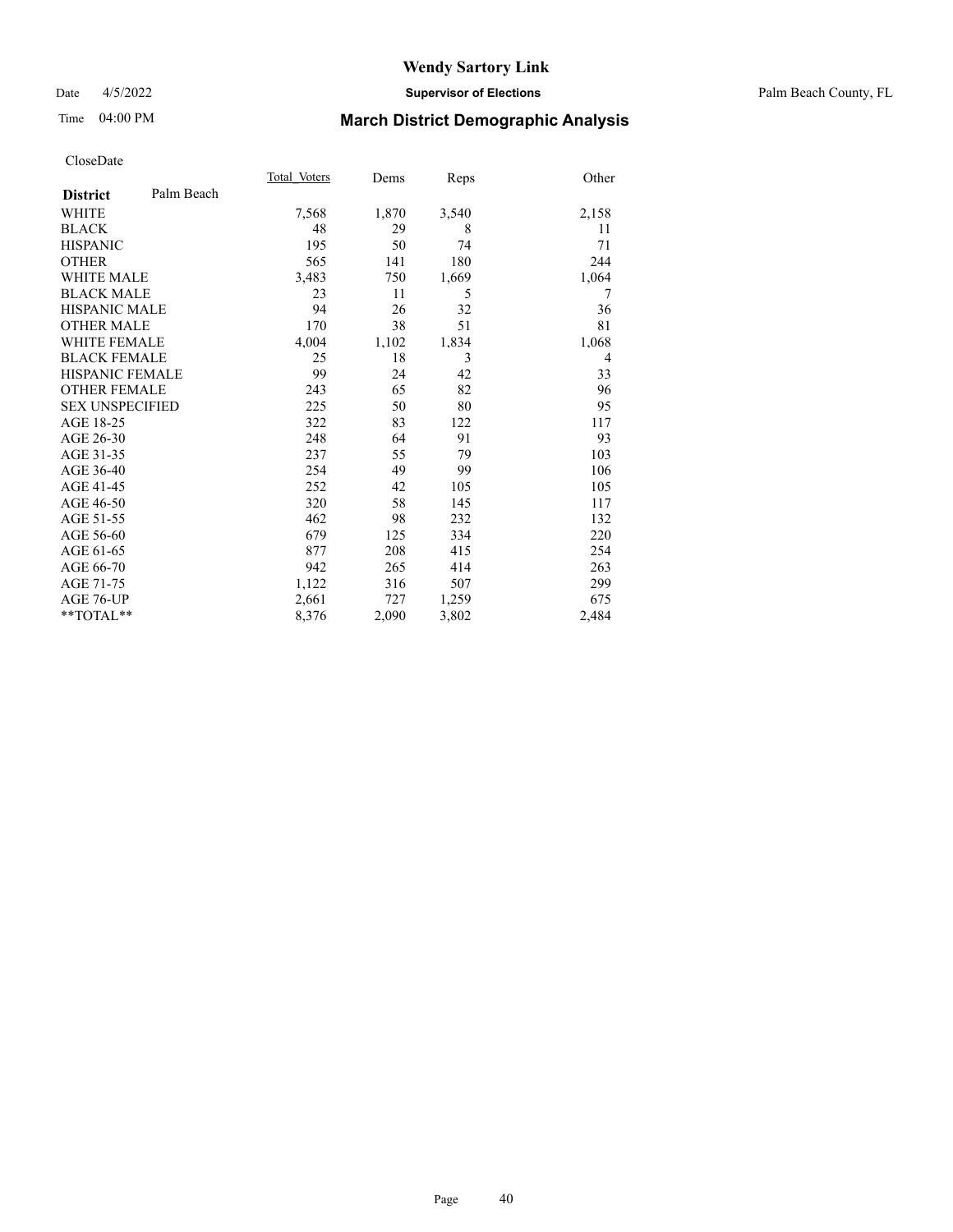Date 4/5/2022 **Supervisor of Elections** Palm Beach County, FL

# Time 04:00 PM **March District Demographic Analysis**

|                                       | Total Voters | Dems   | Reps   | Other  |
|---------------------------------------|--------------|--------|--------|--------|
| Palm Beach Gardens<br><b>District</b> |              |        |        |        |
| WHITE                                 | 38,298       | 11,239 | 16,183 | 10,876 |
| <b>BLACK</b>                          | 1,505        | 998    | 103    | 404    |
| <b>HISPANIC</b>                       | 2.974        | 1,057  | 753    | 1,164  |
| <b>OTHER</b>                          | 3,717        | 1,174  | 865    | 1,678  |
| <b>WHITE MALE</b>                     | 17,478       | 4,101  | 8,022  | 5,355  |
| <b>BLACK MALE</b>                     | 675          | 415    | 52     | 208    |
| <b>HISPANIC MALE</b>                  | 1,191        | 385    | 317    | 489    |
| <b>OTHER MALE</b>                     | 1,301        | 372    | 312    | 617    |
| <b>WHITE FEMALE</b>                   | 20,379       | 7,020  | 7,989  | 5,370  |
| <b>BLACK FEMALE</b>                   | 811          | 571    | 50     | 190    |
| <b>HISPANIC FEMALE</b>                | 1,715        | 648    | 424    | 643    |
| <b>OTHER FEMALE</b>                   | 1,628        | 570    | 387    | 671    |
| <b>SEX UNSPECIFIED</b>                | 1,262        | 356    | 338    | 568    |
| AGE 18-25                             | 3,103        | 958    | 984    | 1,161  |
| AGE 26-30                             | 2,755        | 873    | 889    | 993    |
| AGE 31-35                             | 2,952        | 871    | 969    | 1,112  |
| AGE 36-40                             | 3,011        | 936    | 924    | 1,151  |
| AGE 41-45                             | 2,821        | 784    | 938    | 1,099  |
| AGE 46-50                             | 2,881        | 788    | 1,056  | 1,037  |
| AGE 51-55                             | 3,571        | 960    | 1,496  | 1,115  |
| AGE 56-60                             | 4,146        | 1,090  | 1,821  | 1,235  |
| AGE 61-65                             | 4,229        | 1,293  | 1,805  | 1,131  |
| AGE 66-70                             | 4,079        | 1,444  | 1,628  | 1,007  |
| AGE 71-75                             | 4,352        | 1,465  | 1,796  | 1,091  |
| AGE 76-UP                             | 8.594        | 3,006  | 3,598  | 1,990  |
| $*$ $TOTAL**$                         | 46,494       | 14,468 | 17,904 | 14,122 |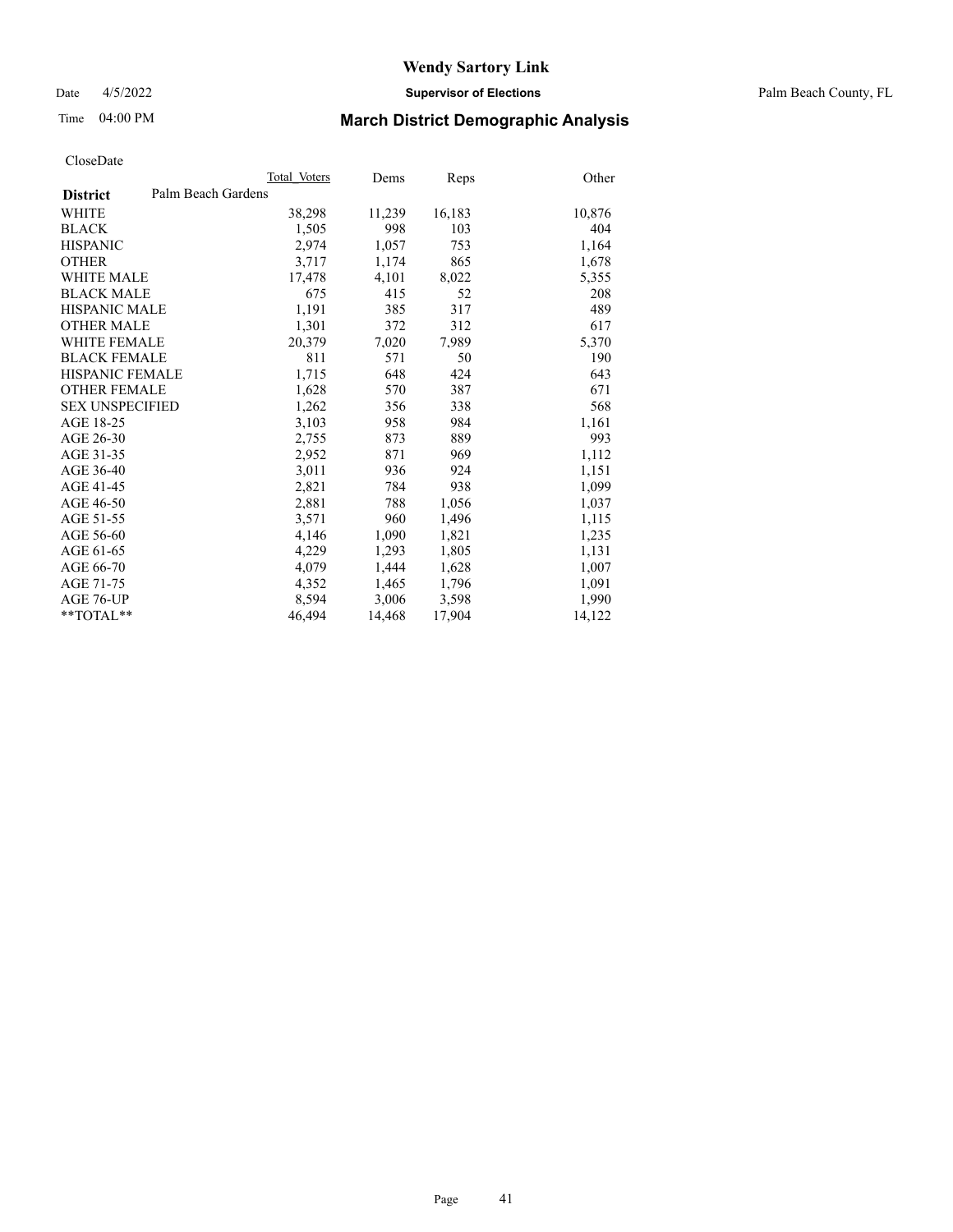### Date 4/5/2022 **Supervisor of Elections** Palm Beach County, FL

# Time 04:00 PM **March District Demographic Analysis**

| CloseDate |
|-----------|
|-----------|

|                        |                   | Total Voters | Dems           | Reps             | Other |
|------------------------|-------------------|--------------|----------------|------------------|-------|
| <b>District</b>        | Palm Beach Shores |              |                |                  |       |
| WHITE                  |                   | 978          | 244            | 430              | 304   |
| BLACK                  |                   | 14           | 10             | 1                | 3     |
| HISPANIC               |                   | 18           | 4              | 7                | 7     |
| <b>OTHER</b>           |                   | 63           | 13             | 21               | 29    |
| WHITE MALE             |                   | 471          | 91             | 226              | 154   |
| BLACK MALE             |                   | 9            | 6              | 1                | 2     |
| HISPANIC MALE          |                   | 8            | $\overline{c}$ | $\overline{2}$   | 4     |
| OTHER MALE             |                   | 17           | 3              | 6                | 8     |
| WHITE FEMALE           |                   | 497          | 151            | 198              | 148   |
| <b>BLACK FEMALE</b>    |                   | 5            | 4              | $\boldsymbol{0}$ | 1     |
| HISPANIC FEMALE        |                   | 10           | $\overline{c}$ | 5                | 3     |
| <b>OTHER FEMALE</b>    |                   | 31           | 9              | 7                | 15    |
| <b>SEX UNSPECIFIED</b> |                   | 24           | $\overline{2}$ | 14               | 8     |
| AGE 18-25              |                   | 48           | 14             | 17               | 17    |
| AGE 26-30              |                   | 43           | 9              | 15               | 19    |
| AGE 31-35              |                   | 48           | 11             | 21               | 16    |
| AGE 36-40              |                   | 38           | 10             | 13               | 15    |
| AGE 41-45              |                   | 50           | 11             | 18               | 21    |
| AGE 46-50              |                   | 64           | 11             | 23               | 30    |
| AGE 51-55              |                   | 86           | 16             | 36               | 34    |
| AGE 56-60              |                   | 108          | 26             | 54               | 28    |
| AGE 61-65              |                   | 144          | 49             | 60               | 35    |
| AGE 66-70              |                   | 139          | 37             | 65               | 37    |
| AGE 71-75              |                   | 113          | 33             | 43               | 37    |
| AGE 76-UP              |                   | 192          | 44             | 94               | 54    |
| **TOTAL**              |                   | 1,073        | 271            | 459              | 343   |
|                        |                   |              |                |                  |       |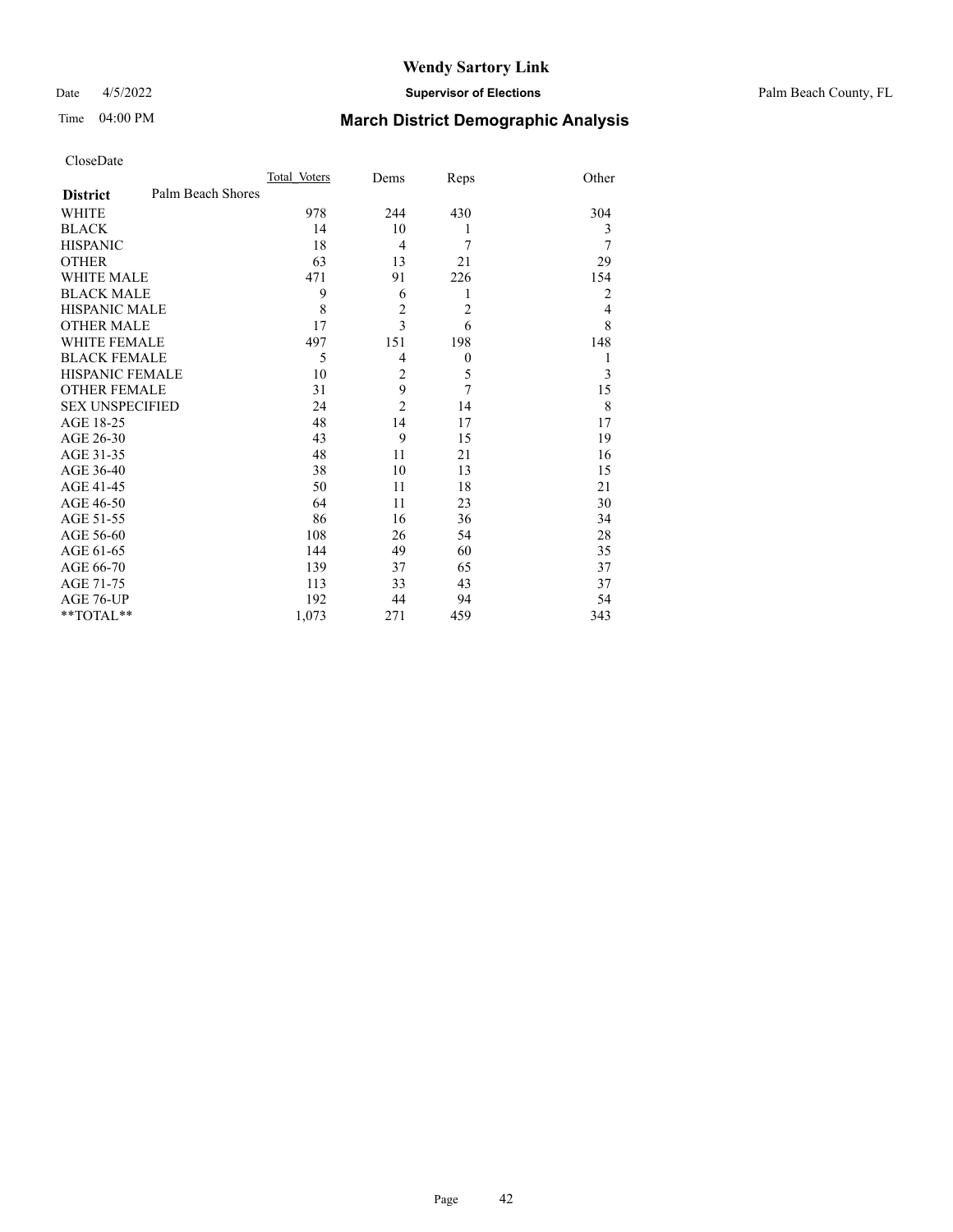#### Date 4/5/2022 **Supervisor of Elections** Palm Beach County, FL

# Time 04:00 PM **March District Demographic Analysis**

| Other<br>Reps<br>Dems<br>1,539<br>1,314<br>1,241<br>1,148<br>51<br>400 |
|------------------------------------------------------------------------|
|                                                                        |
|                                                                        |
|                                                                        |
|                                                                        |
| 1,844<br>1,018<br>1,808                                                |
| 146<br>550<br>373                                                      |
| 600<br>666<br>613                                                      |
| 30<br>188<br>437                                                       |
| 762<br>508<br>779                                                      |
| 127<br>57<br>161                                                       |
| 629<br>604<br>919                                                      |
| 687<br>19<br>206                                                       |
| 1,041<br>968<br>491                                                    |
| 178<br>187<br>55                                                       |
| 293<br>71<br>151                                                       |
| 648<br>572<br>176                                                      |
| 449<br>173<br>419                                                      |
| 468<br>445<br>194                                                      |
| 419<br>162<br>399                                                      |
| 406<br>151<br>363                                                      |
| 334<br>368<br>193                                                      |
| 235<br>333<br>376                                                      |
| 407<br>273<br>307                                                      |
| 411<br>254<br>263                                                      |
| 187<br>359<br>161                                                      |
| 254<br>182<br>128                                                      |
| 438<br>349<br>176                                                      |
|                                                                        |
|                                                                        |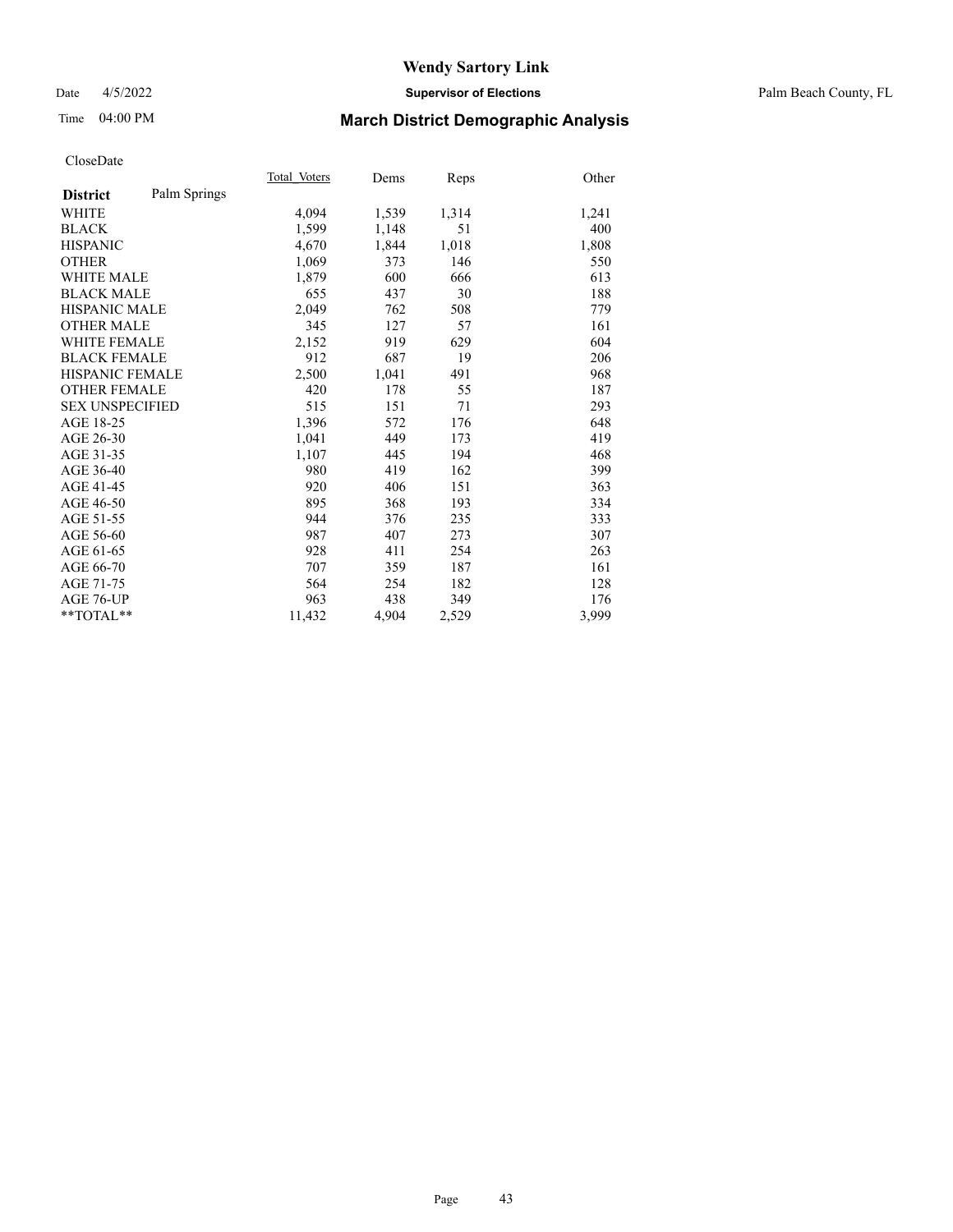### Date 4/5/2022 **Supervisor of Elections** Palm Beach County, FL

# Time 04:00 PM **March District Demographic Analysis**

|                        |               | Total Voters | Dems   | <b>Reps</b> | Other |
|------------------------|---------------|--------------|--------|-------------|-------|
| <b>District</b>        | Riviera Beach |              |        |             |       |
| WHITE                  |               | 6,573        | 1,787  | 2,801       | 1,985 |
| <b>BLACK</b>           |               | 14,628       | 11,948 | 352         | 2,328 |
| <b>HISPANIC</b>        |               | 1.386        | 576    | 250         | 560   |
| <b>OTHER</b>           |               | 2,299        | 947    | 260         | 1,092 |
| <b>WHITE MALE</b>      |               | 3,245        | 722    | 1,459       | 1,064 |
| <b>BLACK MALE</b>      |               | 6,010        | 4,636  | 197         | 1,177 |
| <b>HISPANIC MALE</b>   |               | 590          | 216    | 132         | 242   |
| <b>OTHER MALE</b>      |               | 865          | 347    | 109         | 409   |
| <b>WHITE FEMALE</b>    |               | 3,254        | 1,049  | 1,313       | 892   |
| <b>BLACK FEMALE</b>    |               | 8,420        | 7,166  | 148         | 1,106 |
| <b>HISPANIC FEMALE</b> |               | 773          | 349    | 117         | 307   |
| <b>OTHER FEMALE</b>    |               | 924          | 445    | 107         | 372   |
| <b>SEX UNSPECIFIED</b> |               | 793          | 322    | 76          | 395   |
| AGE 18-25              |               | 2,658        | 1,608  | 188         | 862   |
| AGE 26-30              |               | 2,191        | 1,354  | 198         | 639   |
| AGE 31-35              |               | 2,367        | 1,510  | 184         | 673   |
| AGE 36-40              |               | 2,055        | 1,280  | 181         | 594   |
| AGE 41-45              |               | 1,900        | 1,206  | 196         | 498   |
| AGE 46-50              |               | 1,877        | 1,230  | 219         | 428   |
| AGE 51-55              |               | 1,923        | 1,219  | 286         | 418   |
| AGE 56-60              |               | 2,113        | 1,278  | 408         | 427   |
| AGE 61-65              |               | 2,192        | 1,289  | 463         | 440   |
| AGE 66-70              |               | 1,728        | 1,053  | 361         | 314   |
| AGE 71-75              |               | 1,514        | 903    | 337         | 274   |
| AGE 76-UP              |               | 2,368        | 1,328  | 642         | 398   |
| $*$ $TOTAL**$          |               | 24,886       | 15,258 | 3,663       | 5,965 |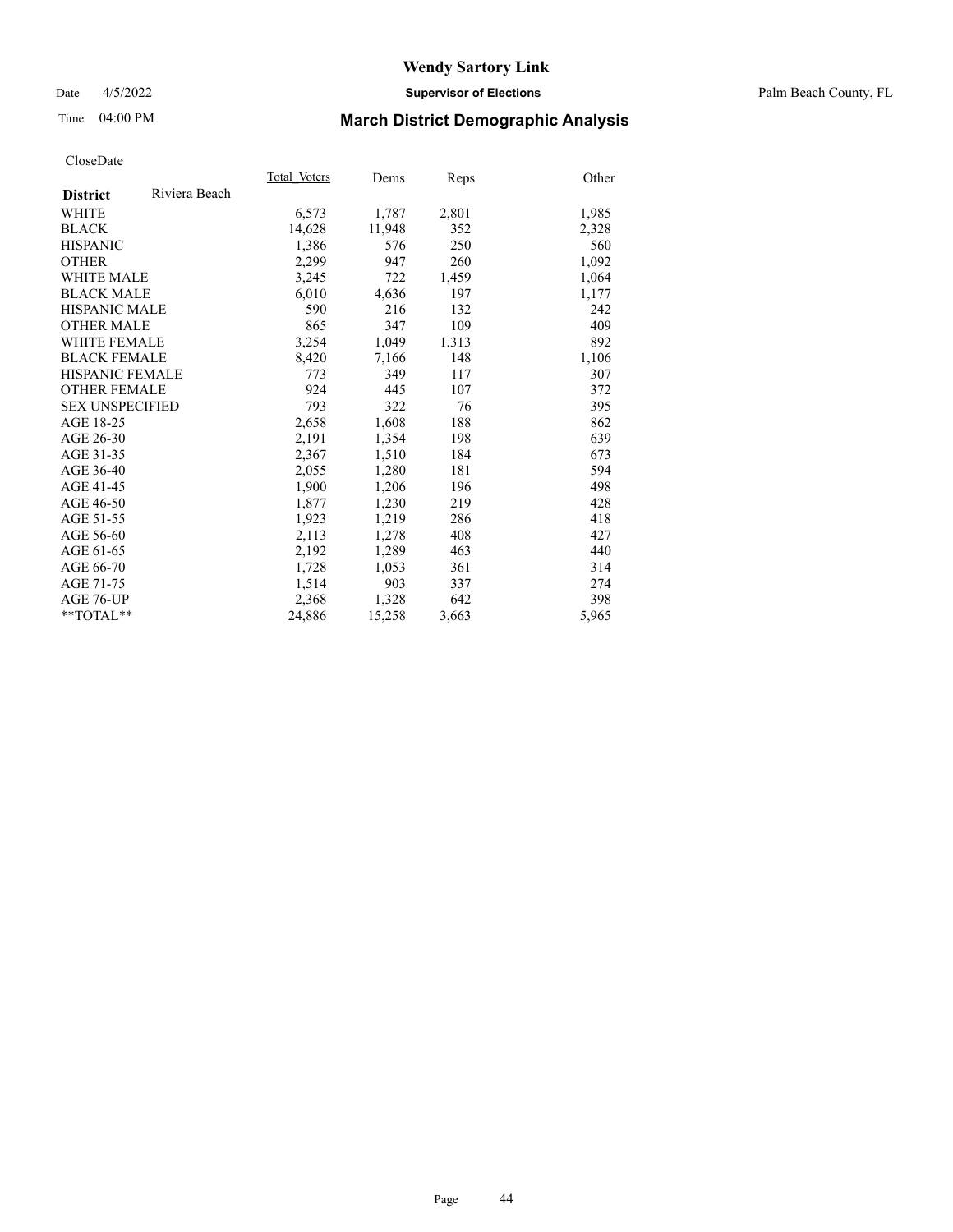Date 4/5/2022 **Supervisor of Elections** Palm Beach County, FL

# Time 04:00 PM **March District Demographic Analysis**

|                        |                  | Total Voters | Dems   | <b>Reps</b> | Other |
|------------------------|------------------|--------------|--------|-------------|-------|
| <b>District</b>        | Royal Palm Beach |              |        |             |       |
| WHITE                  |                  | 12,981       | 3,786  | 5,170       | 4,025 |
| <b>BLACK</b>           |                  | 6,155        | 4,589  | 200         | 1,366 |
| <b>HISPANIC</b>        |                  | 5,288        | 2,055  | 1,187       | 2,046 |
| <b>OTHER</b>           |                  | 3,173        | 1,273  | 507         | 1,393 |
| <b>WHITE MALE</b>      |                  | 6,033        | 1,490  | 2,602       | 1,941 |
| <b>BLACK MALE</b>      |                  | 2,707        | 1,891  | 113         | 703   |
| <b>HISPANIC MALE</b>   |                  | 2,297        | 774    | 601         | 922   |
| <b>OTHER MALE</b>      |                  | 1,197        | 445    | 219         | 533   |
| <b>WHITE FEMALE</b>    |                  | 6,810        | 2,258  | 2,518       | 2,034 |
| <b>BLACK FEMALE</b>    |                  | 3,367        | 2,650  | 83          | 634   |
| <b>HISPANIC FEMALE</b> |                  | 2,864        | 1,227  | 567         | 1,070 |
| <b>OTHER FEMALE</b>    |                  | 1,384        | 639    | 216         | 529   |
| <b>SEX UNSPECIFIED</b> |                  | 921          | 320    | 142         | 459   |
| AGE 18-25              |                  | 3,118        | 1,299  | 541         | 1,278 |
| AGE 26-30              |                  | 2,257        | 908    | 438         | 911   |
| AGE 31-35              |                  | 2,446        | 989    | 552         | 905   |
| AGE 36-40              |                  | 2,457        | 943    | 595         | 919   |
| AGE 41-45              |                  | 2,319        | 913    | 496         | 910   |
| AGE 46-50              |                  | 2,290        | 952    | 576         | 762   |
| AGE 51-55              |                  | 2,498        | 979    | 766         | 753   |
| AGE 56-60              |                  | 2,599        | 1,065  | 861         | 673   |
| AGE 61-65              |                  | 2,362        | 1,102  | 691         | 569   |
| AGE 66-70              |                  | 1,870        | 915    | 546         | 409   |
| AGE 71-75              |                  | 1,372        | 643    | 388         | 341   |
| AGE 76-UP              |                  | 2,009        | 995    | 614         | 400   |
| $*$ $TOTAL**$          |                  | 27,597       | 11,703 | 7,064       | 8,830 |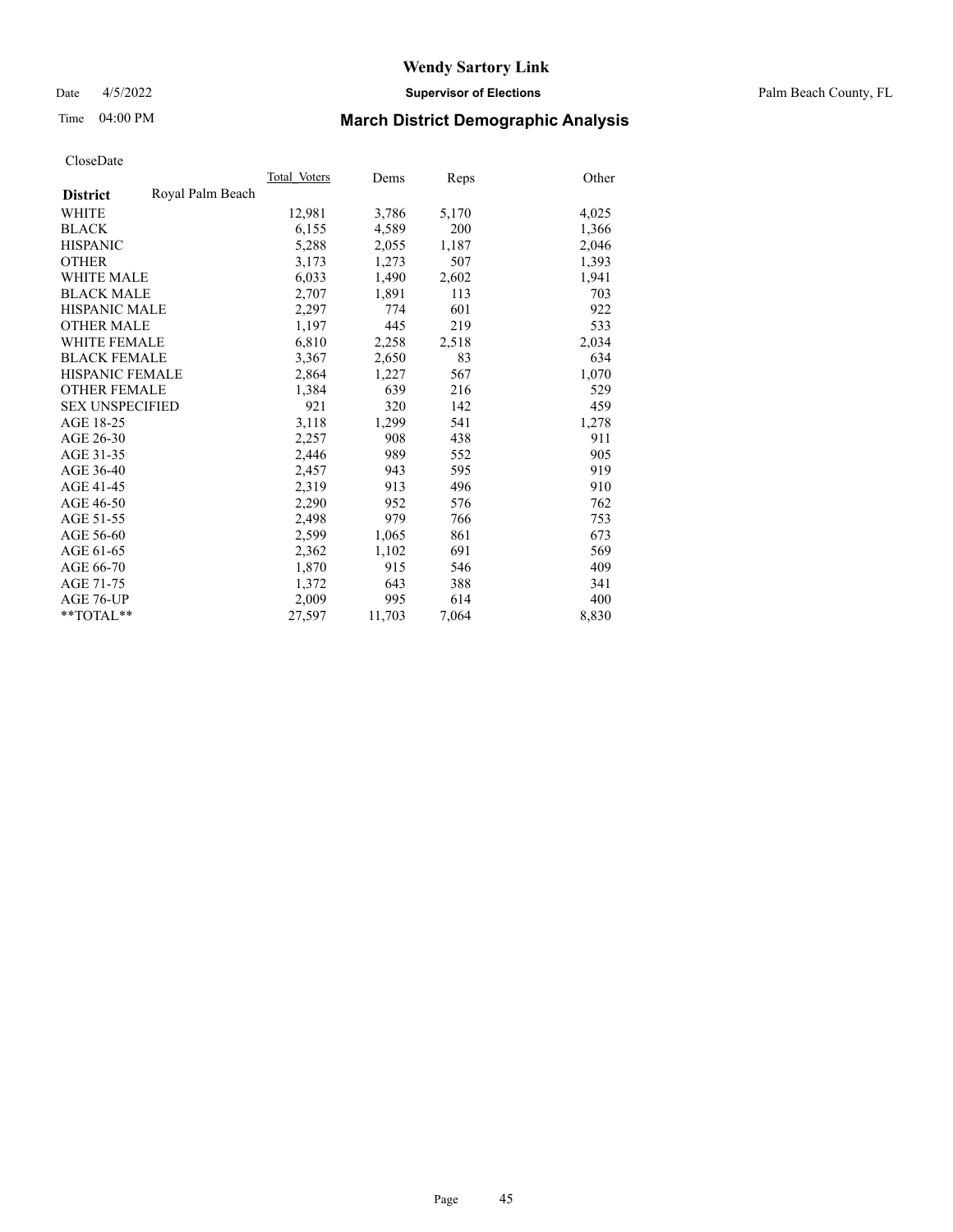### Date 4/5/2022 **Supervisor of Elections** Palm Beach County, FL

# Time 04:00 PM **March District Demographic Analysis**

|                        |           | Total Voters | Dems  | Reps           | Other          |
|------------------------|-----------|--------------|-------|----------------|----------------|
| <b>District</b>        | South Bay |              |       |                |                |
| <b>WHITE</b>           |           | 62           | 22    | 25             | 15             |
| <b>BLACK</b>           |           | 1,169        | 1,014 | 29             | 126            |
| <b>HISPANIC</b>        |           | 210          | 104   | 31             | 75             |
| <b>OTHER</b>           |           | 77           | 46    | 3              | 28             |
| <b>WHITE MALE</b>      |           | 29           | 9     | 12             | 8              |
| <b>BLACK MALE</b>      |           | 477          | 406   | 9              | 62             |
| <b>HISPANIC MALE</b>   |           | 114          | 53    | 21             | 40             |
| <b>OTHER MALE</b>      |           | 17           | 8     | $\theta$       | 9              |
| <b>WHITE FEMALE</b>    |           | 33           | 13    | 13             | 7              |
| <b>BLACK FEMALE</b>    |           | 678          | 595   | 20             | 63             |
| <b>HISPANIC FEMALE</b> |           | 92           | 51    | 10             | 31             |
| <b>OTHER FEMALE</b>    |           | 39           | 27    | $\overline{c}$ | 10             |
| <b>SEX UNSPECIFIED</b> |           | 39           | 24    | 1              | 14             |
| AGE 18-25              |           | 181          | 133   | 8              | 40             |
| AGE 26-30              |           | 171          | 126   | 10             | 35             |
| AGE 31-35              |           | 171          | 124   | 11             | 36             |
| AGE 36-40              |           | 134          | 99    | $\overline{4}$ | 31             |
| AGE 41-45              |           | 103          | 74    | 3              | 26             |
| AGE 46-50              |           | 104          | 79    | 7              | 18             |
| AGE 51-55              |           | 112          | 92    | 5              | 15             |
| AGE 56-60              |           | 136          | 109   | 14             | 13             |
| AGE 61-65              |           | 113          | 95    | 6              | 12             |
| AGE 66-70              |           | 95           | 86    | 7              | $\overline{2}$ |
| AGE 71-75              |           | 76           | 63    | 7              | 6              |
| AGE 76-UP              |           | 122          | 106   | 6              | 10             |
| **TOTAL**              |           | 1,518        | 1,186 | 88             | 244            |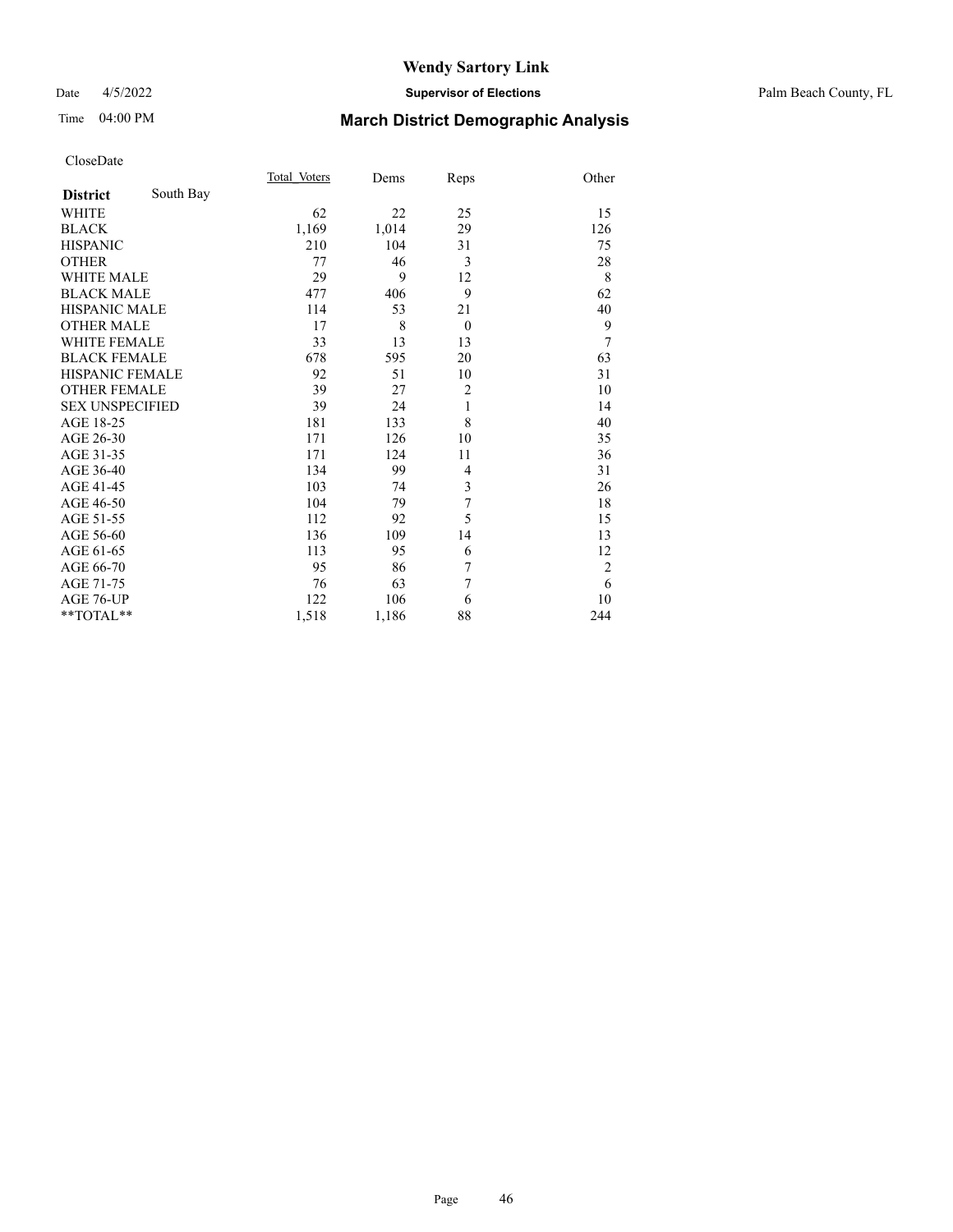#### Date 4/5/2022 **Supervisor of Elections** Palm Beach County, FL

# Time 04:00 PM **March District Demographic Analysis**

|                        |                  | Total Voters | Dems           | Reps           | Other |
|------------------------|------------------|--------------|----------------|----------------|-------|
| <b>District</b>        | South Palm Beach |              |                |                |       |
| <b>WHITE</b>           |                  | 1,147        | 334            | 461            | 352   |
| <b>BLACK</b>           |                  | 21           | 15             | $\overline{2}$ | 4     |
| <b>HISPANIC</b>        |                  | 81           | 20             | 33             | 28    |
| <b>OTHER</b>           |                  | 92           | 23             | 23             | 46    |
| <b>WHITE MALE</b>      |                  | 520          | 126            | 219            | 175   |
| <b>BLACK MALE</b>      |                  | 8            | $\overline{4}$ | 1              | 3     |
| <b>HISPANIC MALE</b>   |                  | 35           | 9              | 13             | 13    |
| <b>OTHER MALE</b>      |                  | 23           | 6              | 8              | 9     |
| <b>WHITE FEMALE</b>    |                  | 605          | 199            | 233            | 173   |
| <b>BLACK FEMALE</b>    |                  | 13           | 11             | 1              | 1     |
| <b>HISPANIC FEMALE</b> |                  | 44           | 11             | 19             | 14    |
| <b>OTHER FEMALE</b>    |                  | 46           | 10             | 11             | 25    |
| <b>SEX UNSPECIFIED</b> |                  | 44           | 13             | 14             | 17    |
| AGE 18-25              |                  | 43           | 9              | 16             | 18    |
| AGE 26-30              |                  | 47           | 11             | 16             | 20    |
| AGE 31-35              |                  | 42           | 14             | 13             | 15    |
| AGE 36-40              |                  | 37           | 10             | 13             | 14    |
| AGE 41-45              |                  | 47           | 8              | 15             | 24    |
| AGE 46-50              |                  | 55           | 10             | 26             | 19    |
| AGE 51-55              |                  | 88           | 19             | 36             | 33    |
| AGE 56-60              |                  | 139          | 39             | 59             | 41    |
| AGE 61-65              |                  | 143          | 49             | 44             | 50    |
| AGE 66-70              |                  | 174          | 58             | 64             | 52    |
| AGE 71-75              |                  | 178          | 63             | 67             | 48    |
| <b>AGE 76-UP</b>       |                  | 348          | 102            | 150            | 96    |
| **TOTAL**              |                  | 1,341        | 392            | 519            | 430   |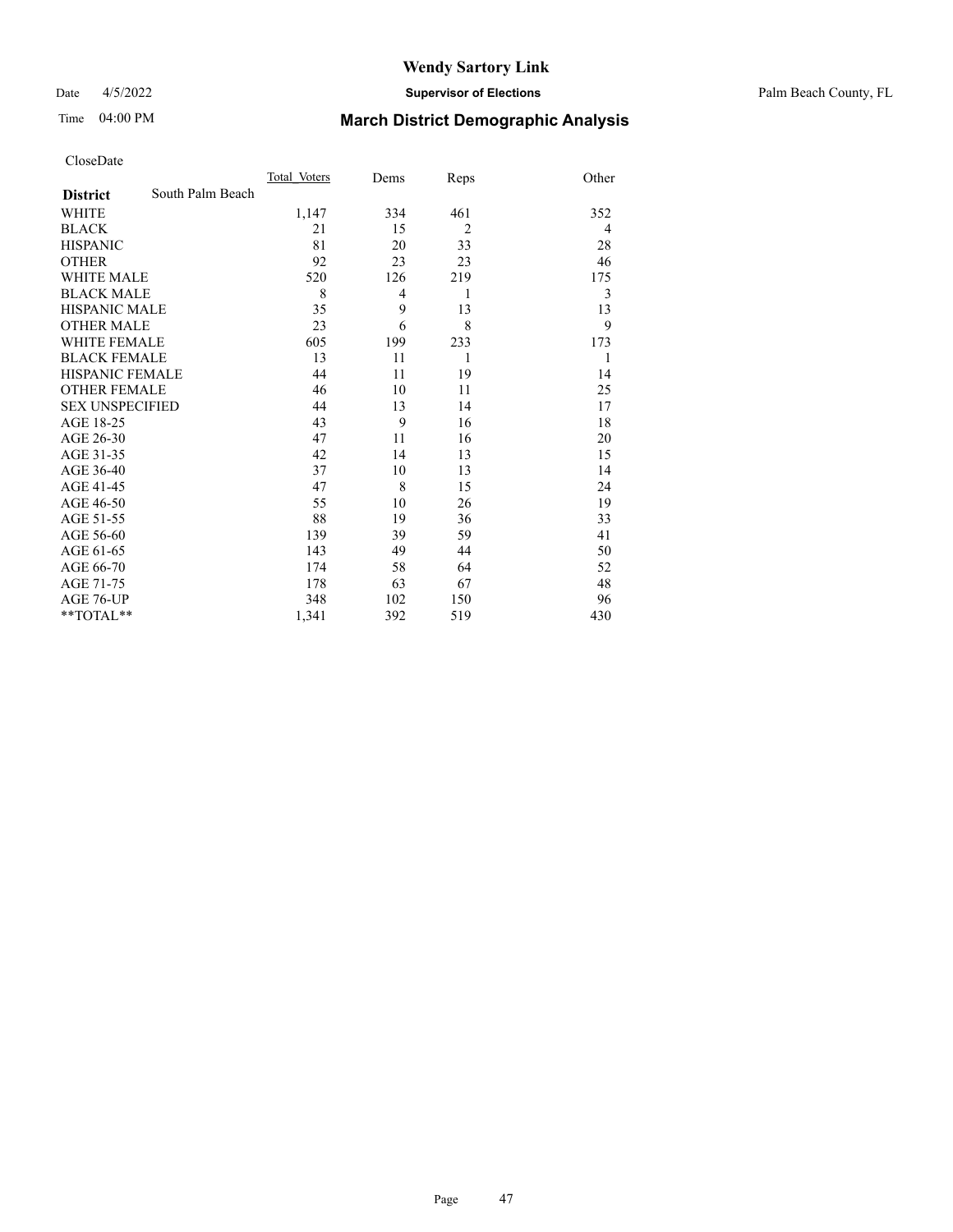### Date 4/5/2022 **Supervisor of Elections** Palm Beach County, FL

# Time 04:00 PM **March District Demographic Analysis**

|                        |          | Total Voters | Dems  | Reps           | Other |
|------------------------|----------|--------------|-------|----------------|-------|
| <b>District</b>        | Tequesta |              |       |                |       |
| <b>WHITE</b>           |          | 4,493        | 1,030 | 2,219          | 1,244 |
| <b>BLACK</b>           |          | 32           | 16    | $\overline{4}$ | 12    |
| <b>HISPANIC</b>        |          | 182          | 57    | 71             | 54    |
| <b>OTHER</b>           |          | 248          | 66    | 88             | 94    |
| <b>WHITE MALE</b>      |          | 2,113        | 378   | 1,124          | 611   |
| <b>BLACK MALE</b>      |          | 11           | 3     | 3              | 5     |
| <b>HISPANIC MALE</b>   |          | 74           | 23    | 26             | 25    |
| <b>OTHER MALE</b>      |          | 75           | 20    | 32             | 23    |
| <b>WHITE FEMALE</b>    |          | 2,343        | 645   | 1,081          | 617   |
| <b>BLACK FEMALE</b>    |          | 21           | 13    | 1              | 7     |
| <b>HISPANIC FEMALE</b> |          | 104          | 33    | 43             | 28    |
| <b>OTHER FEMALE</b>    |          | 105          | 31    | 34             | 40    |
| <b>SEX UNSPECIFIED</b> |          | 106          | 21    | 38             | 47    |
| AGE 18-25              |          | 375          | 79    | 161            | 135   |
| AGE 26-30              |          | 313          | 61    | 156            | 96    |
| AGE 31-35              |          | 319          | 77    | 130            | 112   |
| AGE 36-40              |          | 401          | 85    | 196            | 120   |
| AGE 41-45              |          | 333          | 82    | 128            | 123   |
| AGE 46-50              |          | 350          | 83    | 152            | 115   |
| AGE 51-55              |          | 398          | 87    | 202            | 109   |
| AGE 56-60              |          | 473          | 94    | 266            | 113   |
| AGE 61-65              |          | 494          | 121   | 245            | 128   |
| AGE 66-70              |          | 444          | 119   | 206            | 119   |
| AGE 71-75              |          | 376          | 112   | 172            | 92    |
| AGE 76-UP              |          | 679          | 169   | 368            | 142   |
| $*$ $TOTAL**$          |          | 4,955        | 1,169 | 2,382          | 1,404 |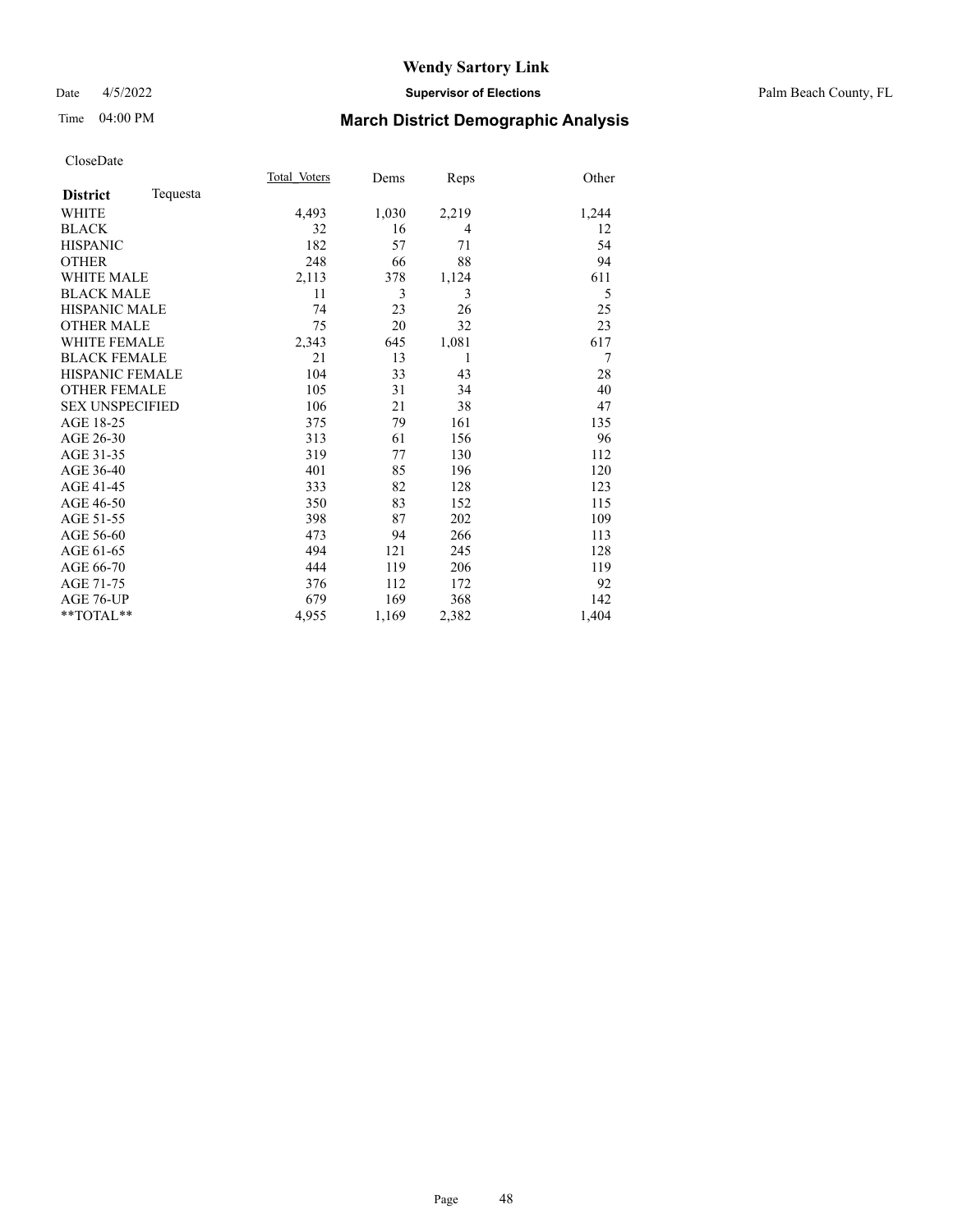### Date 4/5/2022 **Supervisor of Elections** Palm Beach County, FL

# Time 04:00 PM **March District Demographic Analysis**

|                        |                 | Total Voters   | Dems           | Reps           | Other          |
|------------------------|-----------------|----------------|----------------|----------------|----------------|
| <b>District</b>        | Village Of Golf |                |                |                |                |
| WHITE                  |                 | 267            | 36             | 173            | 58             |
| <b>BLACK</b>           |                 | 0              | $\theta$       | $\theta$       | $\theta$       |
| <b>HISPANIC</b>        |                 |                | $\theta$       |                | 0              |
| <b>OTHER</b>           |                 | 5              |                | $\overline{c}$ | 2              |
| <b>WHITE MALE</b>      |                 | 128            | 12             | 91             | 25             |
| <b>BLACK MALE</b>      |                 | 0              | $\theta$       | $\theta$       | $\theta$       |
| <b>HISPANIC MALE</b>   |                 | $_{0}$         | $\theta$       | $\theta$       | 0              |
| <b>OTHER MALE</b>      |                 | 2              | $\theta$       | $\overline{2}$ | 0              |
| WHITE FEMALE           |                 | 139            | 24             | 82             | 33             |
| <b>BLACK FEMALE</b>    |                 | 0              | $\theta$       | $\theta$       | $\theta$       |
| HISPANIC FEMALE        |                 |                | $\theta$       |                | 0              |
| <b>OTHER FEMALE</b>    |                 |                |                | $\theta$       | 0              |
| <b>SEX UNSPECIFIED</b> |                 | $\mathfrak{D}$ | 0              | $\theta$       | 2              |
| AGE 18-25              |                 | 14             |                | 10             | 3              |
| AGE 26-30              |                 | 12             | 3              | 5              | 4              |
| AGE 31-35              |                 | 5              |                | $\overline{2}$ | $\overline{c}$ |
| AGE 36-40              |                 | $\overline{2}$ | 0              | $\mathbf{0}$   | $\overline{c}$ |
| AGE 41-45              |                 | 5              | 0              | 4              |                |
| AGE 46-50              |                 | 6              |                | 4              |                |
| AGE 51-55              |                 | 15             | 3              | 9              | 3              |
| AGE 56-60              |                 | 19             | $\overline{c}$ | 12             | 5              |
| AGE 61-65              |                 | 42             | 6              | 24             | 12             |
| AGE 66-70              |                 | 26             | 4              | 15             | 7              |
| AGE 71-75              |                 | 44             | 6              | 28             | 10             |
| AGE 76-UP              |                 | 83             | 10             | 63             | 10             |
| **TOTAL**              |                 | 273            | 37             | 176            | 60             |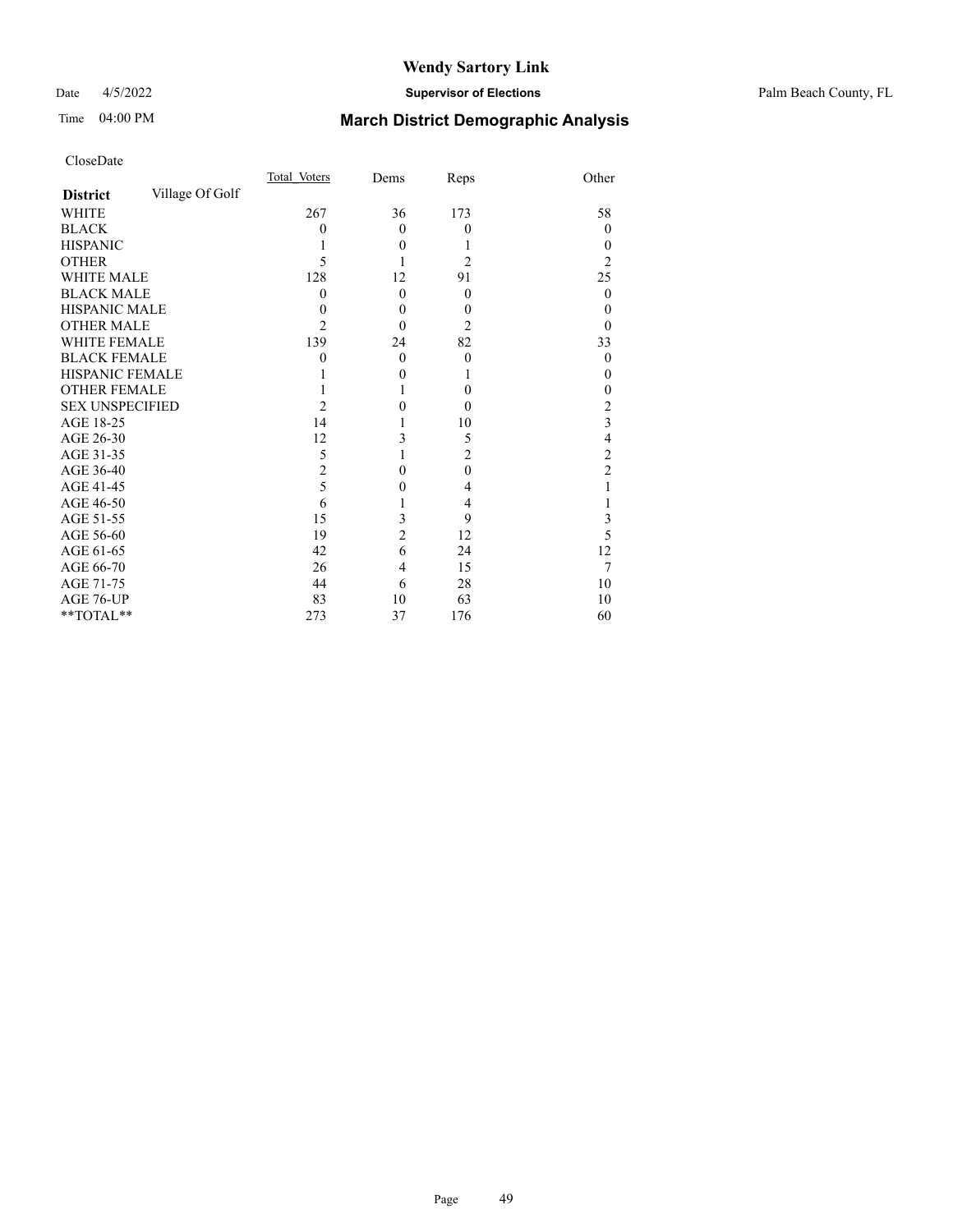#### Date 4/5/2022 **Supervisor of Elections** Palm Beach County, FL

# Time 04:00 PM **March District Demographic Analysis**

| Total Voters                                                                                                                                                | Dems   | Reps   | Other  |
|-------------------------------------------------------------------------------------------------------------------------------------------------------------|--------|--------|--------|
|                                                                                                                                                             |        |        |        |
| 27,094                                                                                                                                                      | 7,888  | 11,230 | 7,976  |
| 4,448                                                                                                                                                       | 3,148  | 192    | 1,108  |
| 6.691                                                                                                                                                       | 2,379  | 1,731  | 2,581  |
| 4,662                                                                                                                                                       | 1,624  | 946    | 2,092  |
| 12,651                                                                                                                                                      | 3,127  | 5,624  | 3,900  |
| 1,944                                                                                                                                                       | 1,258  | 116    | 570    |
| 2,958                                                                                                                                                       | 941    | 833    | 1,184  |
| 1.739                                                                                                                                                       | 538    | 403    | 798    |
| 14,106                                                                                                                                                      | 4,677  | 5,475  | 3,954  |
| 2,449                                                                                                                                                       | 1,852  | 74     | 523    |
| 3,586                                                                                                                                                       | 1,393  | 854    | 1,339  |
| 2,008                                                                                                                                                       | 801    | 393    | 814    |
| 1,416                                                                                                                                                       | 431    | 322    | 663    |
| 5,158                                                                                                                                                       | 1,872  | 1,330  | 1,956  |
| 2,813                                                                                                                                                       | 982    | 726    | 1,105  |
| 2,976                                                                                                                                                       | 981    | 863    | 1,132  |
| 3,295                                                                                                                                                       | 1,115  | 945    | 1,235  |
| 3,559                                                                                                                                                       | 1,211  | 1,031  | 1,317  |
| 3,932                                                                                                                                                       | 1,283  | 1,254  | 1,395  |
| 4,369                                                                                                                                                       | 1,383  | 1,567  | 1,419  |
| 4,077                                                                                                                                                       | 1,354  | 1,597  | 1,126  |
| 3,675                                                                                                                                                       | 1,251  | 1,421  | 1,003  |
| 2,955                                                                                                                                                       | 1,189  | 1,057  | 709    |
| 2,679                                                                                                                                                       | 1,091  | 982    | 606    |
| 3,407                                                                                                                                                       | 1,327  | 1,326  | 754    |
| 42,895                                                                                                                                                      | 15,039 | 14,099 | 13,757 |
| Wellington<br><b>HISPANIC MALE</b><br><b>WHITE FEMALE</b><br><b>BLACK FEMALE</b><br><b>HISPANIC FEMALE</b><br><b>OTHER FEMALE</b><br><b>SEX UNSPECIFIED</b> |        |        |        |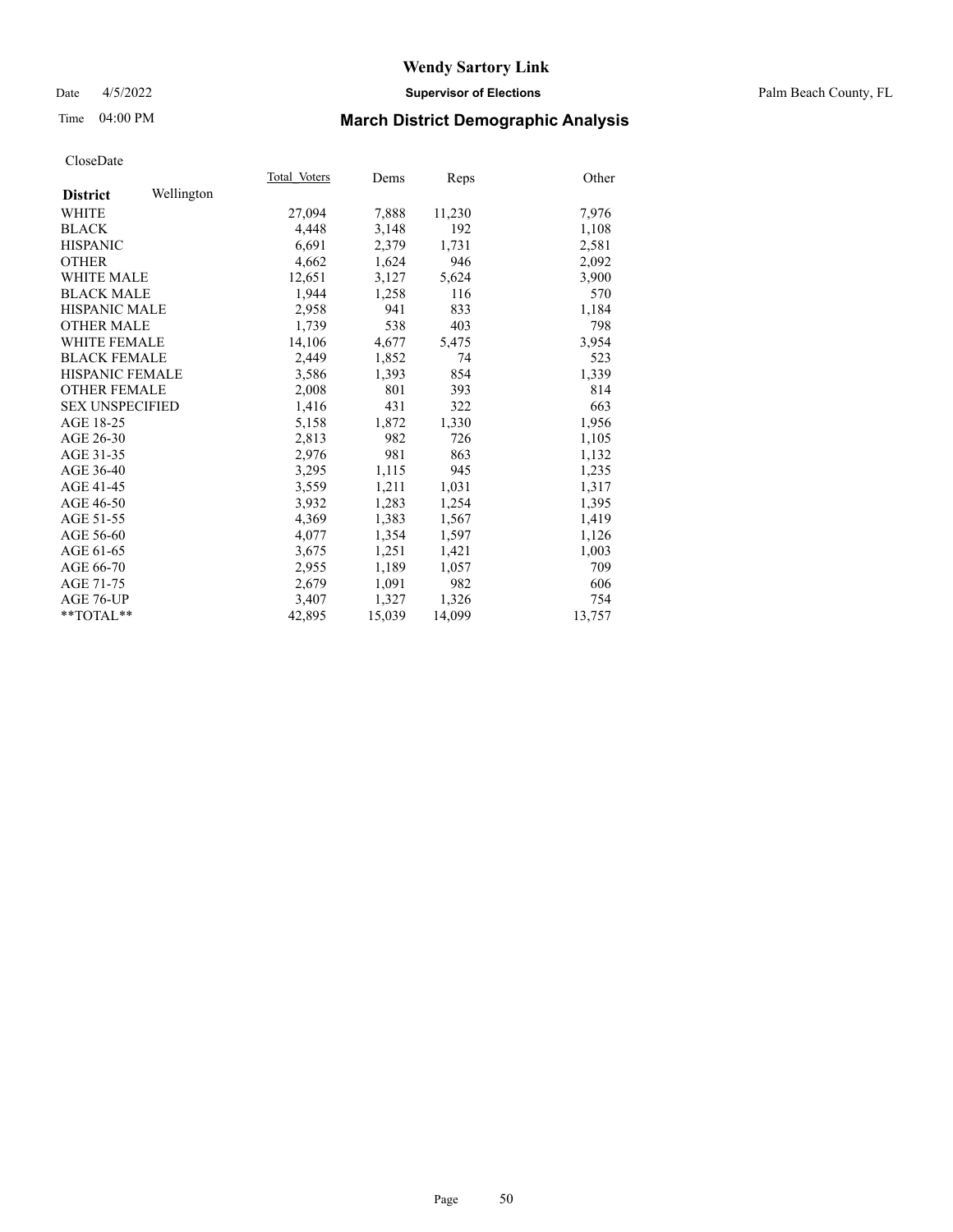### Date 4/5/2022 **Supervisor of Elections** Palm Beach County, FL

# Time 04:00 PM **March District Demographic Analysis**

|                        |          | Total Voters | Dems | Reps | Other |
|------------------------|----------|--------------|------|------|-------|
| <b>District</b>        | Westlake |              |      |      |       |
| <b>WHITE</b>           |          | 889          | 196  | 422  | 271   |
| <b>BLACK</b>           |          | 392          | 251  | 22   | 119   |
| <b>HISPANIC</b>        |          | 532          | 144  | 161  | 227   |
| <b>OTHER</b>           |          | 173          | 61   | 32   | 80    |
| WHITE MALE             |          | 430          | 72   | 222  | 136   |
| <b>BLACK MALE</b>      |          | 164          | 88   | 15   | 61    |
| <b>HISPANIC MALE</b>   |          | 258          | 60   | 94   | 104   |
| <b>OTHER MALE</b>      |          | 70           | 25   | 12   | 33    |
| <b>WHITE FEMALE</b>    |          | 456          | 123  | 200  | 133   |
| <b>BLACK FEMALE</b>    |          | 227          | 162  | 7    | 58    |
| <b>HISPANIC FEMALE</b> |          | 272          | 82   | 67   | 123   |
| <b>OTHER FEMALE</b>    |          | 85           | 32   | 15   | 38    |
| <b>SEX UNSPECIFIED</b> |          | 24           | 8    | 5    | 11    |
| AGE 18-25              |          | 143          | 42   | 38   | 63    |
| AGE 26-30              |          | 173          | 48   | 70   | 55    |
| AGE 31-35              |          | 286          | 69   | 82   | 135   |
| AGE 36-40              |          | 262          | 81   | 76   | 105   |
| AGE 41-45              |          | 246          | 79   | 73   | 94    |
| AGE 46-50              |          | 184          | 65   | 69   | 50    |
| AGE 51-55              |          | 164          | 60   | 50   | 54    |
| AGE 56-60              |          | 159          | 56   | 60   | 43    |
| AGE 61-65              |          | 135          | 56   | 41   | 38    |
| AGE 66-70              |          | 95           | 35   | 34   | 26    |
| AGE 71-75              |          | 76           | 32   | 26   | 18    |
| AGE 76-UP              |          | 63           | 29   | 18   | 16    |
| $*$ $TOTAL**$          |          | 1,986        | 652  | 637  | 697   |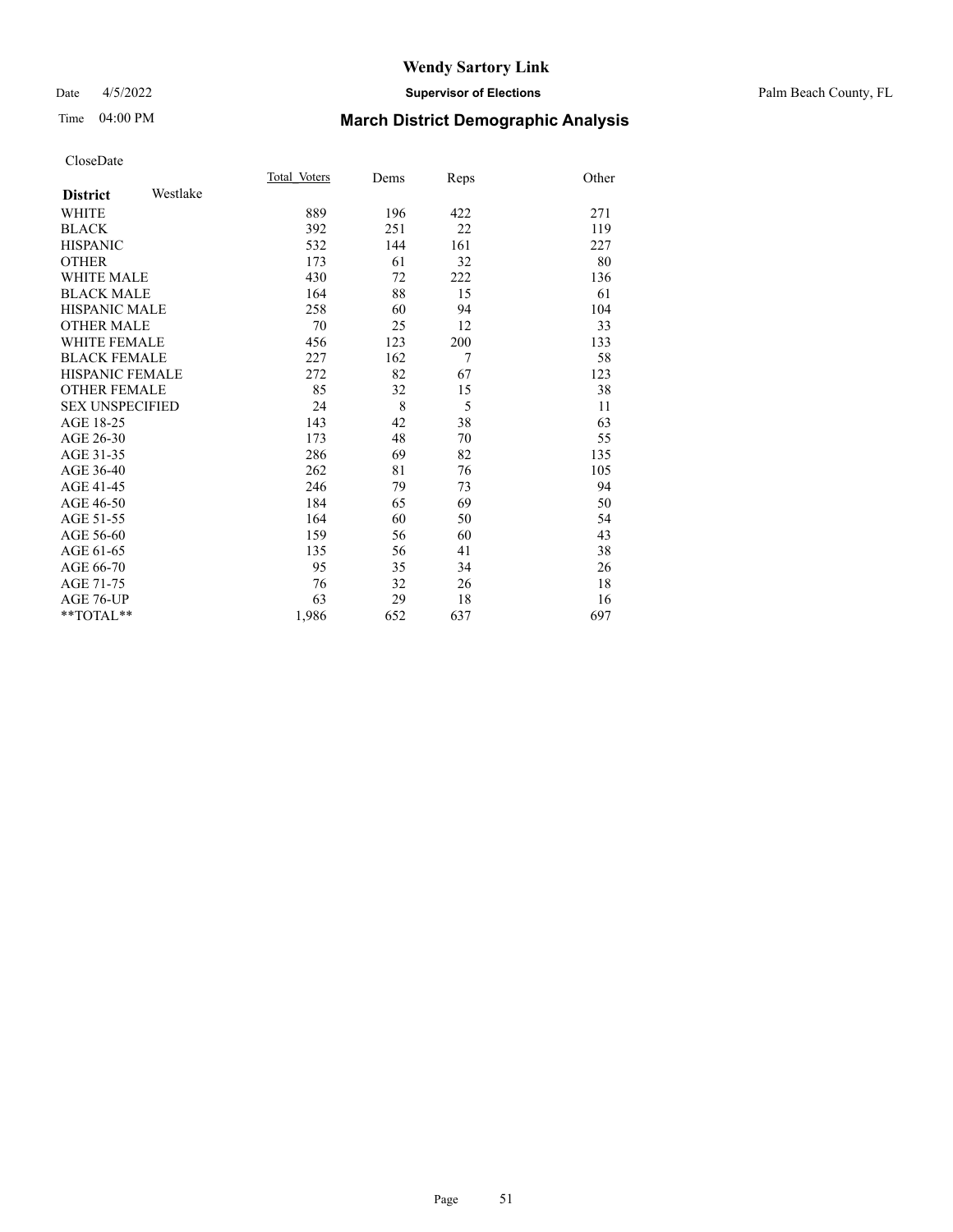### Date 4/5/2022 **Supervisor of Elections** Palm Beach County, FL

# Time 04:00 PM **March District Demographic Analysis**

|                        |                 | Total Voters | Dems   | <b>Reps</b> | Other  |
|------------------------|-----------------|--------------|--------|-------------|--------|
| <b>District</b>        | West Palm Beach |              |        |             |        |
| WHITE                  |                 | 34,382       | 11,877 | 12,088      | 10,417 |
| <b>BLACK</b>           |                 | 19,921       | 15,475 | 611         | 3,835  |
| <b>HISPANIC</b>        |                 | 9,244        | 3.793  | 1,916       | 3,535  |
| <b>OTHER</b>           |                 | 6,631        | 2,629  | 985         | 3,017  |
| <b>WHITE MALE</b>      |                 | 16,441       | 4,917  | 6,072       | 5,452  |
| <b>BLACK MALE</b>      |                 | 8,188        | 5,970  | 319         | 1,899  |
| <b>HISPANIC MALE</b>   |                 | 4,029        | 1,557  | 890         | 1,582  |
| <b>OTHER MALE</b>      |                 | 2,304        | 844    | 384         | 1,076  |
| <b>WHITE FEMALE</b>    |                 | 17,545       | 6,846  | 5,893       | 4,806  |
| <b>BLACK FEMALE</b>    |                 | 11,422       | 9,282  | 290         | 1,850  |
| <b>HISPANIC FEMALE</b> |                 | 4,994        | 2,137  | 981         | 1,876  |
| <b>OTHER FEMALE</b>    |                 | 2,772        | 1,266  | 402         | 1,104  |
| <b>SEX UNSPECIFIED</b> |                 | 2,441        | 932    | 361         | 1,148  |
| AGE 18-25              |                 | 6,501        | 3,097  | 1,021       | 2,383  |
| AGE 26-30              |                 | 6,434        | 2,857  | 1,125       | 2,452  |
| AGE 31-35              |                 | 6,922        | 3,262  | 1,186       | 2,474  |
| AGE 36-40              |                 | 5,899        | 2,833  | 1,006       | 2,060  |
| AGE 41-45              |                 | 4,839        | 2,307  | 802         | 1,730  |
| AGE 46-50              |                 | 4,733        | 2,250  | 982         | 1,501  |
| AGE 51-55              |                 | 5,330        | 2,544  | 1,283       | 1,503  |
| AGE 56-60              |                 | 5,699        | 2,807  | 1,410       | 1,482  |
| AGE 61-65              |                 | 5,704        | 2,854  | 1,486       | 1,364  |
| AGE 66-70              |                 | 4,970        | 2,572  | 1,286       | 1,112  |
| AGE 71-75              |                 | 4,894        | 2,487  | 1,332       | 1,075  |
| AGE 76-UP              |                 | 8,253        | 3,904  | 2,681       | 1,668  |
| **TOTAL**              |                 | 70,178       | 33,774 | 15,600      | 20,804 |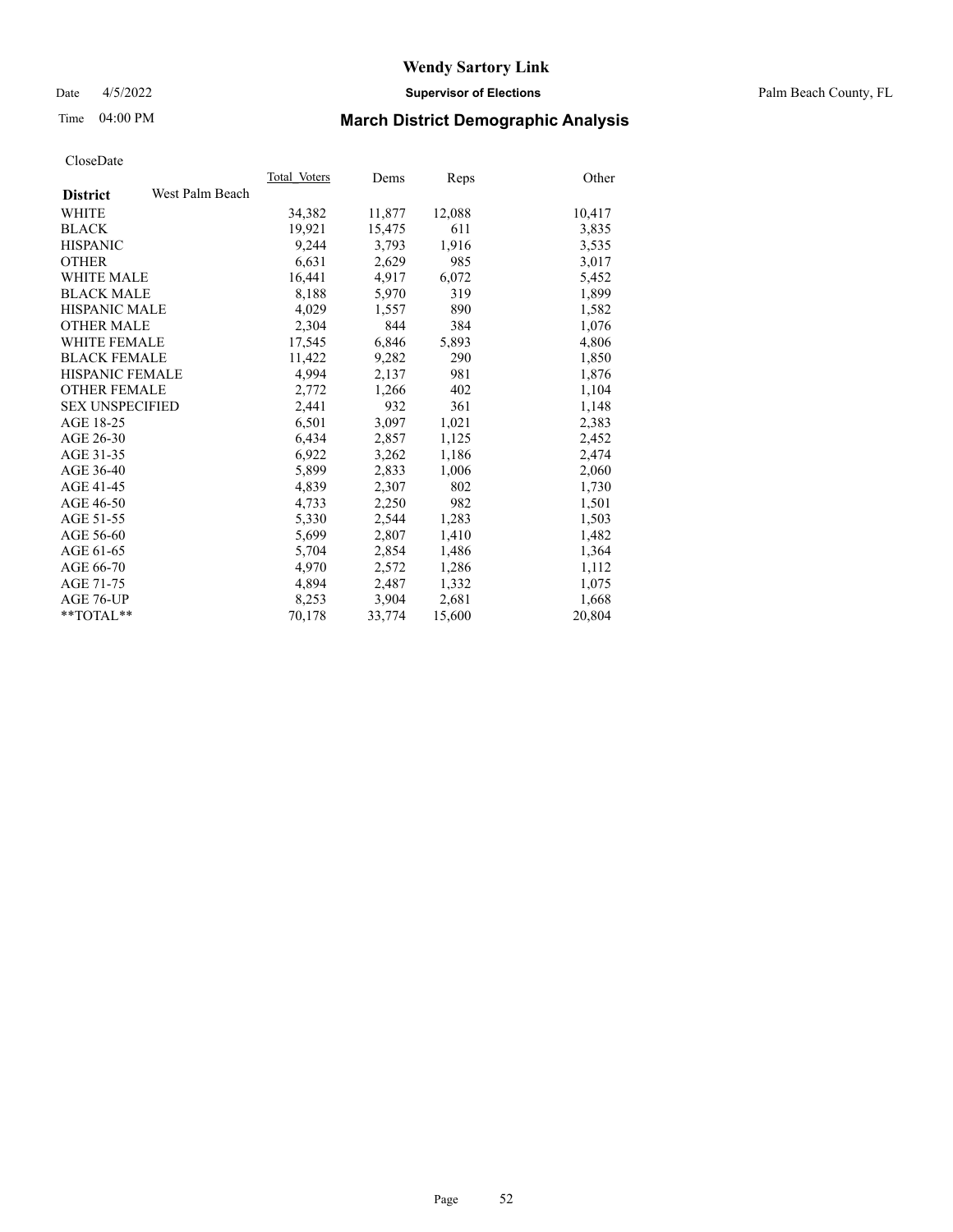Date 4/5/2022 **Supervisor of Elections** Palm Beach County, FL

# Time 04:00 PM **March District Demographic Analysis**

|                                        | Total Voters | Dems   | Reps   | Other  |
|----------------------------------------|--------------|--------|--------|--------|
| State House Dist 81<br><b>District</b> |              |        |        |        |
| WHITE                                  | 74,274       | 27,794 | 24,974 | 21,506 |
| <b>BLACK</b>                           | 14,224       | 11,227 | 506    | 2,491  |
| <b>HISPANIC</b>                        | 16,450       | 6,603  | 3,450  | 6,397  |
| <b>OTHER</b>                           | 11,854       | 4,338  | 2,244  | 5,272  |
| <b>WHITE MALE</b>                      | 34,276       | 10,773 | 12,719 | 10,784 |
| <b>BLACK MALE</b>                      | 6,026        | 4,488  | 276    | 1,262  |
| <b>HISPANIC MALE</b>                   | 7,038        | 2,618  | 1,645  | 2,775  |
| <b>OTHER MALE</b>                      | 4.319        | 1,458  | 945    | 1,916  |
| <b>WHITE FEMALE</b>                    | 38,987       | 16,705 | 11,928 | 10,354 |
| <b>BLACK FEMALE</b>                    | 7,960        | 6,563  | 223    | 1,174  |
| <b>HISPANIC FEMALE</b>                 | 9,028        | 3,860  | 1,753  | 3,415  |
| <b>OTHER FEMALE</b>                    | 5,018        | 2,115  | 868    | 2,035  |
| <b>SEX UNSPECIFIED</b>                 | 4,043        | 1,330  | 795    | 1,918  |
| AGE 18-25                              | 10,603       | 4,205  | 2,196  | 4,202  |
| AGE 26-30                              | 6,821        | 2,845  | 1,401  | 2,575  |
| AGE 31-35                              | 7,662        | 3,258  | 1,696  | 2,708  |
| AGE 36-40                              | 8,118        | 3,214  | 1,920  | 2,984  |
| AGE 41-45                              | 8,534        | 3,258  | 2,124  | 3,152  |
| AGE 46-50                              | 8,824        | 3,111  | 2,556  | 3,157  |
| AGE 51-55                              | 9,499        | 3,486  | 2,831  | 3,182  |
| AGE 56-60                              | 9,697        | 3,781  | 3,092  | 2,824  |
| AGE 61-65                              | 9.660        | 4,148  | 2,939  | 2,573  |
| AGE 66-70                              | 9,893        | 4,749  | 2,825  | 2,319  |
| AGE 71-75                              | 10,074       | 4,942  | 2,803  | 2,329  |
| AGE 76-UP                              | 17.417       | 8,965  | 4,791  | 3,661  |
| $*$ $TOTAL**$                          | 116,802      | 49,962 | 31,174 | 35,666 |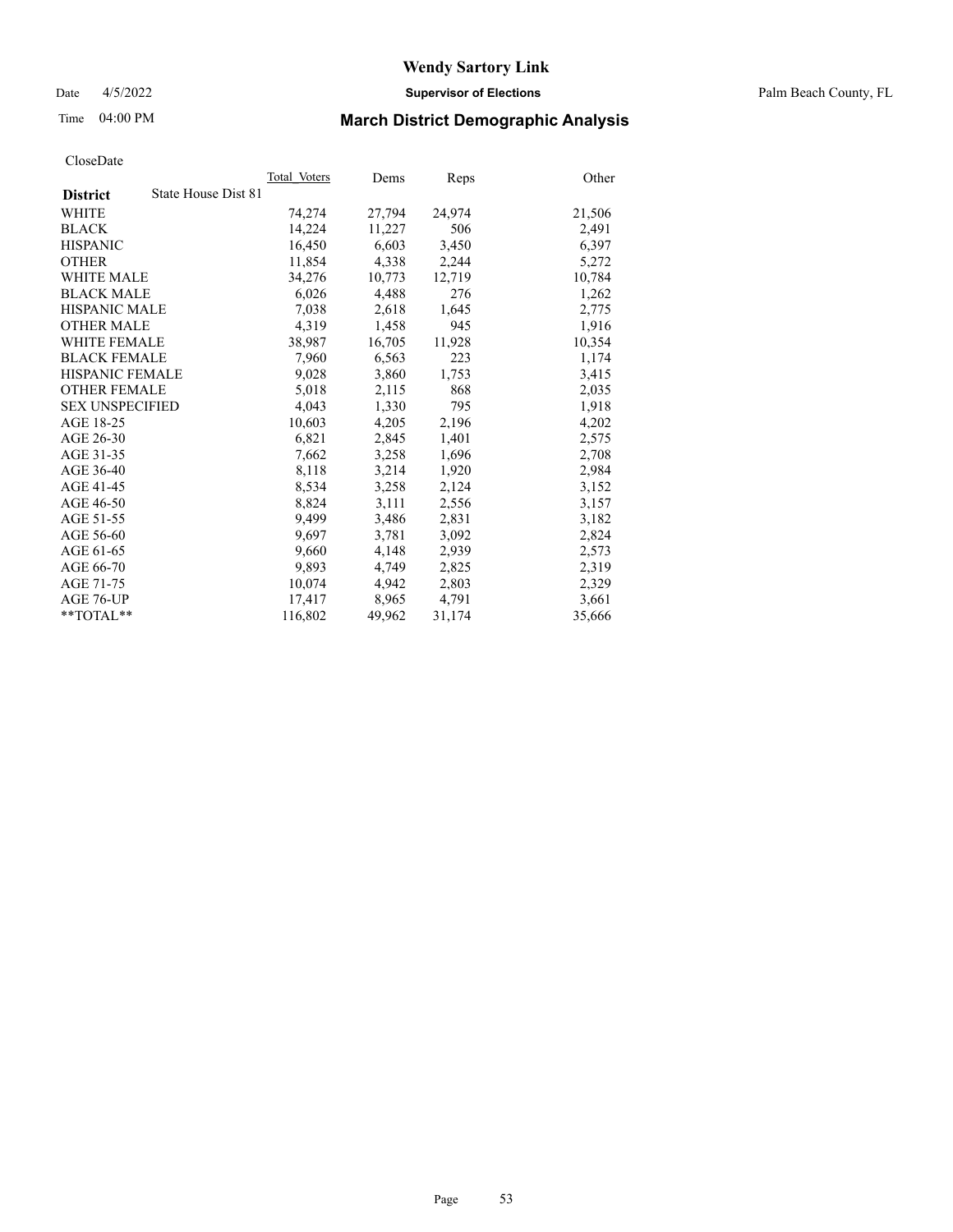Date 4/5/2022 **Supervisor of Elections** Palm Beach County, FL

# Time 04:00 PM **March District Demographic Analysis**

|                                        | Total Voters | Dems   | Reps   | Other  |
|----------------------------------------|--------------|--------|--------|--------|
| State House Dist 82<br><b>District</b> |              |        |        |        |
| WHITE                                  | 46,557       | 11,732 | 21,193 | 13,632 |
| <b>BLACK</b>                           | 1,091        | 756    | 67     | 268    |
| <b>HISPANIC</b>                        | 2,951        | 1,082  | 782    | 1,087  |
| <b>OTHER</b>                           | 3,504        | 1,080  | 918    | 1,506  |
| <b>WHITE MALE</b>                      | 21,868       | 4,382  | 10,606 | 6,880  |
| <b>BLACK MALE</b>                      | 504          | 326    | 37     | 141    |
| <b>HISPANIC MALE</b>                   | 1,235        | 420    | 333    | 482    |
| <b>OTHER MALE</b>                      | 1,184        | 347    | 315    | 522    |
| <b>WHITE FEMALE</b>                    | 24,201       | 7,225  | 10,379 | 6,597  |
| <b>BLACK FEMALE</b>                    | 577          | 424    | 28     | 125    |
| HISPANIC FEMALE                        | 1,642        | 638    | 424    | 580    |
| <b>OTHER FEMALE</b>                    | 1,369        | 502    | 353    | 514    |
| <b>SEX UNSPECIFIED</b>                 | 1,469        | 360    | 464    | 645    |
| AGE 18-25                              | 4,665        | 1,293  | 1,660  | 1,712  |
| AGE 26-30                              | 3,347        | 917    | 1,175  | 1,255  |
| AGE 31-35                              | 3,389        | 1,005  | 1,143  | 1,241  |
| AGE 36-40                              | 3,589        | 991    | 1,268  | 1,330  |
| AGE 41-45                              | 3,594        | 938    | 1,308  | 1,348  |
| AGE 46-50                              | 3,880        | 978    | 1,530  | 1,372  |
| AGE 51-55                              | 4,632        | 1,095  | 2,109  | 1,428  |
| AGE 56-60                              | 5,203        | 1,250  | 2,506  | 1,447  |
| AGE 61-65                              | 5,180        | 1,404  | 2,441  | 1,335  |
| AGE 66-70                              | 4,742        | 1,421  | 2,052  | 1,269  |
| AGE 71-75                              | 4,245        | 1,289  | 1,882  | 1,074  |
| AGE 76-UP                              | 7,637        | 2,069  | 3,886  | 1,682  |
| $*$ $TOTAL**$                          | 54,103       | 14,650 | 22,960 | 16,493 |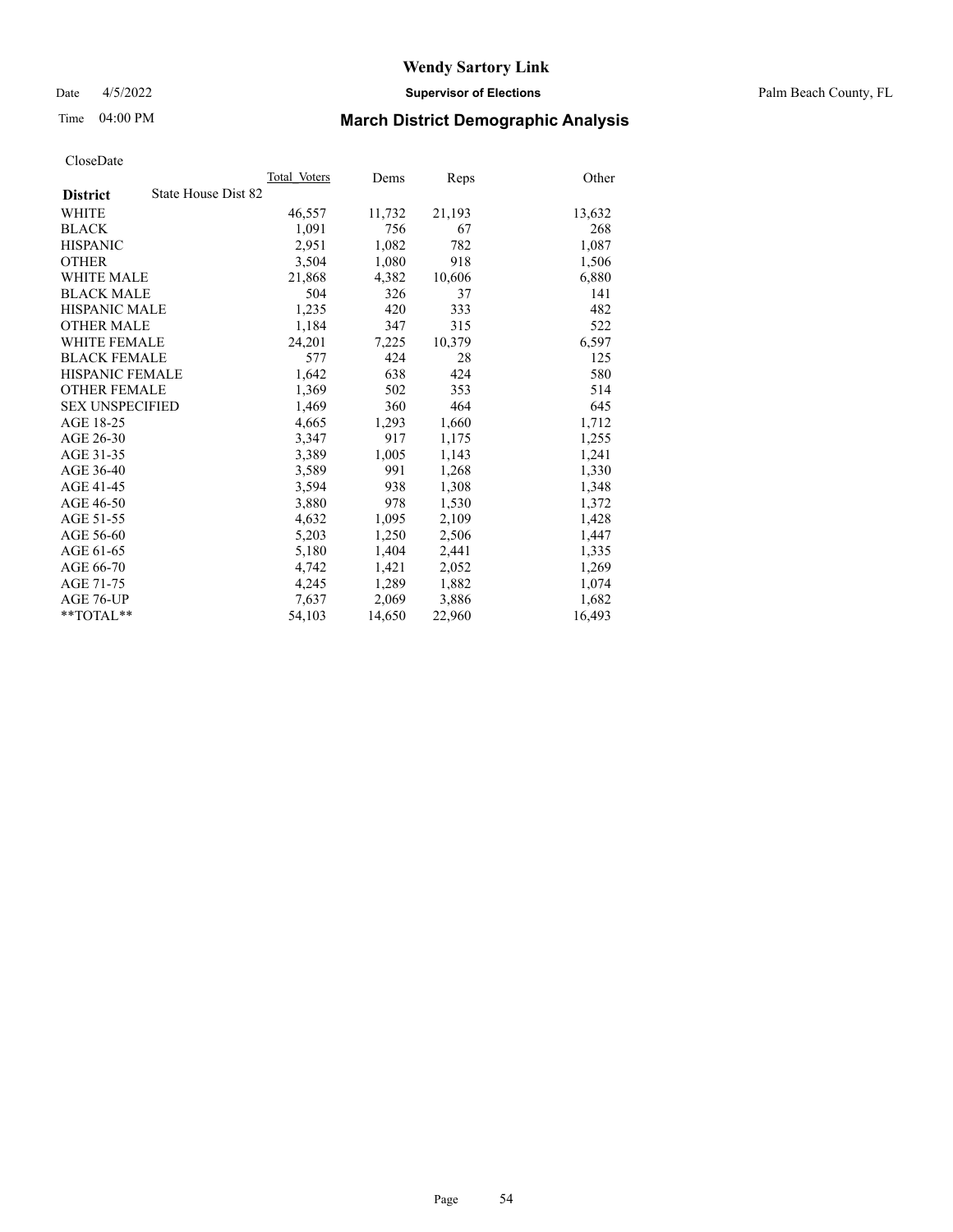Date 4/5/2022 **Supervisor of Elections** Palm Beach County, FL

# Time 04:00 PM **March District Demographic Analysis**

|                                        | Total Voters | Dems   | Reps   | Other  |
|----------------------------------------|--------------|--------|--------|--------|
| State House Dist 85<br><b>District</b> |              |        |        |        |
| WHITE                                  | 105,962      | 28,655 | 46,943 | 30,364 |
| <b>BLACK</b>                           | 9,965        | 7,103  | 481    | 2,381  |
| <b>HISPANIC</b>                        | 12,814       | 4,302  | 3,566  | 4,946  |
| <b>OTHER</b>                           | 11,449       | 3,729  | 2,764  | 4,956  |
| <b>WHITE MALE</b>                      | 50,275       | 11,076 | 23,836 | 15,363 |
| <b>BLACK MALE</b>                      | 4,386        | 2,906  | 264    | 1,216  |
| <b>HISPANIC MALE</b>                   | 5,610        | 1,704  | 1,698  | 2,208  |
| <b>OTHER MALE</b>                      | 4,101        | 1,230  | 1,087  | 1,784  |
| <b>WHITE FEMALE</b>                    | 54,436       | 17,281 | 22,583 | 14,572 |
| <b>BLACK FEMALE</b>                    | 5,440        | 4,105  | 213    | 1,122  |
| HISPANIC FEMALE                        | 6,945        | 2,503  | 1,819  | 2,623  |
| <b>OTHER FEMALE</b>                    | 4,873        | 1,840  | 1,095  | 1,938  |
| <b>SEX UNSPECIFIED</b>                 | 3,984        | 1,071  | 1,114  | 1,799  |
| AGE 18-25                              | 11,406       | 3,452  | 3,599  | 4,355  |
| AGE 26-30                              | 9,203        | 2,818  | 2,918  | 3,467  |
| AGE 31-35                              | 10,263       | 3,024  | 3,448  | 3,791  |
| AGE 36-40                              | 10,458       | 2,934  | 3,513  | 4,011  |
| AGE 41-45                              | 9,369        | 2,735  | 3,104  | 3,530  |
| AGE 46-50                              | 9,686        | 2,662  | 3,624  | 3,400  |
| AGE 51-55                              | 11,889       | 3,275  | 5,021  | 3,593  |
| AGE 56-60                              | 13,807       | 4,039  | 6,044  | 3,724  |
| AGE 61-65                              | 13,482       | 4,367  | 5,737  | 3,378  |
| AGE 66-70                              | 11,626       | 4,159  | 4,651  | 2,816  |
| AGE 71-75                              | 10,621       | 3,806  | 4,271  | 2,544  |
| AGE 76-UP                              | 18,380       | 6,518  | 7,824  | 4,038  |
| $*$ $TOTAL**$                          | 140,190      | 43,789 | 53,754 | 42,647 |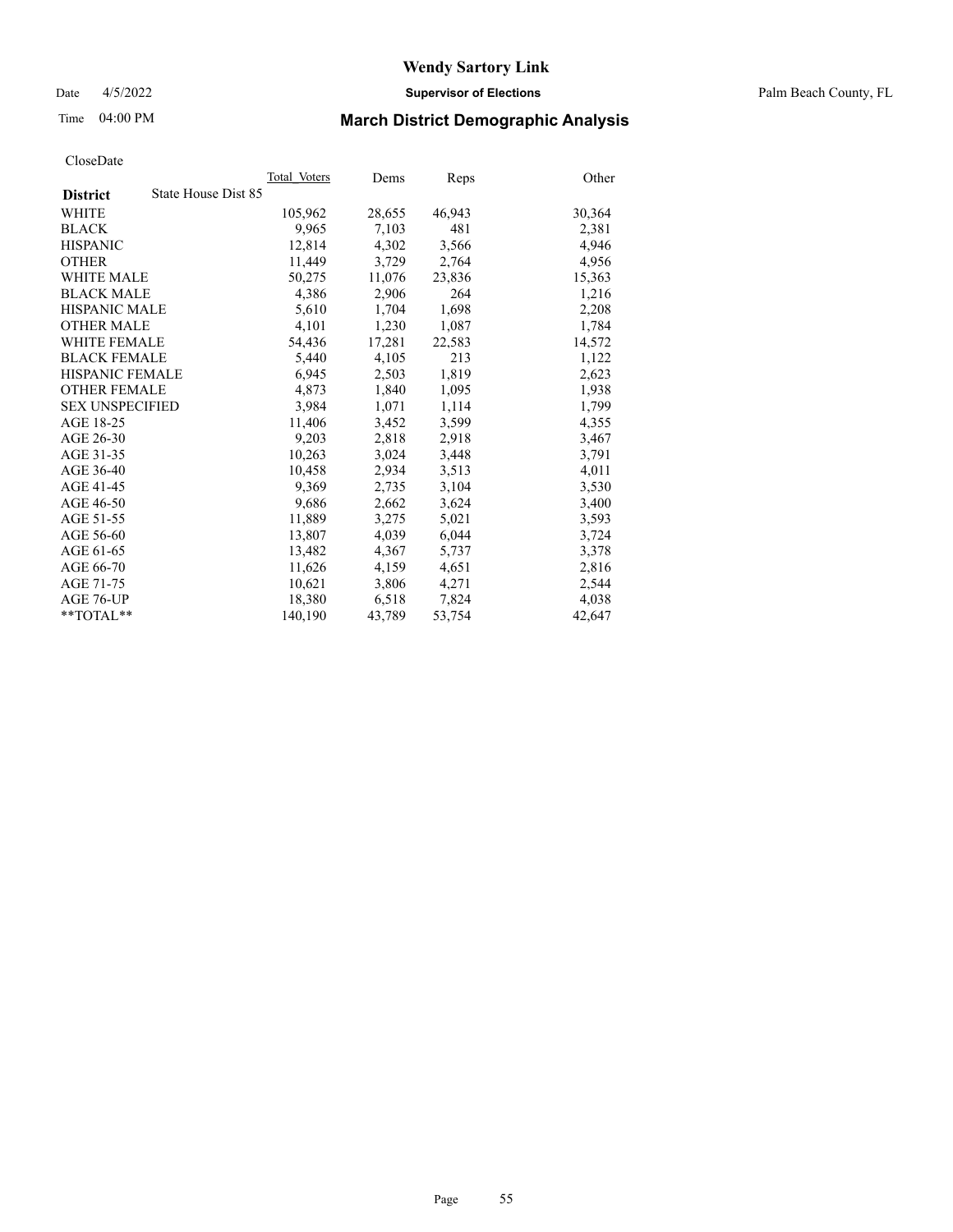Date 4/5/2022 **Supervisor of Elections** Palm Beach County, FL

# Time 04:00 PM **March District Demographic Analysis**

|                                        | Total Voters | Dems   | <b>Reps</b> | Other  |
|----------------------------------------|--------------|--------|-------------|--------|
| State House Dist 86<br><b>District</b> |              |        |             |        |
| WHITE                                  | 63,918       | 19,857 | 25,290      | 18,771 |
| <b>BLACK</b>                           | 21,688       | 16,010 | 759         | 4,919  |
| <b>HISPANIC</b>                        | 19.948       | 7,751  | 4,596       | 7,601  |
| <b>OTHER</b>                           | 12,553       | 4,715  | 2,212       | 5,626  |
| <b>WHITE MALE</b>                      | 29,598       | 7,783  | 12,582      | 9,233  |
| <b>BLACK MALE</b>                      | 9,174        | 6,260  | 448         | 2,466  |
| <b>HISPANIC MALE</b>                   | 8,666        | 3,004  | 2,223       | 3,439  |
| <b>OTHER MALE</b>                      | 4,604        | 1,615  | 884         | 2,105  |
| <b>WHITE FEMALE</b>                    | 33,566       | 11,875 | 12,430      | 9,261  |
| <b>BLACK FEMALE</b>                    | 12,207       | 9,547  | 301         | 2,359  |
| <b>HISPANIC FEMALE</b>                 | 10,820       | 4,574  | 2,273       | 3,973  |
| <b>OTHER FEMALE</b>                    | 5,395        | 2,316  | 952         | 2,127  |
| <b>SEX UNSPECIFIED</b>                 | 3,996        | 1,317  | 750         | 1,929  |
| AGE 18-25                              | 12,859       | 5,205  | 2,633       | 5,021  |
| AGE 26-30                              | 8,624        | 3,367  | 1,795       | 3,462  |
| AGE 31-35                              | 9,041        | 3,629  | 2,038       | 3,374  |
| AGE 36-40                              | 9,138        | 3,591  | 2,172       | 3,375  |
| AGE 41-45                              | 8,961        | 3,522  | 2,138       | 3,301  |
| AGE 46-50                              | 9,433        | 3,691  | 2,558       | 3,184  |
| AGE 51-55                              | 10,339       | 3,880  | 3,282       | 3,177  |
| AGE 56-60                              | 10,580       | 4,093  | 3,616       | 2,871  |
| AGE 61-65                              | 10,133       | 4,161  | 3,381       | 2,591  |
| AGE 66-70                              | 8,563        | 3,847  | 2,699       | 2,017  |
| AGE 71-75                              | 7,841        | 3,560  | 2,459       | 1,822  |
| AGE 76-UP                              | 12,595       | 5,787  | 4,086       | 2,722  |
| **TOTAL**                              | 118,107      | 48,333 | 32,857      | 36,917 |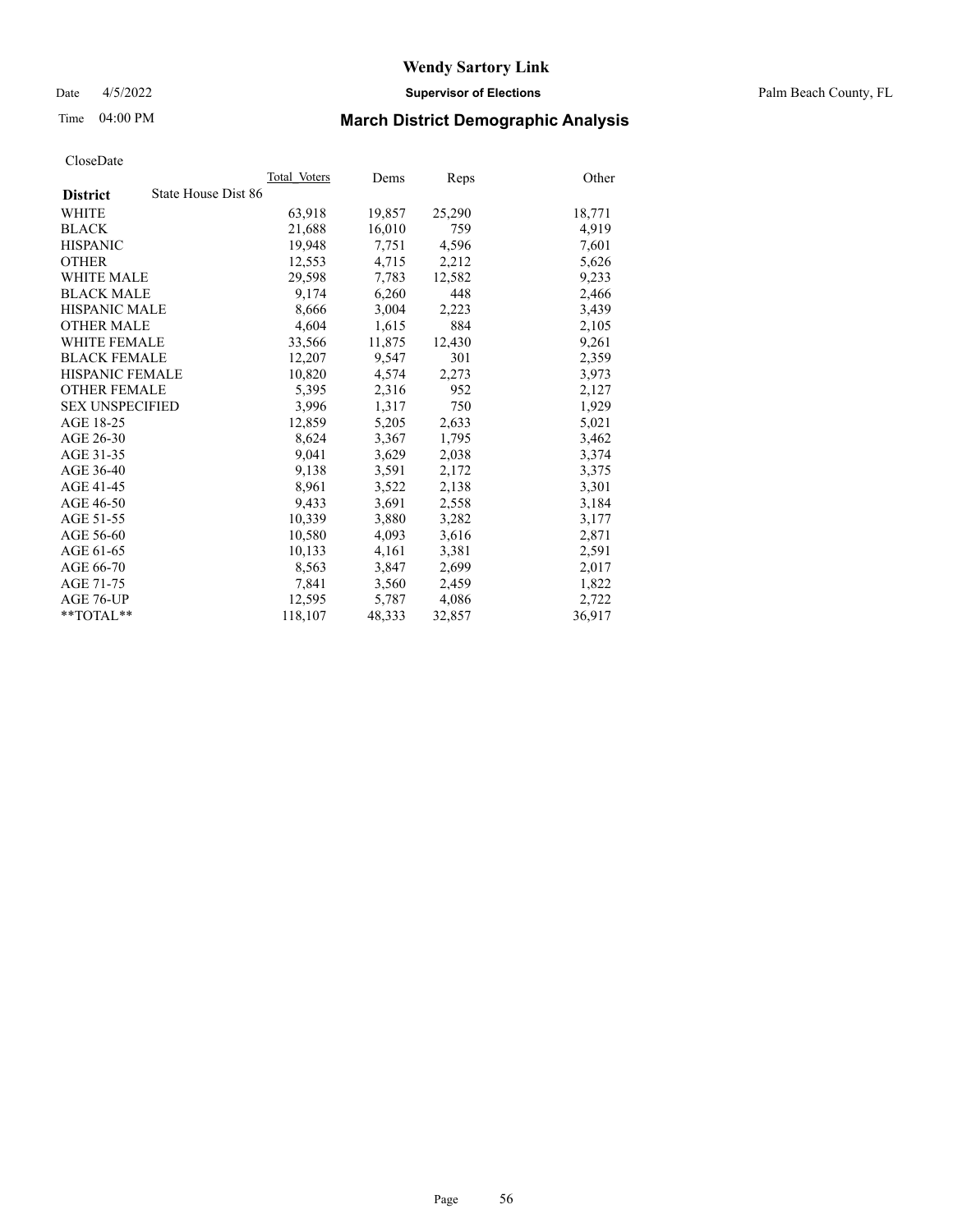Date 4/5/2022 **Supervisor of Elections** Palm Beach County, FL

# Time 04:00 PM **March District Demographic Analysis**

|                                        | Total Voters | Dems   | Reps   | Other  |
|----------------------------------------|--------------|--------|--------|--------|
| State House Dist 87<br><b>District</b> |              |        |        |        |
| WHITE                                  | 26,876       | 9,780  | 8,913  | 8,183  |
| <b>BLACK</b>                           | 11,864       | 8,528  | 404    | 2,932  |
| <b>HISPANIC</b>                        | 28,685       | 11,737 | 5,815  | 11,133 |
| <b>OTHER</b>                           | 7,396        | 2,760  | 947    | 3,689  |
| <b>WHITE MALE</b>                      | 12,655       | 3,921  | 4,561  | 4,173  |
| <b>BLACK MALE</b>                      | 4,971        | 3,317  | 235    | 1,419  |
| <b>HISPANIC MALE</b>                   | 12,735       | 4,826  | 2,898  | 5,011  |
| <b>OTHER MALE</b>                      | 2,480        | 933    | 379    | 1,168  |
| <b>WHITE FEMALE</b>                    | 13,863       | 5,750  | 4,248  | 3,865  |
| <b>BLACK FEMALE</b>                    | 6,681        | 5,062  | 161    | 1,458  |
| <b>HISPANIC FEMALE</b>                 | 15,149       | 6,610  | 2,764  | 5,775  |
| <b>OTHER FEMALE</b>                    | 2,821        | 1,227  | 348    | 1,246  |
| <b>SEX UNSPECIFIED</b>                 | 3.438        | 1,140  | 480    | 1,818  |
| AGE 18-25                              | 9,975        | 4,290  | 1,237  | 4,448  |
| AGE 26-30                              | 7,066        | 2,853  | 1,093  | 3,120  |
| AGE 31-35                              | 7,202        | 3,063  | 1,186  | 2,953  |
| AGE 36-40                              | 6,399        | 2,759  | 1,125  | 2,515  |
| AGE 41-45                              | 5,823        | 2,515  | 996    | 2,312  |
| AGE 46-50                              | 5,865        | 2,562  | 1,282  | 2,021  |
| AGE 51-55                              | 6,125        | 2,609  | 1,507  | 2,009  |
| AGE 56-60                              | 6,456        | 2,828  | 1,701  | 1,927  |
| AGE 61-65                              | 5,826        | 2,703  | 1,526  | 1,597  |
| AGE 66-70                              | 4,668        | 2,323  | 1,251  | 1,094  |
| AGE 71-75                              | 3,721        | 1,749  | 1,145  | 827    |
| AGE 76-UP                              | 5,695        | 2,551  | 2,030  | 1,114  |
| $*$ $TOTAL**$                          | 74,821       | 32,805 | 16,079 | 25,937 |
|                                        |              |        |        |        |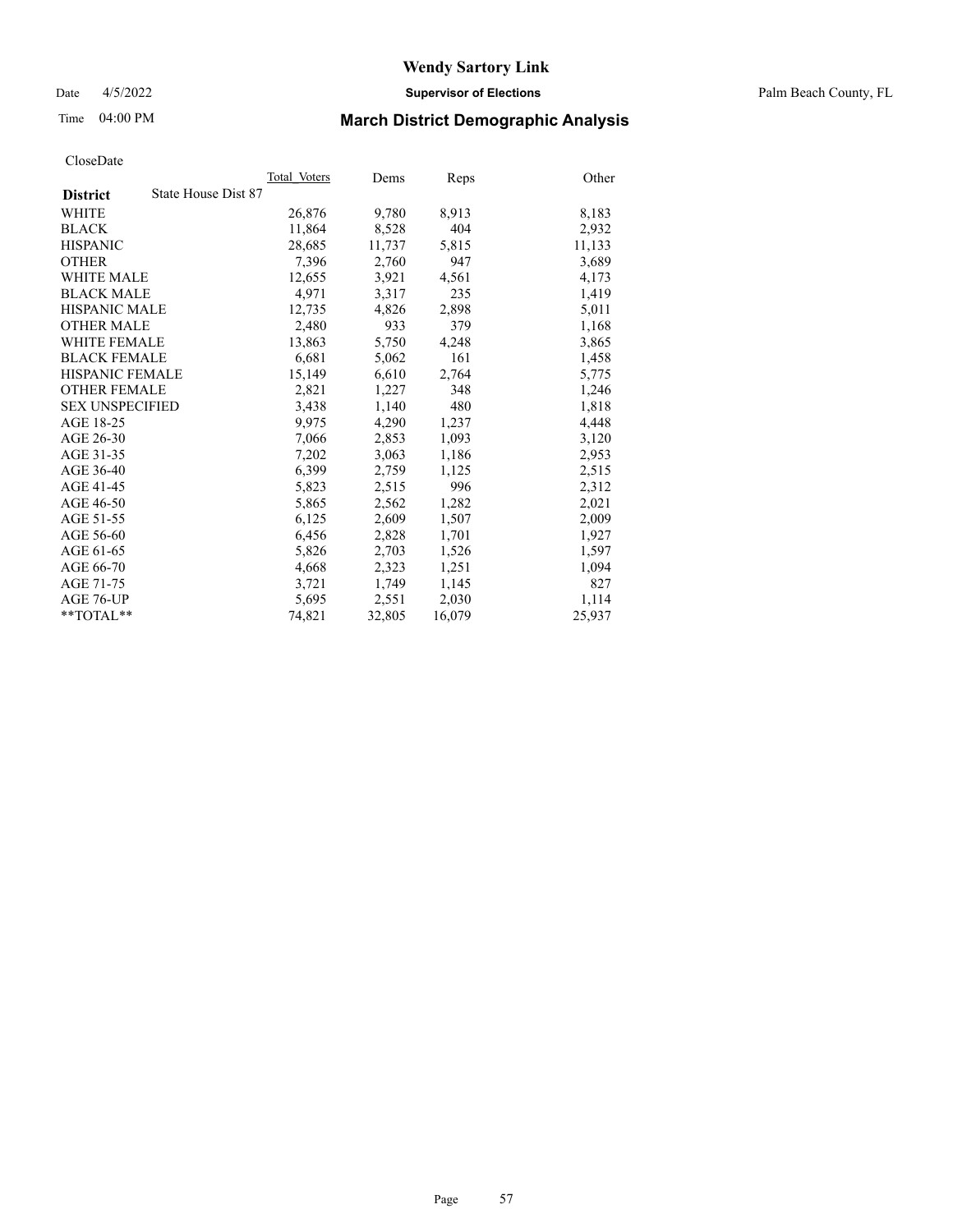Date 4/5/2022 **Supervisor of Elections** Palm Beach County, FL

# Time 04:00 PM **March District Demographic Analysis**

|                                        | Total Voters | Dems   | Reps   | Other  |
|----------------------------------------|--------------|--------|--------|--------|
| State House Dist 88<br><b>District</b> |              |        |        |        |
| WHITE                                  | 33,737       | 11,821 | 11,014 | 10,902 |
| <b>BLACK</b>                           | 50,654       | 40,510 | 1,338  | 8,806  |
| <b>HISPANIC</b>                        | 9,519        | 4,278  | 1,501  | 3,740  |
| <b>OTHER</b>                           | 9,571        | 4,227  | 1,033  | 4,311  |
| <b>WHITE MALE</b>                      | 16,721       | 4,971  | 5,906  | 5,844  |
| <b>BLACK MALE</b>                      | 21,523       | 16,297 | 737    | 4,489  |
| <b>HISPANIC MALE</b>                   | 4,188        | 1,751  | 743    | 1,694  |
| <b>OTHER MALE</b>                      | 3,395        | 1,443  | 437    | 1,515  |
| <b>WHITE FEMALE</b>                    | 16,584       | 6,724  | 4,978  | 4,882  |
| <b>BLACK FEMALE</b>                    | 28,341       | 23,635 | 585    | 4,121  |
| HISPANIC FEMALE                        | 5,121        | 2,430  | 729    | 1,962  |
| <b>OTHER FEMALE</b>                    | 3,803        | 1,958  | 403    | 1,442  |
| <b>SEX UNSPECIFIED</b>                 | 3,748        | 1,595  | 361    | 1,792  |
| AGE 18-25                              | 11,359       | 6,332  | 1,029  | 3,998  |
| AGE 26-30                              | 10,405       | 5,535  | 1,277  | 3,593  |
| AGE 31-35                              | 11,119       | 6,206  | 1,305  | 3,608  |
| AGE 36-40                              | 9,470        | 5,369  | 1,107  | 2,994  |
| AGE 41-45                              | 7,869        | 4,547  | 931    | 2,391  |
| AGE 46-50                              | 7,456        | 4,398  | 1,004  | 2,054  |
| AGE 51-55                              | 8,161        | 4,822  | 1,330  | 2,009  |
| AGE 56-60                              | 8,848        | 5,366  | 1,523  | 1,959  |
| AGE 61-65                              | 8,642        | 5,384  | 1,542  | 1,716  |
| AGE 66-70                              | 6,850        | 4,444  | 1,187  | 1,219  |
| AGE 71-75                              | 5,507        | 3,569  | 943    | 995    |
| AGE 76-UP                              | 7,795        | 4,864  | 1,708  | 1,223  |
| $*$ $TOTAL**$                          | 103,481      | 60,836 | 14,886 | 27,759 |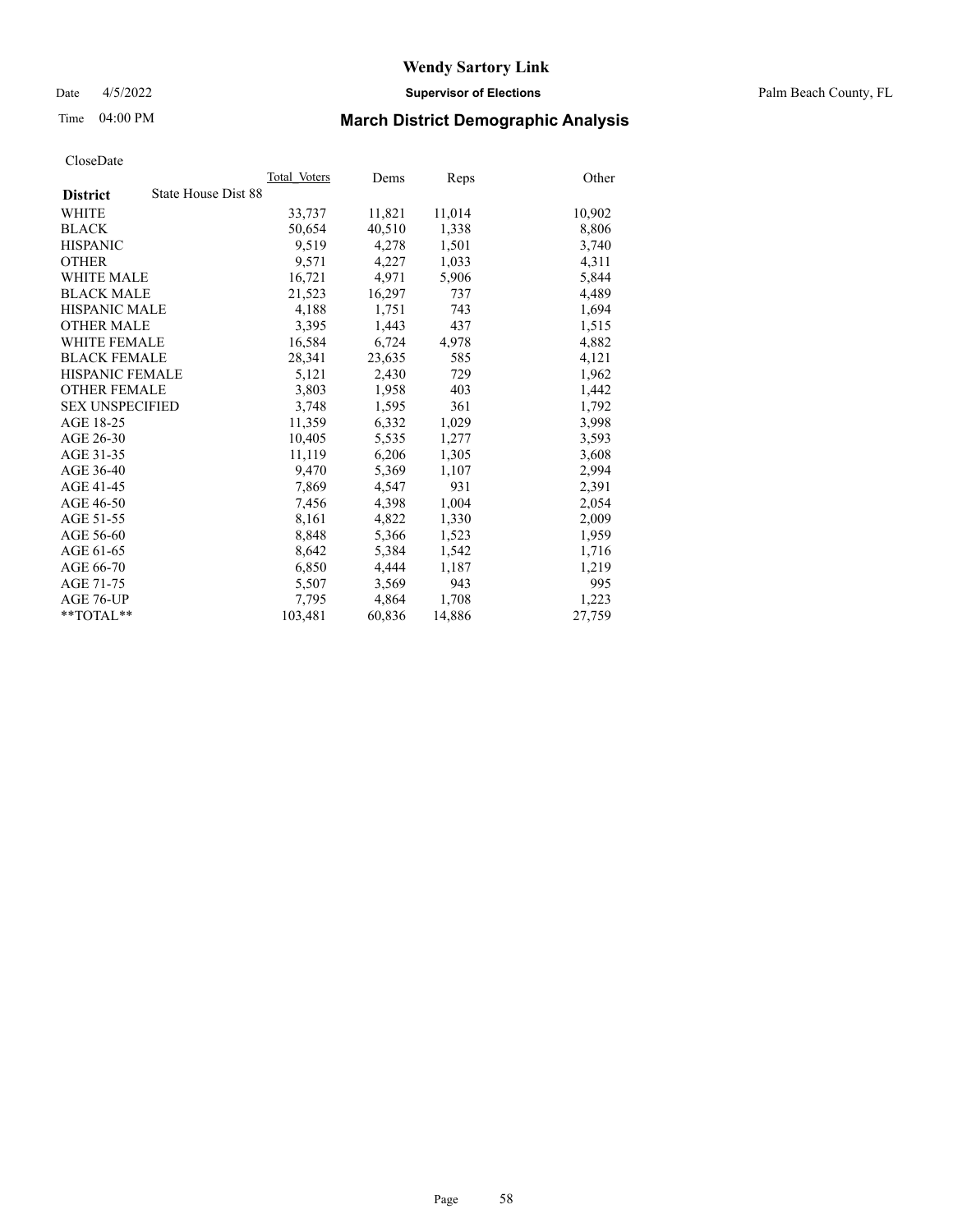Date 4/5/2022 **Supervisor of Elections** Palm Beach County, FL

# Time 04:00 PM **March District Demographic Analysis**

|                                        | Total Voters | Dems   | Reps   | Other  |
|----------------------------------------|--------------|--------|--------|--------|
| State House Dist 89<br><b>District</b> |              |        |        |        |
| WHITE                                  | 103,192      | 30,611 | 40,948 | 31,633 |
| <b>BLACK</b>                           | 6,599        | 4,698  | 314    | 1,587  |
| <b>HISPANIC</b>                        | 9.605        | 3,621  | 2,345  | 3,639  |
| <b>OTHER</b>                           | 10,346       | 3,391  | 2,375  | 4,580  |
| <b>WHITE MALE</b>                      | 49,147       | 12,108 | 20,651 | 16,388 |
| <b>BLACK MALE</b>                      | 3,021        | 1,977  | 182    | 862    |
| <b>HISPANIC MALE</b>                   | 3,927        | 1,371  | 973    | 1,583  |
| <b>OTHER MALE</b>                      | 3,593        | 1,072  | 900    | 1,621  |
| <b>WHITE FEMALE</b>                    | 52,717       | 18,137 | 19,777 | 14,803 |
| <b>BLACK FEMALE</b>                    | 3,457        | 2,646  | 127    | 684    |
| <b>HISPANIC FEMALE</b>                 | 5,467        | 2,177  | 1,325  | 1,965  |
| <b>OTHER FEMALE</b>                    | 4,286        | 1,624  | 954    | 1,708  |
| <b>SEX UNSPECIFIED</b>                 | 4,010        | 1,154  | 1,056  | 1,800  |
| AGE 18-25                              | 10,454       | 3,561  | 3,020  | 3,873  |
| AGE 26-30                              | 8,443        | 2,734  | 2,431  | 3,278  |
| AGE 31-35                              | 8,626        | 2,858  | 2,300  | 3,468  |
| AGE 36-40                              | 7,785        | 2,511  | 2,243  | 3,031  |
| AGE 41-45                              | 7,204        | 2,263  | 2,085  | 2,856  |
| AGE 46-50                              | 7,875        | 2,252  | 2,683  | 2,940  |
| AGE 51-55                              | 10,290       | 2,838  | 3,920  | 3,532  |
| AGE 56-60                              | 12,446       | 3,684  | 5,010  | 3,752  |
| AGE 61-65                              | 12,941       | 4,240  | 5,008  | 3,693  |
| AGE 66-70                              | 11,744       | 4,255  | 4,276  | 3,213  |
| AGE 71-75                              | 11,073       | 4,029  | 4,102  | 2,942  |
| AGE 76-UP                              | 20.861       | 7,096  | 8,904  | 4,861  |
| $*$ $TOTAL**$                          | 129,742      | 42,321 | 45,982 | 41,439 |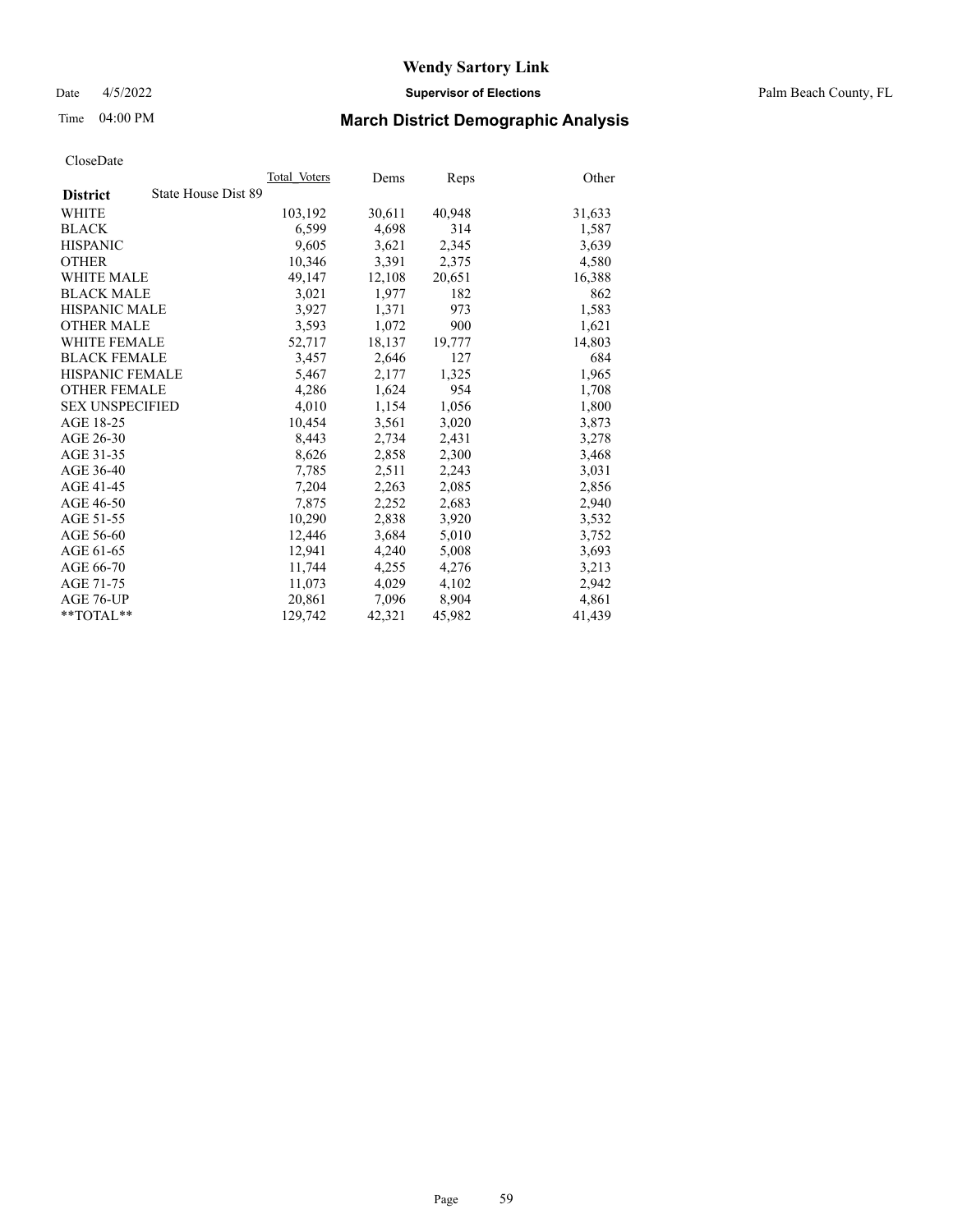Date 4/5/2022 **Supervisor of Elections** Palm Beach County, FL

# Time 04:00 PM **March District Demographic Analysis**

|                        |                     | Total Voters | Dems   | Reps   | Other  |
|------------------------|---------------------|--------------|--------|--------|--------|
| <b>District</b>        | State House Dist 90 |              |        |        |        |
| WHITE                  |                     | 68,477       | 25,502 | 22,655 | 20,320 |
| <b>BLACK</b>           |                     | 17,479       | 12,693 | 588    | 4,198  |
| <b>HISPANIC</b>        |                     | 18,716       | 8.133  | 3,499  | 7,084  |
| <b>OTHER</b>           |                     | 11,505       | 4,408  | 1,909  | 5,188  |
| <b>WHITE MALE</b>      |                     | 31,169       | 9,792  | 11,302 | 10,075 |
| <b>BLACK MALE</b>      |                     | 7,543        | 5,101  | 328    | 2,114  |
| <b>HISPANIC MALE</b>   |                     | 8,088        | 3,192  | 1,696  | 3,200  |
| <b>OTHER MALE</b>      |                     | 4.041        | 1,475  | 779    | 1,787  |
| <b>WHITE FEMALE</b>    |                     | 36,434       | 15,414 | 11,080 | 9,940  |
| <b>BLACK FEMALE</b>    |                     | 9,651        | 7,402  | 251    | 1,998  |
| <b>HISPANIC FEMALE</b> |                     | 10,246       | 4,776  | 1,740  | 3,730  |
| <b>OTHER FEMALE</b>    |                     | 4,916        | 2,146  | 758    | 2,012  |
| <b>SEX UNSPECIFIED</b> |                     | 3,977        | 1,373  | 695    | 1,909  |
| AGE 18-25              |                     | 11,098       | 4,609  | 1,834  | 4,655  |
| AGE 26-30              |                     | 8,095        | 3,276  | 1,492  | 3,327  |
| AGE 31-35              |                     | 8,970        | 3,802  | 1,721  | 3,447  |
| AGE 36-40              |                     | 8,423        | 3,591  | 1,675  | 3,157  |
| AGE 41-45              |                     | 8,087        | 3,464  | 1,632  | 2,991  |
| AGE 46-50              |                     | 8,437        | 3,517  | 1,959  | 2,961  |
| AGE 51-55              |                     | 9,517        | 3,817  | 2,590  | 3,110  |
| AGE 56-60              |                     | 10,239       | 4,155  | 3,172  | 2,912  |
| AGE 61-65              |                     | 10.037       | 4,483  | 2,970  | 2,584  |
| AGE 66-70              |                     | 8,865        | 4,077  | 2,541  | 2,247  |
| AGE 71-75              |                     | 8,096        | 3,691  | 2,379  | 2,026  |
| AGE 76-UP              |                     | 16.313       | 8,254  | 4,686  | 3,373  |
| **TOTAL**              |                     | 116,177      | 50,736 | 28,651 | 36,790 |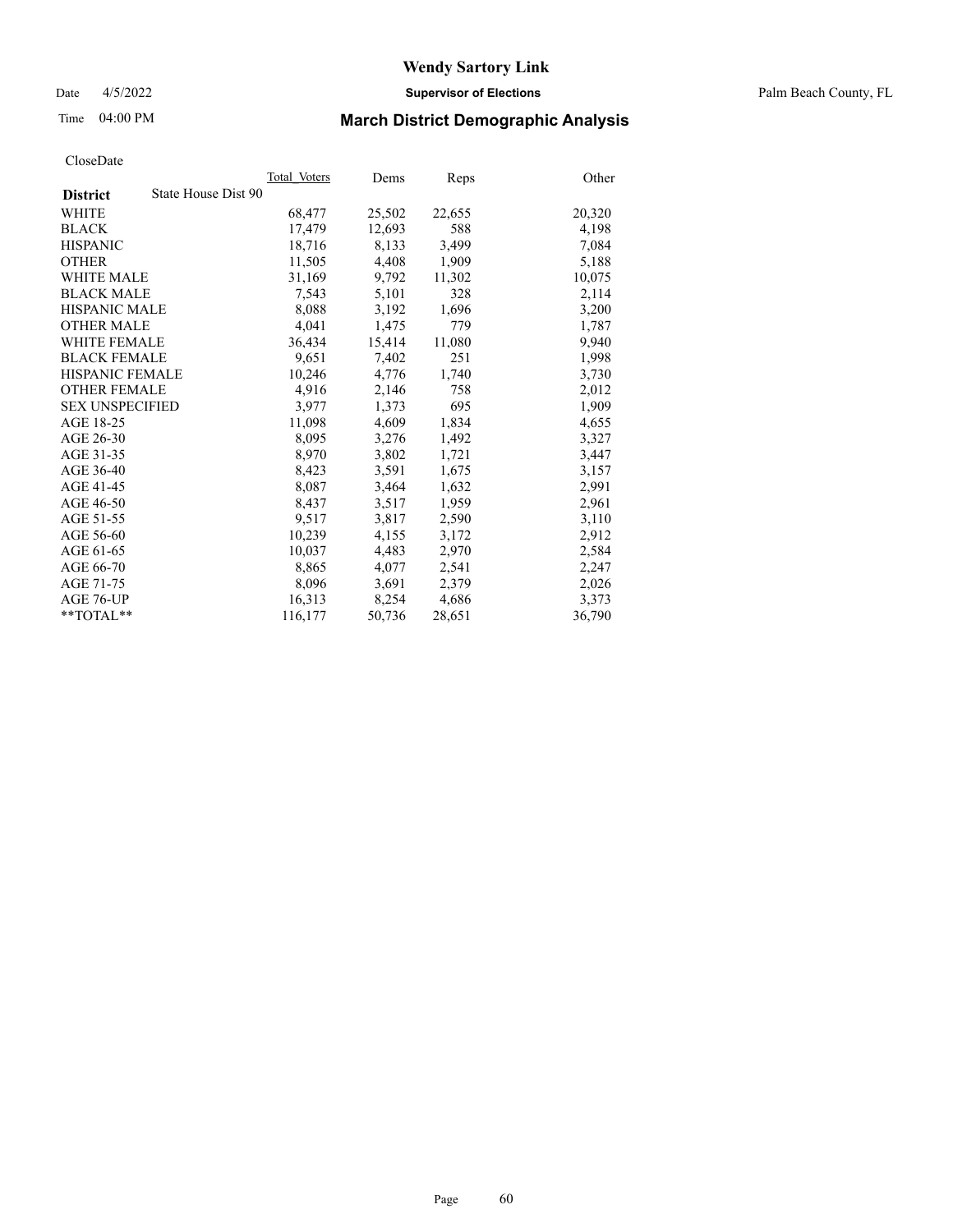Date 4/5/2022 **Supervisor of Elections** Palm Beach County, FL

# Time 04:00 PM **March District Demographic Analysis**

|                                        | Total Voters | Dems   | Reps   | Other  |
|----------------------------------------|--------------|--------|--------|--------|
| State House Dist 91<br><b>District</b> |              |        |        |        |
| WHITE                                  | 106,361      | 44,974 | 32,505 | 28,882 |
| <b>BLACK</b>                           | 6,617        | 4,768  | 296    | 1,553  |
| <b>HISPANIC</b>                        | 10.102       | 3.941  | 2,201  | 3,960  |
| <b>OTHER</b>                           | 10,192       | 3,713  | 2,063  | 4,416  |
| <b>WHITE MALE</b>                      | 46,671       | 16,314 | 16,053 | 14,304 |
| <b>BLACK MALE</b>                      | 2,755        | 1,840  | 166    | 749    |
| <b>HISPANIC MALE</b>                   | 4,066        | 1,422  | 971    | 1,673  |
| <b>OTHER MALE</b>                      | 3,473        | 1,141  | 783    | 1,549  |
| <b>WHITE FEMALE</b>                    | 58,272       | 28,115 | 16,034 | 14,123 |
| <b>BLACK FEMALE</b>                    | 3,754        | 2,865  | 121    | 768    |
| <b>HISPANIC FEMALE</b>                 | 5,815        | 2,441  | 1,183  | 2,191  |
| <b>OTHER FEMALE</b>                    | 4,288        | 1,787  | 838    | 1,663  |
| <b>SEX UNSPECIFIED</b>                 | 4,036        | 1,392  | 887    | 1,757  |
| AGE 18-25                              | 7,906        | 2,935  | 1,957  | 3,014  |
| AGE 26-30                              | 5,652        | 2,066  | 1,410  | 2,176  |
| AGE 31-35                              | 6,030        | 2,249  | 1,468  | 2,313  |
| AGE 36-40                              | 5,792        | 2,177  | 1,428  | 2,187  |
| AGE 41-45                              | 5,509        | 1,953  | 1,458  | 2,098  |
| AGE 46-50                              | 5,851        | 2,019  | 1,674  | 2,158  |
| AGE 51-55                              | 7,524        | 2,511  | 2,395  | 2,618  |
| AGE 56-60                              | 9,224        | 3,322  | 2,938  | 2,964  |
| AGE 61-65                              | 11,431       | 4,522  | 3,652  | 3,257  |
| AGE 66-70                              | 13,179       | 5,986  | 3,851  | 3,342  |
| AGE 71-75                              | 16,317       | 7,736  | 4,451  | 4,130  |
| AGE 76-UP                              | 38,857       | 19,920 | 10,383 | 8,554  |
| $*$ $TOTAL**$                          | 133,272      | 57,396 | 37,065 | 38,811 |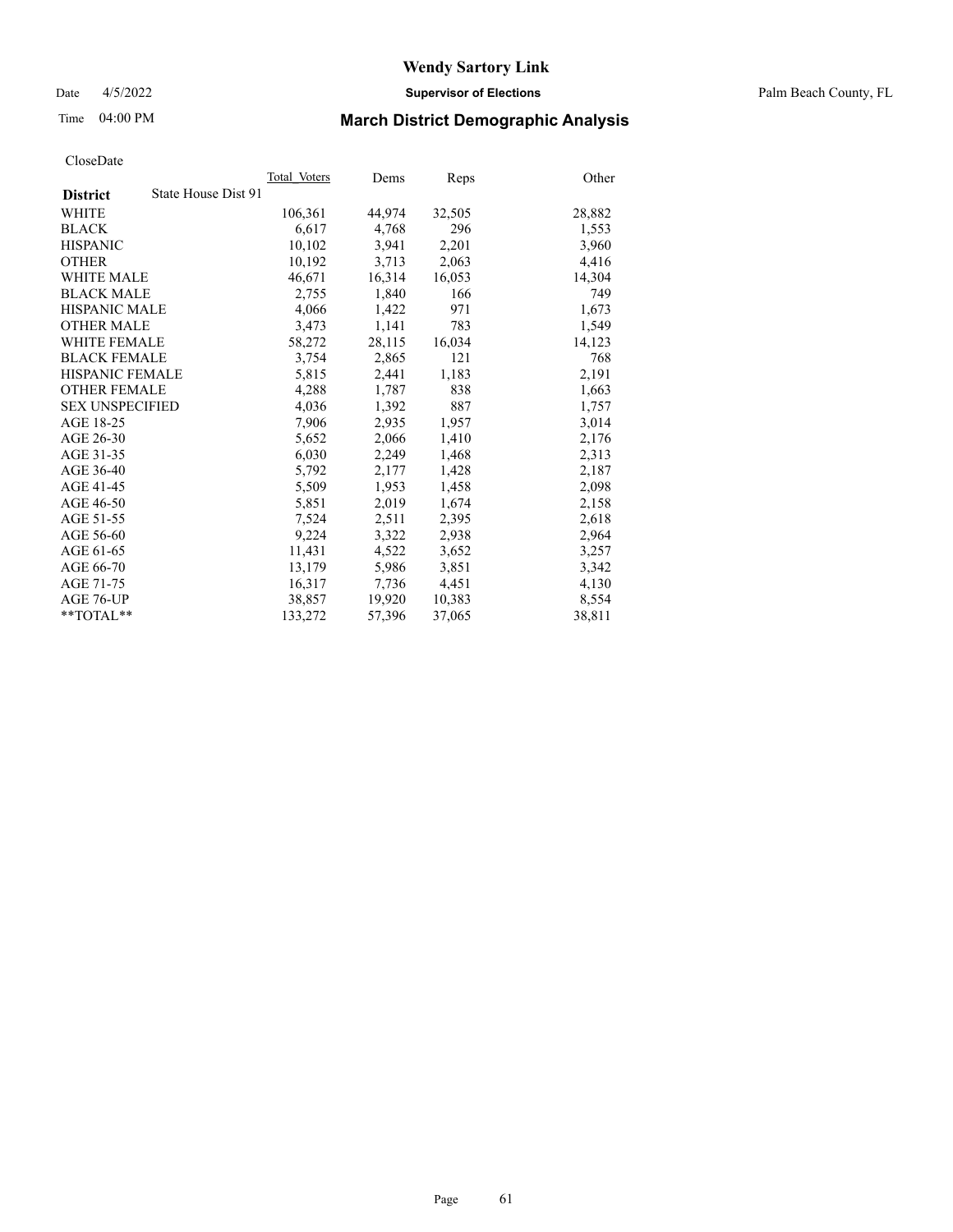Date 4/5/2022 **Supervisor of Elections** Palm Beach County, FL

# Time 04:00 PM **March District Demographic Analysis**

|                                        | Total Voters | Dems   | Reps   | Other  |
|----------------------------------------|--------------|--------|--------|--------|
| School Board Dist 1<br><b>District</b> |              |        |        |        |
| WHITE                                  | 131,665      | 35,093 | 58,969 | 37,603 |
| <b>BLACK</b>                           | 5,381        | 3,829  | 299    | 1,253  |
| <b>HISPANIC</b>                        | 9,507        | 3,359  | 2,525  | 3,623  |
| <b>OTHER</b>                           | 11,480       | 3,524  | 2,947  | 5,009  |
| <b>WHITE MALE</b>                      | 61,979       | 13,288 | 29,623 | 19,068 |
| <b>BLACK MALE</b>                      | 2,432        | 1,622  | 156    | 654    |
| <b>HISPANIC MALE</b>                   | 3,993        | 1,288  | 1,122  | 1,583  |
| <b>OTHER MALE</b>                      | 3,948        | 1,105  | 1,076  | 1,767  |
| <b>WHITE FEMALE</b>                    | 68,259       | 21,449 | 28,744 | 18,066 |
| <b>BLACK FEMALE</b>                    | 2,892        | 2,165  | 138    | 589    |
| <b>HISPANIC FEMALE</b>                 | 5,303        | 1,997  | 1,349  | 1,957  |
| <b>OTHER FEMALE</b>                    | 4,803        | 1,711  | 1,202  | 1,890  |
| <b>SEX UNSPECIFIED</b>                 | 4,261        | 1,098  | 1,274  | 1,889  |
| AGE 18-25                              | 12,017       | 3,514  | 4,071  | 4,432  |
| AGE 26-30                              | 9.402        | 2,757  | 3,172  | 3,473  |
| AGE 31-35                              | 10,051       | 3,003  | 3,381  | 3,667  |
| AGE 36-40                              | 10,449       | 2,938  | 3,558  | 3,953  |
| AGE 41-45                              | 9,862        | 2,713  | 3,423  | 3,726  |
| AGE 46-50                              | 10,431       | 2,700  | 4,039  | 3,692  |
| AGE 51-55                              | 12,906       | 3,239  | 5,710  | 3,957  |
| AGE 56-60                              | 15,033       | 3,860  | 7,026  | 4,147  |
| AGE 61-65                              | 15.629       | 4,489  | 7,132  | 4,008  |
| AGE 66-70                              | 14,309       | 4,649  | 6,046  | 3,614  |
| AGE 71-75                              | 13,513       | 4,382  | 5,773  | 3,358  |
| AGE 76-UP                              | 24.431       | 7,561  | 11,409 | 5,461  |
| **TOTAL**                              | 158,033      | 45,805 | 64,740 | 47,488 |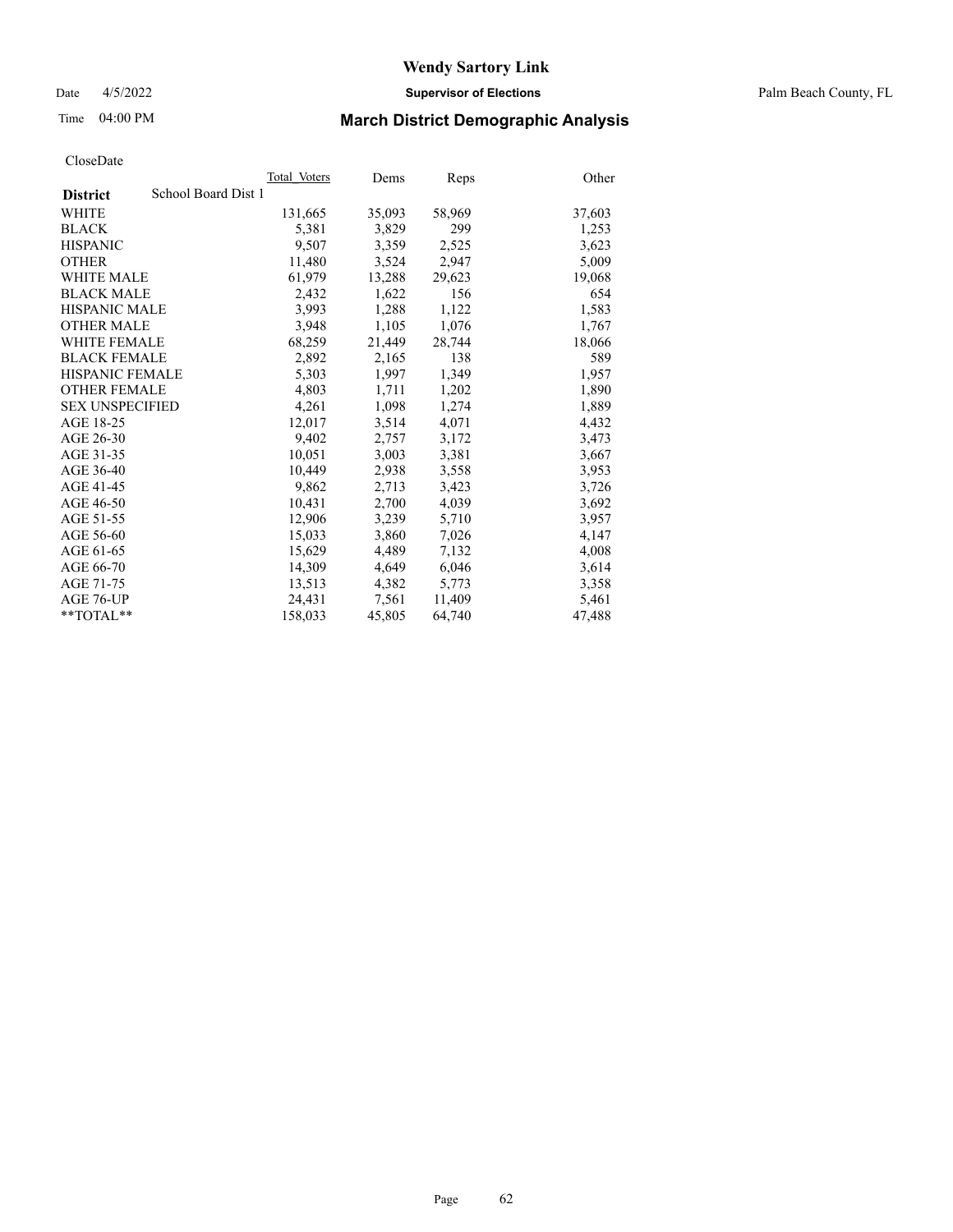Date 4/5/2022 **Supervisor of Elections** Palm Beach County, FL

# Time 04:00 PM **March District Demographic Analysis**

|                        | Total Voters        | Dems   | <b>Reps</b> | Other  |
|------------------------|---------------------|--------|-------------|--------|
| <b>District</b>        | School Board Dist 2 |        |             |        |
| WHITE                  | 46,934              | 17,020 | 16,641      | 13,273 |
| <b>BLACK</b>           | 18,328              | 13,506 | 627         | 4,195  |
| <b>HISPANIC</b>        | 32,268              | 13,183 | 6,965       | 12,120 |
| <b>OTHER</b>           | 10,666              | 4,028  | 1,591       | 5,047  |
| <b>WHITE MALE</b>      | 21,116              | 6,507  | 8,037       | 6,572  |
| <b>BLACK MALE</b>      | 7,422               | 5,045  | 360         | 2,017  |
| <b>HISPANIC MALE</b>   | 13,980              | 5,235  | 3,366       | 5,379  |
| <b>OTHER MALE</b>      | 3,618               | 1,347  | 606         | 1,665  |
| <b>WHITE FEMALE</b>    | 25,210              | 10,334 | 8,415       | 6,461  |
| <b>BLACK FEMALE</b>    | 10,605              | 8,249  | 260         | 2,096  |
| <b>HISPANIC FEMALE</b> | 17,451              | 7,619  | 3,434       | 6,398  |
| <b>OTHER FEMALE</b>    | 4,368               | 1,896  | 648         | 1,824  |
| <b>SEX UNSPECIFIED</b> | 4,371               | 1,480  | 684         | 2,207  |
| AGE 18-25              | 11,374              | 4,903  | 1,642       | 4,829  |
| AGE 26-30              | 8,234               | 3,310  | 1,373       | 3,551  |
| AGE 31-35              | 8,467               | 3,657  | 1,475       | 3,335  |
| AGE 36-40              | 7,929               | 3,403  | 1,464       | 3,062  |
| AGE 41-45              | 7,455               | 3,257  | 1,421       | 2,777  |
| AGE 46-50              | 7,680               | 3,336  | 1,763       | 2,581  |
| AGE 51-55              | 8,254               | 3,495  | 2,157       | 2,602  |
| AGE 56-60              | 9,290               | 3,945  | 2,639       | 2,706  |
| AGE 61-65              | 9,347               | 4,233  | 2,619       | 2,495  |
| AGE 66-70              | 8,331               | 3,989  | 2,293       | 2,049  |
| AGE 71-75              | 7,745               | 3,630  | 2,361       | 1,754  |
| AGE 76-UP              | 14.090              | 6,579  | 4,617       | 2,894  |
| **TOTAL**              | 108,196             | 47,737 | 25,824      | 34,635 |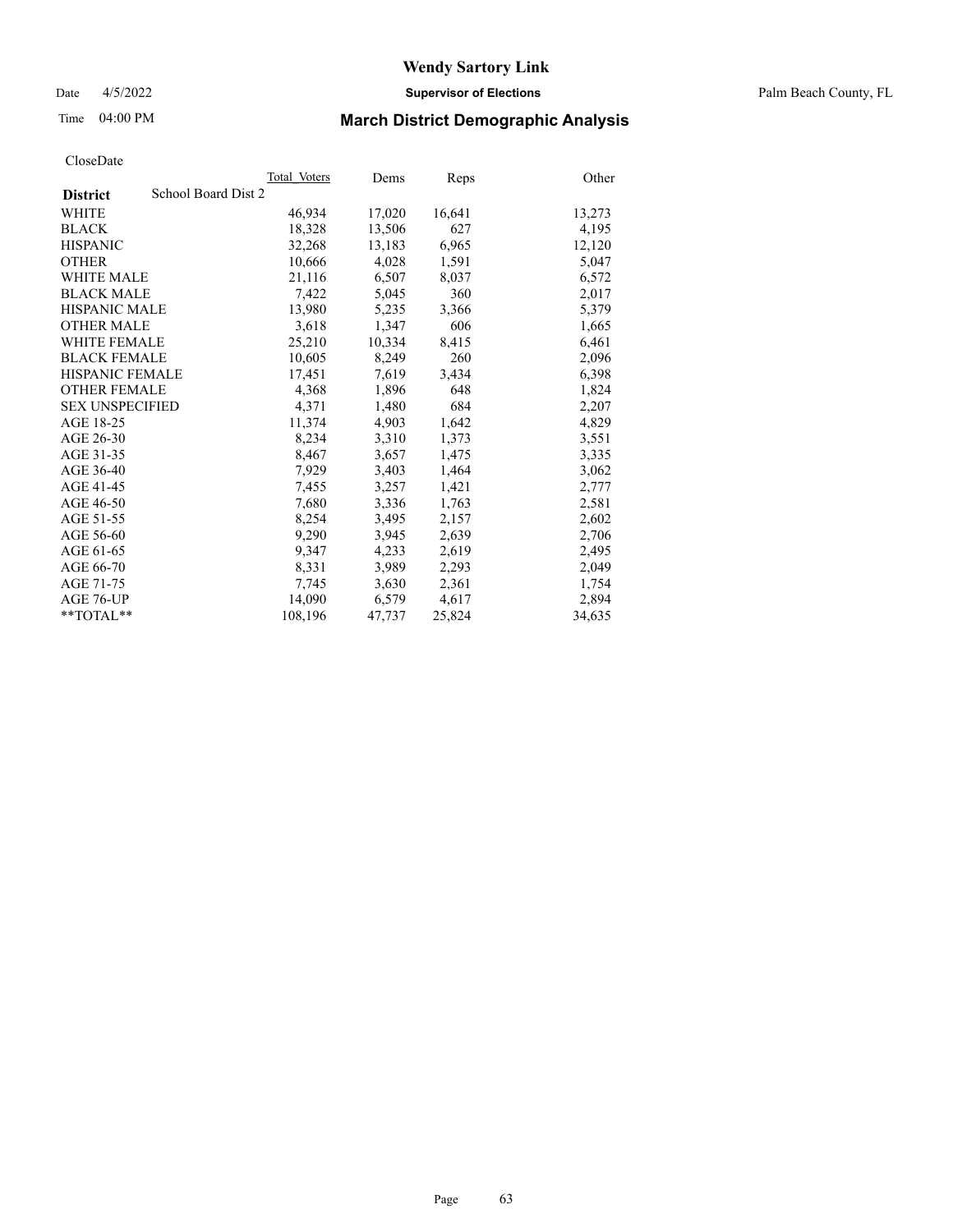Date 4/5/2022 **Supervisor of Elections** Palm Beach County, FL

# Time 04:00 PM **March District Demographic Analysis**

|                                        | Total Voters | Dems   | Reps   | Other  |
|----------------------------------------|--------------|--------|--------|--------|
| School Board Dist 3<br><b>District</b> |              |        |        |        |
| WHITE                                  | 118,353      | 51,014 | 34,933 | 32,406 |
| <b>BLACK</b>                           | 15,095       | 10,963 | 558    | 3,574  |
| <b>HISPANIC</b>                        | 16.904       | 7,082  | 3,347  | 6,475  |
| <b>OTHER</b>                           | 14,391       | 5,568  | 2,628  | 6,195  |
| <b>WHITE MALE</b>                      | 53,109       | 19,142 | 17,697 | 16,270 |
| <b>BLACK MALE</b>                      | 6,636        | 4,482  | 306    | 1,848  |
| <b>HISPANIC MALE</b>                   | 7,118        | 2,720  | 1,562  | 2,836  |
| <b>OTHER MALE</b>                      | 5,086        | 1,836  | 1,079  | 2,171  |
| <b>WHITE FEMALE</b>                    | 63,754       | 31,302 | 16,802 | 15,650 |
| <b>BLACK FEMALE</b>                    | 8,222        | 6,328  | 237    | 1,657  |
| <b>HISPANIC FEMALE</b>                 | 9,422        | 4,225  | 1,716  | 3,481  |
| <b>OTHER FEMALE</b>                    | 6,140        | 2,680  | 1,048  | 2,412  |
| <b>SEX UNSPECIFIED</b>                 | 5,074        | 1,798  | 990    | 2,286  |
| AGE 18-25                              | 11,893       | 4,794  | 2,247  | 4,852  |
| AGE 26-30                              | 7,433        | 2,967  | 1,518  | 2,948  |
| AGE 31-35                              | 8,352        | 3,349  | 1,787  | 3,216  |
| AGE 36-40                              | 8,871        | 3,615  | 1,930  | 3,326  |
| AGE 41-45                              | 9,144        | 3,630  | 2,168  | 3,346  |
| AGE 46-50                              | 9,534        | 3,610  | 2,539  | 3,385  |
| AGE 51-55                              | 11,104       | 4,157  | 3,334  | 3,613  |
| AGE 56-60                              | 12,025       | 4,618  | 3,824  | 3,583  |
| AGE 61-65                              | 13,356       | 5,819  | 3,910  | 3,627  |
| AGE 66-70                              | 15,037       | 7,282  | 4,042  | 3,713  |
| AGE 71-75                              | 18,685       | 9,366  | 4,750  | 4,569  |
| AGE 76-UP                              | 39,309       | 21,420 | 9,417  | 8,472  |
| $*$ TOTAL $*$                          | 164,743      | 74,627 | 41,466 | 48,650 |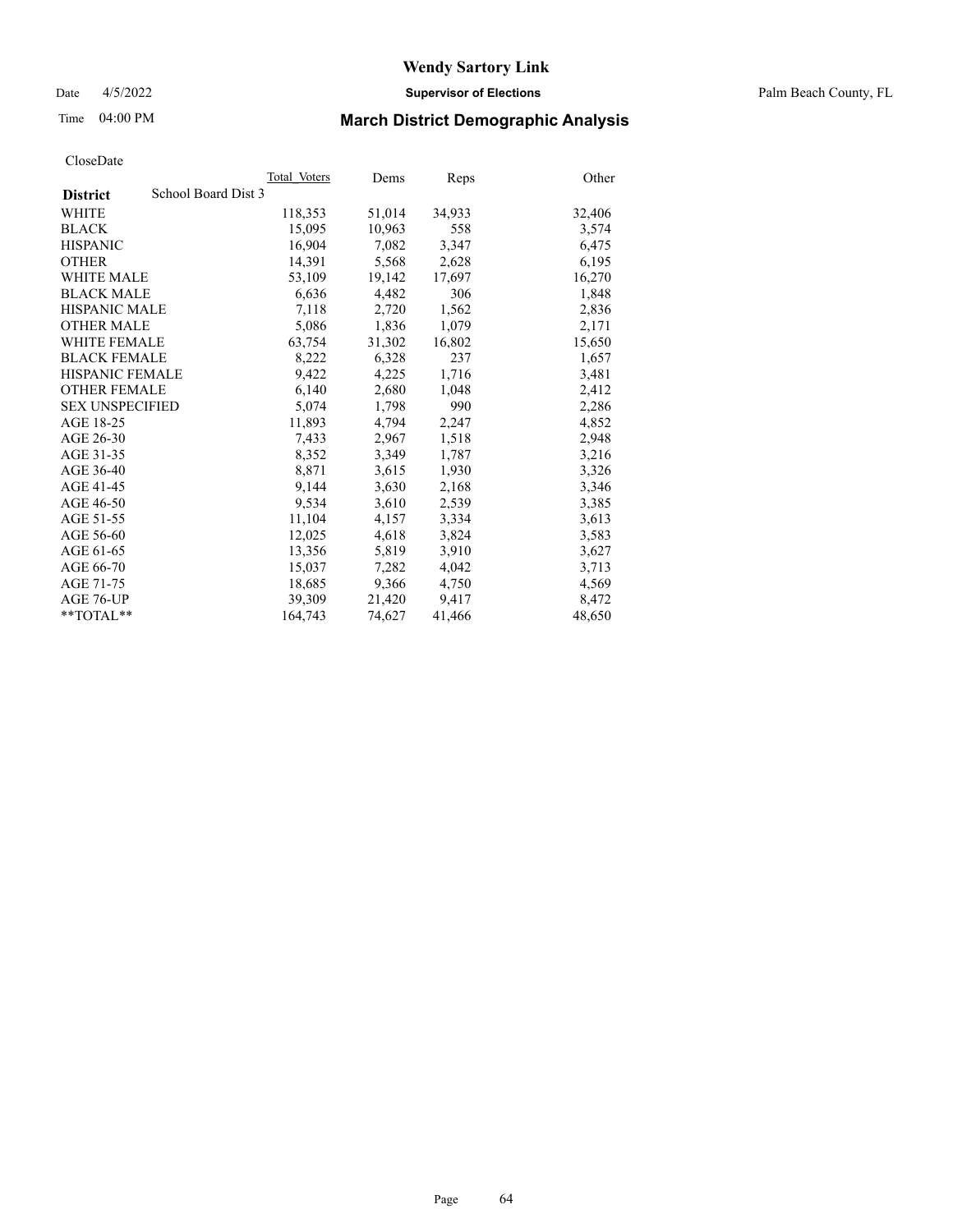Date 4/5/2022 **Supervisor of Elections** Palm Beach County, FL

# Time 04:00 PM **March District Demographic Analysis**

|                                        | Total Voters | Dems   | Reps   | Other  |
|----------------------------------------|--------------|--------|--------|--------|
| School Board Dist 4<br><b>District</b> |              |        |        |        |
| WHITE                                  | 104,081      | 34,137 | 38,534 | 31,410 |
| <b>BLACK</b>                           | 13,872       | 10,000 | 521    | 3,351  |
| <b>HISPANIC</b>                        | 15,313       | 6,432  | 3,026  | 5,855  |
| <b>OTHER</b>                           | 11,779       | 4,241  | 2,313  | 5,225  |
| <b>WHITE MALE</b>                      | 48,620       | 13,444 | 19,202 | 15,974 |
| <b>BLACK MALE</b>                      | 5,900        | 3,929  | 286    | 1,685  |
| <b>HISPANIC MALE</b>                   | 6,634        | 2,570  | 1,405  | 2,659  |
| <b>OTHER MALE</b>                      | 4,093        | 1,394  | 861    | 1,838  |
| <b>WHITE FEMALE</b>                    | 54,161       | 20,282 | 18,886 | 14,993 |
| <b>BLACK FEMALE</b>                    | 7,720        | 5,903  | 227    | 1,590  |
| HISPANIC FEMALE                        | 8,349        | 3,732  | 1,565  | 3,052  |
| <b>OTHER FEMALE</b>                    | 4,929        | 2,011  | 961    | 1,957  |
| <b>SEX UNSPECIFIED</b>                 | 4,534        | 1,489  | 975    | 2,070  |
| AGE 18-25                              | 10,768       | 4,168  | 2,259  | 4,341  |
| AGE 26-30                              | 9.948        | 3,650  | 2,263  | 4,035  |
| AGE 31-35                              | 10,938       | 4,282  | 2,395  | 4,261  |
| AGE 36-40                              | 9.795        | 3,810  | 2,299  | 3,686  |
| AGE 41-45                              | 8,306        | 3,193  | 1,952  | 3,161  |
| AGE 46-50                              | 8,735        | 3,210  | 2,433  | 3,092  |
| AGE 51-55                              | 10,639       | 3,655  | 3,445  | 3,539  |
| AGE 56-60                              | 12,928       | 4,505  | 4,553  | 3,870  |
| AGE 61-65                              | 13,997       | 5,225  | 4,946  | 3,826  |
| AGE 66-70                              | 12,966       | 5,180  | 4,374  | 3,412  |
| AGE 71-75                              | 12,292       | 4,845  | 4,246  | 3,201  |
| AGE 76-UP                              | 23,733       | 9,087  | 9,229  | 5,417  |
| $*$ $TOTAL**$                          | 145,045      | 54,810 | 44,394 | 45,841 |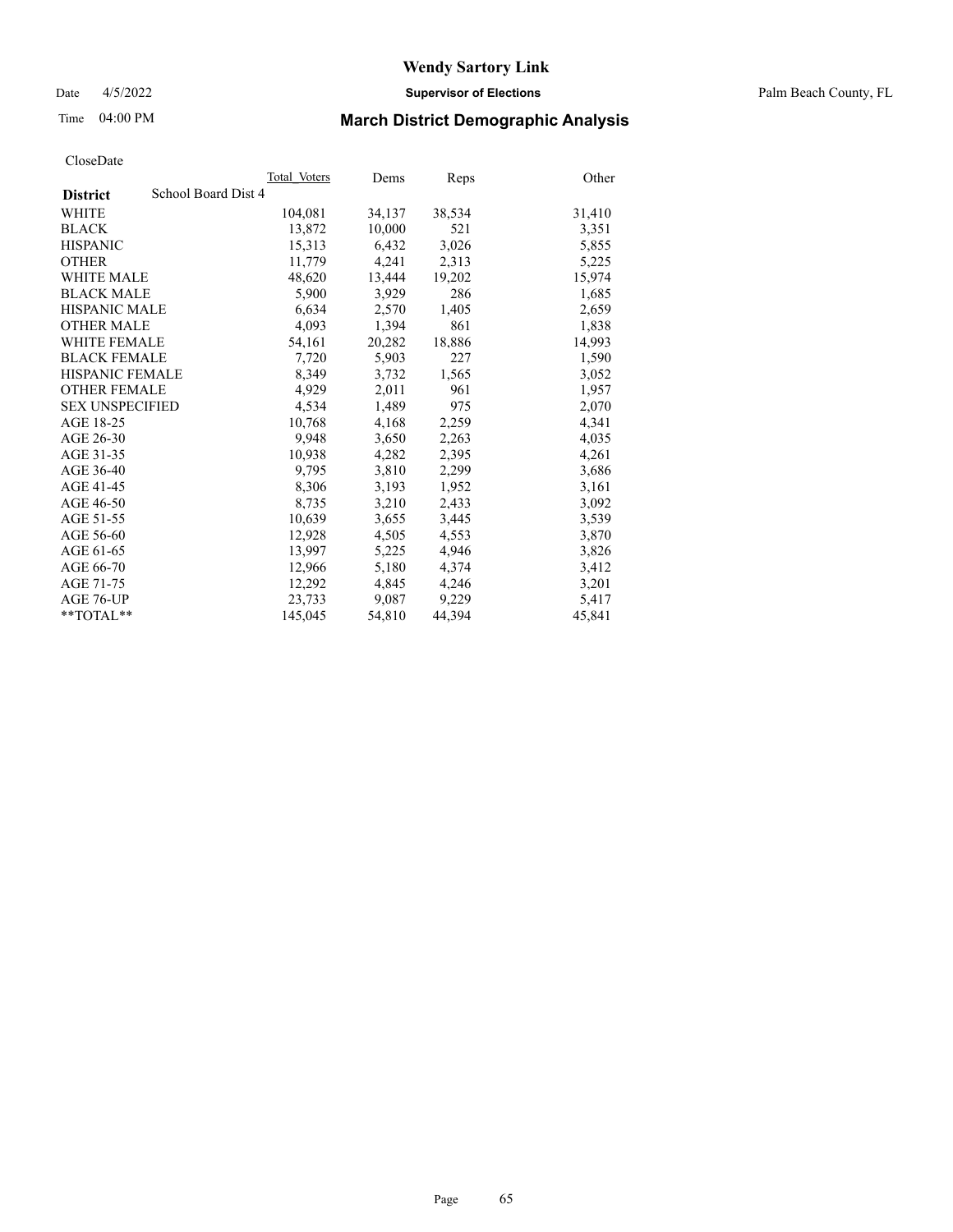Date 4/5/2022 **Supervisor of Elections** Palm Beach County, FL

# Time 04:00 PM **March District Demographic Analysis**

|                                        | Total Voters | Dems   | Reps   | Other  |
|----------------------------------------|--------------|--------|--------|--------|
| School Board Dist 5<br><b>District</b> |              |        |        |        |
| WHITE                                  | 112,712      | 38,650 | 40,065 | 33,997 |
| <b>BLACK</b>                           | 6,225        | 4,222  | 342    | 1,661  |
| <b>HISPANIC</b>                        | 18,284       | 7,017  | 3,955  | 7,312  |
| <b>OTHER</b>                           | 15,361       | 5,139  | 3,107  | 7,115  |
| <b>WHITE MALE</b>                      | 52,050       | 14,616 | 20,240 | 17,194 |
| <b>BLACK MALE</b>                      | 2,773        | 1,708  | 200    | 865    |
| <b>HISPANIC MALE</b>                   | 7,509        | 2,636  | 1,756  | 3,117  |
| <b>OTHER MALE</b>                      | 5.489        | 1,639  | 1,262  | 2,588  |
| <b>WHITE FEMALE</b>                    | 59,052       | 23,551 | 19,257 | 16,244 |
| <b>BLACK FEMALE</b>                    | 3,334        | 2,444  | 137    | 753    |
| HISPANIC FEMALE                        | 10,338       | 4,233  | 2,120  | 3,985  |
| <b>OTHER FEMALE</b>                    | 6,403        | 2,529  | 1,202  | 2,672  |
| <b>SEX UNSPECIFIED</b>                 | 5,467        | 1,594  | 1,256  | 2,617  |
| AGE 18-25                              | 14,969       | 5,151  | 3,991  | 5,827  |
| AGE 26-30                              | 9,608        | 3,299  | 2,550  | 3,759  |
| AGE 31-35                              | 9,977        | 3,446  | 2,658  | 3,873  |
| AGE 36-40                              | 9,786        | 3,289  | 2,669  | 3,828  |
| AGE 41-45                              | 10,030       | 3,260  | 2,720  | 4,050  |
| AGE 46-50                              | 10,665       | 3,219  | 3,254  | 4,192  |
| AGE 51-55                              | 12,657       | 3,850  | 4,207  | 4,600  |
| AGE 56-60                              | 13,464       | 4,463  | 4,754  | 4,247  |
| AGE 61-65                              | 13,416       | 4,798  | 4,679  | 3,939  |
| AGE 66-70                              | 12,309       | 4,894  | 4,114  | 3,301  |
| AGE 71-75                              | 11,435       | 4,691  | 3,727  | 3,017  |
| AGE 76-UP                              | 24,266       | 10,668 | 8,146  | 5,452  |
| $*$ $TOTAL**$                          | 152,582      | 55,028 | 47,469 | 50,085 |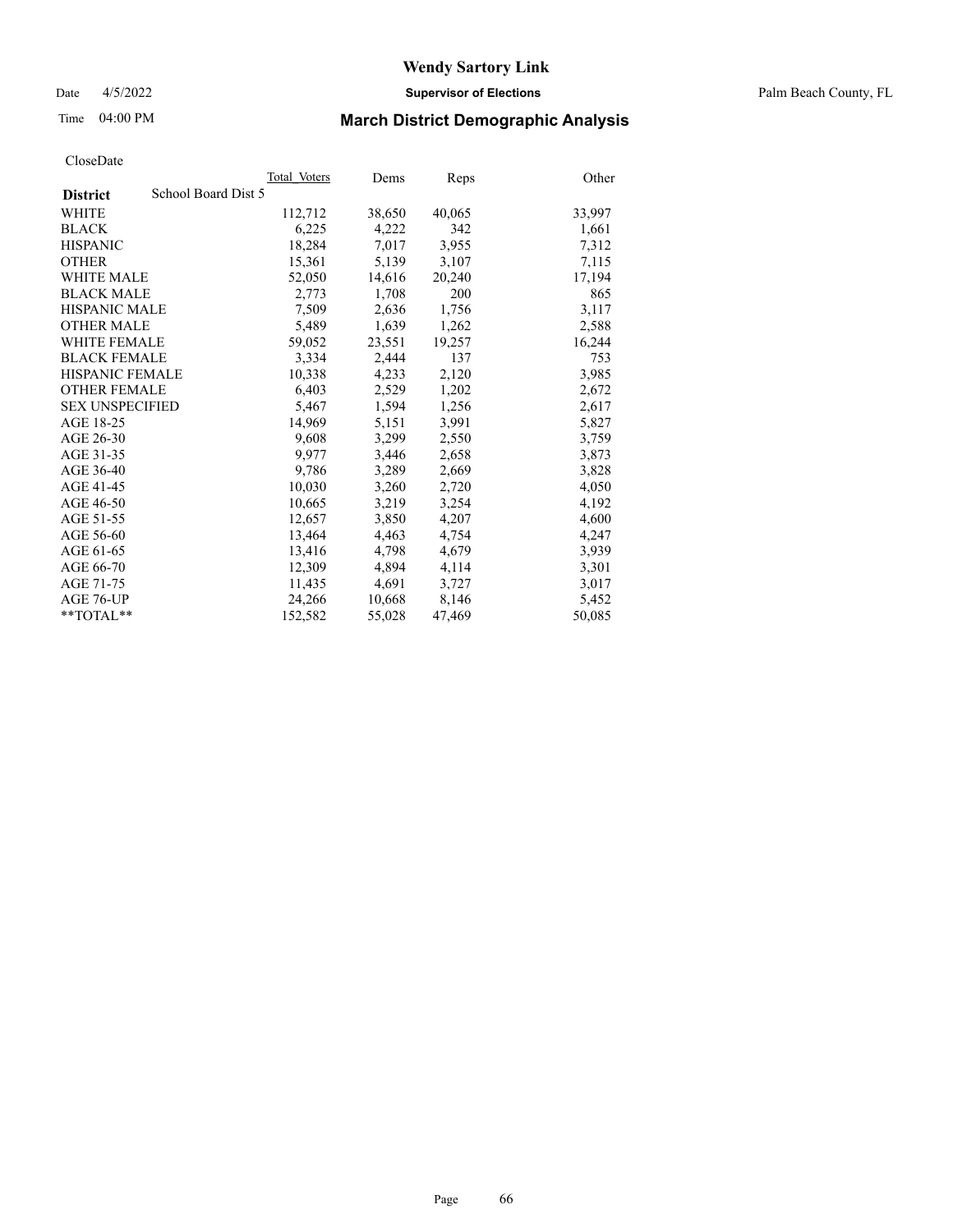Date 4/5/2022 **Supervisor of Elections** Palm Beach County, FL

# Time 04:00 PM **March District Demographic Analysis**

|                        |                     | Total Voters | Dems   | <b>Reps</b> | Other  |
|------------------------|---------------------|--------------|--------|-------------|--------|
| <b>District</b>        | School Board Dist 6 |              |        |             |        |
| WHITE                  |                     | 75,210       | 20,605 | 32,200      | 22,405 |
| <b>BLACK</b>           |                     | 24,545       | 18,819 | 872         | 4,854  |
| <b>HISPANIC</b>        |                     | 22,522       | 8,148  | 5,719       | 8,655  |
| <b>OTHER</b>           |                     | 13,442       | 4,950  | 2,640       | 5,852  |
| <b>WHITE MALE</b>      |                     | 35,764       | 8,287  | 16,447      | 11,030 |
| <b>BLACK MALE</b>      |                     | 10,632       | 7,653  | 504         | 2,475  |
| <b>HISPANIC MALE</b>   |                     | 10,111       | 3,286  | 2,838       | 3,987  |
| <b>OTHER MALE</b>      |                     | 5,014        | 1,715  | 1,106       | 2,193  |
| <b>WHITE FEMALE</b>    |                     | 38,517       | 12,098 | 15,378      | 11,041 |
| <b>BLACK FEMALE</b>    |                     | 13,565       | 10,923 | 359         | 2,283  |
| <b>HISPANIC FEMALE</b> |                     | 11,911       | 4,694  | 2,778       | 4,439  |
| <b>OTHER FEMALE</b>    |                     | 5,686        | 2,422  | 1,040       | 2,224  |
| <b>SEX UNSPECIFIED</b> |                     | 4,418        | 1,392  | 955         | 2,071  |
| AGE 18-25              |                     | 15,384       | 5,871  | 3,612       | 5,901  |
| AGE 26-30              |                     | 10,374       | 3,897  | 2,532       | 3,945  |
| AGE 31-35              |                     | 11,306       | 4,163  | 3,064       | 4,079  |
| AGE 36-40              |                     | 11,363       | 3,971  | 3,223       | 4,169  |
| AGE 41-45              |                     | 10,889       | 3,895  | 2,998       | 3,996  |
| AGE 46-50              |                     | 11,388       | 4,033  | 3,537       | 3,818  |
| AGE 51-55              |                     | 12,882       | 4,483  | 4,513       | 3,886  |
| AGE 56-60              |                     | 13,384       | 4,989  | 4,938       | 3,457  |
| AGE 61-65              |                     | 11,668       | 4,731  | 4,085       | 2,852  |
| AGE 66-70              |                     | 9,215        | 4,172  | 3,039       | 2,004  |
| AGE 71-75              |                     | 7,523        | 3,448  | 2,473       | 1,602  |
| AGE 76-UP              |                     | 10,343       | 4,869  | 3,417       | 2,057  |
| **TOTAL**              |                     | 135,719      | 52,522 | 41,431      | 41,766 |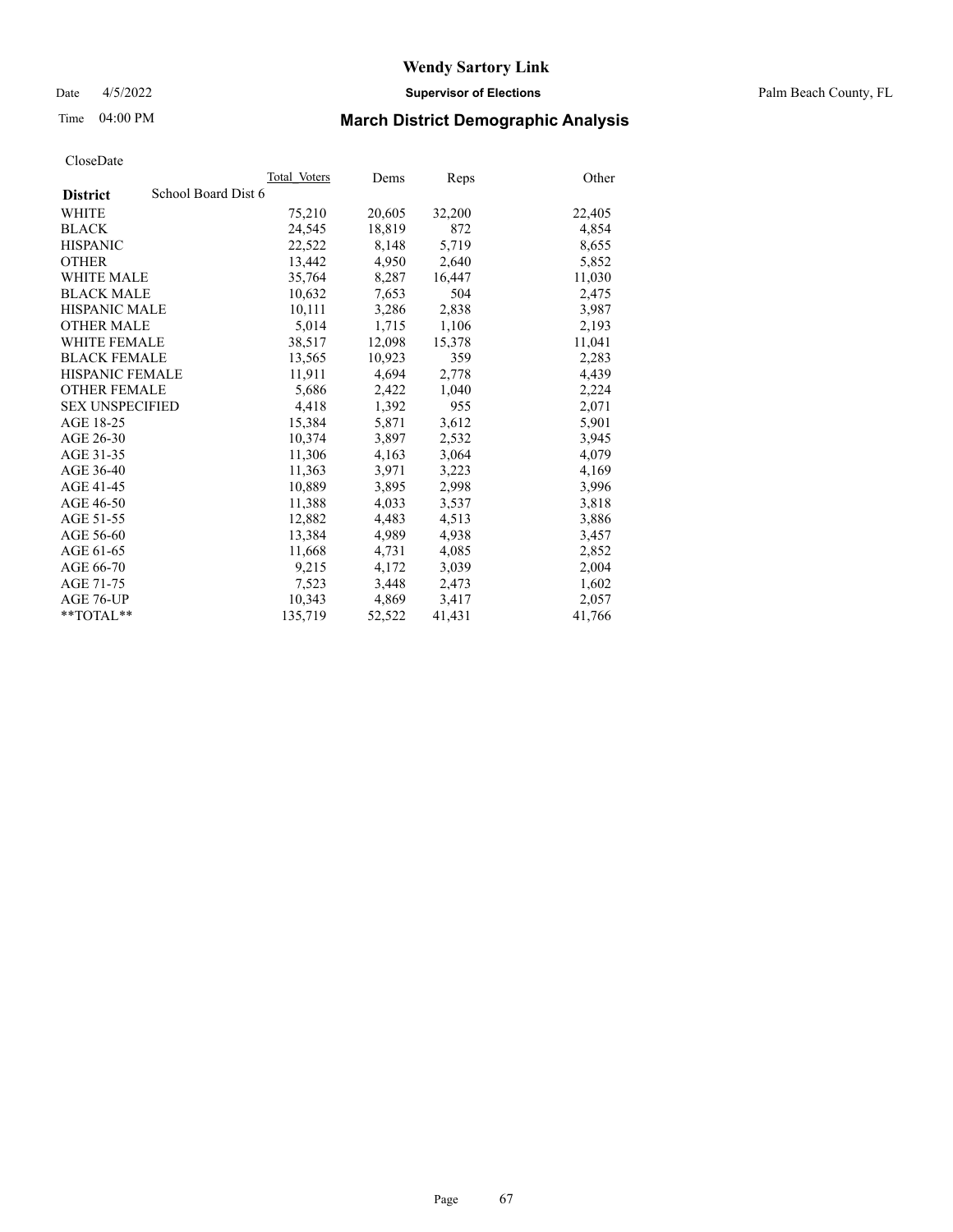Date 4/5/2022 **Supervisor of Elections** Palm Beach County, FL

# Time 04:00 PM **March District Demographic Analysis**

|                                        | Total Voters | Dems   | Reps   | Other  |
|----------------------------------------|--------------|--------|--------|--------|
| School Board Dist 7<br><b>District</b> |              |        |        |        |
| WHITE                                  | 40,399       | 14,207 | 13,093 | 13,099 |
| <b>BLACK</b>                           | 56,735       | 44,954 | 1,534  | 10,247 |
| <b>HISPANIC</b>                        | 13.992       | 6,227  | 2,218  | 5,547  |
| <b>OTHER</b>                           | 11,251       | 4,911  | 1,239  | 5,101  |
| <b>WHITE MALE</b>                      | 19,742       | 5,836  | 6,970  | 6,936  |
| <b>BLACK MALE</b>                      | 24,108       | 18,073 | 861    | 5,174  |
| <b>HISPANIC MALE</b>                   | 6,208        | 2,573  | 1,131  | 2,504  |
| <b>OTHER MALE</b>                      | 3,942        | 1,678  | 519    | 1,745  |
| <b>WHITE FEMALE</b>                    | 20,107       | 8,210  | 5,955  | 5,942  |
| <b>BLACK FEMALE</b>                    | 31,730       | 26,237 | 652    | 4,841  |
| <b>HISPANIC FEMALE</b>                 | 7,459        | 3,509  | 1,048  | 2,902  |
| <b>OTHER FEMALE</b>                    | 4,440        | 2,266  | 468    | 1,706  |
| <b>SEX UNSPECIFIED</b>                 | 4,576        | 1,881  | 468    | 2,227  |
| AGE 18-25                              | 13,920       | 7,481  | 1,343  | 5,096  |
| AGE 26-30                              | 12,657       | 6,531  | 1,584  | 4,542  |
| AGE 31-35                              | 13,211       | 7,194  | 1,545  | 4,472  |
| AGE 36-40                              | 10.979       | 6,111  | 1,308  | 3,560  |
| AGE 41-45                              | 9,264        | 5,247  | 1,094  | 2,923  |
| AGE 46-50                              | 8,874        | 5,082  | 1,305  | 2,487  |
| AGE 51-55                              | 9,534        | 5,454  | 1,619  | 2,461  |
| AGE 56-60                              | 10,376       | 6,138  | 1,868  | 2,370  |
| AGE 61-65                              | 9,919        | 6,117  | 1,825  | 1,977  |
| AGE 66-70                              | 7,963        | 5,095  | 1,425  | 1,443  |
| AGE 71-75                              | 6,302        | 4,009  | 1,105  | 1,188  |
| AGE 76-UP                              | 9.378        | 5,840  | 2,063  | 1,475  |
| $*$ $TOTAL**$                          | 122,377      | 70,299 | 18,084 | 33,994 |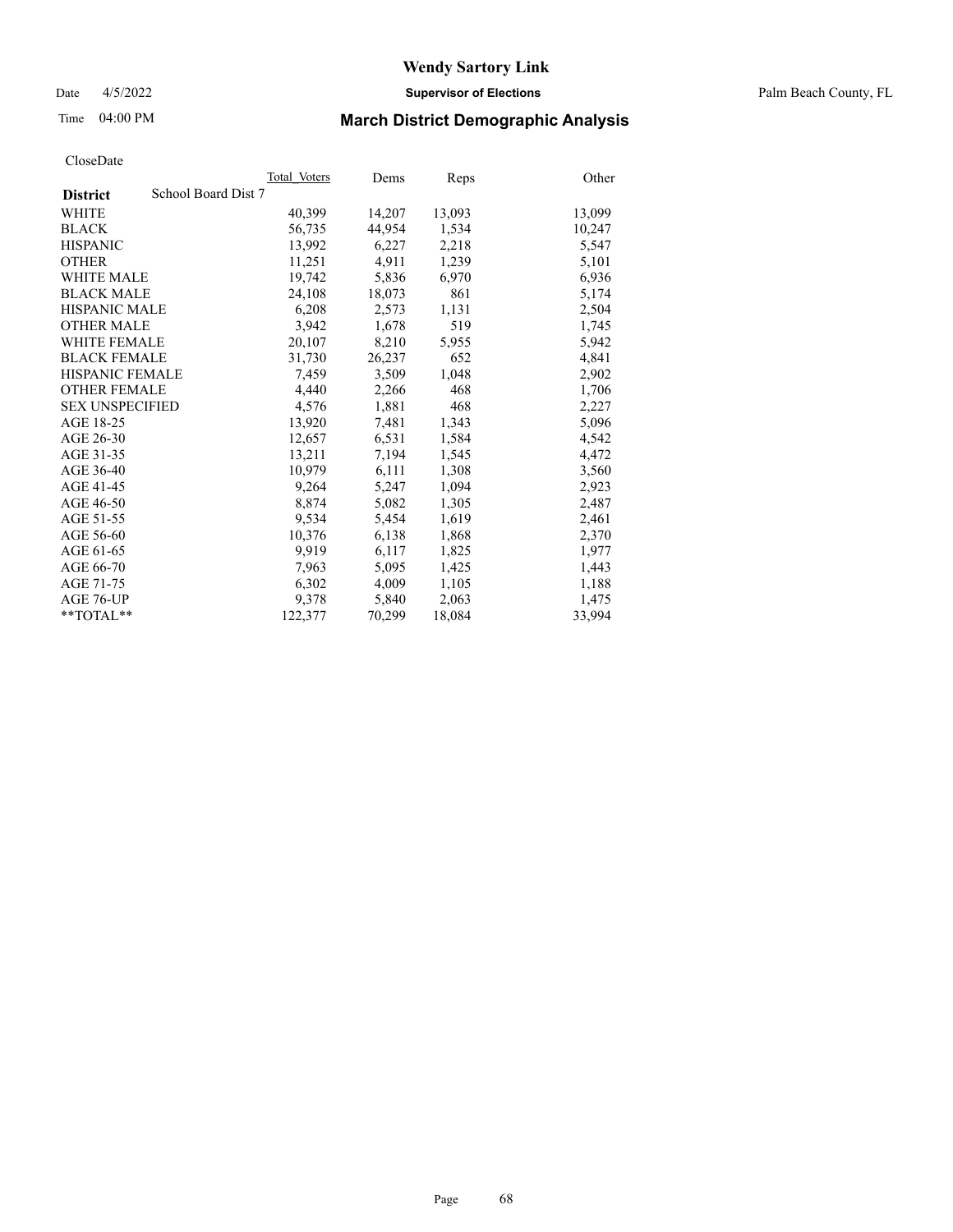Date 4/5/2022 **Supervisor of Elections** Palm Beach County, FL

# Time 04:00 PM **March District Demographic Analysis**

|                        |                      | Total Voters | Dems   | Reps   | Other |
|------------------------|----------------------|--------------|--------|--------|-------|
| <b>District</b>        | State Senate Dist 25 |              |        |        |       |
| WHITE                  |                      | 20,740       | 4,682  | 9,892  | 6,166 |
| <b>BLACK</b>           |                      | 4,721        | 3,716  | 180    | 825   |
| <b>HISPANIC</b>        |                      | 4.040        | 1,286  | 1,225  | 1,529 |
| <b>OTHER</b>           |                      | 2,310        | 743    | 618    | 949   |
| <b>WHITE MALE</b>      |                      | 10,266       | 1,914  | 5,137  | 3,215 |
| <b>BLACK MALE</b>      |                      | 2,044        | 1,524  | 97     | 423   |
| <b>HISPANIC MALE</b>   |                      | 1,821        | 541    | 589    | 691   |
| <b>OTHER MALE</b>      |                      | 795          | 240    | 238    | 317   |
| <b>WHITE FEMALE</b>    |                      | 10,215       | 2,722  | 4,641  | 2,852 |
| <b>BLACK FEMALE</b>    |                      | 2,597        | 2,129  | 82     | 386   |
| <b>HISPANIC FEMALE</b> |                      | 2,118        | 715    | 615    | 788   |
| <b>OTHER FEMALE</b>    |                      | 937          | 351    | 229    | 357   |
| <b>SEX UNSPECIFIED</b> |                      | 980          | 273    | 274    | 433   |
| AGE 18-25              |                      | 3,354        | 1,074  | 1,028  | 1,252 |
| AGE 26-30              |                      | 2,375        | 753    | 727    | 895   |
| AGE 31-35              |                      | 2,752        | 835    | 979    | 938   |
| AGE 36-40              |                      | 2,933        | 796    | 1,068  | 1,069 |
| AGE 41-45              |                      | 2,574        | 737    | 904    | 933   |
| AGE 46-50              |                      | 2,568        | 695    | 1,022  | 851   |
| AGE 51-55              |                      | 3,047        | 894    | 1,304  | 849   |
| AGE 56-60              |                      | 3,473        | 1,150  | 1,477  | 846   |
| AGE 61-65              |                      | 3,000        | 1,089  | 1,215  | 696   |
| AGE 66-70              |                      | 2,248        | 942    | 842    | 464   |
| AGE 71-75              |                      | 1,609        | 656    | 594    | 359   |
| AGE 76-UP              |                      | 1,878        | 806    | 755    | 317   |
| $*$ TOTAL $*$          |                      | 31,811       | 10,427 | 11,915 | 9,469 |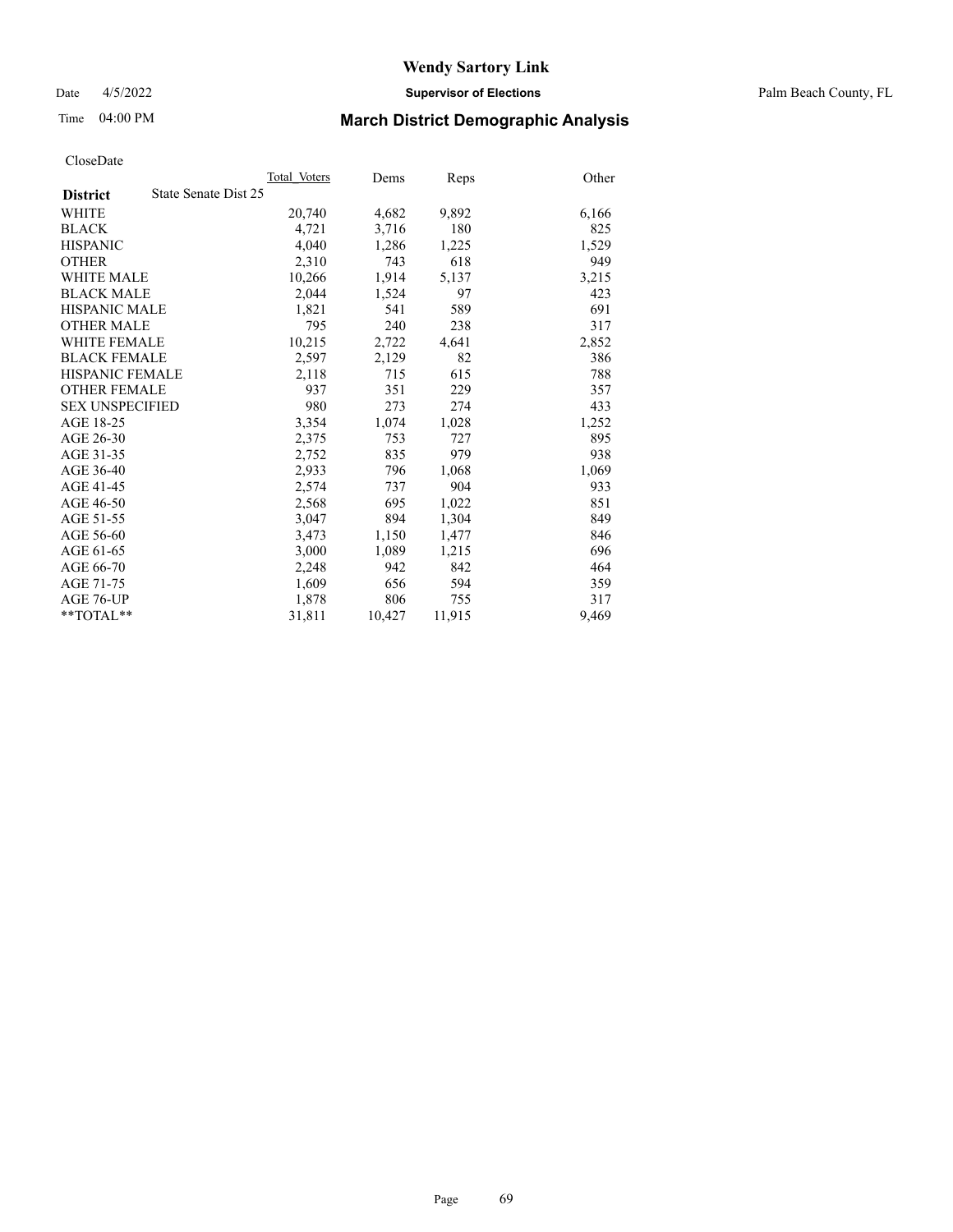Date 4/5/2022 **Supervisor of Elections** Palm Beach County, FL

# Time 04:00 PM **March District Demographic Analysis**

|                                         | Total Voters | Dems    | Reps   | Other  |
|-----------------------------------------|--------------|---------|--------|--------|
| State Senate Dist 29<br><b>District</b> |              |         |        |        |
| WHITE                                   | 191,033      | 66,264  | 68,684 | 56,085 |
| <b>BLACK</b>                            | 19,323       | 14,348  | 825    | 4,150  |
| <b>HISPANIC</b>                         | 32,143       | 12,217  | 7,350  | 12,576 |
| <b>OTHER</b>                            | 25,840       | 8,936   | 5,239  | 11,665 |
| <b>WHITE MALE</b>                       | 88,143       | 25,268  | 34,705 | 28,170 |
| <b>BLACK MALE</b>                       | 8,371        | 5,764   | 478    | 2,129  |
| <b>HISPANIC MALE</b>                    | 13,519       | 4,686   | 3,367  | 5,466  |
| <b>OTHER MALE</b>                       | 9,291        | 2,900   | 2,123  | 4,268  |
| <b>WHITE FEMALE</b>                     | 100,306      | 40,222  | 33,070 | 27,014 |
| <b>BLACK FEMALE</b>                     | 10.648       | 8.378   | 338    | 1,932  |
| <b>HISPANIC FEMALE</b>                  | 17,888       | 7,291   | 3,836  | 6,761  |
| <b>OTHER FEMALE</b>                     | 10,893       | 4,397   | 2,075  | 4,421  |
| <b>SEX UNSPECIFIED</b>                  | 9.017        | 2,725   | 2,051  | 4,241  |
| AGE 18-25                               | 25,424       | 9,111   | 6,499  | 9,814  |
| AGE 26-30                               | 15,887       | 5,749   | 4,047  | 6,091  |
| AGE 31-35                               | 16,674       | 6,072   | 4,310  | 6,292  |
| AGE 36-40                               | 16,889       | 5.941   | 4,519  | 6,429  |
| AGE 41-45                               | 17,565       | 5,993   | 4,814  | 6,758  |
| AGE 46-50                               | 18,863       | 5,999   | 5,828  | 7,036  |
| AGE 51-55                               | 22,057       | 6,997   | 7,468  | 7,592  |
| AGE 56-60                               | 23,185       | 7,937   | 8,287  | 6,961  |
| AGE 61-65                               | 23,115       | 8,586   | 8,025  | 6,504  |
| AGE 66-70                               | 21,824       | 9,189   | 7,064  | 5,571  |
| AGE 71-75                               | 22,167       | 9,620   | 7,030  | 5,517  |
| AGE 76-UP                               | 44,689       | 20,571  | 14,207 | 9,911  |
| $*$ $TOTAL**$                           | 268,339      | 101,765 | 82,098 | 84,476 |
|                                         |              |         |        |        |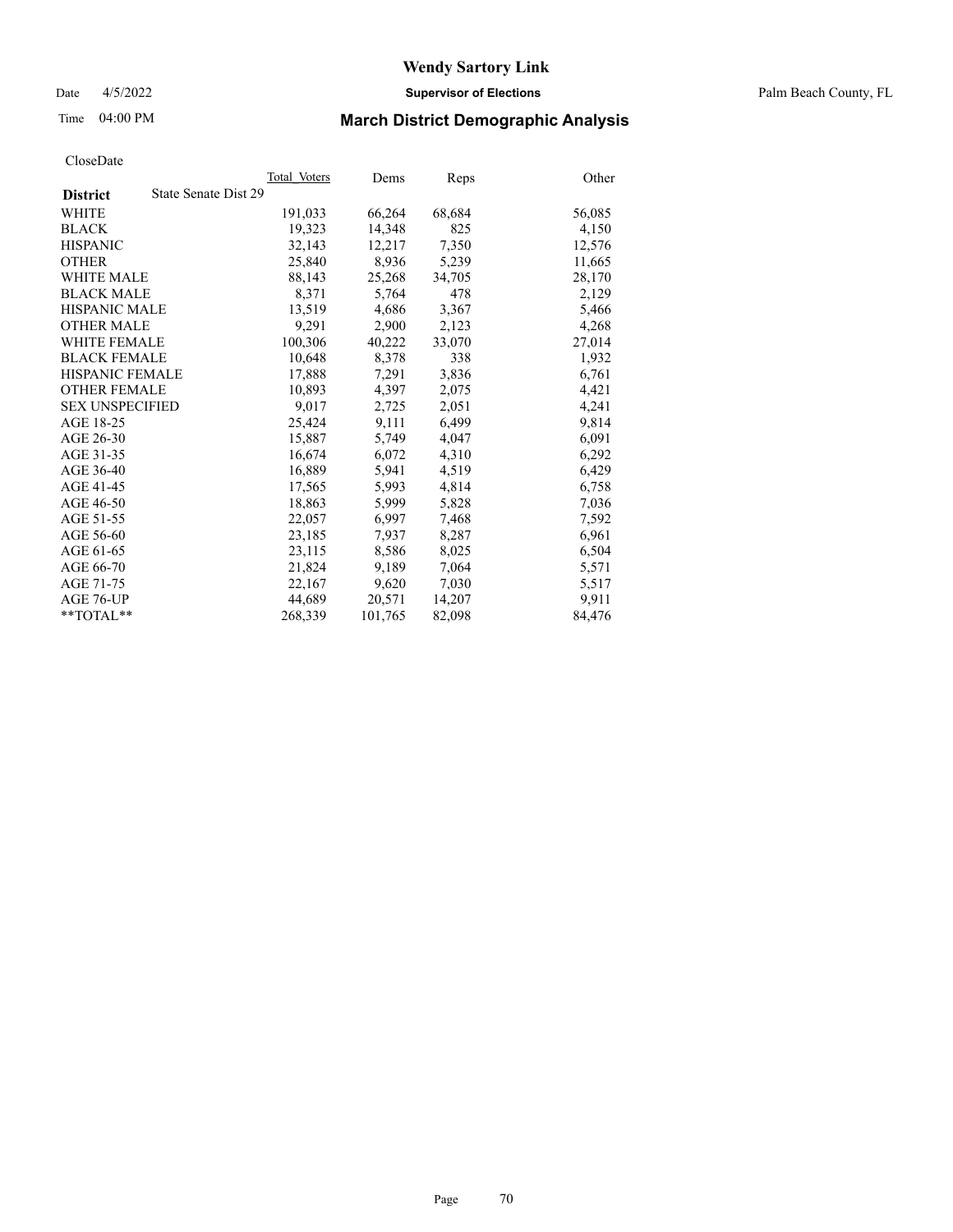Date 4/5/2022 **Supervisor of Elections** Palm Beach County, FL

# Time 04:00 PM **March District Demographic Analysis**

|                                         | Total Voters | Dems    | <b>Reps</b> | Other   |
|-----------------------------------------|--------------|---------|-------------|---------|
| State Senate Dist 30<br><b>District</b> |              |         |             |         |
| WHITE                                   | 214,595      | 61,983  | 90,030      | 62,582  |
| <b>BLACK</b>                            | 64,518       | 49.602  | 2,070       | 12,846  |
| <b>HISPANIC</b>                         | 42,249       | 16.545  | 9,514       | 16,190  |
| <b>OTHER</b>                            | 31,003       | 11,289  | 5,811       | 13,903  |
| <b>WHITE MALE</b>                       | 101,033      | 24,134  | 45,226      | 31,673  |
| <b>BLACK MALE</b>                       | 26,968       | 19,398  | 1,136       | 6,434   |
| <b>HISPANIC MALE</b>                    | 18,341       | 6,549   | 4,546       | 7,246   |
| <b>OTHER MALE</b>                       | 10.945       | 3,772   | 2,221       | 4,952   |
| <b>WHITE FEMALE</b>                     | 111,108      | 37,212  | 43,844      | 30,052  |
| <b>BLACK FEMALE</b>                     | 36,593       | 29,536  | 909         | 6,148   |
| <b>HISPANIC FEMALE</b>                  | 22,898       | 9,595   | 4,774       | 8,529   |
| <b>OTHER FEMALE</b>                     | 12,894       | 5,417   | 2,362       | 5,115   |
| <b>SEX UNSPECIFIED</b>                  | 11,315       | 3,665   | 2,327       | 5,323   |
| AGE 18-25                               | 32,275       | 13,069  | 7,008       | 12,198  |
| AGE 26-30                               | 26.434       | 10,455  | 5,964       | 10,015  |
| AGE 31-35                               | 28,043       | 11,558  | 6,379       | 10,106  |
| AGE 36-40                               | 26,467       | 10.500  | 6,388       | 9,579   |
| AGE 41-45                               | 24,048       | 9,497   | 5,868       | 8,683   |
| AGE 46-50                               | 24,542       | 9,518   | 6,960       | 8,064   |
| AGE 51-55                               | 28,314       | 10,495  | 9,524       | 8,295   |
| AGE 56-60                               | 31,916       | 11,894  | 11,460      | 8,562   |
| AGE 61-65                               | 31,898       | 12,683  | 11,388      | 7,827   |
| AGE 66-70                               | 27,931       | 11,672  | 9,619       | 6,640   |
| AGE 71-75                               | 25,571       | 10,524  | 9,052       | 5,995   |
| AGE 76-UP                               | 44,926       | 17,554  | 17,815      | 9,557   |
| $*$ TOTAL $*$                           | 352,365      | 139,419 | 107,425     | 105,521 |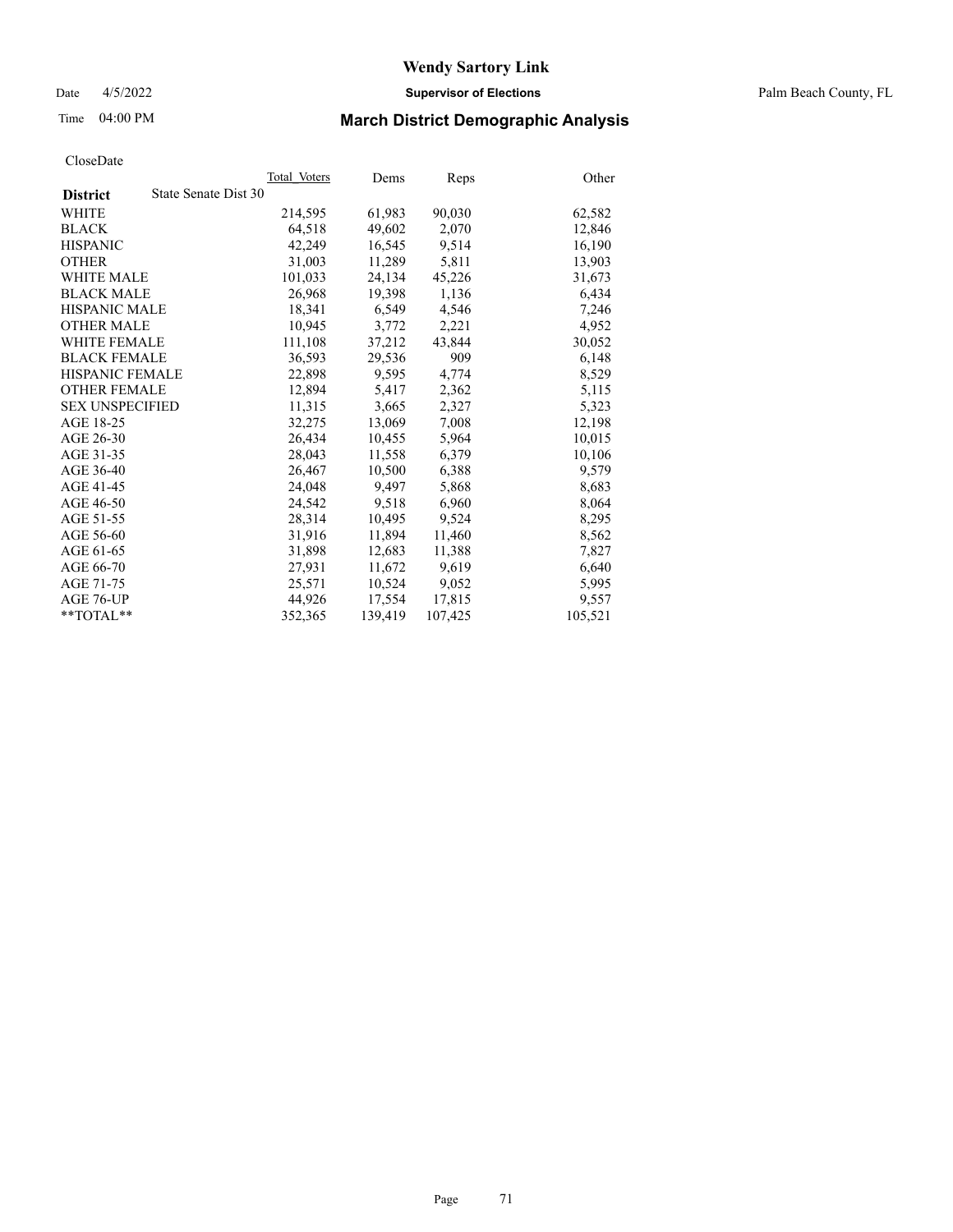Date 4/5/2022 **Supervisor of Elections** Palm Beach County, FL

# Time 04:00 PM **March District Demographic Analysis**

| Cioscizate             |                      |              |         |        |         |
|------------------------|----------------------|--------------|---------|--------|---------|
|                        |                      | Total Voters | Dems    | Reps   | Other   |
| <b>District</b>        | State Senate Dist 31 |              |         |        |         |
| WHITE                  |                      | 202,986      | 77,797  | 65,829 | 59,360  |
| <b>BLACK</b>           |                      | 51,619       | 38,627  | 1,678  | 11,314  |
| <b>HISPANIC</b>        |                      | 50.358       | 21,400  | 9.666  | 19.292  |
| <b>OTHER</b>           |                      | 29,217       | 11,393  | 4,797  | 13,027  |
| <b>WHITE MALE</b>      |                      | 92,938       | 29,804  | 33,148 | 29,986  |
| <b>BLACK MALE</b>      |                      | 22,520       | 15,826  | 962    | 5,732   |
| HISPANIC MALE          |                      | 21,872       | 8,532   | 4,678  | 8,662   |
| <b>OTHER MALE</b>      |                      | 10,159       | 3,802   | 1,927  | 4,430   |
| <b>WHITE FEMALE</b>    |                      | 107,431      | 47,070  | 31,882 | 28,479  |
| <b>BLACK FEMALE</b>    |                      | 28,230       | 22,206  | 681    | 5.343   |
| <b>HISPANIC FEMALE</b> |                      | 27,329       | 12,408  | 4,785  | 10,136  |
| <b>OTHER FEMALE</b>    |                      | 12,045       | 5,350   | 1,903  | 4,792   |
| <b>SEX UNSPECIFIED</b> |                      | 11,389       | 4,069   | 1,950  | 5,370   |
| AGE 18-25              |                      | 29,272       | 12,628  | 4,630  | 12,014  |
| AGE 26-30              |                      | 22,960       | 9,454   | 4,254  | 9,252   |
| AGE 31-35              |                      | 24,833       | 10,629  | 4,637  | 9,567   |
| AGE 36-40              |                      | 22,883       | 9.900   | 4,476  | 8,507   |
| AGE 41-45              |                      | 20,763       | 8,968   | 4,190  | 7,605   |
| AGE 46-50              |                      | 21,334       | 8,978   | 5,060  | 7,296   |
| AGE 51-55              |                      | 24,558       | 9,947   | 6,689  | 7,922   |
| AGE 56-60              |                      | 27,926       | 11,537  | 8,378  | 8,011   |
| AGE 61-65              |                      | 29,319       | 13,054  | 8,568  | 7,697   |
| AGE 66-70              |                      | 28,127       | 13,458  | 7,808  | 6,861   |
| AGE 71-75              |                      | 28,148       | 13,571  | 7,759  | 6,818   |
| AGE 76-UP              |                      | 54,057       | 27,093  | 15,521 | 11,443  |
| $*$ $TOTAL**$          |                      | 334,180      | 149,217 | 81,970 | 102.993 |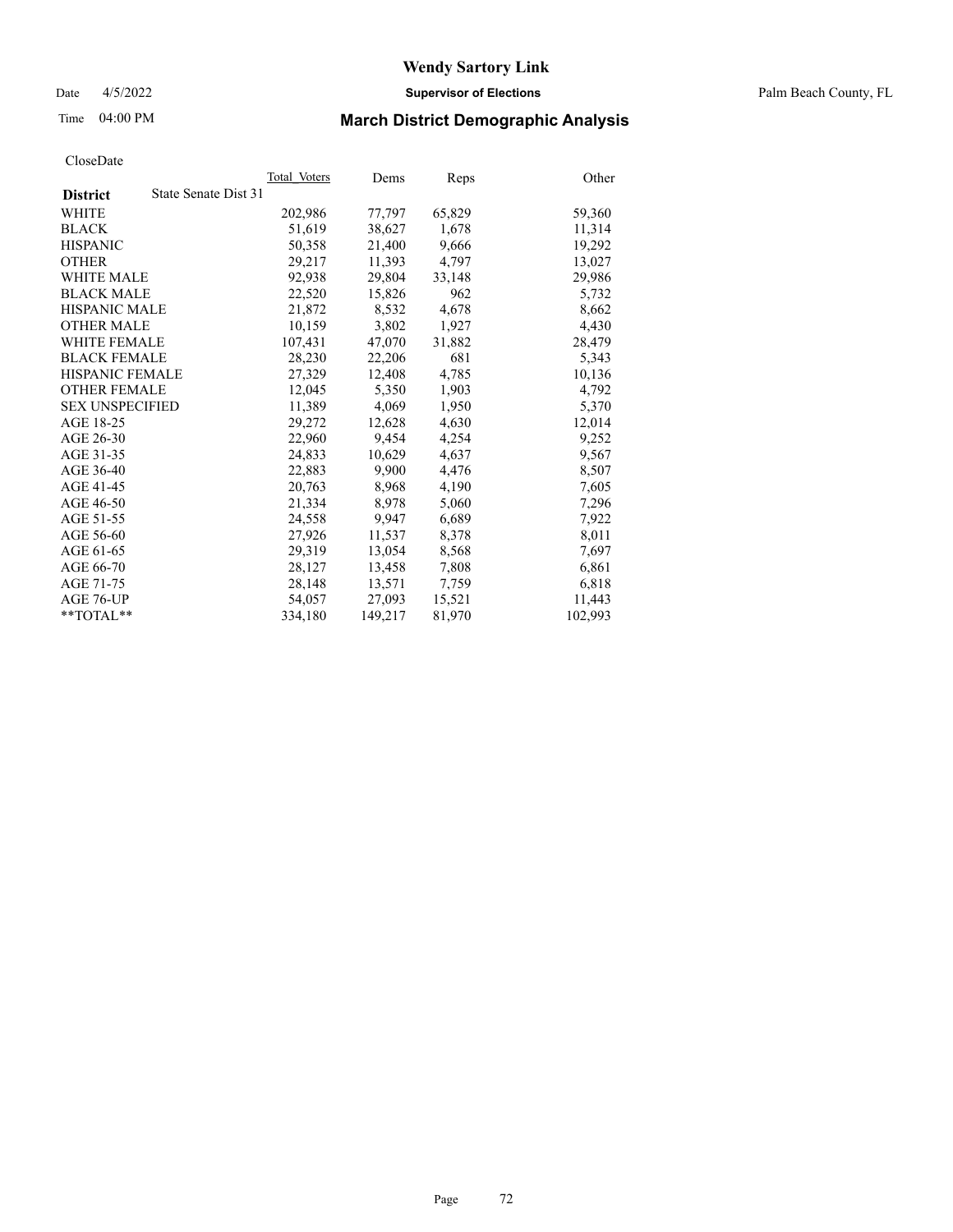Date 4/5/2022 **Supervisor of Elections** Palm Beach County, FL

### Time 04:00 PM **March District Demographic Analysis**

|                        | Total Voters              | Dems   | <b>Reps</b> | Other  |
|------------------------|---------------------------|--------|-------------|--------|
| <b>District</b>        | Acme Improvement District |        |             |        |
| WHITE                  | 24,000                    | 7,169  | 9,821       | 7,010  |
| <b>BLACK</b>           | 3,290                     | 2,351  | 141         | 798    |
| <b>HISPANIC</b>        | 5,590                     | 1,966  | 1,448       | 2,176  |
| <b>OTHER</b>           | 3,448                     | 1,193  | 743         | 1,512  |
| <b>WHITE MALE</b>      | 11,131                    | 2,824  | 4,912       | 3,395  |
| <b>BLACK MALE</b>      | 1,426                     | 933    | 85          | 408    |
| <b>HISPANIC MALE</b>   | 2,483                     | 774    | 708         | 1,001  |
| <b>OTHER MALE</b>      | 1,257                     | 391    | 302         | 564    |
| <b>WHITE FEMALE</b>    | 12,586                    | 4,271  | 4,802       | 3,513  |
| <b>BLACK FEMALE</b>    | 1,821                     | 1,388  | 56          | 377    |
| <b>HISPANIC FEMALE</b> | 2,984                     | 1,154  | 702         | 1,128  |
| <b>OTHER FEMALE</b>    | 1,477                     | 578    | 320         | 579    |
| <b>SEX UNSPECIFIED</b> | 1,132                     | 348    | 262         | 522    |
| AGE 18-25              | 4,185                     | 1,497  | 1,109       | 1,579  |
| AGE 26-30              | 2,409                     | 815    | 642         | 952    |
| AGE 31-35              | 2,585                     | 840    | 763         | 982    |
| AGE 36-40              | 2,774                     | 917    | 805         | 1,052  |
| AGE 41-45              | 2,852                     | 979    | 852         | 1,021  |
| AGE 46-50              | 3,114                     | 984    | 1,040       | 1,090  |
| AGE 51-55              | 3,498                     | 1,083  | 1,278       | 1,137  |
| AGE 56-60              | 3,450                     | 1,104  | 1,401       | 945    |
| AGE 61-65              | 3,155                     | 1,039  | 1,259       | 857    |
| AGE 66-70              | 2,547                     | 1,014  | 918         | 615    |
| AGE 71-75              | 2,339                     | 978    | 852         | 509    |
| AGE 76-UP              | 3,420                     | 1,429  | 1,234       | 757    |
| $*$ $TOTAL**$          | 36,328                    | 12,679 | 12,153      | 11,496 |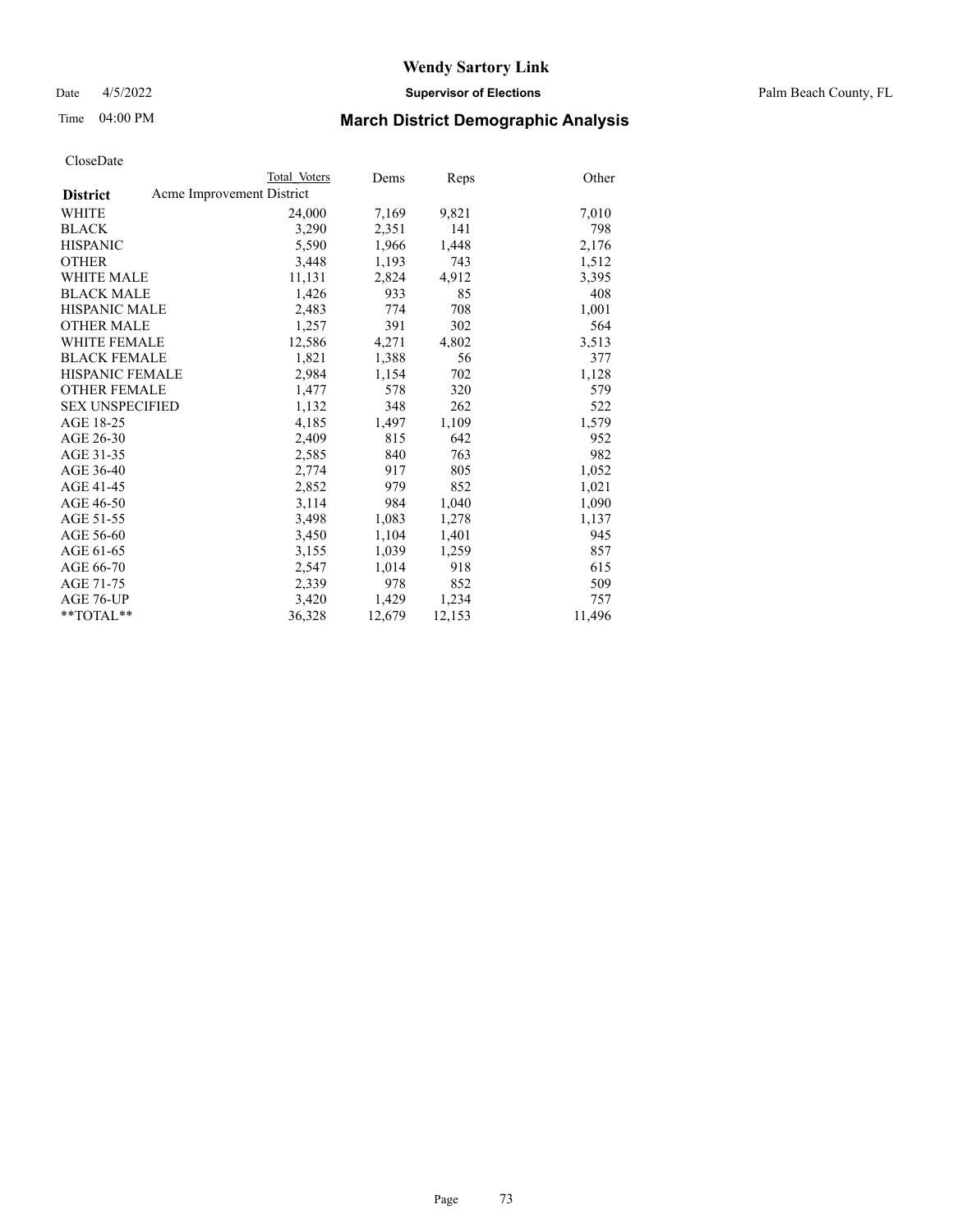### Date 4/5/2022 **Supervisor of Elections** Palm Beach County, FL

| CloseDate |
|-----------|
|-----------|

|                        |                      | Total Voters | Dems | Reps                    | Other |
|------------------------|----------------------|--------------|------|-------------------------|-------|
| <b>District</b>        | Briger Comm Dev Dist |              |      |                         |       |
| WHITE                  |                      | 241          | 93   | 78                      | 70    |
| BLACK                  |                      | 592          | 451  | 9                       | 132   |
| HISPANIC               |                      | 153          | 80   | 9                       | 64    |
| OTHER                  |                      | 230          | 98   | 18                      | 114   |
| WHITE MALE             |                      | 122          | 38   | 42                      | 42    |
| <b>BLACK MALE</b>      |                      | 260          | 180  | 6                       | 74    |
| HISPANIC MALE          |                      | 67           | 33   | 6                       | 28    |
| OTHER MALE             |                      | 79           | 29   | 6                       | 44    |
| WHITE FEMALE           |                      | 116          | 54   | 34                      | 28    |
| BLACK FEMALE           |                      | 324          | 265  | $\mathfrak{Z}$          | 56    |
| HISPANIC FEMALE        |                      | 83           | 46   | $\overline{\mathbf{3}}$ | 34    |
| OTHER FEMALE           |                      | 105          | 52   | 10                      | 43    |
| <b>SEX UNSPECIFIED</b> |                      | 59           | 25   | $\overline{4}$          | 30    |
| AGE 18-25              |                      | 151          | 92   | 10                      | 49    |
| AGE 26-30              |                      | 118          | 64   | 8                       | 46    |
| AGE 31-35              |                      | 106          | 54   | 16                      | 36    |
| AGE 36-40              |                      | 125          | 81   | 5                       | 39    |
| AGE 41-45              |                      | 149          | 84   | 17                      | 48    |
| AGE 46-50              |                      | 147          | 85   | 19                      | 43    |
| AGE 51-55              |                      | 126          | 73   | 14                      | 39    |
| AGE 56-60              |                      | 91           | 57   | 8                       | 26    |
| AGE 61-65              |                      | 73           | 44   | 5                       | 24    |
| AGE 66-70              |                      | 50           | 35   | 3                       | 12    |
| AGE 71-75              |                      | 45           | 33   | $\overline{4}$          | 8     |
| AGE 76-UP              |                      | 35           | 20   | 5                       | 10    |
| $*$ $TOTAL**$          |                      | 1,216        | 722  | 114                     | 380   |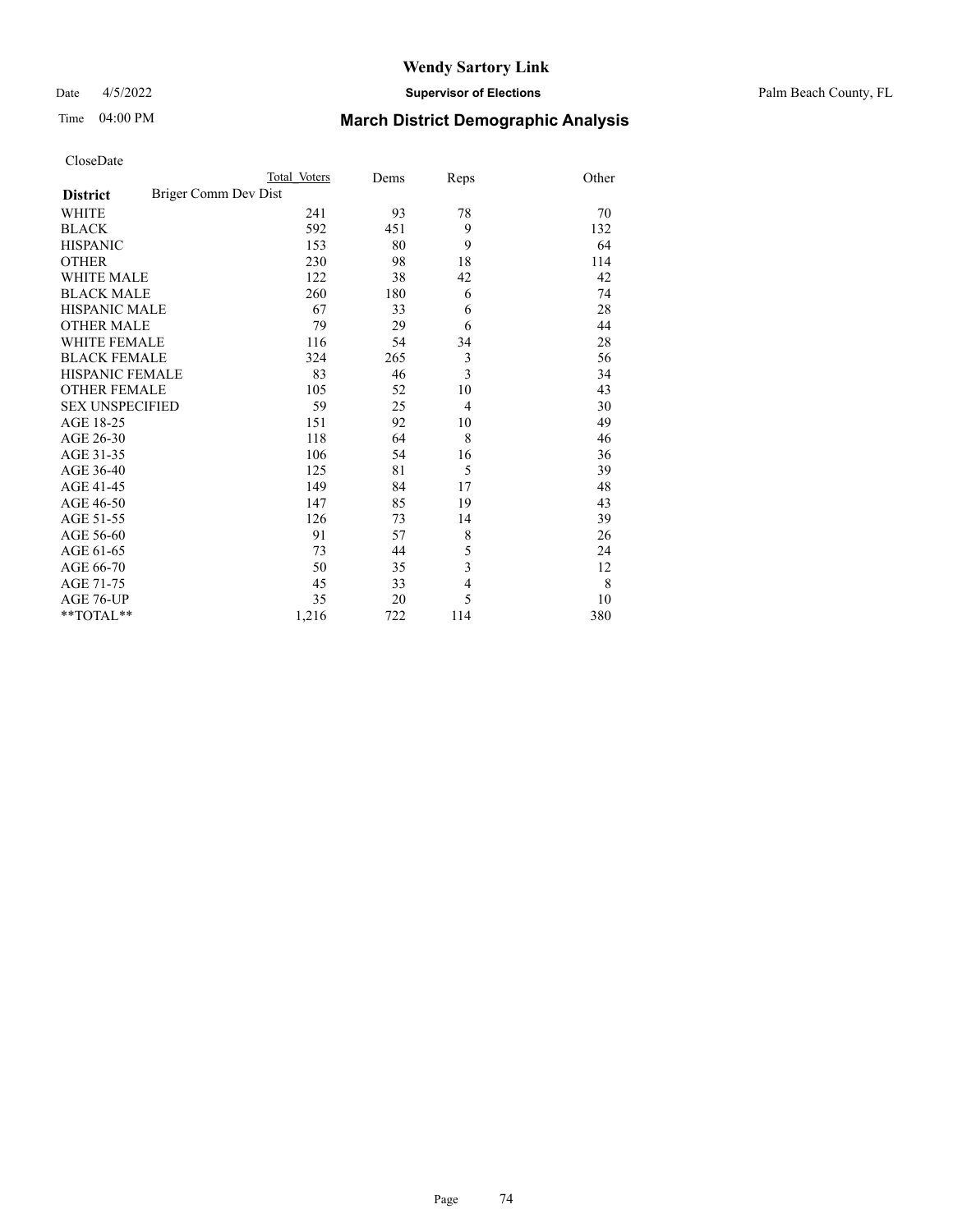Date 4/5/2022 **Supervisor of Elections** Palm Beach County, FL

### Time 04:00 PM **March District Demographic Analysis**

|                                           | Total Voters | Dems   | Reps   | Other  |
|-------------------------------------------|--------------|--------|--------|--------|
| Boca Raton Taxing Dist<br><b>District</b> |              |        |        |        |
| WHITE                                     | 72,371       | 23,440 | 27,072 | 21,859 |
| <b>BLACK</b>                              | 2,892        | 1,904  | 176    | 812    |
| <b>HISPANIC</b>                           | 8,467        | 2,989  | 2,043  | 3,435  |
| <b>OTHER</b>                              | 8,327        | 2,632  | 1,807  | 3,888  |
| <b>WHITE MALE</b>                         | 33,862       | 8,912  | 13,781 | 11,169 |
| <b>BLACK MALE</b>                         | 1,285        | 775    | 103    | 407    |
| <b>HISPANIC MALE</b>                      | 3,438        | 1,081  | 863    | 1,494  |
| <b>OTHER MALE</b>                         | 2,956        | 829    | 717    | 1,410  |
| <b>WHITE FEMALE</b>                       | 37,527       | 14,241 | 12,920 | 10,366 |
| <b>BLACK FEMALE</b>                       | 1,551        | 1,096  | 70     | 385    |
| <b>HISPANIC FEMALE</b>                    | 4,825        | 1,842  | 1,130  | 1,853  |
| <b>OTHER FEMALE</b>                       | 3,381        | 1,266  | 699    | 1,416  |
| <b>SEX UNSPECIFIED</b>                    | 3,126        | 874    | 789    | 1,463  |
| AGE 18-25                                 | 9,495        | 3,143  | 2,817  | 3,535  |
| AGE 26-30                                 | 6,021        | 1,963  | 1,771  | 2,287  |
| AGE 31-35                                 | 5,914        | 1,895  | 1,706  | 2,313  |
| AGE 36-40                                 | 5,632        | 1,789  | 1,657  | 2,186  |
| AGE 41-45                                 | 5,700        | 1,733  | 1,678  | 2,289  |
| AGE 46-50                                 | 6,167        | 1,756  | 2,016  | 2,395  |
| AGE 51-55                                 | 7,692        | 2,102  | 2,822  | 2,768  |
| AGE 56-60                                 | 8,095        | 2,474  | 3,072  | 2,549  |
| AGE 61-65                                 | 7,807        | 2,571  | 2,938  | 2,298  |
| AGE 66-70                                 | 7,148        | 2,684  | 2,509  | 1,955  |
| AGE 71-75                                 | 6,922        | 2,678  | 2,400  | 1,844  |
| AGE 76-UP                                 | 15,464       | 6,177  | 5,712  | 3,575  |
| **TOTAL**                                 | 92,057       | 30,965 | 31,098 | 29.994 |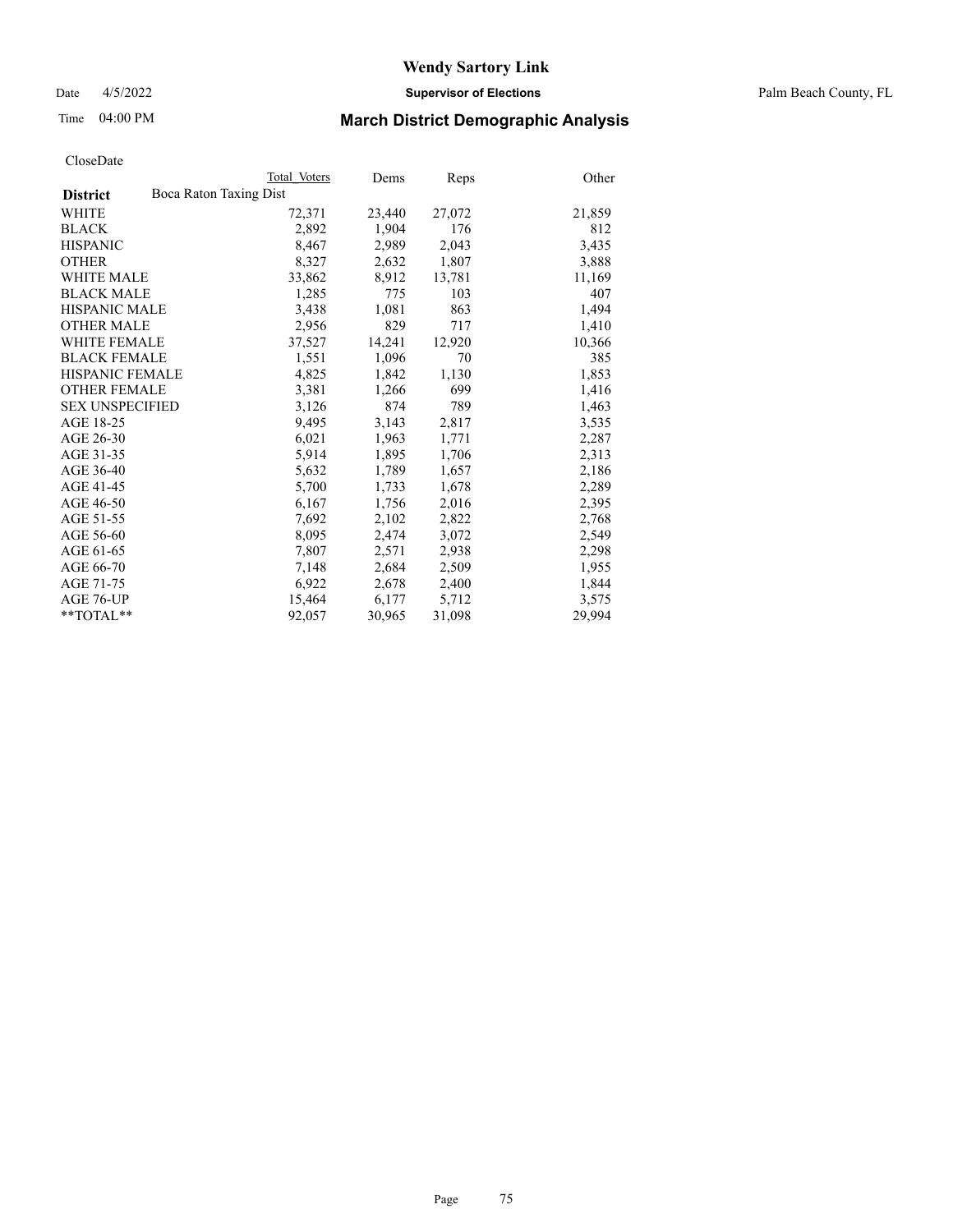Date 4/5/2022 **Supervisor of Elections** Palm Beach County, FL

| CloseDate |
|-----------|
|-----------|

|                                              | Total Voters | Dems | Reps | Other |
|----------------------------------------------|--------------|------|------|-------|
| Boynton Village Comm Dist<br><b>District</b> |              |      |      |       |
| WHITE                                        | 536          | 182  | 192  | 162   |
| BLACK                                        | 93           | 59   | 5    | 29    |
| HISPANIC                                     | 111          | 48   | 18   | 45    |
| OTHER                                        | 89           | 29   | 18   | 42    |
| WHITE MALE                                   | 259          | 67   | 105  | 87    |
| <b>BLACK MALE</b>                            | 36           | 20   | 1    | 15    |
| HISPANIC MALE                                | 54           | 21   | 11   | 22    |
| <b>OTHER MALE</b>                            | 34           | 8    | 10   | 16    |
| WHITE FEMALE                                 | 272          | 114  | 84   | 74    |
| <b>BLACK FEMALE</b>                          | 56           | 38   | 4    | 14    |
| HISPANIC FEMALE                              | 56           | 26   | 7    | 23    |
| <b>OTHER FEMALE</b>                          | 41           | 16   | 5    | 20    |
| <b>SEX UNSPECIFIED</b>                       | 21           | 8    | 6    | 7     |
| AGE 18-25                                    | 117          | 42   | 30   | 45    |
| AGE 26-30                                    | 174          | 66   | 55   | 53    |
| AGE 31-35                                    | 129          | 57   | 20   | 52    |
| AGE 36-40                                    | 80           | 27   | 23   | 30    |
| AGE 41-45                                    | 50           | 24   | 11   | 15    |
| AGE 46-50                                    | 64           | 18   | 17   | 29    |
| AGE 51-55                                    | 54           | 12   | 30   | 12    |
| AGE 56-60                                    | 46           | 21   | 14   | 11    |
| AGE 61-65                                    | 36           | 15   | 10   | 11    |
| AGE 66-70                                    | 24           | 8    | 12   | 4     |
| AGE 71-75                                    | 26           | 14   | 4    | 8     |
| AGE 76-UP                                    | 29           | 14   | 7    | 8     |
| **TOTAL**                                    | 829          | 318  | 233  | 278   |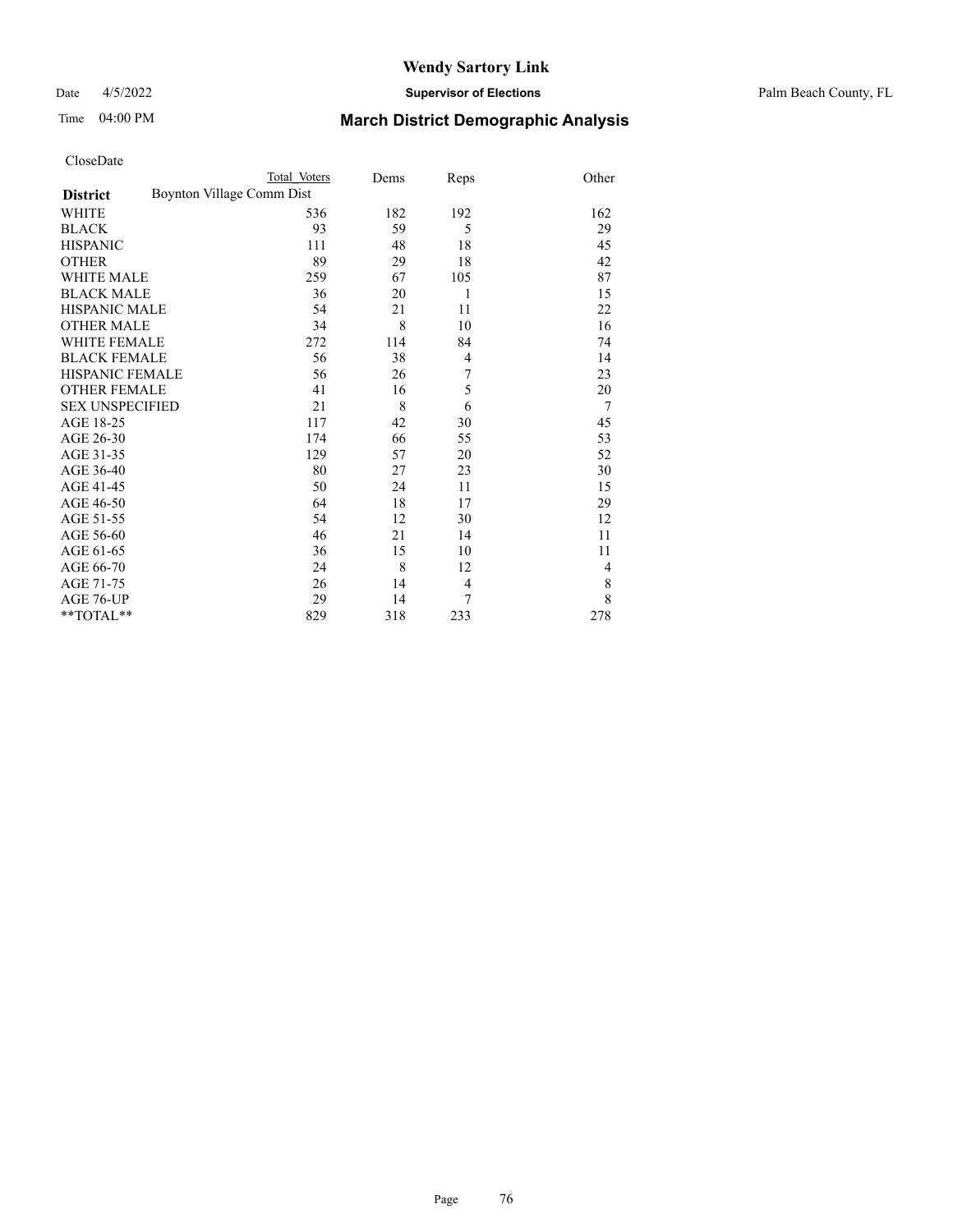Date 4/5/2022 **Supervisor of Elections** Palm Beach County, FL

### Time 04:00 PM **March District Demographic Analysis**

|                                           | Total Voters | Dems   | Reps   | Other  |
|-------------------------------------------|--------------|--------|--------|--------|
| Lox Environ Imprv Dist<br><b>District</b> |              |        |        |        |
| <b>WHITE</b>                              | 55,871       | 14,038 | 25,542 | 16,291 |
| <b>BLACK</b>                              | 1,278        | 895    | 82     | 301    |
| <b>HISPANIC</b>                           | 3,577        | 1,274  | 987    | 1,316  |
| <b>OTHER</b>                              | 4,408        | 1,348  | 1,178  | 1,882  |
| <b>WHITE MALE</b>                         | 26,411       | 5,293  | 12,845 | 8,273  |
| <b>BLACK MALE</b>                         | 598          | 392    | 46     | 160    |
| <b>HISPANIC MALE</b>                      | 1,523        | 505    | 432    | 586    |
| <b>OTHER MALE</b>                         | 1,494        | 430    | 413    | 651    |
| <b>WHITE FEMALE</b>                       | 28,863       | 8,592  | 12,446 | 7,825  |
| <b>BLACK FEMALE</b>                       | 667          | 494    | 34     | 139    |
| HISPANIC FEMALE                           | 1,972        | 743    | 529    | 700    |
| <b>OTHER FEMALE</b>                       | 1,760        | 644    | 455    | 661    |
| <b>SEX UNSPECIFIED</b>                    | 1,778        | 430    | 563    | 785    |
| AGE 18-25                                 | 5,598        | 1,563  | 1,982  | 2,053  |
| AGE 26-30                                 | 3,986        | 1,100  | 1,393  | 1,493  |
| AGE 31-35                                 | 4,144        | 1,203  | 1,412  | 1,529  |
| AGE 36-40                                 | 4,439        | 1,168  | 1,627  | 1,644  |
| AGE 41-45                                 | 4,318        | 1,082  | 1,595  | 1,641  |
| AGE 46-50                                 | 4,688        | 1,177  | 1,870  | 1,641  |
| AGE 51-55                                 | 5,650        | 1,329  | 2,597  | 1,724  |
| AGE 56-60                                 | 6,368        | 1,572  | 3,055  | 1,741  |
| AGE 61-65                                 | 6,443        | 1,778  | 3,044  | 1,621  |
| AGE 66-70                                 | 5,782        | 1,746  | 2,526  | 1,510  |
| AGE 71-75                                 | 5,073        | 1,516  | 2,270  | 1,287  |
| AGE 76-UP                                 | 8,645        | 2,321  | 4,418  | 1,906  |
| $*$ $TOTAL**$                             | 65,134       | 17,555 | 27,789 | 19,790 |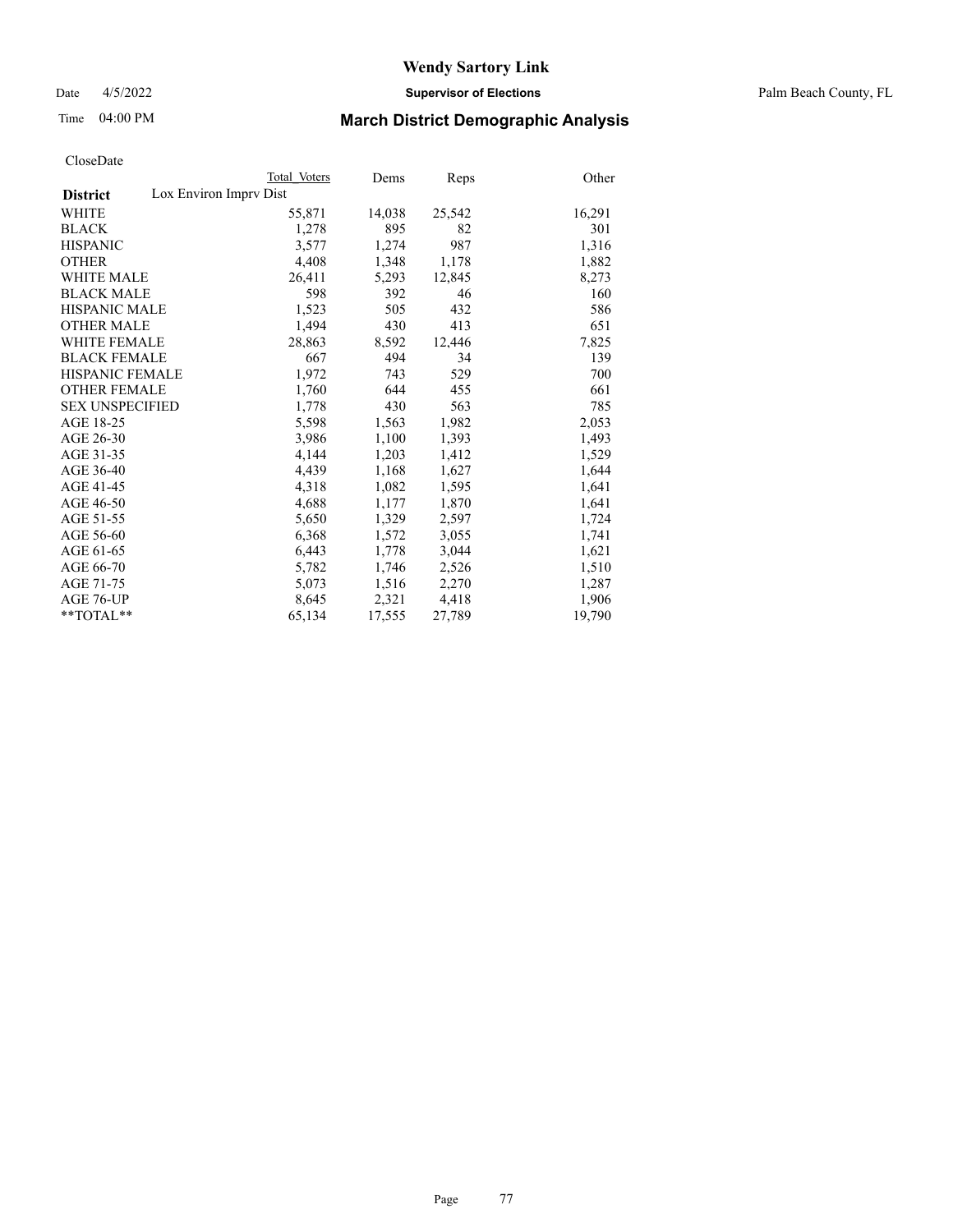### Date 4/5/2022 **Supervisor of Elections** Palm Beach County, FL

| CloseDate |
|-----------|
|-----------|

|                        | Total Voters                   |   | Dems     | Reps     | Other |
|------------------------|--------------------------------|---|----------|----------|-------|
| <b>District</b>        | Greenacres Annexation Question |   |          |          |       |
| WHITE                  |                                | 0 | $\Omega$ | $\theta$ | 0     |
| BLACK                  |                                |   | 0        | $\theta$ |       |
| <b>HISPANIC</b>        |                                |   | 0        | 0        |       |
| OTHER                  |                                |   | 0        | 0        |       |
| WHITE MALE             |                                |   |          | 0        |       |
| <b>BLACK MALE</b>      |                                |   | 0        | 0        |       |
| HISPANIC MALE          |                                |   | 0        | 0        |       |
| OTHER MALE             |                                |   |          | 0        |       |
| WHITE FEMALE           |                                |   | 0        | 0        |       |
| BLACK FEMALE           |                                |   | 0        | 0        |       |
| HISPANIC FEMALE        |                                |   |          |          |       |
| OTHER FEMALE           |                                |   | 0        | 0        |       |
| <b>SEX UNSPECIFIED</b> |                                |   | 0        | 0        |       |
| AGE 18-25              |                                |   |          | 0        |       |
| AGE 26-30              |                                |   | 0        |          |       |
| AGE 31-35              |                                |   | 0        | 0        |       |
| AGE 36-40              |                                |   |          | 0        |       |
| AGE 41-45              |                                |   |          | 0        |       |
| AGE 46-50              |                                |   | 0        | 0        |       |
| AGE 51-55              |                                |   | 0        | 0        |       |
| AGE 56-60              |                                |   |          | 0        |       |
| AGE 61-65              |                                |   | 0        | 0        |       |
| AGE 66-70              |                                |   | 0        | 0        |       |
| AGE 71-75              |                                |   |          |          |       |
| AGE 76-UP              |                                |   |          |          |       |
| $*$ TOTAL $*$          |                                |   |          |          |       |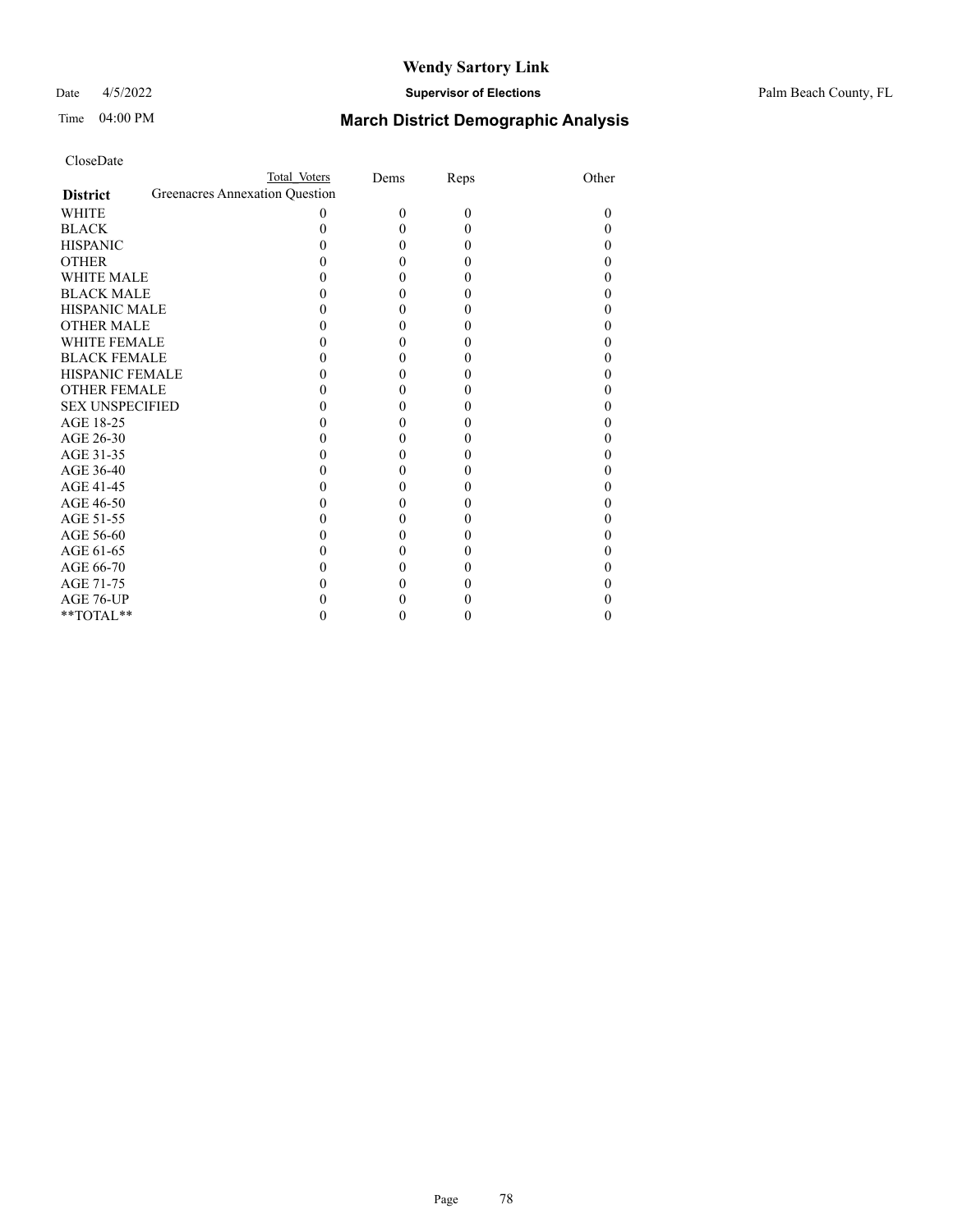#### Date 4/5/2022 **Supervisor of Elections** Palm Beach County, FL

### Time 04:00 PM **March District Demographic Analysis**

|                                        | Total Voters | Dems  | Reps | Other |
|----------------------------------------|--------------|-------|------|-------|
| Hamal Comm Dev Dist<br><b>District</b> |              |       |      |       |
| WHITE                                  | 737          | 230   | 266  | 241   |
| <b>BLACK</b>                           | 866          | 648   | 30   | 188   |
| <b>HISPANIC</b>                        | 436          | 188   | 71   | 177   |
| <b>OTHER</b>                           | 361          | 142   | 45   | 174   |
| <b>WHITE MALE</b>                      | 336          | 92    | 127  | 117   |
| <b>BLACK MALE</b>                      | 358          | 256   | 14   | 88    |
| <b>HISPANIC MALE</b>                   | 195          | 85    | 34   | 76    |
| <b>OTHER MALE</b>                      | 139          | 47    | 23   | 69    |
| <b>WHITE FEMALE</b>                    | 390          | 135   | 135  | 120   |
| <b>BLACK FEMALE</b>                    | 498          | 383   | 16   | 99    |
| <b>HISPANIC FEMALE</b>                 | 232          | 96    | 37   | 99    |
| <b>OTHER FEMALE</b>                    | 169          | 77    | 16   | 76    |
| <b>SEX UNSPECIFIED</b>                 | 82           | 36    | 10   | 36    |
| AGE 18-25                              | 273          | 137   | 35   | 101   |
| AGE 26-30                              | 187          | 93    | 20   | 74    |
| AGE 31-35                              | 281          | 132   | 54   | 95    |
| AGE 36-40                              | 265          | 122   | 36   | 107   |
| AGE 41-45                              | 245          | 131   | 42   | 72    |
| AGE 46-50                              | 257          | 130   | 48   | 79    |
| AGE 51-55                              | 241          | 103   | 47   | 91    |
| AGE 56-60                              | 227          | 114   | 48   | 65    |
| AGE 61-65                              | 150          | 76    | 41   | 33    |
| AGE 66-70                              | 117          | 71    | 15   | 31    |
| AGE 71-75                              | 65           | 40    | 14   | 11    |
| <b>AGE 76-UP</b>                       | 92           | 59    | 12   | 21    |
| $*$ $TOTAL**$                          | 2,400        | 1,208 | 412  | 780   |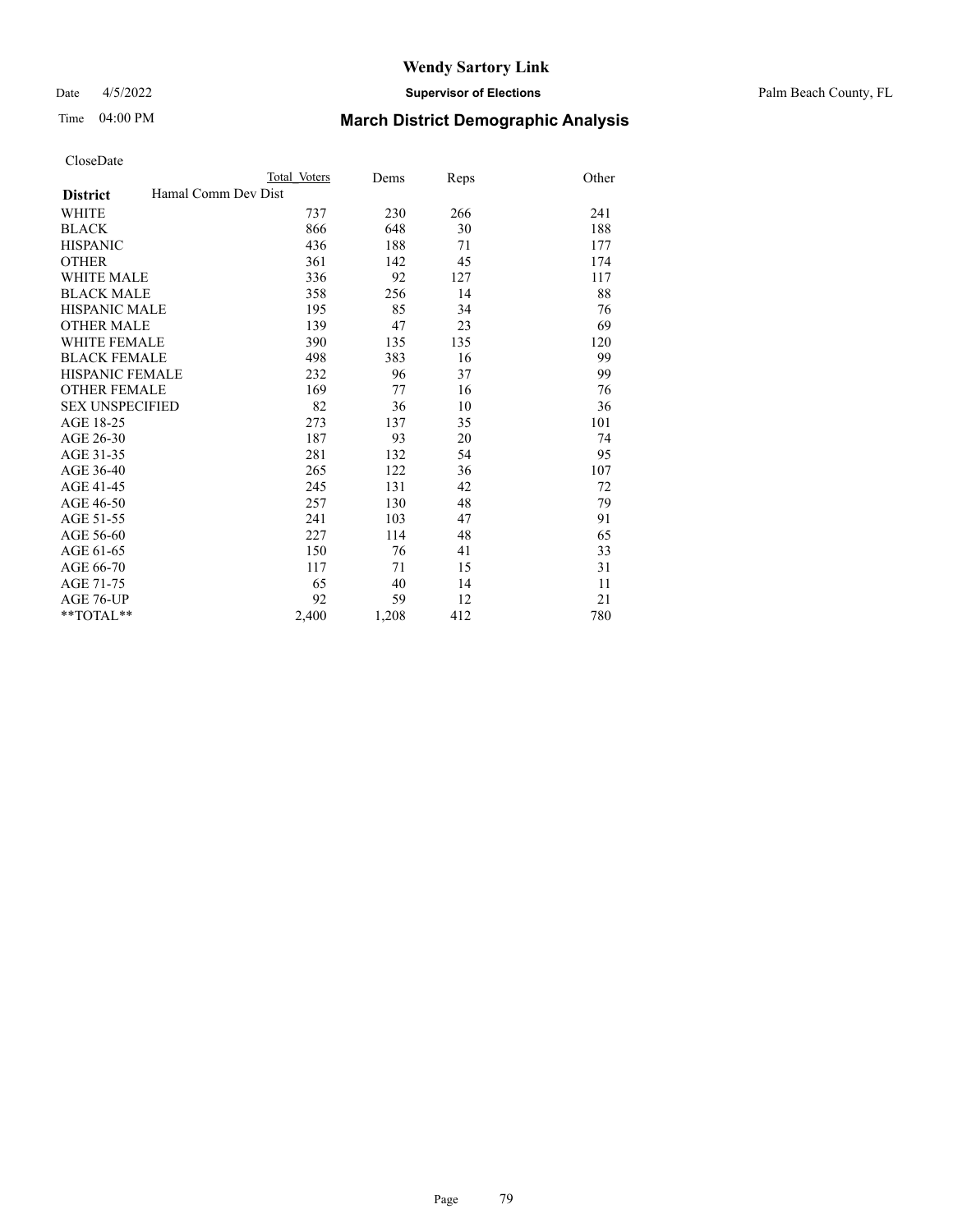### Date 4/5/2022 **Supervisor of Elections** Palm Beach County, FL

| CloseDate |
|-----------|
|-----------|

|                        |                          | Total Voters | Dems | Reps           | Other |
|------------------------|--------------------------|--------------|------|----------------|-------|
| <b>District</b>        | Hypo Haverhill Comm Dist |              |      |                |       |
| WHITE                  |                          | 219          | 79   | 68             | 72    |
| BLACK                  |                          | 188          | 143  | 6              | 39    |
| <b>HISPANIC</b>        |                          | 99           | 37   | 17             | 45    |
| OTHER                  |                          | 131          | 45   | 11             | 75    |
| WHITE MALE             |                          | 104          | 29   | 35             | 40    |
| <b>BLACK MALE</b>      |                          | 88           | 64   | $\mathfrak{Z}$ | 21    |
| HISPANIC MALE          |                          | 42           | 11   | 7              | 24    |
| OTHER MALE             |                          | 46           | 15   | 5              | 26    |
| WHITE FEMALE           |                          | 109          | 47   | 32             | 30    |
| <b>BLACK FEMALE</b>    |                          | 95           | 74   | 3              | 18    |
| HISPANIC FEMALE        |                          | 56           | 25   | 10             | 21    |
| <b>OTHER FEMALE</b>    |                          | 71           | 25   | 6              | 40    |
| <b>SEX UNSPECIFIED</b> |                          | 26           | 14   | 1              | 11    |
| AGE 18-25              |                          | 81           | 38   | $\overline{4}$ | 39    |
| AGE 26-30              |                          | 51           | 25   | 8              | 18    |
| AGE 31-35              |                          | 63           | 25   | 13             | 25    |
| AGE 36-40              |                          | 64           | 29   | 8              | 27    |
| AGE 41-45              |                          | 74           | 34   | 14             | 26    |
| AGE 46-50              |                          | 78           | 33   | 12             | 33    |
| AGE 51-55              |                          | 66           | 32   | 16             | 18    |
| AGE 56-60              |                          | 49           | 24   | 11             | 14    |
| AGE 61-65              |                          | 35           | 21   | $\overline{4}$ | 10    |
| AGE 66-70              |                          | 30           | 19   | 4              | 7     |
| AGE 71-75              |                          | 22           | 11   | 5              | 6     |
| AGE 76-UP              |                          | 24           | 13   | $\overline{3}$ | 8     |
| $*$ TOTAL $*$          |                          | 637          | 304  | 102            | 231   |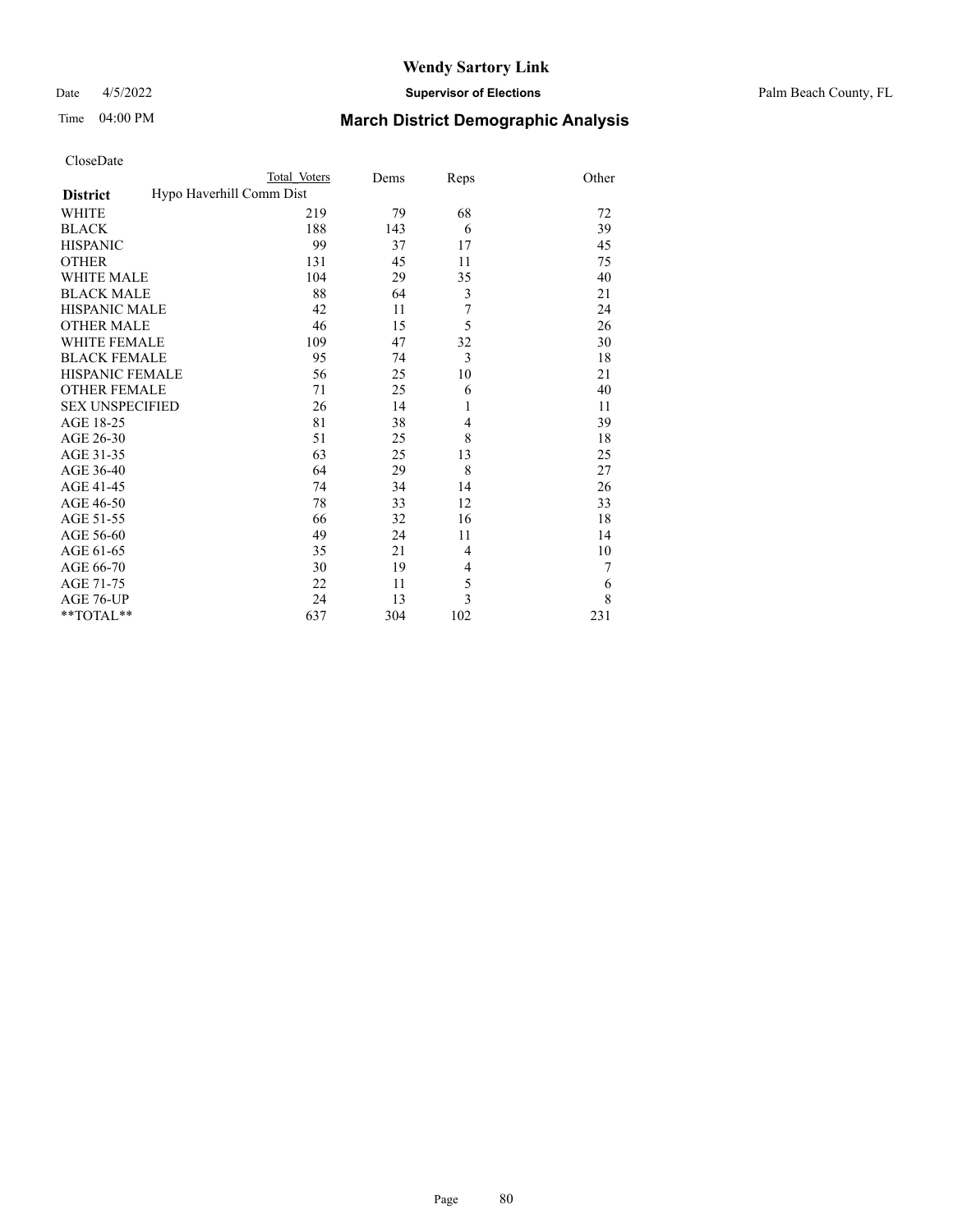Date 4/5/2022 **Supervisor of Elections** Palm Beach County, FL

### Time 04:00 PM **March District Demographic Analysis**

|                        | Total Voters            | Dems   | Reps   | Other  |
|------------------------|-------------------------|--------|--------|--------|
| <b>District</b>        | Indian Trail Imprv Dist |        |        |        |
| WHITE                  | 21,999                  | 5,189  | 10,105 | 6,705  |
| <b>BLACK</b>           | 4.769                   | 3,456  | 198    | 1,115  |
| <b>HISPANIC</b>        | 5,316                   | 1,657  | 1,639  | 2,020  |
| <b>OTHER</b>           | 3,588                   | 1,266  | 793    | 1,529  |
| <b>WHITE MALE</b>      | 10,868                  | 2,154  | 5,337  | 3,377  |
| <b>BLACK MALE</b>      | 2,217                   | 1,504  | 121    | 592    |
| <b>HISPANIC MALE</b>   | 2,422                   | 678    | 811    | 933    |
| <b>OTHER MALE</b>      | 1,384                   | 465    | 344    | 575    |
| <b>WHITE FEMALE</b>    | 10,805                  | 2,969  | 4,630  | 3,206  |
| <b>BLACK FEMALE</b>    | 2,478                   | 1,908  | 75     | 495    |
| <b>HISPANIC FEMALE</b> | 2,782                   | 944    | 804    | 1,034  |
| <b>OTHER FEMALE</b>    | 1,486                   | 611    | 277    | 598    |
| <b>SEX UNSPECIFIED</b> | 1,201                   | 323    | 323    | 555    |
| AGE 18-25              | 3,985                   | 1,217  | 1,166  | 1,602  |
| AGE 26-30              | 2,850                   | 855    | 855    | 1,140  |
| AGE 31-35              | 3,055                   | 856    | 1,067  | 1,132  |
| AGE 36-40              | 3,099                   | 802    | 1,147  | 1,150  |
| AGE 41-45              | 2,710                   | 777    | 917    | 1,016  |
| AGE 46-50              | 2,980                   | 852    | 1,080  | 1,048  |
| AGE 51-55              | 3,645                   | 1,072  | 1,497  | 1,076  |
| AGE 56-60              | 4,147                   | 1,370  | 1,682  | 1,095  |
| AGE 61-65              | 3,309                   | 1,248  | 1,244  | 817    |
| AGE 66-70              | 2,294                   | 916    | 843    | 535    |
| AGE 71-75              | 1,688                   | 741    | 572    | 375    |
| AGE 76-UP              | 1,910                   | 862    | 665    | 383    |
| **TOTAL**              | 35,672                  | 11,568 | 12,735 | 11,369 |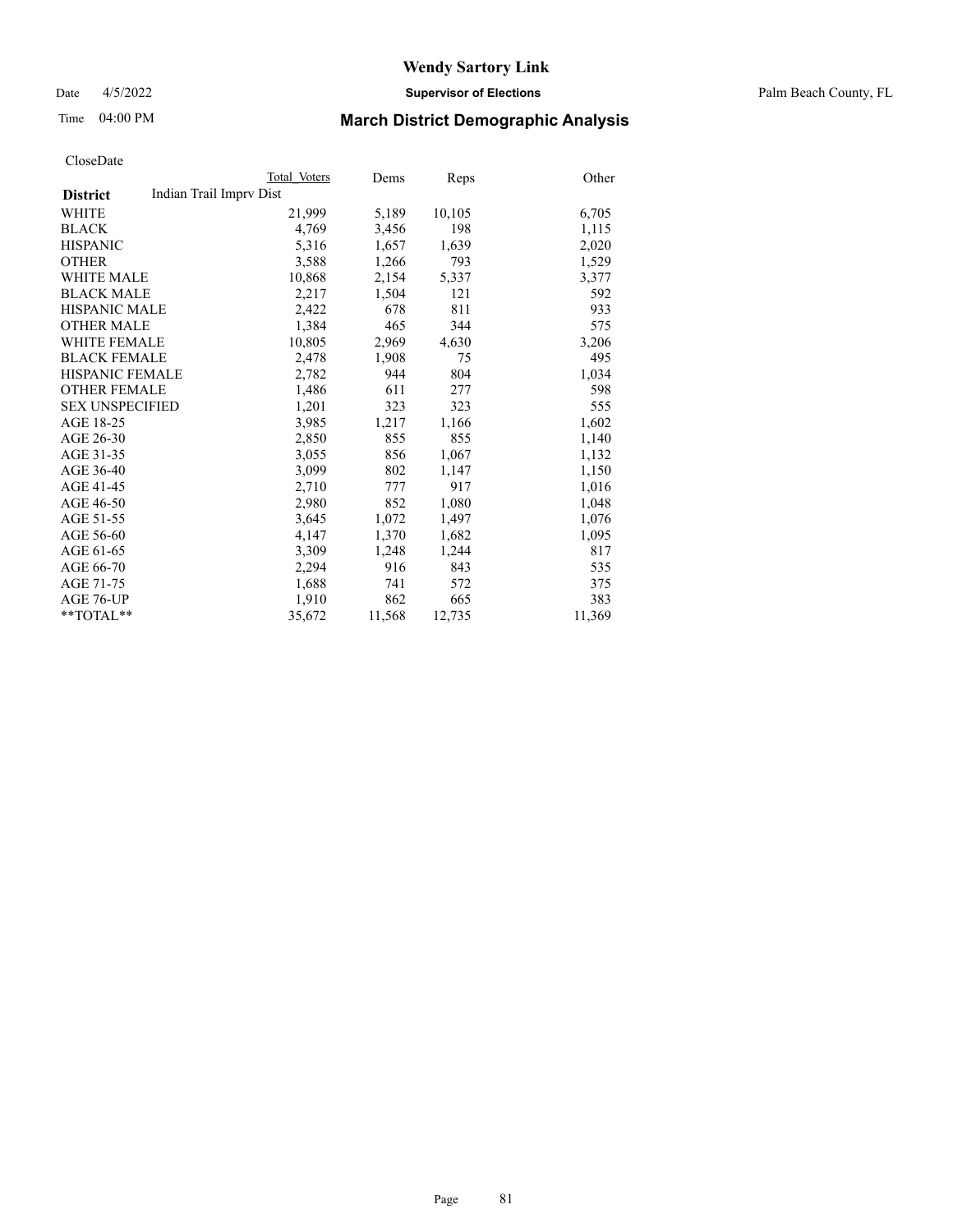Date 4/5/2022 **Supervisor of Elections** Palm Beach County, FL

| CloseDate |
|-----------|
|-----------|

|                        | Total Voters           | Dems | Reps           | Other |
|------------------------|------------------------|------|----------------|-------|
| <b>District</b>        | Journeys Comm Dev Dist |      |                |       |
| WHITE                  | 778                    | 246  | 277            | 255   |
| BLACK                  | 96                     | 68   | 5              | 23    |
| HISPANIC               | 141                    | 59   | 27             | 55    |
| OTHER                  | 153                    | 53   | 30             | 70    |
| WHITE MALE             | 375                    | 96   | 148            | 131   |
| <b>BLACK MALE</b>      | 43                     | 29   | 4              | 10    |
| HISPANIC MALE          | 68                     | 26   | 15             | 27    |
| OTHER MALE             | 65                     | 22   | 15             | 28    |
| WHITE FEMALE           | 395                    | 149  | 125            | 121   |
| BLACK FEMALE           | 52                     | 39   | $\overline{0}$ | 13    |
| HISPANIC FEMALE        | 71                     | 32   | 12             | 27    |
| <b>OTHER FEMALE</b>    | 69                     | 28   | 11             | 30    |
| <b>SEX UNSPECIFIED</b> | 30                     | 5    | 9              | 16    |
| AGE 18-25              | 194                    | 74   | 41             | 79    |
| AGE 26-30              | 62                     | 18   | 17             | 27    |
| AGE 31-35              | 51                     | 17   | 14             | 20    |
| AGE 36-40              | 77                     | 23   | 19             | 35    |
| AGE 41-45              | 92                     | 34   | 20             | 38    |
| AGE 46-50              | 139                    | 50   | 38             | 51    |
| AGE 51-55              | 158                    | 55   | 50             | 53    |
| AGE 56-60              | 143                    | 50   | 52             | 41    |
| AGE 61-65              | 82                     | 30   | 33             | 19    |
| AGE 66-70              | 67                     | 30   | 19             | 18    |
| AGE 71-75              | 44                     | 15   | 15             | 14    |
| AGE 76-UP              | 59                     | 30   | 21             | 8     |
| **TOTAL**              | 1,168                  | 426  | 339            | 403   |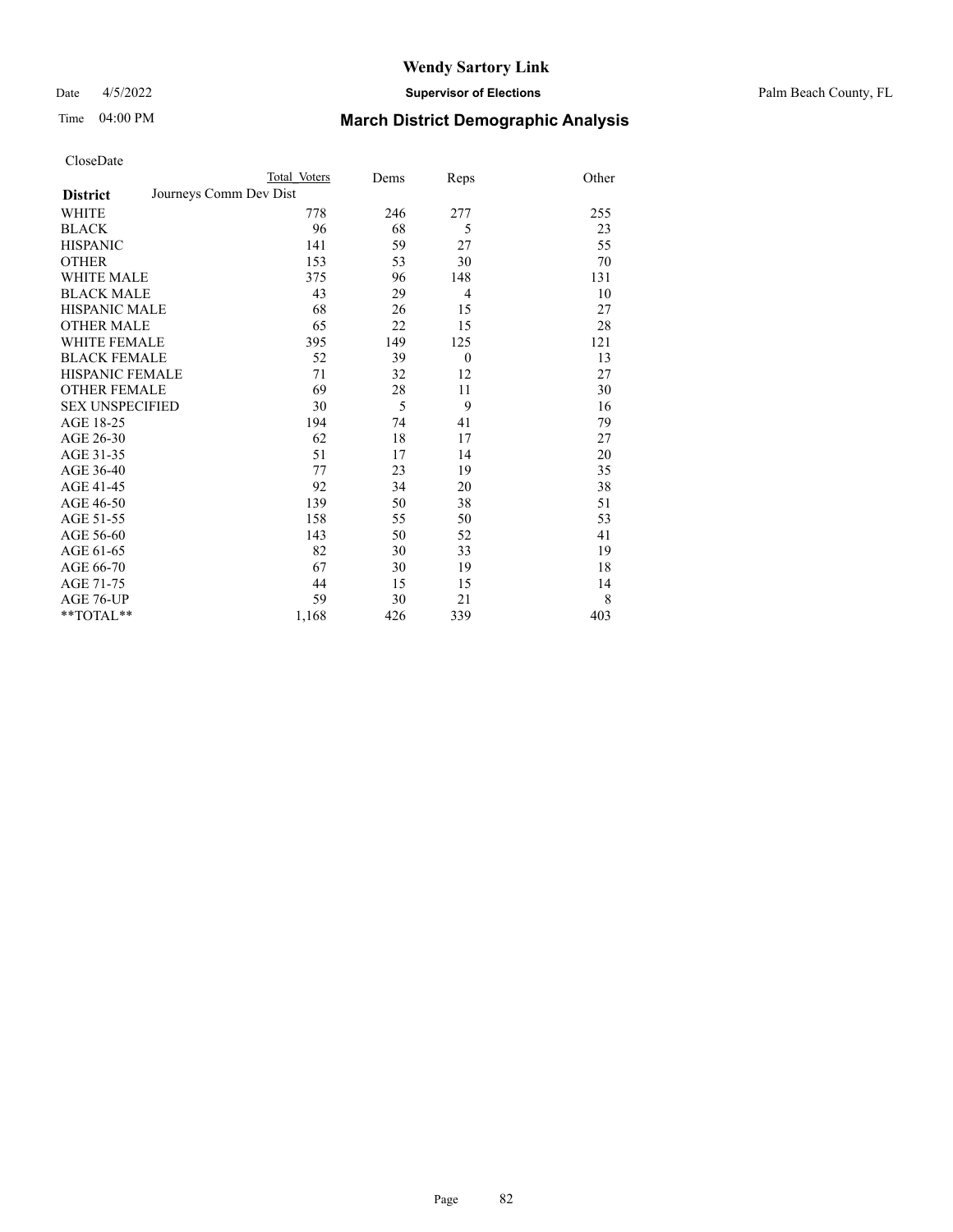#### Date 4/5/2022 **Supervisor of Elections** Palm Beach County, FL

### Time 04:00 PM **March District Demographic Analysis**

|                        |                    | Total Voters | Dems   | Reps   | Other  |
|------------------------|--------------------|--------------|--------|--------|--------|
| <b>District</b>        | Jupiter Inlet Dist |              |        |        |        |
| <b>WHITE</b>           |                    | 81,459       | 20,600 | 37,342 | 23,517 |
| <b>BLACK</b>           |                    | 1,841        | 1,261  | 126    | 454    |
| <b>HISPANIC</b>        |                    | 5.304        | 1,807  | 1,530  | 1,967  |
| <b>OTHER</b>           |                    | 6.464        | 1,904  | 1,776  | 2,784  |
| <b>WHITE MALE</b>      |                    | 38,684       | 7,820  | 18,870 | 11,994 |
| <b>BLACK MALE</b>      |                    | 871          | 560    | 64     | 247    |
| <b>HISPANIC MALE</b>   |                    | 2,222        | 690    | 666    | 866    |
| <b>OTHER MALE</b>      |                    | 2,177        | 586    | 636    | 955    |
| <b>WHITE FEMALE</b>    |                    | 41.932       | 12,577 | 18,111 | 11,244 |
| <b>BLACK FEMALE</b>    |                    | 953          | 690    | 60     | 203    |
| <b>HISPANIC FEMALE</b> |                    | 2,964        | 1,076  | 829    | 1,059  |
| <b>OTHER FEMALE</b>    |                    | 2,619        | 914    | 695    | 1,010  |
| <b>SEX UNSPECIFIED</b> |                    | 2,543        | 610    | 807    | 1,126  |
| AGE 18-25              |                    | 7,933        | 2,137  | 2,862  | 2,934  |
| AGE 26-30              |                    | 5,653        | 1,518  | 2,025  | 2,110  |
| AGE 31-35              |                    | 6,076        | 1,662  | 2,191  | 2,223  |
| AGE 36-40              |                    | 6,604        | 1,669  | 2,450  | 2,485  |
| AGE 41-45              |                    | 6,430        | 1,613  | 2,381  | 2,436  |
| AGE 46-50              |                    | 6,779        | 1,626  | 2,770  | 2,383  |
| AGE 51-55              |                    | 8,191        | 1,894  | 3,806  | 2,491  |
| AGE 56-60              |                    | 9,392        | 2,283  | 4,566  | 2,543  |
| AGE 61-65              |                    | 9,511        | 2,590  | 4,521  | 2,400  |
| AGE 66-70              |                    | 8,347        | 2,586  | 3,648  | 2,113  |
| AGE 71-75              |                    | 7,358        | 2,252  | 3,260  | 1,846  |
| AGE 76-UP              |                    | 12.794       | 3,742  | 6,294  | 2,758  |
| **TOTAL**              |                    | 95,068       | 25,572 | 40,774 | 28,722 |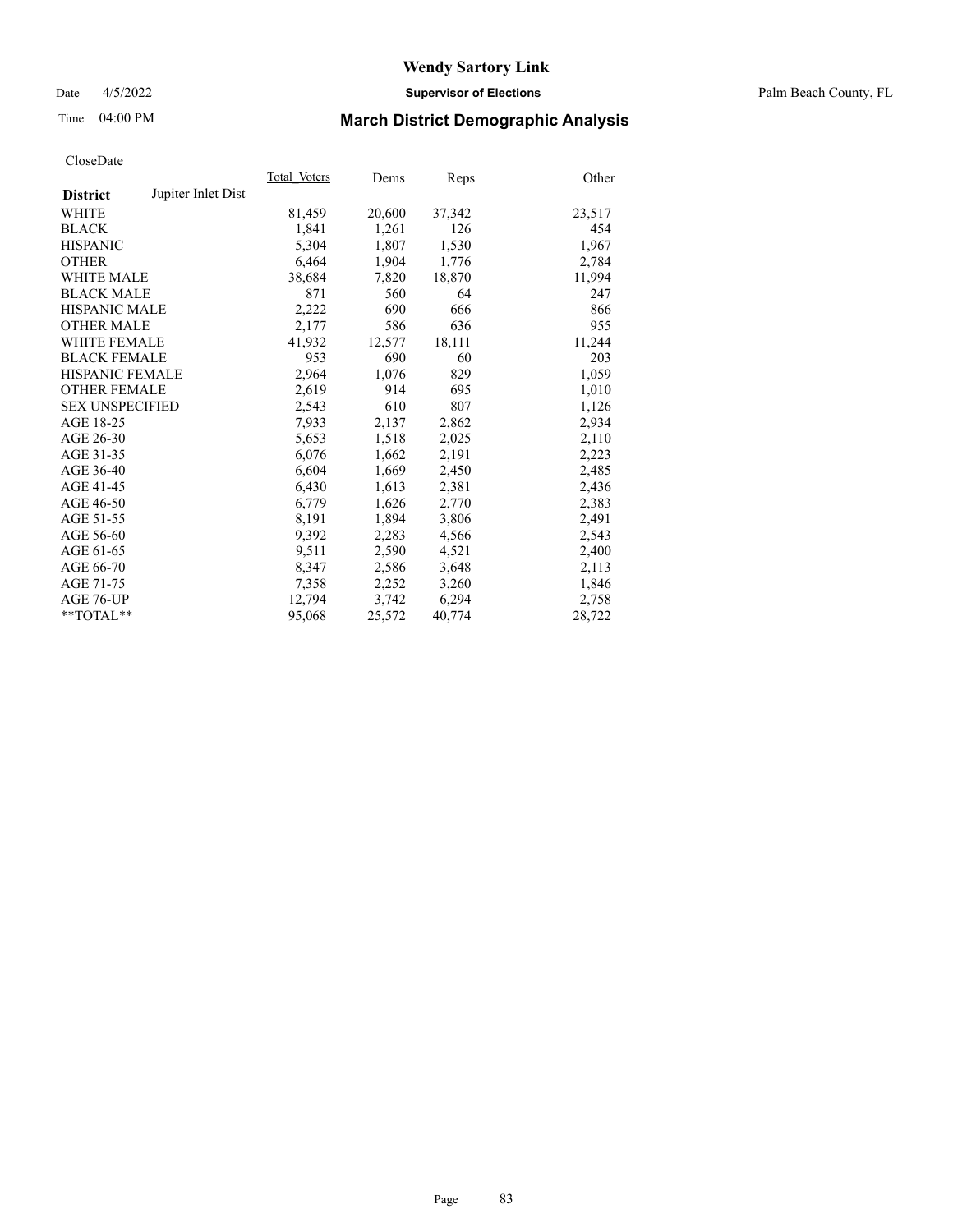#### Date 4/5/2022 **Supervisor of Elections** Palm Beach County, FL

### Time 04:00 PM **March District Demographic Analysis**

| Cioscizato             |                  |              |         |         |         |
|------------------------|------------------|--------------|---------|---------|---------|
|                        |                  | Total Voters | Dems    | Reps    | Other   |
| <b>District</b>        | Library District |              |         |         |         |
| WHITE                  |                  | 433,205      | 147,043 | 161,907 | 124,255 |
| <b>BLACK</b>           |                  | 71,972       | 53,276  | 2,702   | 15,994  |
| <b>HISPANIC</b>        |                  | 93,008       | 36,921  | 20,409  | 35,678  |
| <b>OTHER</b>           |                  | 59,729       | 21,624  | 11,570  | 26,535  |
| <b>WHITE MALE</b>      |                  | 199,120      | 55,731  | 81,310  | 62,079  |
| <b>BLACK MALE</b>      |                  | 30,851       | 21,239  | 1,534   | 8,078   |
| <b>HISPANIC MALE</b>   |                  | 40,137       | 14,516  | 9,742   | 15,879  |
| <b>OTHER MALE</b>      |                  | 21,126       | 7,191   | 4,578   | 9,357   |
| <b>WHITE FEMALE</b>    |                  | 228,706      | 89,693  | 78,695  | 60,318  |
| <b>BLACK FEMALE</b>    |                  | 39,986       | 31,277  | 1,127   | 7,582   |
| <b>HISPANIC FEMALE</b> |                  | 50,677       | 21,588  | 10,250  | 18,839  |
| <b>OTHER FEMALE</b>    |                  | 25,081       | 10,427  | 4,617   | 10,037  |
| <b>SEX UNSPECIFIED</b> |                  | 21,638       | 6,881   | 4,597   | 10,160  |
| AGE 18-25              |                  | 59,381       | 22,377  | 13,338  | 23,666  |
| AGE 26-30              |                  | 41,162       | 15,179  | 9,665   | 16,318  |
| AGE 31-35              |                  | 44,347       | 16,742  | 10,963  | 16,642  |
| AGE 36-40              |                  | 44.517       | 16,292  | 11,485  | 16,740  |
| AGE 41-45              |                  | 43,565       | 15,827  | 11,434  | 16,304  |
| AGE 46-50              |                  | 45,421       | 15,949  | 13,528  | 15,944  |
| AGE 51-55              |                  | 52,160       | 17,963  | 17,543  | 16,654  |
| AGE 56-60              |                  | 57,463       | 20,531  | 20,581  | 16,351  |
| AGE 61-65              |                  | 57,963       | 22,593  | 20,106  | 15,264  |
| AGE 66-70              |                  | 54,253       | 23.371  | 17,607  | 13,275  |
| AGE 71-75              |                  | 54,089       | 23,740  | 17,270  | 13,079  |
| AGE 76-UP              |                  | 103,593      | 48,300  | 33,068  | 22,225  |
| $*$ $TOTAL**$          |                  | 657,914      | 258,864 | 196,588 | 202,462 |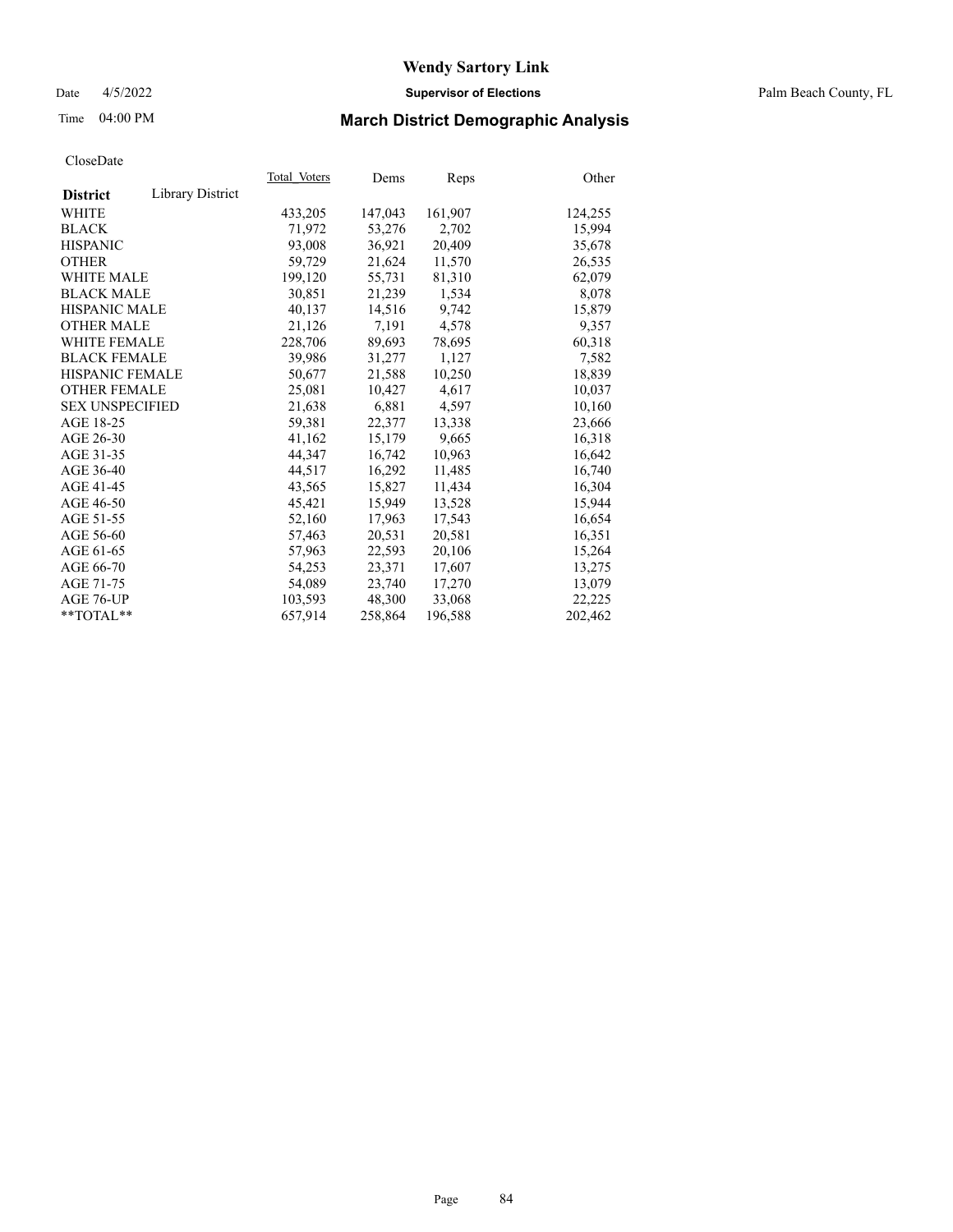#### Date 4/5/2022 **Supervisor of Elections** Palm Beach County, FL

| CloseDate |
|-----------|
|-----------|

|                        | Total Voters           | Dems | Reps           | Other |
|------------------------|------------------------|------|----------------|-------|
| <b>District</b>        | Monterey Comm Dev Dist |      |                |       |
| WHITE                  | 178                    | 52   | 56             | 70    |
| BLACK                  | 110                    | 78   | $\overline{4}$ | 28    |
| HISPANIC               | 98                     | 39   | 16             | 43    |
| <b>OTHER</b>           | 81                     | 32   | 13             | 36    |
| <b>WHITE MALE</b>      | 91                     | 24   | 29             | 38    |
| BLACK MALE             | 42                     | 29   | $\overline{2}$ | 11    |
| HISPANIC MALE          | 43                     | 15   | $\overline{4}$ | 24    |
| <b>OTHER MALE</b>      | 31                     | 14   | 5              | 12    |
| WHITE FEMALE           | 86                     | 28   | 27             | 31    |
| <b>BLACK FEMALE</b>    | 64                     | 47   | $\overline{2}$ | 15    |
| HISPANIC FEMALE        | 55                     | 24   | 12             | 19    |
| OTHER FEMALE           | 34                     | 11   | 7              | 16    |
| <b>SEX UNSPECIFIED</b> | 21                     | 9    | 1              | 11    |
| AGE 18-25              | 50                     | 23   | 7              | 20    |
| AGE 26-30              | 57                     | 15   | 19             | 23    |
| AGE 31-35              | 74                     | 31   | 17             | 26    |
| AGE 36-40              | 82                     | 38   | 11             | 33    |
| AGE 41-45              | 56                     | 32   | 6              | 18    |
| AGE 46-50              | 40                     | 17   | 6              | 17    |
| AGE 51-55              | 37                     | 19   | $\overline{4}$ | 14    |
| AGE 56-60              | 31                     | 11   | 11             | 9     |
| AGE 61-65              | 16                     | 6    | $\overline{4}$ | 6     |
| AGE 66-70              | 14                     | 5    | $\overline{2}$ | 7     |
| AGE 71-75              | 5                      | 3    | $\mathbf{1}$   | 1     |
| AGE 76-UP              | 5                      |      | 1              | 3     |
| $*$ $TOTAL**$          | 467                    | 201  | 89             | 177   |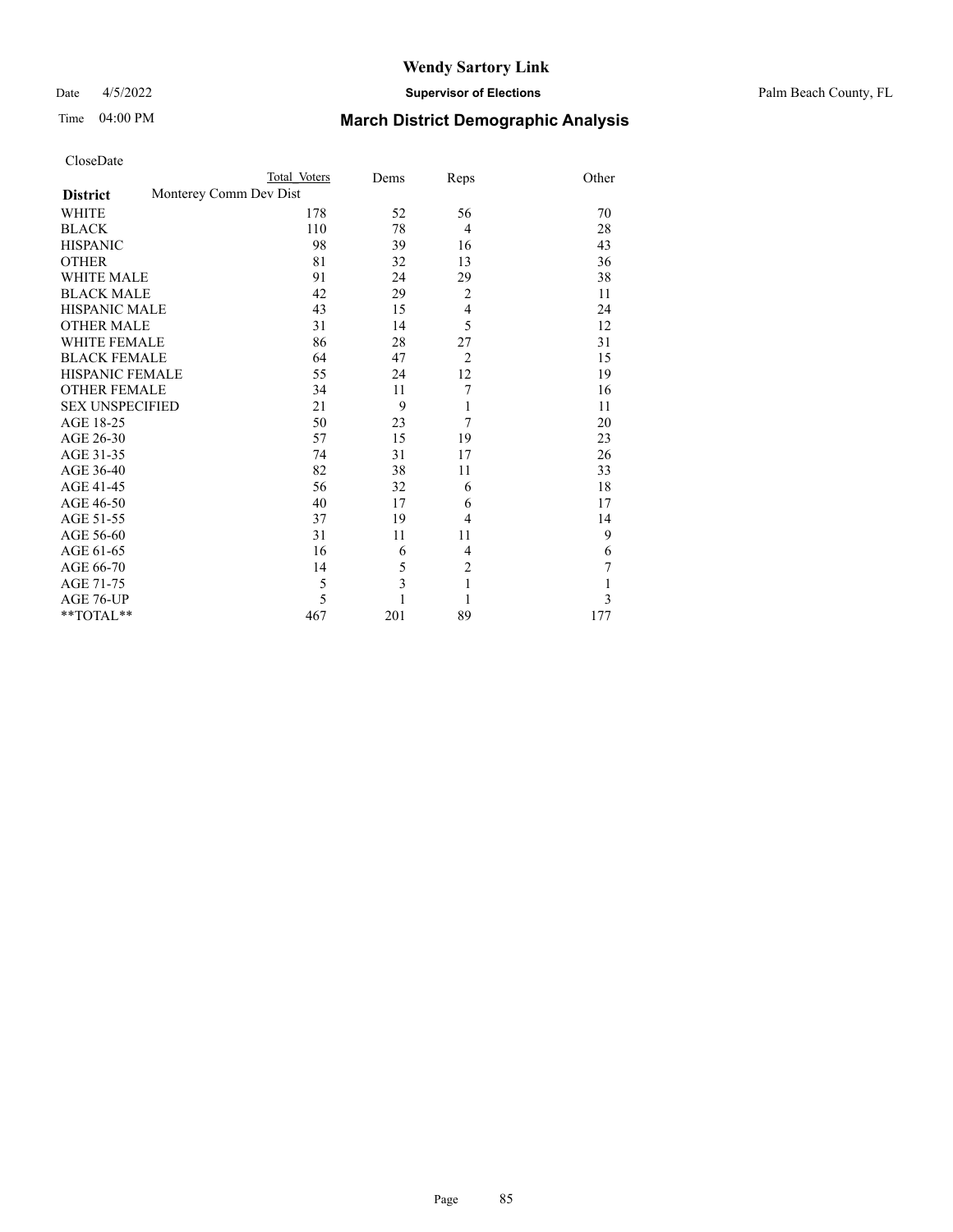#### Date 4/5/2022 **Supervisor of Elections** Palm Beach County, FL

### Time 04:00 PM **March District Demographic Analysis**

| CloseDate |
|-----------|
|-----------|

| CloseDate              |                        |      |                |                  |
|------------------------|------------------------|------|----------------|------------------|
|                        | Total Voters           | Dems | Reps           | Other            |
| <b>District</b>        | Marsh Harbour Comm Dev |      |                |                  |
| <b>WHITE</b>           | 41                     | 14   | 9              | 18               |
| <b>BLACK</b>           | 432                    | 338  | 14             | 80               |
| <b>HISPANIC</b>        | 31                     | 15   | 7              | 9                |
| <b>OTHER</b>           | 56                     | 25   | 3              | 28               |
| <b>WHITE MALE</b>      | 23                     | 5    | 3              | 15               |
| <b>BLACK MALE</b>      | 160                    | 116  | 9              | 35               |
| <b>HISPANIC MALE</b>   | 16                     | 6    | $\overline{4}$ | 6                |
| <b>OTHER MALE</b>      | 18                     | 9    | $\overline{c}$ | 7                |
| <b>WHITE FEMALE</b>    | 17                     | 9    | 5              | $\overline{3}$   |
| <b>BLACK FEMALE</b>    | 265                    | 216  | 5              | 44               |
| HISPANIC FEMALE        | 15                     | 9    | 3              | 3                |
| <b>OTHER FEMALE</b>    | 24                     | 12   |                | 11               |
| <b>SEX UNSPECIFIED</b> | 22                     | 10   |                | 11               |
| AGE 18-25              | 112                    | 68   | 8              | 36               |
| AGE 26-30              | 72                     | 48   | 4              | 20               |
| AGE 31-35              | 78                     | 54   | 6              | 18               |
| AGE 36-40              | 71                     | 50   | 3              | 18               |
| AGE 41-45              | 60                     | 41   | 3              | 16               |
| AGE 46-50              | 59                     | 51   | 3              | 5                |
| AGE 51-55              | 35                     | 26   | 1              | 8                |
| AGE 56-60              | 25                     | 18   | 3              | $\overline{4}$   |
| AGE 61-65              | 21                     | 18   |                | $\overline{c}$   |
| AGE 66-70              | 14                     | 9    |                | $\overline{4}$   |
| AGE 71-75              | 10                     | 6    | $\theta$       | $\overline{4}$   |
| AGE 76-UP              | 3                      | 3    | $\mathbf{0}$   | $\boldsymbol{0}$ |

\*\*TOTAL\*\* 560 392 33 135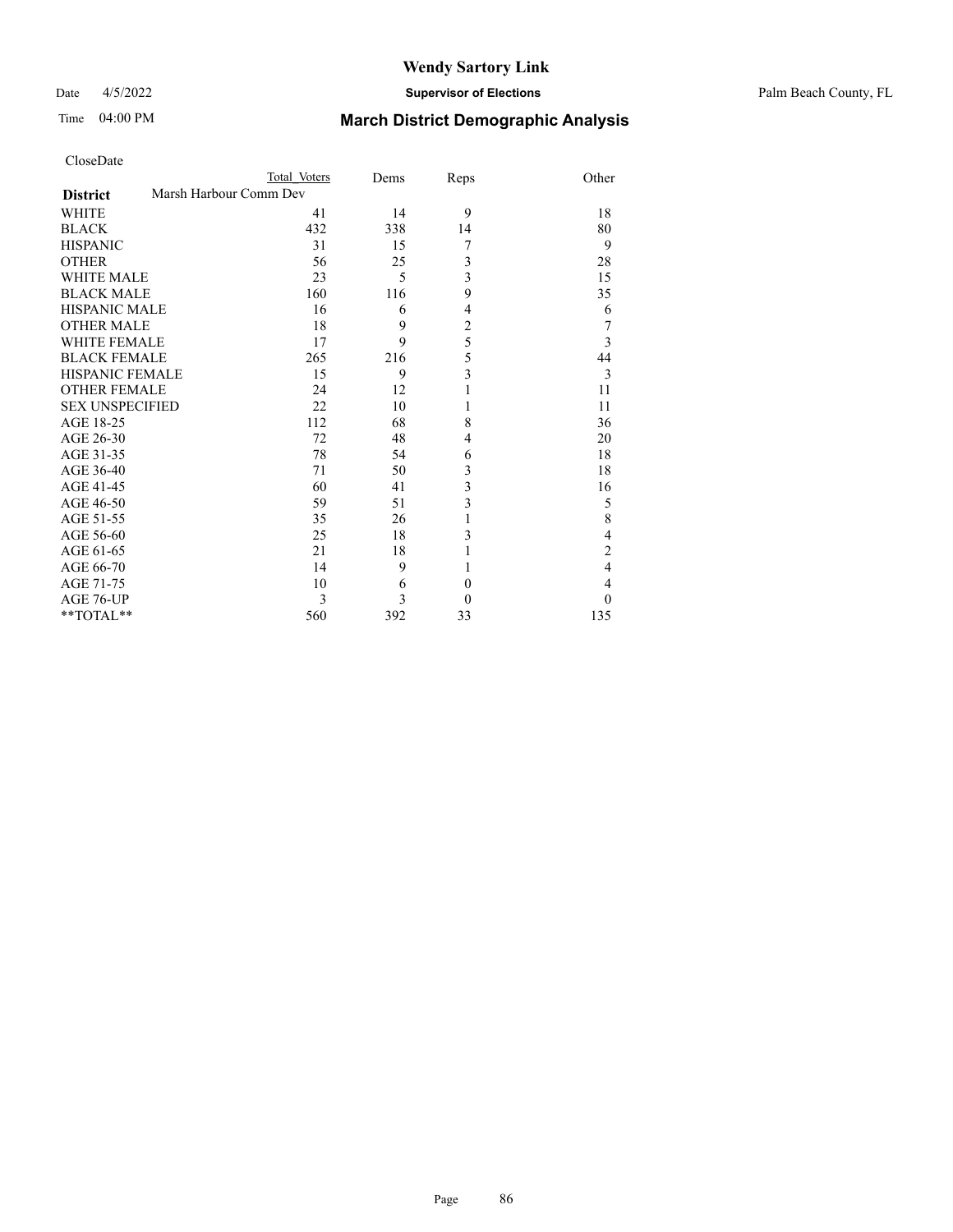Date 4/5/2022 **Supervisor of Elections** Palm Beach County, FL

### Time 04:00 PM **March District Demographic Analysis**

|                                        | Total Voters | Dems   | Reps   | Other  |
|----------------------------------------|--------------|--------|--------|--------|
| Northern Impry Dist<br><b>District</b> |              |        |        |        |
| WHITE                                  | 89,777       | 25,896 | 37,735 | 26,146 |
| <b>BLACK</b>                           | 16,396       | 12,232 | 559    | 3,605  |
| <b>HISPANIC</b>                        | 11,621       | 4,449  | 2,564  | 4,608  |
| <b>OTHER</b>                           | 11,369       | 4,024  | 2,330  | 5,015  |
| <b>WHITE MALE</b>                      | 41,876       | 9,783  | 18,942 | 13,151 |
| <b>BLACK MALE</b>                      | 6,746        | 4,686  | 297    | 1,763  |
| <b>HISPANIC MALE</b>                   | 4,875        | 1,703  | 1,148  | 2,024  |
| <b>OTHER MALE</b>                      | 4,010        | 1,296  | 869    | 1,845  |
| <b>WHITE FEMALE</b>                    | 46,902       | 15,834 | 18,395 | 12,673 |
| <b>BLACK FEMALE</b>                    | 9,415        | 7,374  | 254    | 1,787  |
| HISPANIC FEMALE                        | 6,478        | 2,632  | 1,366  | 2,480  |
| <b>OTHER FEMALE</b>                    | 4,911        | 2,011  | 978    | 1,922  |
| <b>SEX UNSPECIFIED</b>                 | 3,830        | 1,221  | 905    | 1,704  |
| AGE 18-25                              | 11,011       | 4,044  | 2,903  | 4,064  |
| AGE 26-30                              | 9,222        | 3,425  | 2,351  | 3,446  |
| AGE 31-35                              | 10,036       | 3,839  | 2,603  | 3,594  |
| AGE 36-40                              | 9,829        | 3,575  | 2,546  | 3,708  |
| AGE 41-45                              | 9,186        | 3,232  | 2,551  | 3,403  |
| AGE 46-50                              | 9,334        | 3,138  | 2,948  | 3,248  |
| AGE 51-55                              | 10,697       | 3,512  | 3,956  | 3,229  |
| AGE 56-60                              | 11,449       | 3,781  | 4,518  | 3,150  |
| AGE 61-65                              | 11,293       | 4,017  | 4,417  | 2,859  |
| AGE 66-70                              | 10,213       | 3,926  | 3,796  | 2,491  |
| AGE 71-75                              | 9,877        | 3,745  | 3,755  | 2,377  |
| AGE 76-UP                              | 17,016       | 6,367  | 6,844  | 3,805  |
| $*$ $TOTAL**$                          | 129,163      | 46,601 | 43,188 | 39,374 |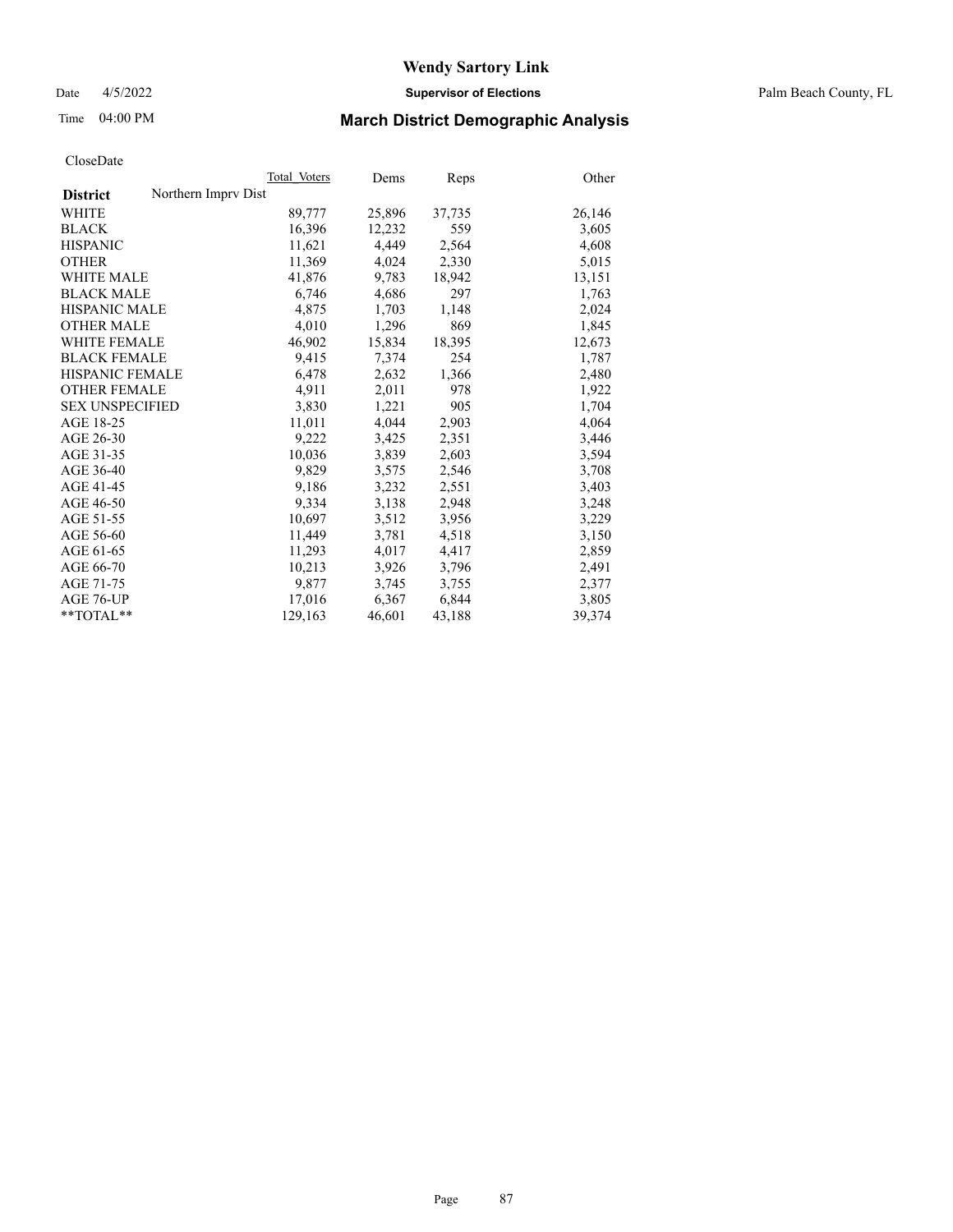#### Date 4/5/2022 **Supervisor of Elections** Palm Beach County, FL

| CloseDate |
|-----------|
|-----------|

|                        | Total Voters         | Dems           | Reps           | Other          |
|------------------------|----------------------|----------------|----------------|----------------|
| <b>District</b>        | Osprey Oaks Comm Dev |                |                |                |
| WHITE                  | 261                  | 101            | 90             | 70             |
| <b>BLACK</b>           | 48                   | 33             | 5              | 10             |
| HISPANIC               | 57                   | 12             | 19             | 26             |
| OTHER                  | 61                   | 18             | 10             | 33             |
| WHITE MALE             | 130                  | 45             | 44             | 41             |
| <b>BLACK MALE</b>      | 21                   | 15             | $\mathbf{1}$   | 5              |
| HISPANIC MALE          | 22                   | 3              | 11             | 8              |
| <b>OTHER MALE</b>      | 30                   | 11             | 6              | 13             |
| WHITE FEMALE           | 131                  | 56             | 46             | 29             |
| BLACK FEMALE           | 26                   | 18             | $\mathfrak{Z}$ | 5              |
| HISPANIC FEMALE        | 34                   | 9              | 8              | 17             |
| <b>OTHER FEMALE</b>    | 22                   | 5              | 3              | 14             |
| <b>SEX UNSPECIFIED</b> | 10                   | $\overline{2}$ | $\overline{c}$ | 6              |
| AGE 18-25              | 46                   | 15             | 12             | 19             |
| AGE 26-30              | 11                   | $\overline{4}$ | 1              | 6              |
| AGE 31-35              | 21                   | 7              | 6              | 8              |
| AGE 36-40              | 44                   | 17             | 14             | 13             |
| AGE 41-45              | 63                   | 22             | 18             | 23             |
| AGE 46-50              | 64                   | 26             | 15             | 23             |
| AGE 51-55              | 62                   | 26             | 19             | 17             |
| AGE 56-60              | 26                   | 9              | 9              | 8              |
| AGE 61-65              | 31                   | 16             | 11             | $\overline{4}$ |
| AGE 66-70              | 25                   | 10             | $\,$ $\,$      | 7              |
| AGE 71-75              | 16                   | 6              | 5              | 5              |
| AGE 76-UP              | 18                   | 6              | 6              | 6              |
| $*$ $TOTAL**$          | 427                  | 164            | 124            | 139            |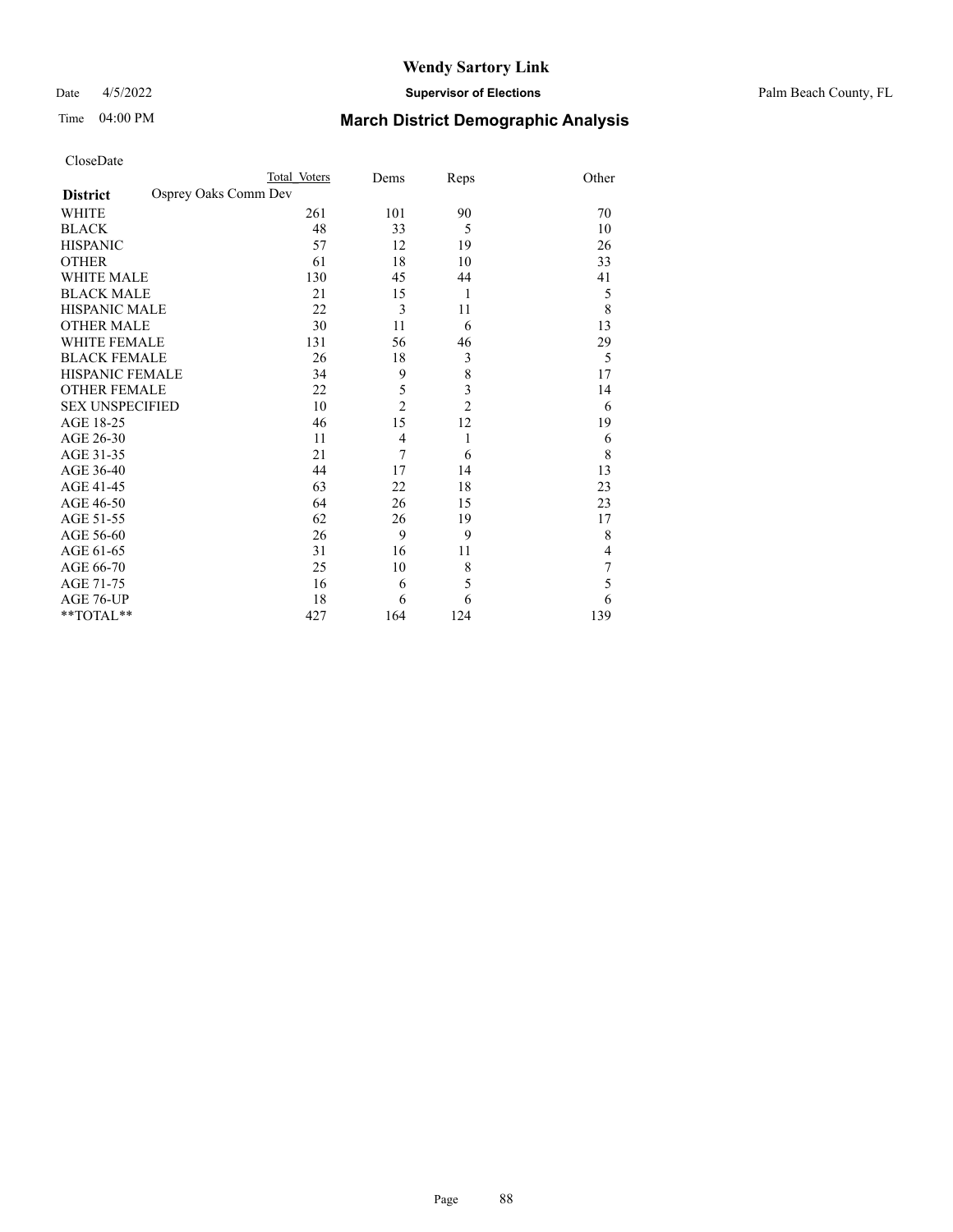### Date 4/5/2022 **Supervisor of Elections** Palm Beach County, FL

| CloseDate |
|-----------|
|-----------|

|                        |                   | Total Voters | Dems     | Reps           | Other    |
|------------------------|-------------------|--------------|----------|----------------|----------|
| <b>District</b>        | Old Palm Comm Dev |              |          |                |          |
| WHITE                  |                   | 367          | 51       | 226            | 90       |
| BLACK                  |                   | 7            | 4        | $\overline{2}$ |          |
| HISPANIC               |                   | 3            | $\theta$ | $\overline{2}$ |          |
| <b>OTHER</b>           |                   | 26           | 1        | 15             | 10       |
| WHITE MALE             |                   | 181          | 20       | 112            | 49       |
| <b>BLACK MALE</b>      |                   | 3            | 1        |                |          |
| HISPANIC MALE          |                   | $\theta$     | $\theta$ | $\theta$       | $\Omega$ |
| OTHER MALE             |                   | 7            | $\theta$ | 4              | 3        |
| WHITE FEMALE           |                   | 178          | 30       | 112            | 36       |
| BLACK FEMALE           |                   | 4            | 3        | 1              | $\theta$ |
| HISPANIC FEMALE        |                   | 3            | $\theta$ | $\overline{2}$ |          |
| <b>OTHER FEMALE</b>    |                   | 11           |          | 7              | 3        |
| <b>SEX UNSPECIFIED</b> |                   | 16           | 1        | 6              | 9        |
| AGE 18-25              |                   | 18           | 4        | 9              | 5        |
| AGE 26-30              |                   | 12           | 4        | $\overline{4}$ | 4        |
| AGE 31-35              |                   | 8            | $\Omega$ | 7              |          |
| AGE 36-40              |                   | 13           |          | 5              |          |
| AGE 41-45              |                   | 10           |          | 9              | 0        |
| AGE 46-50              |                   | 21           | 3        | 9              | 9        |
| AGE 51-55              |                   | 36           |          | 22             | 13       |
| AGE 56-60              |                   | 60           | 16       | 34             | 10       |
| AGE 61-65              |                   | 65           | 8        | 39             | 18       |
| AGE 66-70              |                   | 58           | 4        | 40             | 14       |
| AGE 71-75              |                   | 38           | 6        | 26             | 6        |
| AGE 76-UP              |                   | 64           | 8        | 41             | 15       |
| $*$ $TOTAL**$          |                   | 403          | 56       | 245            | 102      |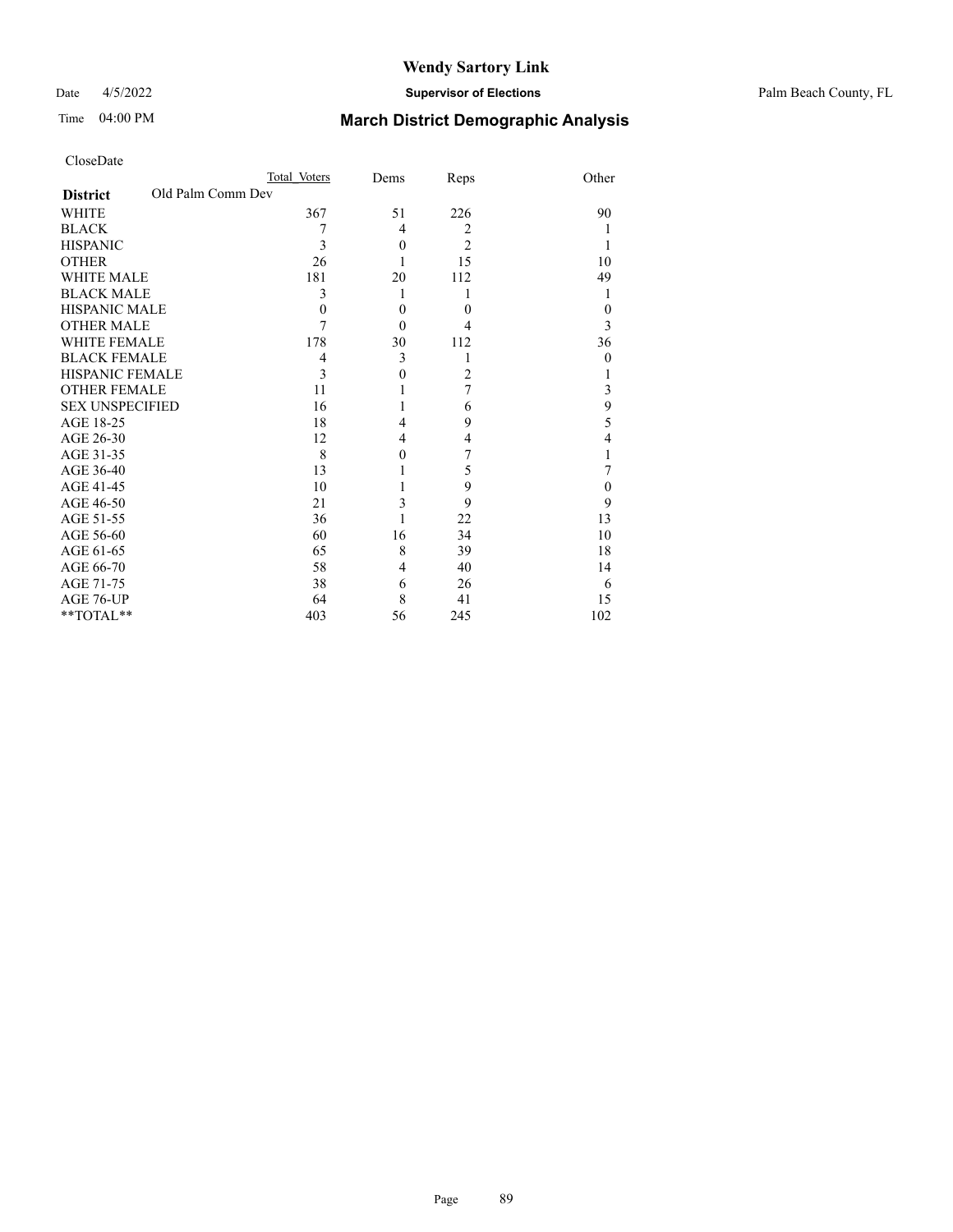Date 4/5/2022 **Supervisor of Elections** Palm Beach County, FL

| CloseDate |
|-----------|
|-----------|

|                     | Total Voters                    | Dems | Reps           | Other |
|---------------------|---------------------------------|------|----------------|-------|
| <b>District</b>     | <b>Plantation Comm Dev Dist</b> |      |                |       |
| WHITE               | 657                             | 170  | 288            | 199   |
| BLACK               | 291                             | 213  | 9              | 69    |
| <b>HISPANIC</b>     | 254                             | 93   | 61             | 100   |
| OTHER               | 217                             | 77   | 31             | 109   |
| WHITE MALE          | 331                             | 61   | 156            | 114   |
| <b>BLACK MALE</b>   | 127                             | 85   | $\overline{2}$ | 40    |
| HISPANIC MALE       | 126                             | 46   | 35             | 45    |
| OTHER MALE          | 83                              | 31   | 12             | 40    |
| WHITE FEMALE        | 320                             | 108  | 132            | 80    |
| <b>BLACK FEMALE</b> | 155                             | 123  | $\tau$         | 25    |
| HISPANIC FEMALE     | 124                             | 46   | 26             | 52    |
| <b>OTHER FEMALE</b> | 89                              | 33   | 12             | 44    |
| SEX UNSPECIFIED     | 60                              | 19   | 6              | 35    |
| AGE 18-25           | 200                             | 75   | 50             | 75    |
| AGE 26-30           | 94                              | 32   | 27             | 35    |
| AGE 31-35           | 98                              | 30   | 29             | 39    |
| AGE 36-40           | 146                             | 49   | 45             | 52    |
| AGE 41-45           | 168                             | 64   | 51             | 53    |
| AGE 46-50           | 205                             | 72   | 51             | 82    |
| AGE 51-55           | 152                             | 59   | 44             | 49    |
| AGE 56-60           | 117                             | 46   | 45             | 26    |
| AGE 61-65           | 71                              | 33   | 13             | 25    |
| AGE 66-70           | 50                              | 30   | 10             | 10    |
| AGE 71-75           | 64                              | 41   | 10             | 13    |
| AGE 76-UP           | 54                              | 22   | 14             | 18    |
| $*$ $TOTAL**$       | 1,419                           | 553  | 389            | 477   |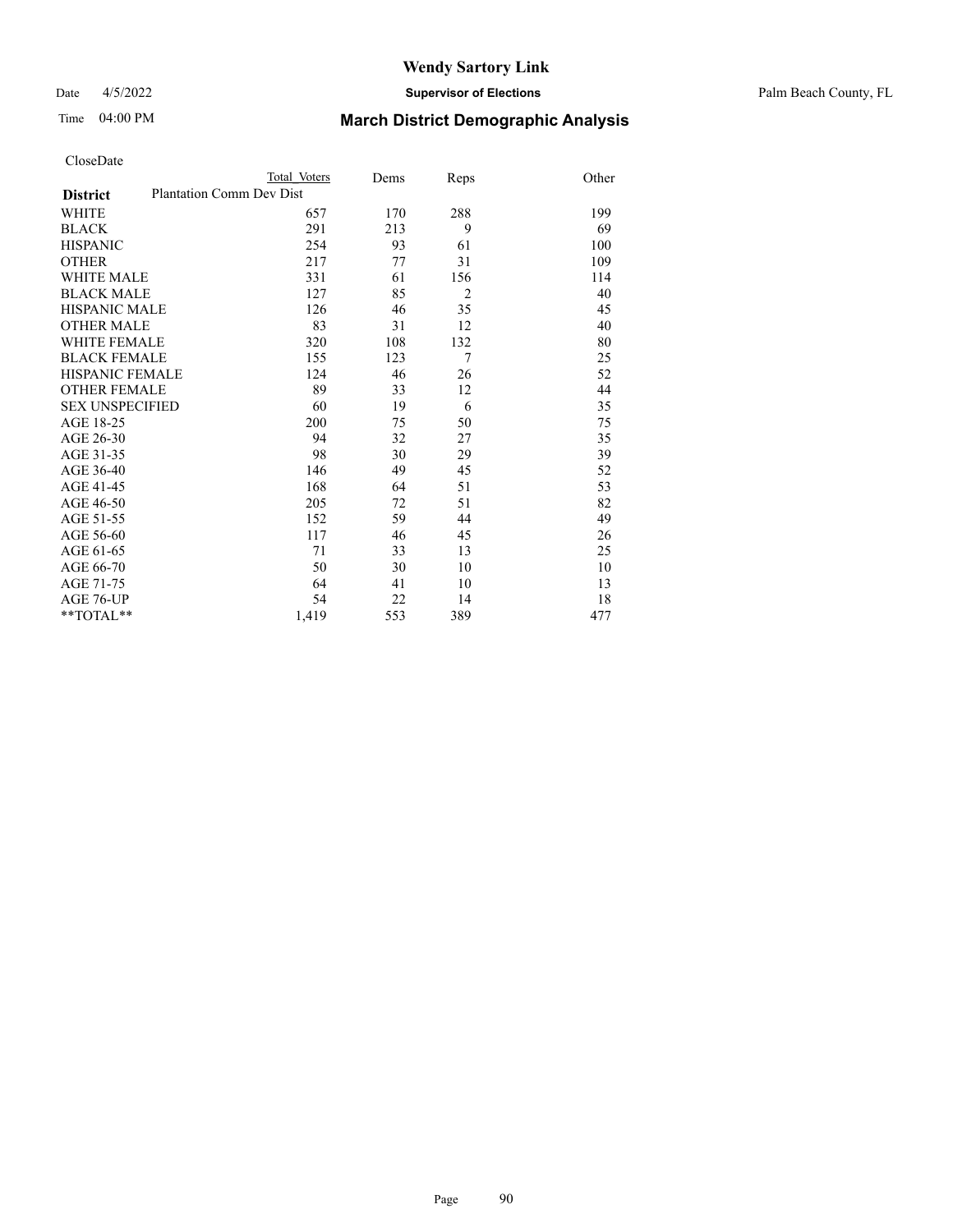Date 4/5/2022 **Supervisor of Elections** Palm Beach County, FL

### Time 04:00 PM **March District Demographic Analysis**

|                                       | Total Voters | Dems    | Reps   | Other  |
|---------------------------------------|--------------|---------|--------|--------|
| Port Of Palm Beach<br><b>District</b> |              |         |        |        |
| WHITE                                 | 166,429      | 49,231  | 68,340 | 48,858 |
| <b>BLACK</b>                          | 73,302       | 57,067  | 2,291  | 13,944 |
| <b>HISPANIC</b>                       | 40,469       | 15,754  | 9.179  | 15,536 |
| <b>OTHER</b>                          | 28,374       | 10,749  | 5,062  | 12,563 |
| <b>WHITE MALE</b>                     | 78,366       | 19,490  | 34,374 | 24,502 |
| <b>BLACK MALE</b>                     | 30,680       | 22,423  | 1,273  | 6,984  |
| <b>HISPANIC MALE</b>                  | 17,798       | 6,301   | 4,481  | 7,016  |
| <b>OTHER MALE</b>                     | 10,156       | 3,610   | 2,003  | 4,543  |
| <b>WHITE FEMALE</b>                   | 86,057       | 29,233  | 33,188 | 23,636 |
| <b>BLACK FEMALE</b>                   | 41,526       | 33,860  | 993    | 6,673  |
| HISPANIC FEMALE                       | 21,725       | 9,091   | 4,525  | 8,109  |
| <b>OTHER FEMALE</b>                   | 11,929       | 5,200   | 2,076  | 4,653  |
| <b>SEX UNSPECIFIED</b>                | 10,125       | 3,474   | 1,906  | 4,745  |
| AGE 18-25                             | 30,210       | 13,026  | 5,915  | 11,269 |
| AGE 26-30                             | 24,575       | 10,417  | 5,009  | 9,149  |
| AGE 31-35                             | 26,117       | 11,404  | 5,571  | 9,142  |
| AGE 36-40                             | 24,117       | 10,179  | 5,379  | 8,559  |
| AGE 41-45                             | 21,616       | 9,189   | 4,886  | 7,541  |
| AGE 46-50                             | 21,977       | 9,136   | 5,784  | 7,057  |
| AGE 51-55                             | 25,313       | 10,239  | 7,782  | 7,292  |
| AGE 56-60                             | 27,878       | 11,517  | 9,131  | 7,230  |
| AGE 61-65                             | 27,074       | 11,832  | 8,769  | 6,473  |
| AGE 66-70                             | 23,215       | 10,715  | 7,273  | 5,227  |
| AGE 71-75                             | 21,109       | 9,600   | 6,790  | 4,719  |
| AGE 76-UP                             | 35,373       | 15,547  | 12,583 | 7,243  |
| $*$ $TOTAL**$                         | 308,574      | 132,801 | 84,872 | 90,901 |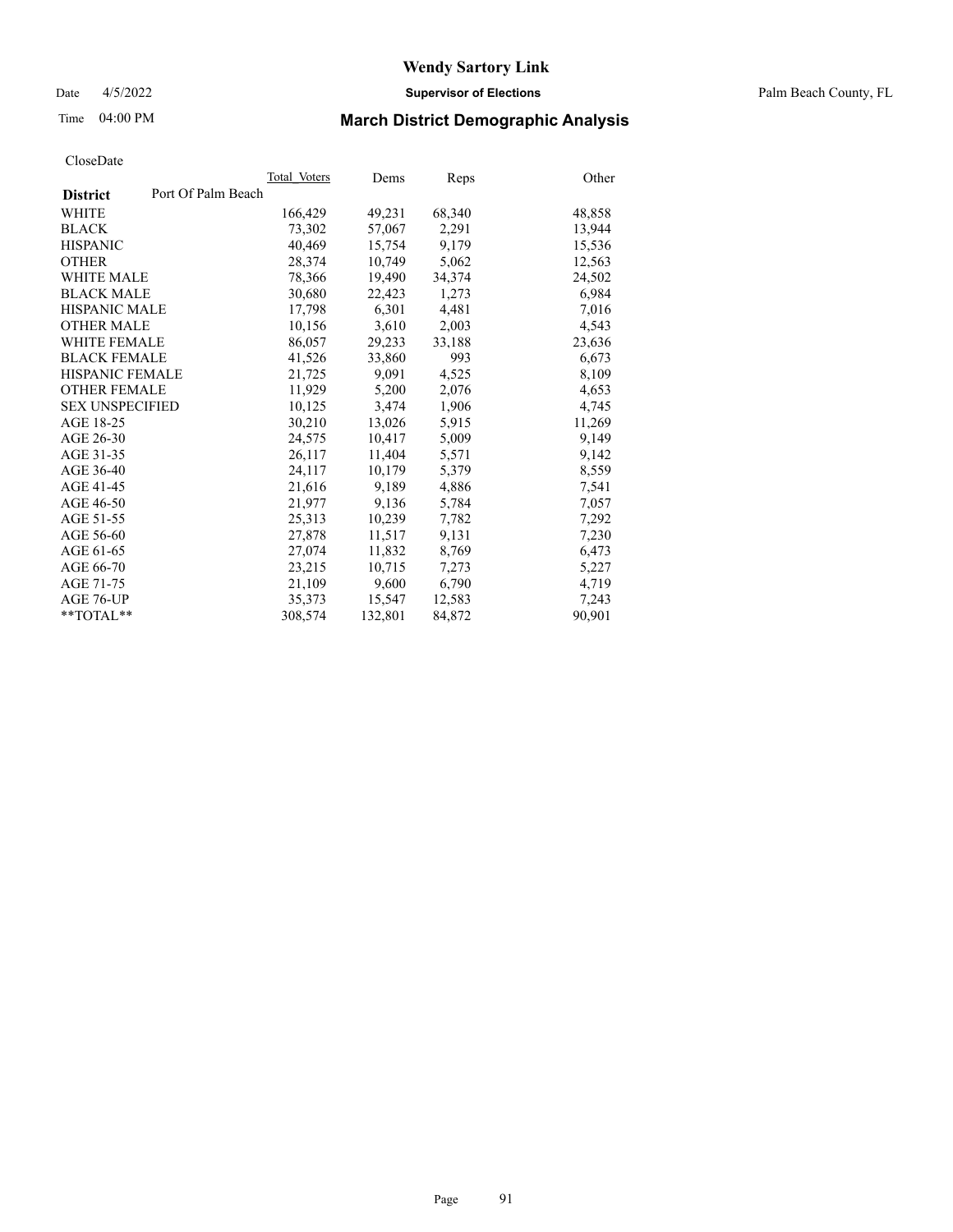#### Date 4/5/2022 **Supervisor of Elections** Palm Beach County, FL

### Time 04:00 PM **March District Demographic Analysis**

|                                         | Total Voters | Dems | Reps | Other |
|-----------------------------------------|--------------|------|------|-------|
| Renaissance Comm Dev<br><b>District</b> |              |      |      |       |
| WHITE                                   | 1,032        | 326  | 319  | 387   |
| <b>BLACK</b>                            | 295          | 191  | 9    | 95    |
| <b>HISPANIC</b>                         | 289          | 105  | 59   | 125   |
| <b>OTHER</b>                            | 192          | 57   | 37   | 98    |
| <b>WHITE MALE</b>                       | 517          | 149  | 176  | 192   |
| <b>BLACK MALE</b>                       | 126          | 78   | 6    | 42    |
| <b>HISPANIC MALE</b>                    | 120          | 37   | 32   | 51    |
| <b>OTHER MALE</b>                       | 76           | 20   | 16   | 40    |
| <b>WHITE FEMALE</b>                     | 505          | 175  | 142  | 188   |
| <b>BLACK FEMALE</b>                     | 168          | 113  | 3    | 52    |
| HISPANIC FEMALE                         | 164          | 66   | 26   | 72    |
| <b>OTHER FEMALE</b>                     | 78           | 28   | 10   | 40    |
| <b>SEX UNSPECIFIED</b>                  | 54           | 13   | 13   | 28    |
| AGE 18-25                               | 186          | 81   | 25   | 80    |
| AGE 26-30                               | 253          | 90   | 45   | 118   |
| AGE 31-35                               | 249          | 100  | 50   | 99    |
| AGE 36-40                               | 207          | 77   | 42   | 88    |
| AGE 41-45                               | 182          | 75   | 40   | 67    |
| AGE 46-50                               | 170          | 55   | 41   | 74    |
| AGE 51-55                               | 148          | 54   | 44   | 50    |
| AGE 56-60                               | 114          | 26   | 47   | 41    |
| AGE 61-65                               | 107          | 43   | 33   | 31    |
| AGE 66-70                               | 85           | 39   | 22   | 24    |
| AGE 71-75                               | 62           | 23   | 17   | 22    |
| <b>AGE 76-UP</b>                        | 45           | 16   | 18   | 11    |
| $*$ $TOTAL**$                           | 1,808        | 679  | 424  | 705   |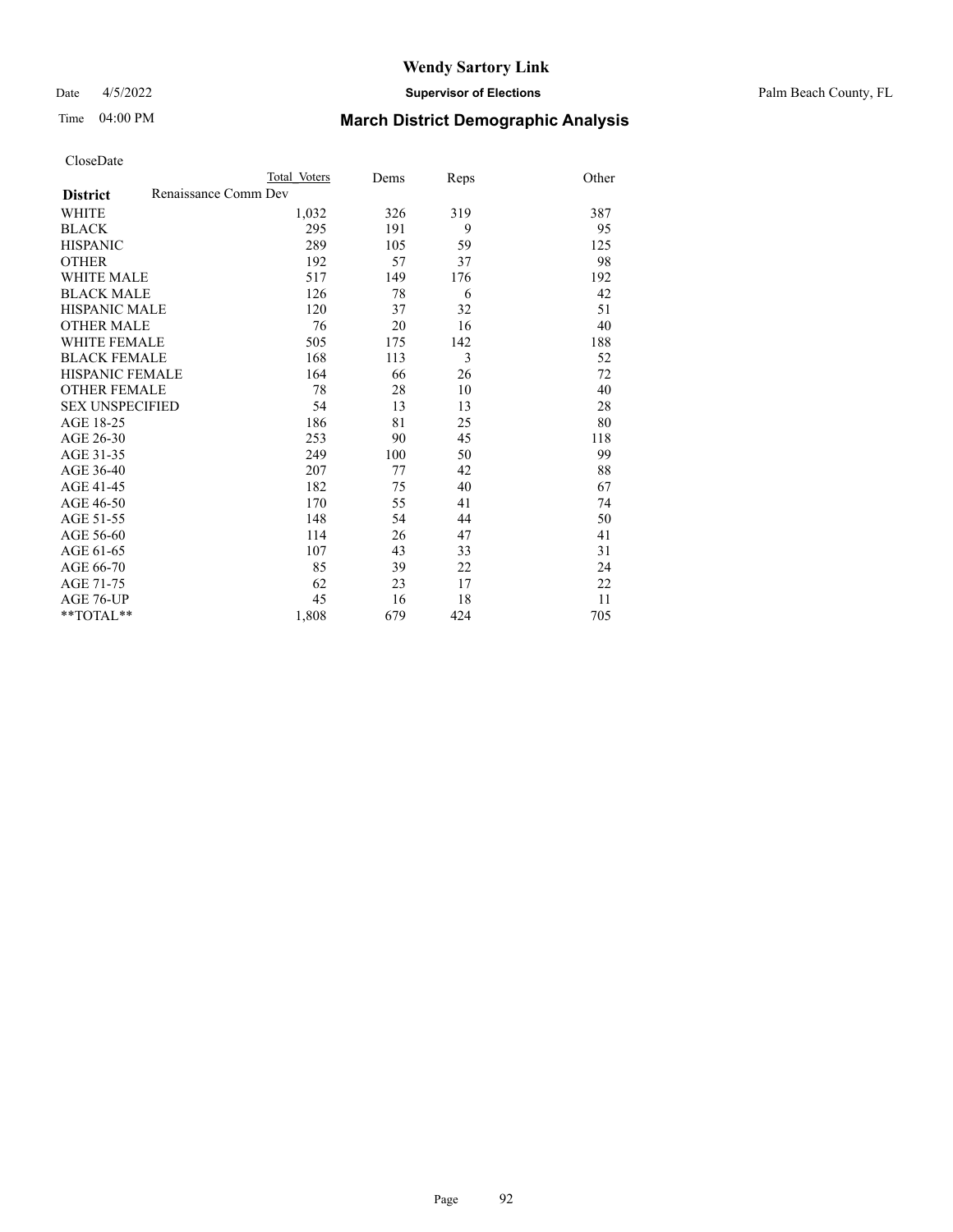### Date 4/5/2022 **Supervisor of Elections** Palm Beach County, FL

| CloseDate |
|-----------|
|-----------|

|                        |                     | Total Voters   | Dems           | Reps             | Other |
|------------------------|---------------------|----------------|----------------|------------------|-------|
| <b>District</b>        | Sonoma Bay Comm Dev |                |                |                  |       |
| WHITE                  |                     | 59             | 21             | 21               | 17    |
| BLACK                  |                     | 274            | 213            | 6                | 55    |
| HISPANIC               |                     | 46             | 21             | 3                | 22    |
| OTHER                  |                     | 56             | 22             | 7                | 27    |
| WHITE MALE             |                     | 27             | 6              | 13               | 8     |
| <b>BLACK MALE</b>      |                     | 104            | 71             | 3                | 30    |
| HISPANIC MALE          |                     | 15             | 6              | $\overline{c}$   | 7     |
| OTHER MALE             |                     | 18             | 7              | $\overline{c}$   | 9     |
| WHITE FEMALE           |                     | 32             | 15             | 8                | 9     |
| BLACK FEMALE           |                     | 167            | 139            | 3                | 25    |
| HISPANIC FEMALE        |                     | 30             | 15             | $\mathbf{1}$     | 14    |
| <b>OTHER FEMALE</b>    |                     | 26             | 11             | $\overline{c}$   | 13    |
| <b>SEX UNSPECIFIED</b> |                     | 16             | $\overline{7}$ | 3                | 6     |
| AGE 18-25              |                     | 51             | 31             | 5                | 15    |
| AGE 26-30              |                     | 45             | 26             | $\overline{4}$   | 15    |
| AGE 31-35              |                     | 78             | 52             | 4                | 22    |
| AGE 36-40              |                     | 57             | 33             | 6                | 18    |
| AGE 41-45              |                     | 56             | 26             | 7                | 23    |
| AGE 46-50              |                     | 36             | 27             | $\overline{c}$   | 7     |
| AGE 51-55              |                     | 32             | 25             | 3                | 4     |
| AGE 56-60              |                     | 23             | 17             | $\mathbf{1}$     | 5     |
| AGE 61-65              |                     | 34             | 22             | 4                | 8     |
| AGE 66-70              |                     | 16             | 14             | $\boldsymbol{0}$ | 2     |
| AGE 71-75              |                     | $\overline{2}$ | 1              | $\boldsymbol{0}$ |       |
| AGE 76-UP              |                     | 5              | 3              |                  |       |
| **TOTAL**              |                     | 435            | 277            | 37               | 121   |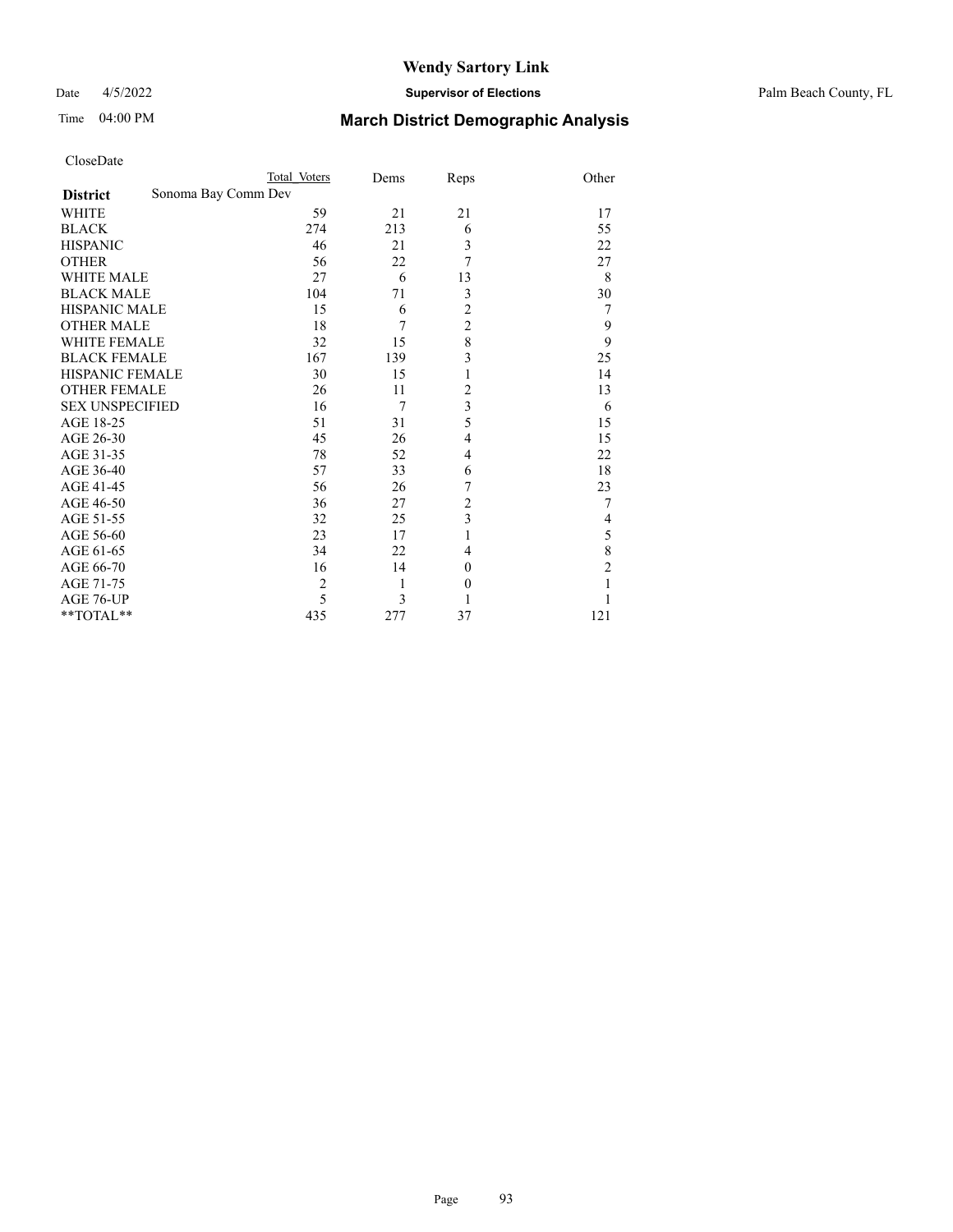Date 4/5/2022 **Supervisor of Elections** Palm Beach County, FL

### Time 04:00 PM **March District Demographic Analysis**

|                                        | Total Voters | Dems | Reps | Other |
|----------------------------------------|--------------|------|------|-------|
| Seminole Imprv Dist<br><b>District</b> |              |      |      |       |
| WHITE                                  | 889          | 196  | 422  | 271   |
| <b>BLACK</b>                           | 392          | 251  | 22   | 119   |
| <b>HISPANIC</b>                        | 532          | 144  | 161  | 227   |
| <b>OTHER</b>                           | 173          | 61   | 32   | 80    |
| <b>WHITE MALE</b>                      | 430          | 72   | 222  | 136   |
| <b>BLACK MALE</b>                      | 164          | 88   | 15   | 61    |
| <b>HISPANIC MALE</b>                   | 258          | 60   | 94   | 104   |
| <b>OTHER MALE</b>                      | 70           | 25   | 12   | 33    |
| <b>WHITE FEMALE</b>                    | 456          | 123  | 200  | 133   |
| <b>BLACK FEMALE</b>                    | 227          | 162  | 7    | 58    |
| <b>HISPANIC FEMALE</b>                 | 272          | 82   | 67   | 123   |
| <b>OTHER FEMALE</b>                    | 85           | 32   | 15   | 38    |
| <b>SEX UNSPECIFIED</b>                 | 24           | 8    | 5    | 11    |
| AGE 18-25                              | 143          | 42   | 38   | 63    |
| AGE 26-30                              | 173          | 48   | 70   | 55    |
| AGE 31-35                              | 286          | 69   | 82   | 135   |
| AGE 36-40                              | 262          | 81   | 76   | 105   |
| AGE 41-45                              | 246          | 79   | 73   | 94    |
| AGE 46-50                              | 184          | 65   | 69   | 50    |
| AGE 51-55                              | 164          | 60   | 50   | 54    |
| AGE 56-60                              | 159          | 56   | 60   | 43    |
| AGE 61-65                              | 135          | 56   | 41   | 38    |
| AGE 66-70                              | 95           | 35   | 34   | 26    |
| AGE 71-75                              | 76           | 32   | 26   | 18    |
| AGE 76-UP                              | 63           | 29   | 18   | 16    |
| **TOTAL**                              | 1,986        | 652  | 637  | 697   |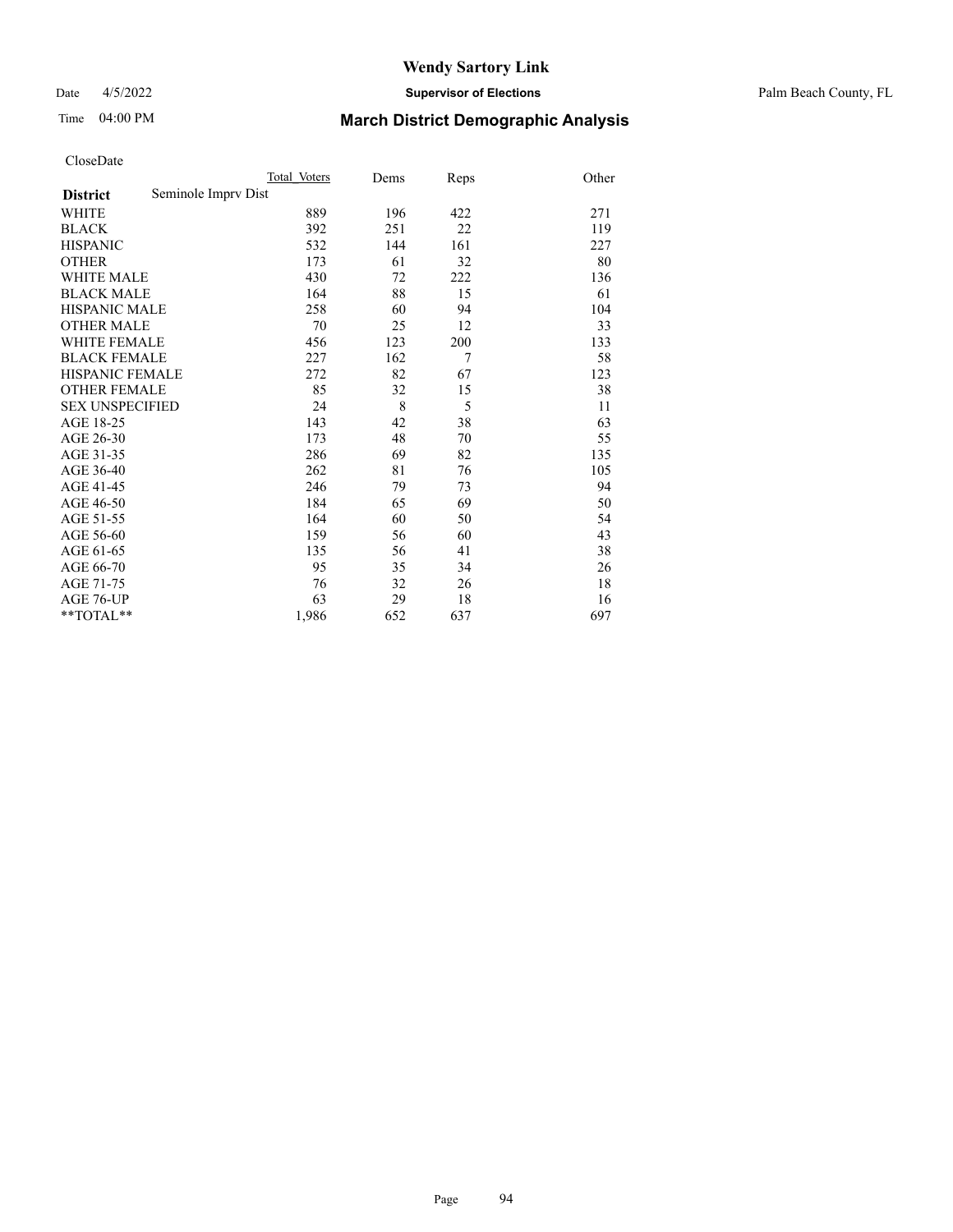### Date 4/5/2022 **Supervisor of Elections** Palm Beach County, FL

| CloseDate |
|-----------|
|-----------|

|                   | Total Voters            | Dems | Reps           | Other          |
|-------------------|-------------------------|------|----------------|----------------|
| <b>District</b>   | Terracina Comm Dev Dist |      |                |                |
| WHITE             | 173                     | 63   | 55             | 55             |
| BLACK             | 483                     | 368  | 13             | 102            |
| <b>HISPANIC</b>   | 146                     | 62   | 41             | 43             |
| OTHER             | 184                     | 68   | 29             | 87             |
| WHITE MALE        | 96                      | 32   | 33             | 31             |
| <b>BLACK MALE</b> | 222                     | 155  | 11             | 56             |
| HISPANIC MALE     | 65                      | 21   | 21             | 23             |
| <b>OTHER MALE</b> | 71                      | 28   | 11             | 32             |
| WHITE FEMALE      | 76                      | 31   | 21             | 24             |
| BLACK FEMALE      | 253                     | 207  | $\overline{2}$ | 44             |
| HISPANIC FEMALE   | 78                      | 40   | 20             | 18             |
| OTHER FEMALE      | 88                      | 34   | 18             | 36             |
| SEX UNSPECIFIED   | 37                      | 13   | 1              | 23             |
| AGE 18-25         | 122                     | 64   | 11             | 47             |
| AGE 26-30         | 85                      | 46   | 9              | 30             |
| AGE 31-35         | 83                      | 44   | 10             | 29             |
| AGE 36-40         | 106                     | 61   | 16             | 29             |
| AGE 41-45         | 117                     | 61   | 20             | 36             |
| AGE 46-50         | 114                     | 66   | 17             | 31             |
| AGE 51-55         | 88                      | 52   | 13             | 23             |
| AGE 56-60         | 80                      | 47   | 13             | 20             |
| AGE 61-65         | 71                      | 44   | 10             | 17             |
| AGE 66-70         | 54                      | 33   | 9              | 12             |
| AGE 71-75         | 38                      | 24   | 5              | 9              |
| AGE 76-UP         | 28                      | 19   | 5              | $\overline{4}$ |
| $*$ $TOTAL**$     | 986                     | 561  | 138            | 287            |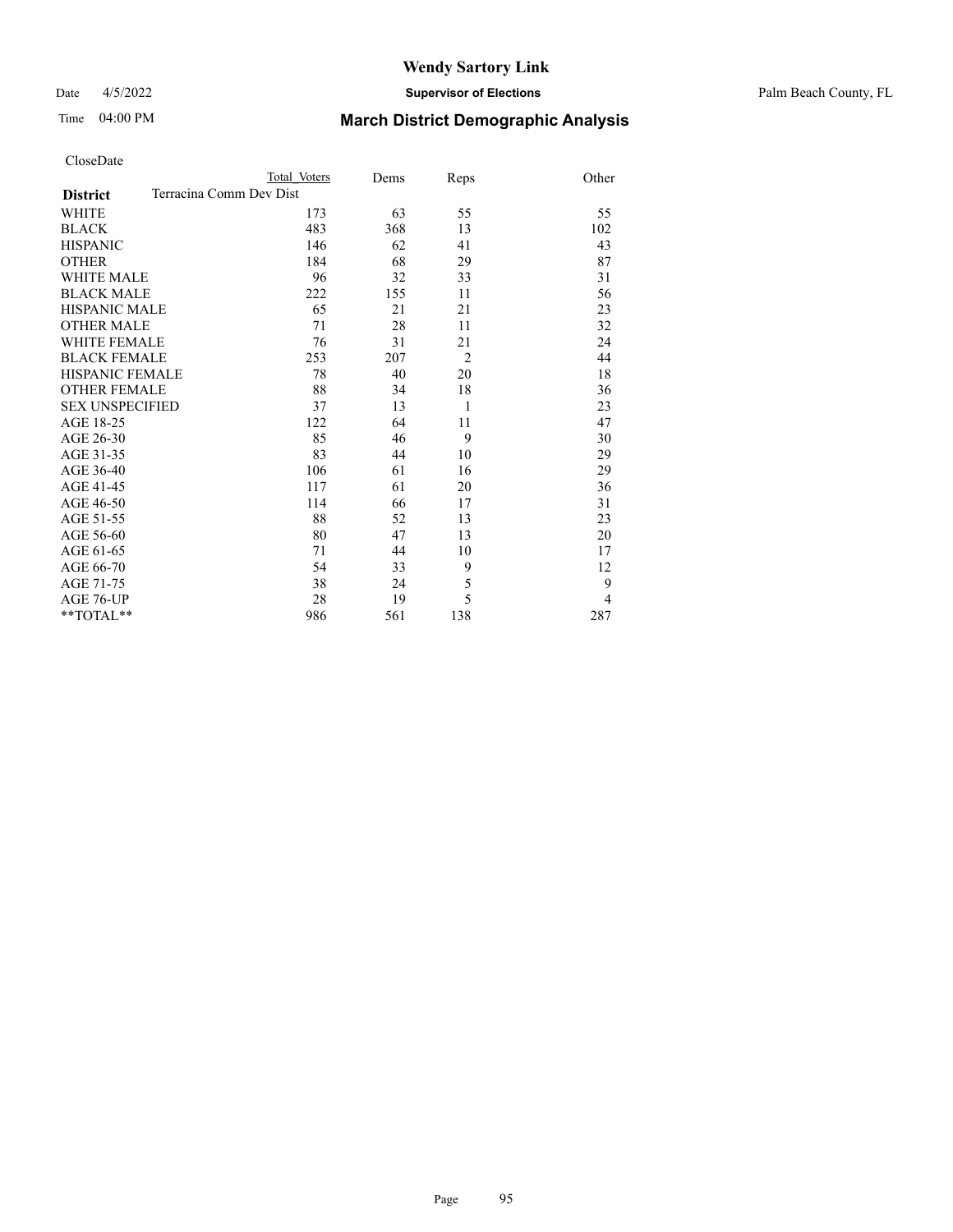### Date 4/5/2022 **Supervisor of Elections** Palm Beach County, FL

| CloseDate |
|-----------|
|-----------|

|                        | Total Voters           | Dems | Reps           | Other |
|------------------------|------------------------|------|----------------|-------|
| <b>District</b>        | Thousand Comm Dev Dist |      |                |       |
| WHITE                  | 293                    | 79   | 104            | 110   |
| BLACK                  | 808                    | 646  | 26             | 136   |
| HISPANIC               | 151                    | 60   | 26             | 65    |
| OTHER                  | 212                    | 91   | 30             | 91    |
| WHITE MALE             | 150                    | 36   | 58             | 56    |
| <b>BLACK MALE</b>      | 345                    | 256  | 16             | 73    |
| HISPANIC MALE          | 70                     | 22   | 15             | 33    |
| OTHER MALE             | 86                     | 34   | 18             | 34    |
| WHITE FEMALE           | 139                    | 43   | 45             | 51    |
| BLACK FEMALE           | 456                    | 385  | 10             | 61    |
| HISPANIC FEMALE        | 79                     | 37   | 11             | 31    |
| <b>OTHER FEMALE</b>    | 94                     | 45   | 11             | 38    |
| <b>SEX UNSPECIFIED</b> | 45                     | 18   | $\overline{2}$ | 25    |
| AGE 18-25              | 191                    | 112  | 11             | 68    |
| AGE 26-30              | 139                    | 76   | 21             | 42    |
| AGE 31-35              | 134                    | 81   | 13             | 40    |
| AGE 36-40              | 168                    | 102  | 26             | 40    |
| AGE 41-45              | 181                    | 107  | 25             | 49    |
| AGE 46-50              | 164                    | 93   | 22             | 49    |
| AGE 51-55              | 132                    | 79   | 20             | 33    |
| AGE 56-60              | 115                    | 67   | 18             | 30    |
| AGE 61-65              | 92                     | 61   | 10             | 21    |
| AGE 66-70              | 64                     | 50   | 6              | 8     |
| AGE 71-75              | 47                     | 29   | 8              | 10    |
| AGE 76-UP              | 37                     | 19   | 6              | 12    |
| $*$ $TOTAL**$          | 1,464                  | 876  | 186            | 402   |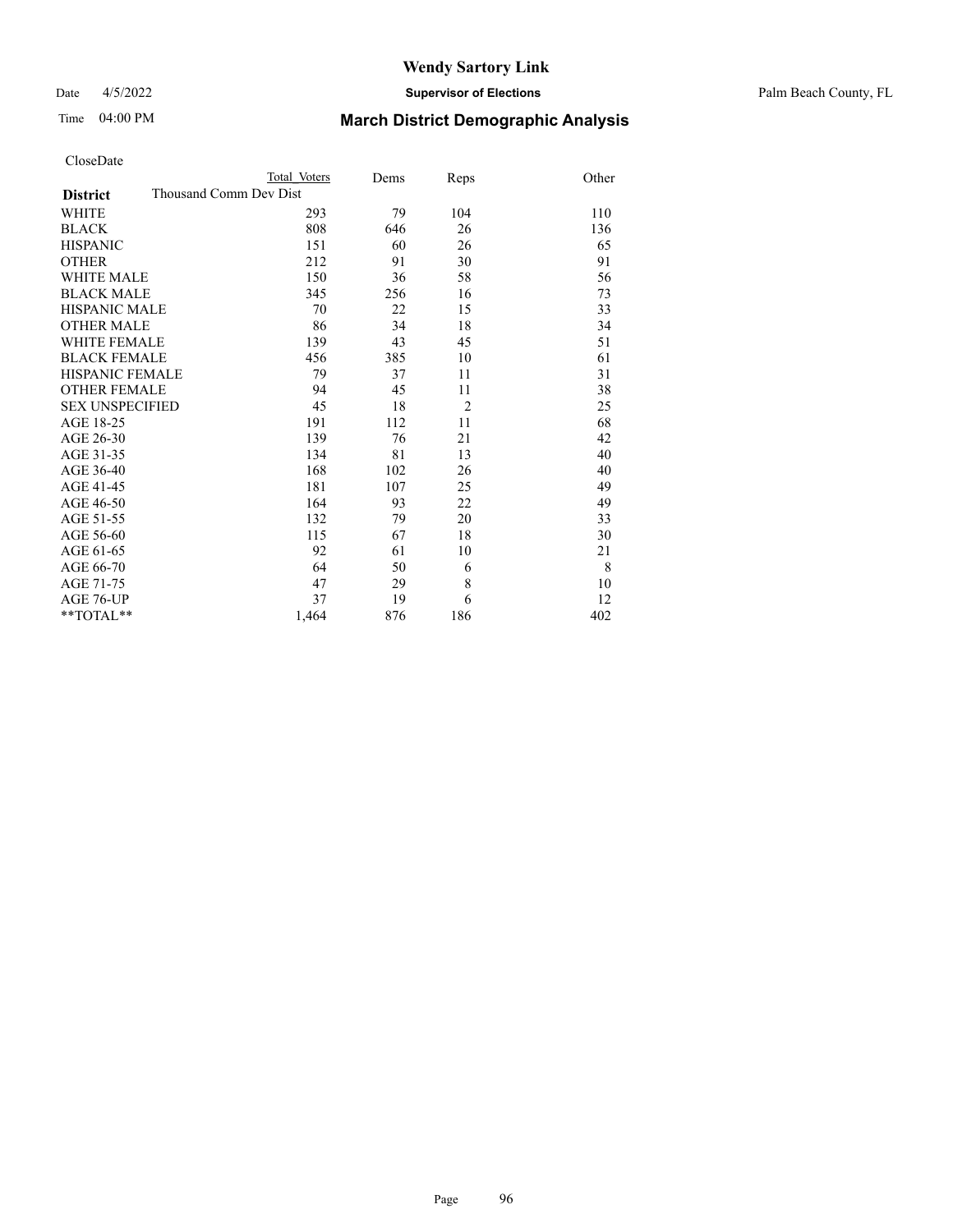### Date 4/5/2022 **Supervisor of Elections** Palm Beach County, FL

| CloseDate |
|-----------|
|-----------|

|                 | Total Voters        | Dems           | Reps           | Other    |
|-----------------|---------------------|----------------|----------------|----------|
| <b>District</b> | Vista Comm Dev Dist |                |                |          |
| WHITE           | 118                 | 32             | 40             | 46       |
| BLACK           | 123                 | 87             | 3              | 33       |
| HISPANIC        | 69                  | 24             | 14             | 31       |
| OTHER           | 49                  | 22             | 5              | 22       |
| WHITE MALE      | 56                  | 13             | 21             | 22       |
| BLACK MALE      | 41                  | 27             | 1              | 13       |
| HISPANIC MALE   | 28                  | 7              | 8              | 13       |
| OTHER MALE      | 19                  | 9              | $\overline{c}$ | 8        |
| WHITE FEMALE    | 60                  | 19             | 18             | 23       |
| BLACK FEMALE    | 82                  | 60             | $\overline{c}$ | 20       |
| HISPANIC FEMALE | 38                  | 15             | 6              | 17       |
| OTHER FEMALE    | 24                  | 11             | 3              | 10       |
| SEX UNSPECIFIED | 11                  | 4              | 1              | 6        |
| AGE 18-25       | 50                  | 25             | 9              | 16       |
| AGE 26-30       | 35                  | 15             | 7              | 13       |
| AGE 31-35       | 55                  | 23             | 10             | 22       |
| AGE 36-40       | 48                  | 25             | 7              | 16       |
| AGE 41-45       | 45                  | 19             | 9              | 17       |
| AGE 46-50       | 34                  | 14             | 4              | 16       |
| AGE 51-55       | 26                  | 13             | 3              | 10       |
| AGE 56-60       | 25                  | 11             | 5              | 9        |
| AGE 61-65       | 16                  | 8              | $\overline{2}$ | 6        |
| AGE 66-70       | 16                  | 8              | $\overline{4}$ | 4        |
| AGE 71-75       | 3                   | $\overline{c}$ | $\mathbf{1}$   | $\theta$ |
| AGE 76-UP       | 6                   | $\overline{2}$ | 1              | 3        |
| $*$ $TOTAL**$   | 359                 | 165            | 62             | 132      |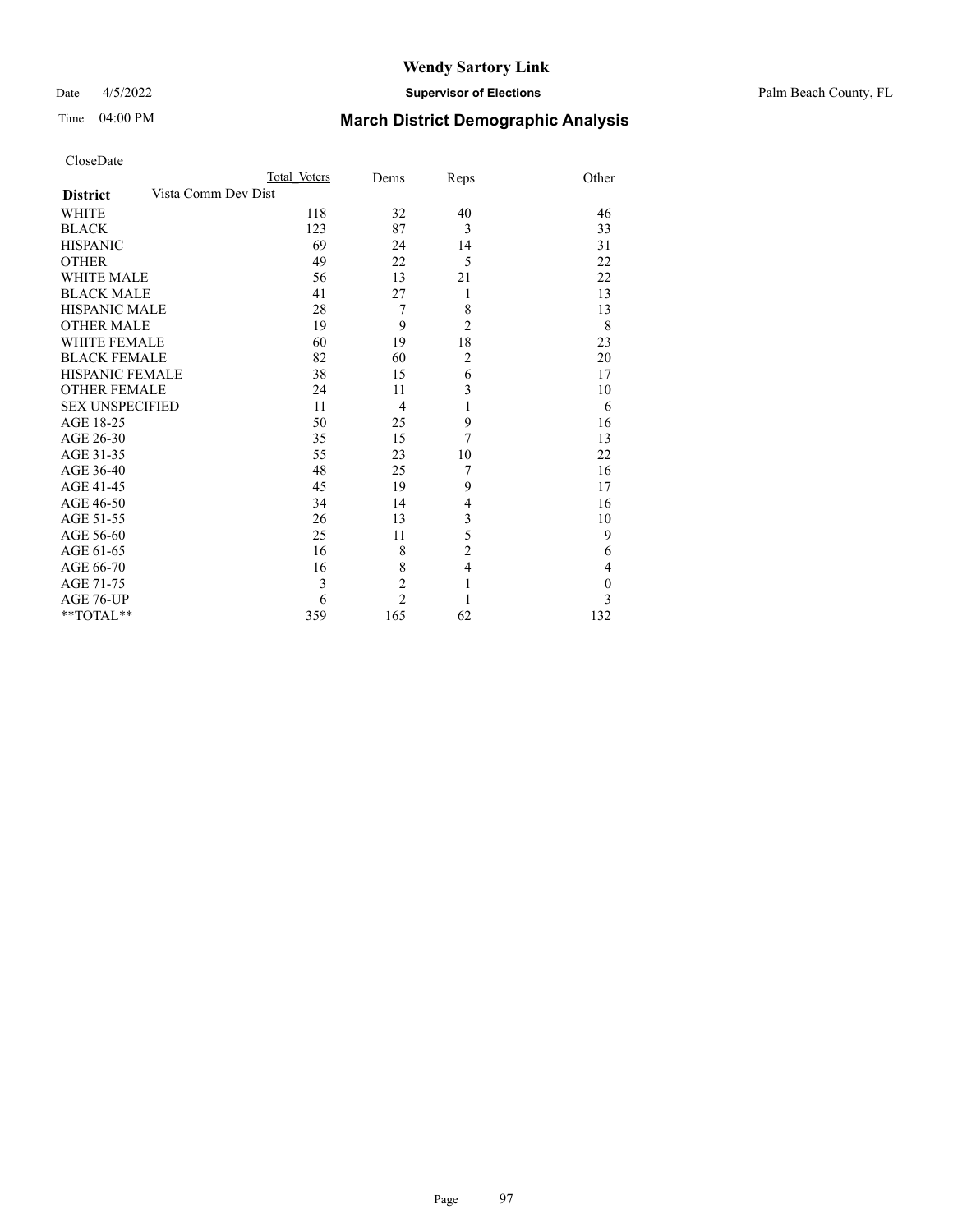Date 4/5/2022 **Supervisor of Elections** Palm Beach County, FL

|                     | Total Voters          | Dems | Reps             | Other |
|---------------------|-----------------------|------|------------------|-------|
| <b>District</b>     | Winston Comm Dev Dist |      |                  |       |
| WHITE               | 805                   | 246  | 287              | 272   |
| BLACK               | 92                    | 60   | 1                | 31    |
| <b>HISPANIC</b>     | 138                   | 60   | 29               | 49    |
| OTHER               | 126                   | 33   | 31               | 62    |
| WHITE MALE          | 399                   | 103  | 159              | 137   |
| <b>BLACK MALE</b>   | 41                    | 24   | $\boldsymbol{0}$ | 17    |
| HISPANIC MALE       | 56                    | 22   | 15               | 19    |
| OTHER MALE          | 41                    | 8    | 10               | 23    |
| WHITE FEMALE        | 399                   | 141  | 125              | 133   |
| <b>BLACK FEMALE</b> | 47                    | 33   | 1                | 13    |
| HISPANIC FEMALE     | 80                    | 36   | 14               | 30    |
| <b>OTHER FEMALE</b> | 56                    | 16   | 14               | 26    |
| SEX UNSPECIFIED     | 39                    | 15   | 9                | 15    |
| AGE 18-25           | 178                   | 64   | 32               | 82    |
| AGE 26-30           | 52                    | 16   | 7                | 29    |
| AGE 31-35           | 64                    | 18   | 22               | 24    |
| AGE 36-40           | 89                    | 24   | 26               | 39    |
| AGE 41-45           | 116                   | 30   | 37               | 49    |
| AGE 46-50           | 128                   | 48   | 34               | 46    |
| AGE 51-55           | 148                   | 56   | 43               | 49    |
| AGE 56-60           | 125                   | 48   | 51               | 26    |
| AGE 61-65           | 96                    | 32   | 40               | 24    |
| AGE 66-70           | 60                    | 22   | 25               | 13    |
| AGE 71-75           | 48                    | 17   | 15               | 16    |
| AGE 76-UP           | 57                    | 24   | 16               | 17    |
| **TOTAL**           | 1,161                 | 399  | 348              | 414   |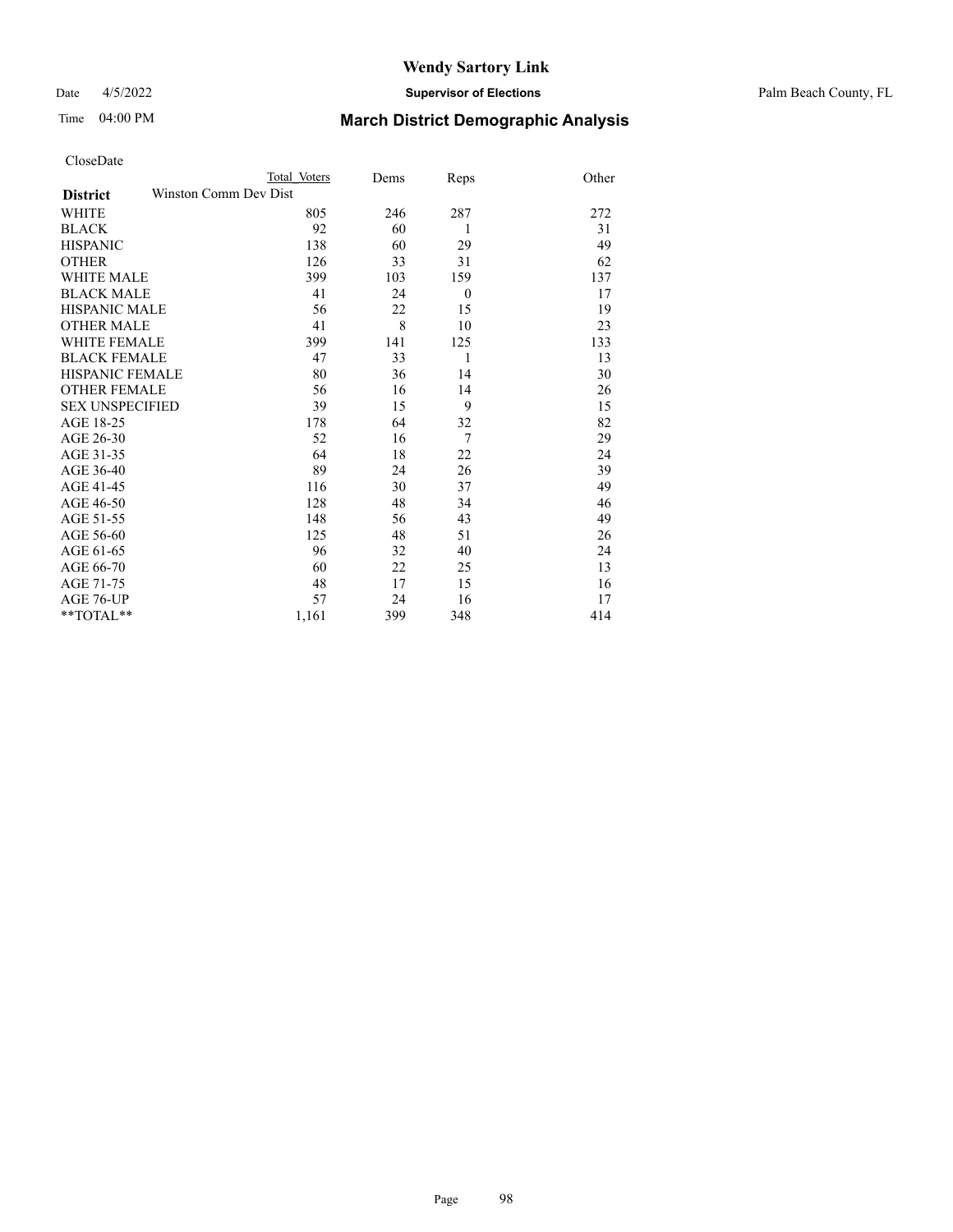#### Date 4/5/2022 **Supervisor of Elections** Palm Beach County, FL

| CloseDate |
|-----------|
|-----------|

|                        | Total Voters         | Dems | Reps                    | Other |
|------------------------|----------------------|------|-------------------------|-------|
| <b>District</b>        | Wyndam Park Comm Dev |      |                         |       |
| WHITE                  | 108                  | 42   | 31                      | 35    |
| <b>BLACK</b>           | 258                  | 198  | 9                       | 51    |
| HISPANIC               | 171                  | 71   | 26                      | 74    |
| OTHER                  | 117                  | 49   | 12                      | 56    |
| WHITE MALE             | 54                   | 21   | 15                      | 18    |
| <b>BLACK MALE</b>      | 100                  | 67   | 7                       | 26    |
| HISPANIC MALE          | 76                   | 29   | 12                      | 35    |
| <b>OTHER MALE</b>      | 41                   | 15   | 5                       | 21    |
| WHITE FEMALE           | 53                   | 20   | 16                      | 17    |
| BLACK FEMALE           | 154                  | 130  | $\overline{2}$          | 22    |
| HISPANIC FEMALE        | 91                   | 41   | 13                      | 37    |
| <b>OTHER FEMALE</b>    | 58                   | 28   | 6                       | 24    |
| <b>SEX UNSPECIFIED</b> | 27                   | 9    | $\overline{c}$          | 16    |
| AGE 18-25              | 99                   | 54   | $\overline{7}$          | 38    |
| AGE 26-30              | 49                   | 27   | 3                       | 19    |
| AGE 31-35              | 47                   | 25   | $\overline{3}$          | 19    |
| AGE 36-40              | 69                   | 40   | 6                       | 23    |
| AGE 41-45              | 77                   | 38   | 11                      | 28    |
| AGE 46-50              | 82                   | 45   | 11                      | 26    |
| AGE 51-55              | 58                   | 30   | 6                       | 22    |
| AGE 56-60              | 61                   | 31   | 12                      | 18    |
| AGE 61-65              | 39                   | 27   | $\overline{\mathbf{3}}$ | 9     |
| AGE 66-70              | 29                   | 16   | 7                       | 6     |
| AGE 71-75              | 13                   | 8    | $\overline{2}$          | 3     |
| AGE 76-UP              | 31                   | 19   | 7                       | 5     |
| **TOTAL**              | 654                  | 360  | 78                      | 216   |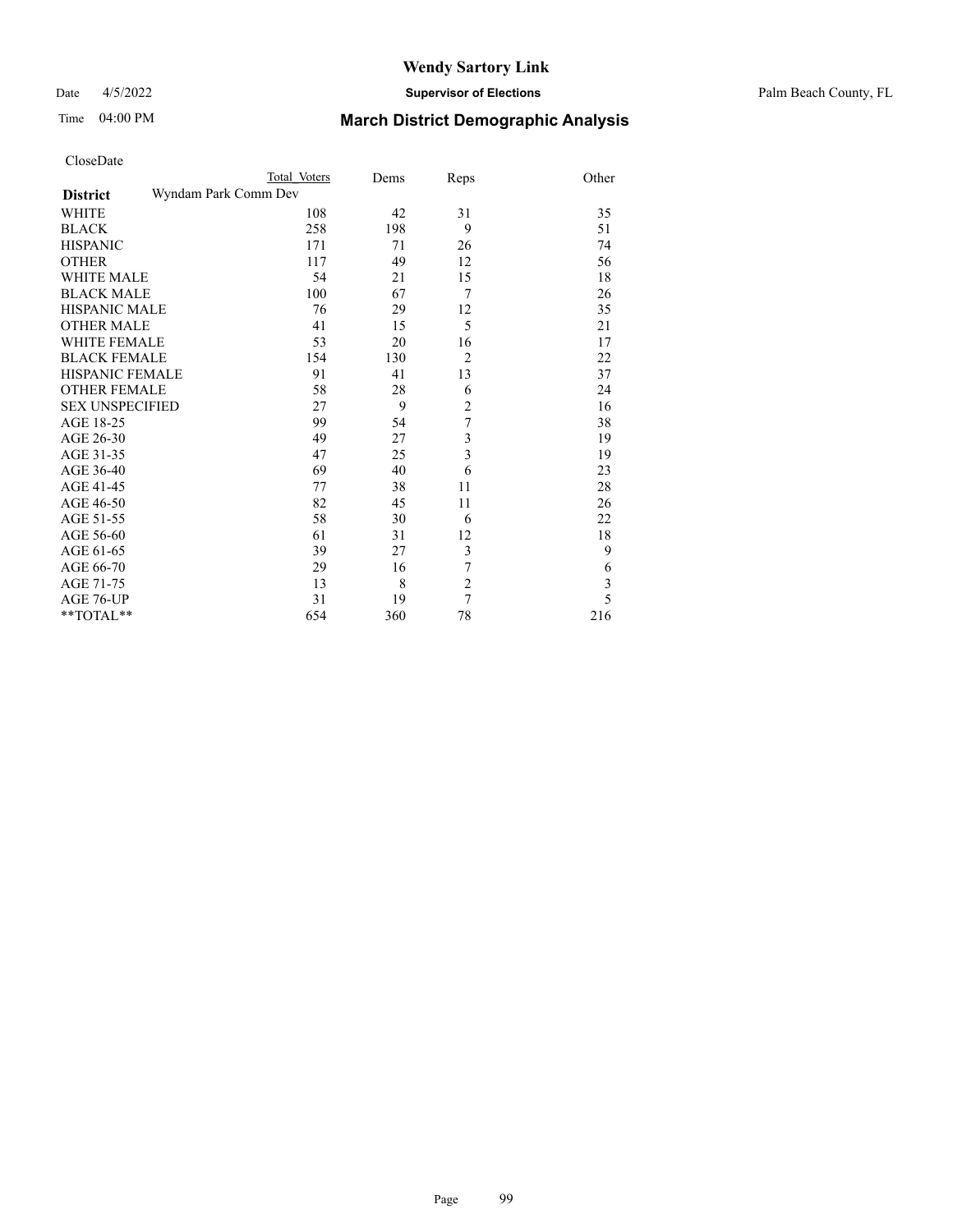#### Date 4/5/2022 **Supervisor of Elections** Palm Beach County, FL

### Time 04:00 PM **March District Demographic Analysis**

|                           | Total Voters | Dems           | Reps     | Other |
|---------------------------|--------------|----------------|----------|-------|
| Ward 1<br><b>District</b> |              |                |          |       |
| WHITE                     | 1,628        | 408            | 805      | 415   |
| <b>BLACK</b>              | 39           | 28             | 1        | 10    |
| <b>HISPANIC</b>           | 92           | 24             | 44       | 24    |
| <b>OTHER</b>              | 125          | 35             | 36       | 54    |
| <b>WHITE MALE</b>         | 770          | 179            | 380      | 211   |
| <b>BLACK MALE</b>         | 19           | 15             | 1        | 3     |
| <b>HISPANIC MALE</b>      | 33           | $\overline{7}$ | 15       | 11    |
| <b>OTHER MALE</b>         | 44           | 10             | 14       | 20    |
| <b>WHITE FEMALE</b>       | 844          | 225            | 417      | 202   |
| <b>BLACK FEMALE</b>       | 20           | 13             | $\theta$ | 7     |
| <b>HISPANIC FEMALE</b>    | 57           | 17             | 28       | 12    |
| <b>OTHER FEMALE</b>       | 52           | 18             | 15       | 19    |
| <b>SEX UNSPECIFIED</b>    | 44           | 10             | 16       | 18    |
| AGE 18-25                 | 105          | 23             | 45       | 37    |
| AGE 26-30                 | 73           | 18             | 22       | 33    |
| AGE 31-35                 | 82           | 23             | 36       | 23    |
| AGE 36-40                 | 69           | 17             | 30       | 22    |
| AGE 41-45                 | 90           | 19             | 46       | 25    |
| AGE 46-50                 | 109          | 22             | 50       | 37    |
| AGE 51-55                 | 133          | 26             | 65       | 42    |
| AGE 56-60                 | 156          | 38             | 77       | 41    |
| AGE 61-65                 | 170          | 56             | 78       | 36    |
| AGE 66-70                 | 211          | 71             | 87       | 53    |
| AGE 71-75                 | 212          | 54             | 100      | 58    |
| AGE 76-UP                 | 474          | 128            | 250      | 96    |
| $*$ $TOTAL**$             | 1,884        | 495            | 886      | 503   |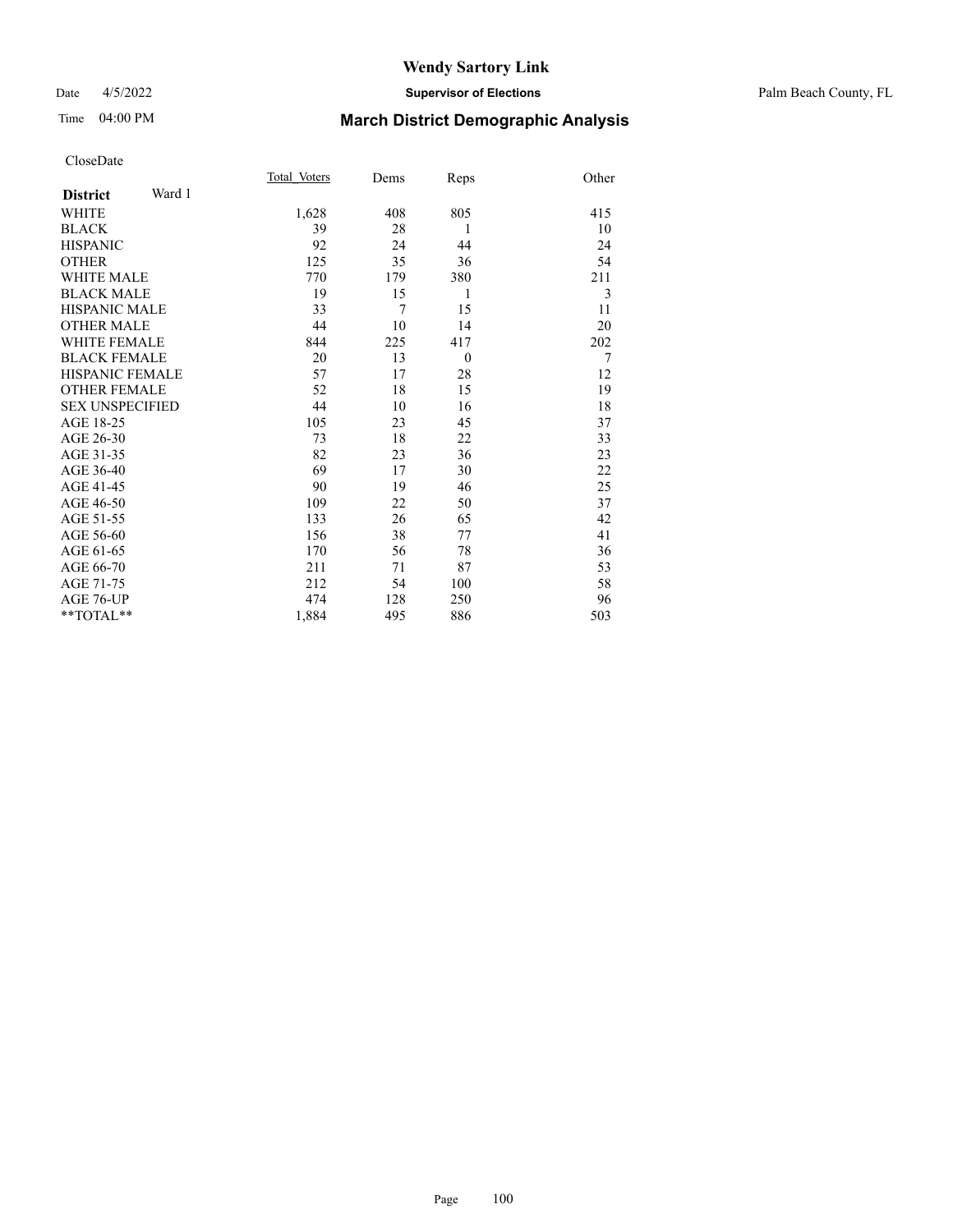Date 4/5/2022 **Supervisor of Elections** Palm Beach County, FL

### Time 04:00 PM **March District Demographic Analysis**

|                                         | Total Voters | Dems  | Reps  | Other |
|-----------------------------------------|--------------|-------|-------|-------|
| Boynton Beach Dist 1<br><b>District</b> |              |       |       |       |
| WHITE                                   | 10,116       | 3,771 | 3,312 | 3,033 |
| <b>BLACK</b>                            | 1,940        | 1,396 | 63    | 481   |
| <b>HISPANIC</b>                         | 1,363        | 571   | 241   | 551   |
| <b>OTHER</b>                            | 1,154        | 430   | 195   | 529   |
| <b>WHITE MALE</b>                       | 4,540        | 1,438 | 1,615 | 1,487 |
| <b>BLACK MALE</b>                       | 781          | 511   | 33    | 237   |
| HISPANIC MALE                           | 576          | 225   | 116   | 235   |
| <b>OTHER MALE</b>                       | 419          | 152   | 75    | 192   |
| WHITE FEMALE                            | 5,448        | 2,287 | 1,665 | 1,496 |
| <b>BLACK FEMALE</b>                     | 1,128        | 863   | 28    | 237   |
| HISPANIC FEMALE                         | 761          | 334   | 119   | 308   |
| <b>OTHER FEMALE</b>                     | 488          | 202   | 79    | 207   |
| <b>SEX UNSPECIFIED</b>                  | 425          | 154   | 80    | 191   |
| AGE 18-25                               | 994          | 411   | 165   | 418   |
| AGE 26-30                               | 1,071        | 412   | 233   | 426   |
| AGE 31-35                               | 1,144        | 490   | 215   | 439   |
| AGE 36-40                               | 965          | 417   | 190   | 358   |
| AGE 41-45                               | 796          | 335   | 163   | 298   |
| AGE 46-50                               | 832          | 348   | 184   | 300   |
| AGE 51-55                               | 880          | 330   | 256   | 294   |
| AGE 56-60                               | 1,051        | 399   | 352   | 300   |
| AGE 61-65                               | 1,319        | 558   | 396   | 365   |
| AGE 66-70                               | 1,203        | 533   | 356   | 314   |
| AGE 71-75                               | 1,265        | 564   | 352   | 349   |
| AGE 76-UP                               | 3,053        | 1,371 | 949   | 733   |
| **TOTAL**                               | 14,573       | 6,168 | 3,811 | 4,594 |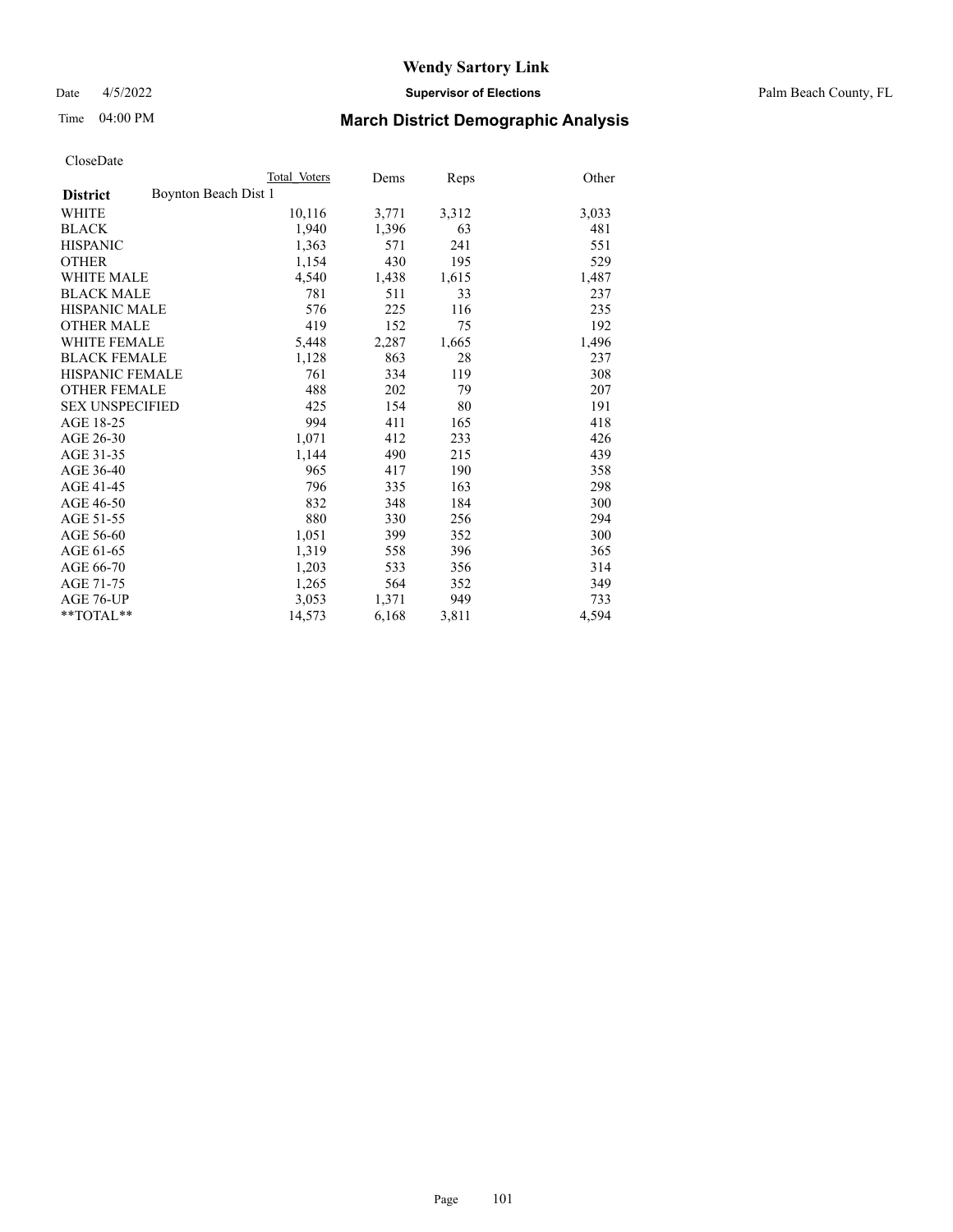Date 4/5/2022 **Supervisor of Elections** Palm Beach County, FL

### Time 04:00 PM **March District Demographic Analysis**

|                                         | Total Voters | Dems  | Reps  | Other |
|-----------------------------------------|--------------|-------|-------|-------|
| Boynton Beach Dist 2<br><b>District</b> |              |       |       |       |
| WHITE                                   | 3,742        | 1,164 | 1,340 | 1,238 |
| <b>BLACK</b>                            | 5,815        | 4,674 | 125   | 1,016 |
| <b>HISPANIC</b>                         | 1,123        | 533   | 174   | 416   |
| <b>OTHER</b>                            | 936          | 399   | 100   | 437   |
| <b>WHITE MALE</b>                       | 1,806        | 449   | 730   | 627   |
| <b>BLACK MALE</b>                       | 2,564        | 1,969 | 64    | 531   |
| <b>HISPANIC MALE</b>                    | 509          | 222   | 86    | 201   |
| <b>OTHER MALE</b>                       | 333          | 127   | 49    | 157   |
| <b>WHITE FEMALE</b>                     | 1,881        | 698   | 592   | 591   |
| <b>BLACK FEMALE</b>                     | 3,160        | 2,642 | 58    | 460   |
| <b>HISPANIC FEMALE</b>                  | 593          | 302   | 86    | 205   |
| <b>OTHER FEMALE</b>                     | 347          | 180   | 34    | 133   |
| <b>SEX UNSPECIFIED</b>                  | 413          | 177   | 38    | 198   |
| AGE 18-25                               | 1,340        | 751   | 129   | 460   |
| AGE 26-30                               | 1,116        | 579   | 139   | 398   |
| AGE 31-35                               | 1,135        | 639   | 121   | 375   |
| AGE 36-40                               | 1,041        | 580   | 111   | 350   |
| AGE 41-45                               | 819          | 496   | 90    | 233   |
| AGE 46-50                               | 780          | 469   | 112   | 199   |
| AGE 51-55                               | 866          | 490   | 156   | 220   |
| AGE 56-60                               | 1,039        | 599   | 206   | 234   |
| AGE 61-65                               | 1,039        | 647   | 206   | 186   |
| AGE 66-70                               | 837          | 535   | 142   | 160   |
| AGE 71-75                               | 697          | 439   | 136   | 122   |
| AGE 76-UP                               | 907          | 546   | 191   | 170   |
| $*$ $TOTAL**$                           | 11,616       | 6,770 | 1,739 | 3,107 |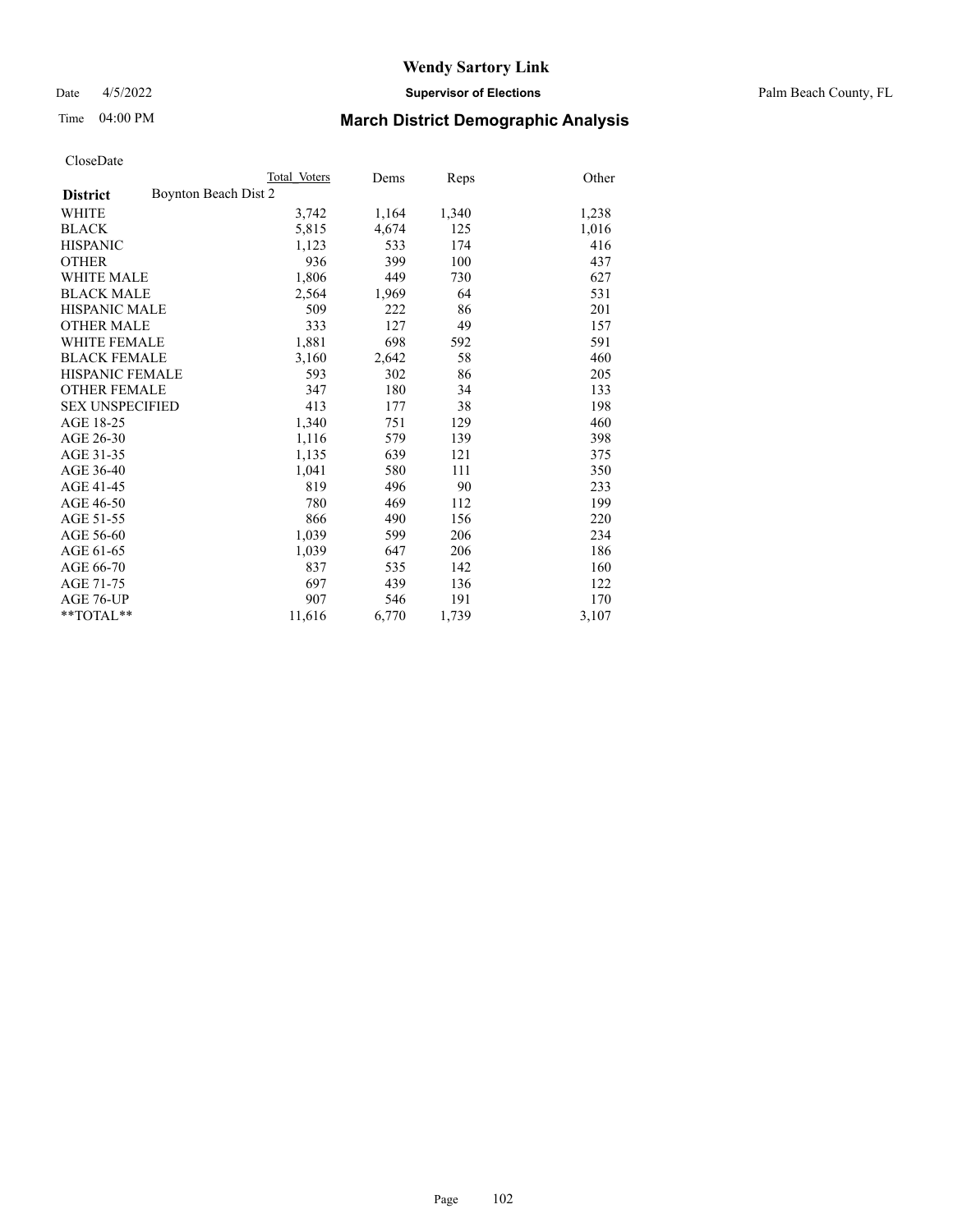Date 4/5/2022 **Supervisor of Elections** Palm Beach County, FL

### Time 04:00 PM **March District Demographic Analysis**

|                                         | Total Voters | Dems  | Reps  | Other |
|-----------------------------------------|--------------|-------|-------|-------|
| Boynton Beach Dist 3<br><b>District</b> |              |       |       |       |
| WHITE                                   | 8,400        | 2,676 | 3,029 | 2,695 |
| <b>BLACK</b>                            | 2,484        | 1,868 | 90    | 526   |
| <b>HISPANIC</b>                         | 1,088        | 456   | 189   | 443   |
| <b>OTHER</b>                            | 1,066        | 427   | 183   | 456   |
| <b>WHITE MALE</b>                       | 4,000        | 1,083 | 1,535 | 1,382 |
| <b>BLACK MALE</b>                       | 1,135        | 800   | 58    | 277   |
| <b>HISPANIC MALE</b>                    | 476          | 173   | 89    | 214   |
| <b>OTHER MALE</b>                       | 349          | 138   | 71    | 140   |
| <b>WHITE FEMALE</b>                     | 4,290        | 1,566 | 1,455 | 1,269 |
| <b>BLACK FEMALE</b>                     | 1,301        | 1,034 | 30    | 237   |
| <b>HISPANIC FEMALE</b>                  | 601          | 279   | 99    | 223   |
| <b>OTHER FEMALE</b>                     | 420          | 193   | 65    | 162   |
| <b>SEX UNSPECIFIED</b>                  | 452          | 156   | 83    | 213   |
| AGE 18-25                               | 1,107        | 522   | 168   | 417   |
| AGE 26-30                               | 1,216        | 486   | 251   | 479   |
| AGE 31-35                               | 1,311        | 510   | 288   | 513   |
| AGE 36-40                               | 1,088        | 442   | 257   | 389   |
| AGE 41-45                               | 854          | 371   | 184   | 299   |
| AGE 46-50                               | 802          | 331   | 228   | 243   |
| AGE 51-55                               | 1,038        | 421   | 271   | 346   |
| AGE 56-60                               | 1,111        | 451   | 354   | 306   |
| AGE 61-65                               | 1,172        | 488   | 375   | 309   |
| AGE 66-70                               | 1,030        | 463   | 307   | 260   |
| AGE 71-75                               | 841          | 351   | 270   | 220   |
| AGE 76-UP                               | 1,468        | 591   | 538   | 339   |
| $*$ $TOTAL**$                           | 13,038       | 5,427 | 3,491 | 4,120 |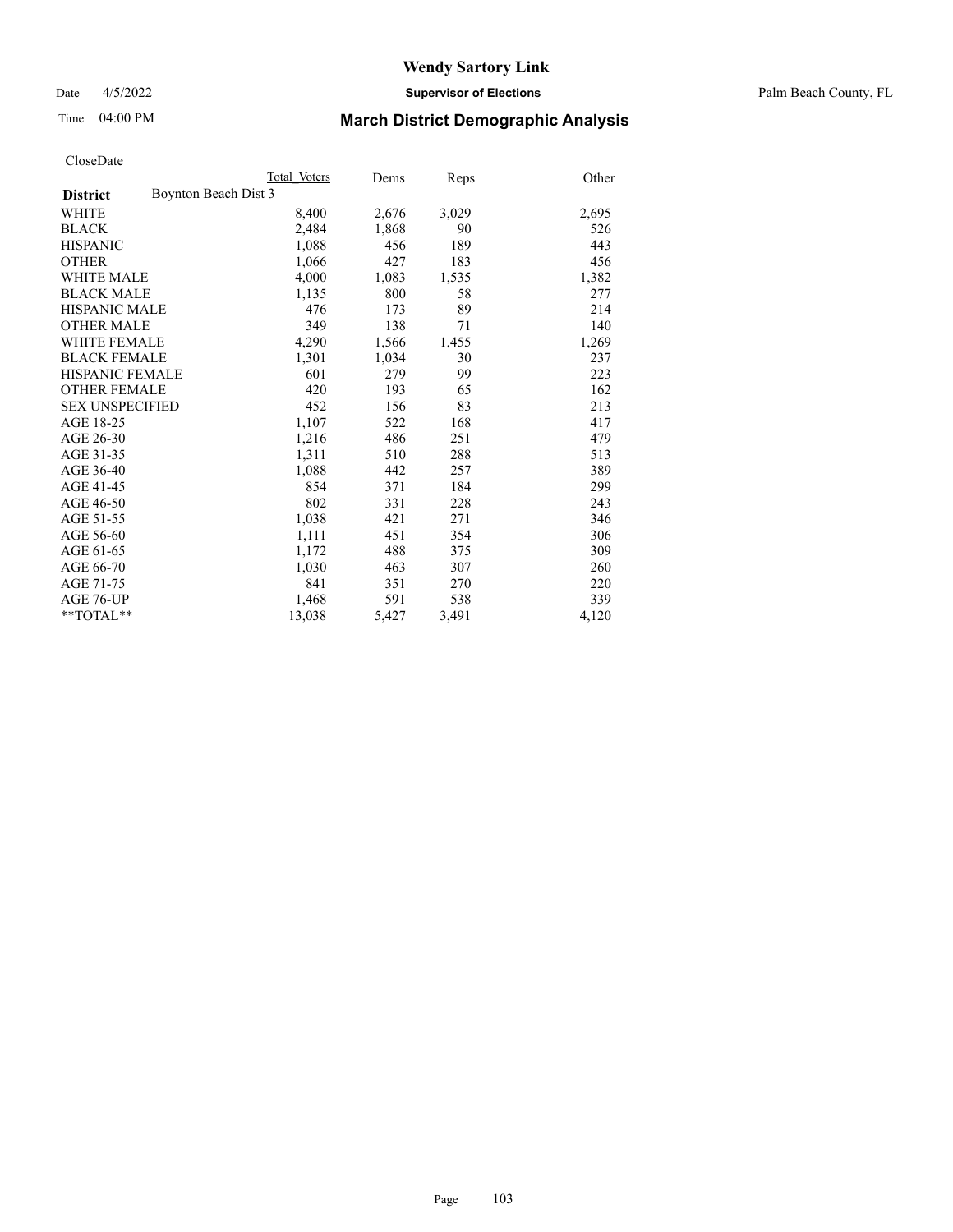Date 4/5/2022 **Supervisor of Elections** Palm Beach County, FL

### Time 04:00 PM **March District Demographic Analysis**

|                                         | Total Voters | Dems  | Reps  | Other |
|-----------------------------------------|--------------|-------|-------|-------|
| Boynton Beach Dist 4<br><b>District</b> |              |       |       |       |
| WHITE                                   | 7,047        | 2,553 | 2,285 | 2,209 |
| <b>BLACK</b>                            | 2,466        | 1,799 | 80    | 587   |
| <b>HISPANIC</b>                         | 1,771        | 745   | 309   | 717   |
| <b>OTHER</b>                            | 1,431        | 548   | 225   | 658   |
| <b>WHITE MALE</b>                       | 3,238        | 1,002 | 1,175 | 1,061 |
| <b>BLACK MALE</b>                       | 1,007        | 692   | 43    | 272   |
| <b>HISPANIC MALE</b>                    | 761          | 271   | 157   | 333   |
| <b>OTHER MALE</b>                       | 503          | 181   | 90    | 232   |
| WHITE FEMALE                            | 3,717        | 1,518 | 1,086 | 1,113 |
| <b>BLACK FEMALE</b>                     | 1,425        | 1,082 | 37    | 306   |
| <b>HISPANIC FEMALE</b>                  | 977          | 462   | 149   | 366   |
| <b>OTHER FEMALE</b>                     | 625          | 278   | 98    | 249   |
| <b>SEX UNSPECIFIED</b>                  | 451          | 153   | 62    | 236   |
| AGE 18-25                               | 1,160        | 496   | 189   | 475   |
| AGE 26-30                               | 1,159        | 489   | 218   | 452   |
| AGE 31-35                               | 1,352        | 589   | 260   | 503   |
| AGE 36-40                               | 1,227        | 547   | 205   | 475   |
| AGE 41-45                               | 988          | 449   | 181   | 358   |
| AGE 46-50                               | 1,069        | 493   | 221   | 355   |
| AGE 51-55                               | 1,196        | 498   | 295   | 403   |
| AGE 56-60                               | 1,154        | 487   | 318   | 349   |
| AGE 61-65                               | 995          | 453   | 304   | 238   |
| AGE 66-70                               | 812          | 381   | 220   | 211   |
| AGE 71-75                               | 577          | 247   | 187   | 143   |
| AGE 76-UP                               | 1,026        | 516   | 301   | 209   |
| **TOTAL**                               | 12,715       | 5,645 | 2,899 | 4,171 |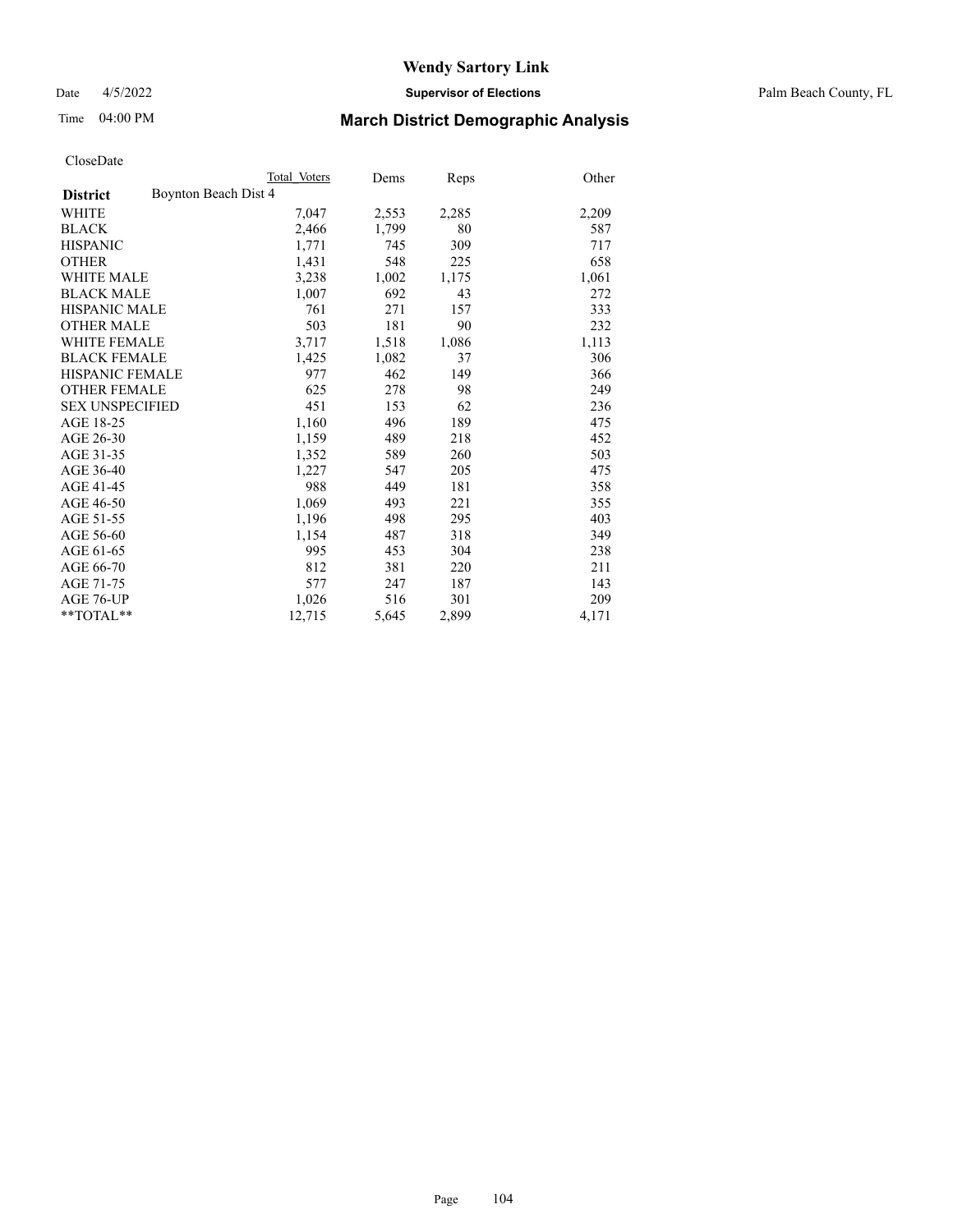### Time 04:00 PM **March District Demographic Analysis**

|                           | Total Voters | Dems  | Reps  | Other |
|---------------------------|--------------|-------|-------|-------|
| Ward 1<br><b>District</b> |              |       |       |       |
| WHITE                     | 957          | 240   | 556   | 161   |
| <b>BLACK</b>              | 4,142        | 3,561 | 102   | 479   |
| <b>HISPANIC</b>           | 1,776        | 800   | 374   | 602   |
| <b>OTHER</b>              | 463          | 235   | 43    | 185   |
| <b>WHITE MALE</b>         | 448          | 112   | 262   | 74    |
| <b>BLACK MALE</b>         | 1,670        | 1,387 | 63    | 220   |
| <b>HISPANIC MALE</b>      | 831          | 344   | 199   | 288   |
| <b>OTHER MALE</b>         | 173          | 87    | 16    | 70    |
| <b>WHITE FEMALE</b>       | 497          | 125   | 290   | 82    |
| <b>BLACK FEMALE</b>       | 2,407        | 2,124 | 39    | 244   |
| HISPANIC FEMALE           | 903          | 443   | 170   | 290   |
| <b>OTHER FEMALE</b>       | 156          | 95    | 17    | 44    |
| <b>SEX UNSPECIFIED</b>    | 253          | 119   | 19    | 115   |
| AGE 18-25                 | 930          | 569   | 81    | 280   |
| AGE 26-30                 | 754          | 461   | 79    | 214   |
| AGE 31-35                 | 749          | 515   | 71    | 163   |
| AGE 36-40                 | 575          | 365   | 53    | 157   |
| AGE 41-45                 | 462          | 304   | 64    | 94    |
| AGE 46-50                 | 471          | 291   | 84    | 96    |
| AGE 51-55                 | 550          | 355   | 90    | 105   |
| AGE 56-60                 | 599          | 427   | 96    | 76    |
| AGE 61-65                 | 568          | 371   | 115   | 82    |
| AGE 66-70                 | 554          | 397   | 101   | 56    |
| AGE 71-75                 | 436          | 296   | 94    | 46    |
| AGE 76-UP                 | 690          | 485   | 147   | 58    |
| $*$ $TOTAL**$             | 7,338        | 4,836 | 1,075 | 1,427 |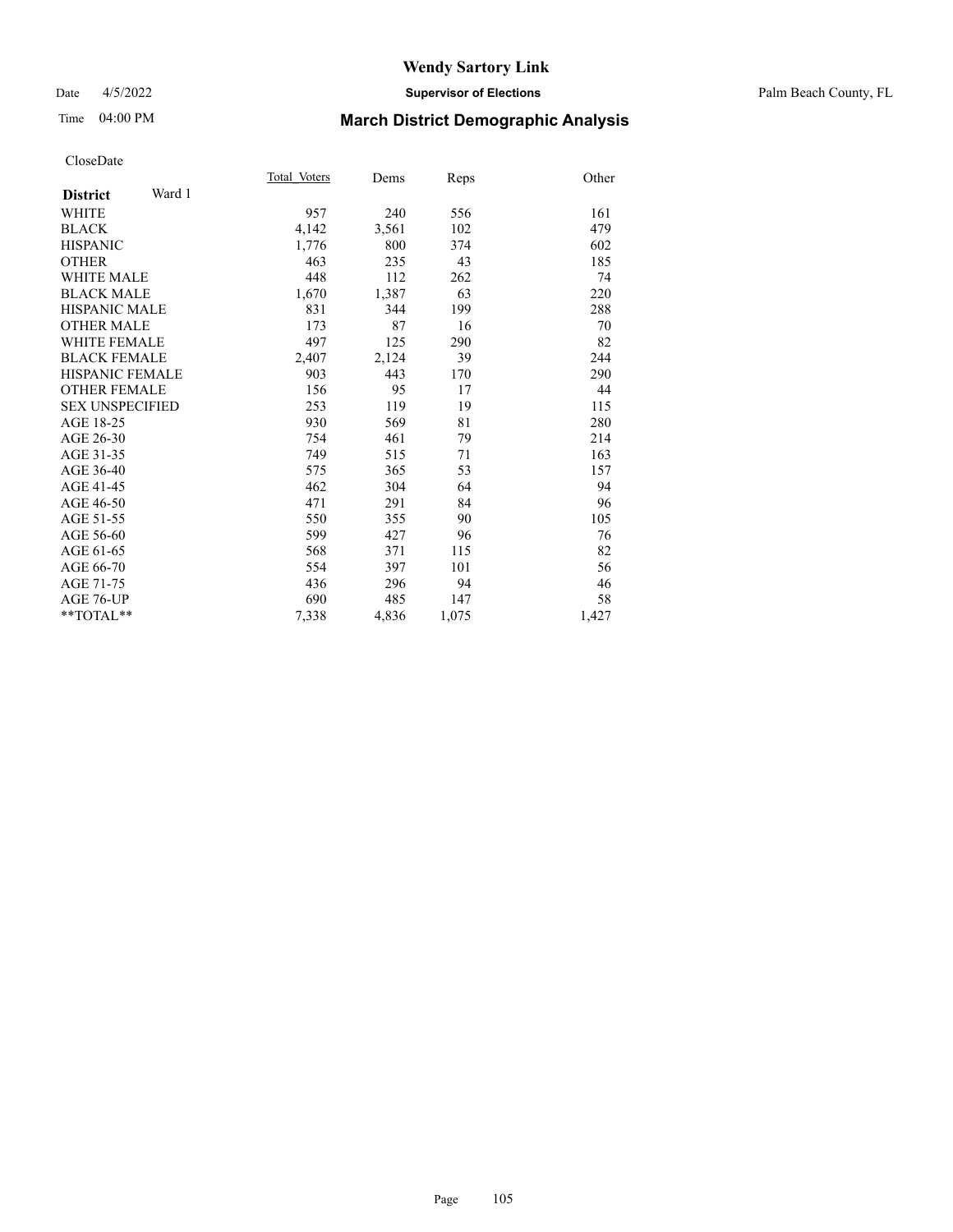### Date 4/5/2022 **Supervisor of Elections** Palm Beach County, FL

### Time 04:00 PM **March District Demographic Analysis**

|                           | Total Voters | Dems   | <b>Reps</b> | Other  |
|---------------------------|--------------|--------|-------------|--------|
| Ward 1<br><b>District</b> |              |        |             |        |
| WHITE                     | 54,021       | 16,397 | 21,056      | 16,568 |
| <b>BLACK</b>              | 2,315        | 1,538  | 136         | 641    |
| <b>HISPANIC</b>           | 6,145        | 2,129  | 1,540       | 2,476  |
| <b>OTHER</b>              | 6,222        | 1,956  | 1,344       | 2,922  |
| <b>WHITE MALE</b>         | 25,934       | 6,451  | 10,853      | 8,630  |
| <b>BLACK MALE</b>         | 1,029        | 630    | 78          | 321    |
| <b>HISPANIC MALE</b>      | 2,503        | 791    | 640         | 1,072  |
| <b>OTHER MALE</b>         | 2,214        | 607    | 538         | 1,069  |
| <b>WHITE FEMALE</b>       | 27,363       | 9,739  | 9,915       | 7,709  |
| <b>BLACK FEMALE</b>       | 1,238        | 881    | 55          | 302    |
| <b>HISPANIC FEMALE</b>    | 3,500        | 1,293  | 860         | 1,347  |
| <b>OTHER FEMALE</b>       | 2,524        | 950    | 522         | 1,052  |
| <b>SEX UNSPECIFIED</b>    | 2,320        | 642    | 597         | 1,081  |
| AGE 18-25                 | 7,578        | 2,531  | 2,246       | 2,801  |
| AGE 26-30                 | 4,727        | 1,537  | 1,397       | 1,793  |
| AGE 31-35                 | 4,617        | 1,460  | 1,342       | 1,815  |
| AGE 36-40                 | 4,470        | 1,403  | 1,316       | 1,751  |
| AGE 41-45                 | 4,467        | 1,344  | 1,311       | 1,812  |
| AGE 46-50                 | 4,802        | 1,367  | 1,602       | 1,833  |
| AGE 51-55                 | 6,070        | 1,628  | 2,302       | 2,140  |
| AGE 56-60                 | 6,431        | 1,882  | 2,548       | 2,001  |
| AGE 61-65                 | 6,056        | 1,975  | 2,329       | 1,752  |
| AGE 66-70                 | 5,450        | 1,976  | 1,962       | 1,512  |
| AGE 71-75                 | 4,908        | 1,802  | 1,783       | 1,323  |
| AGE 76-UP                 | 9,127        | 3,115  | 3,938       | 2,074  |
| $*$ TOTAL $*$             | 68,703       | 22,020 | 24,076      | 22,607 |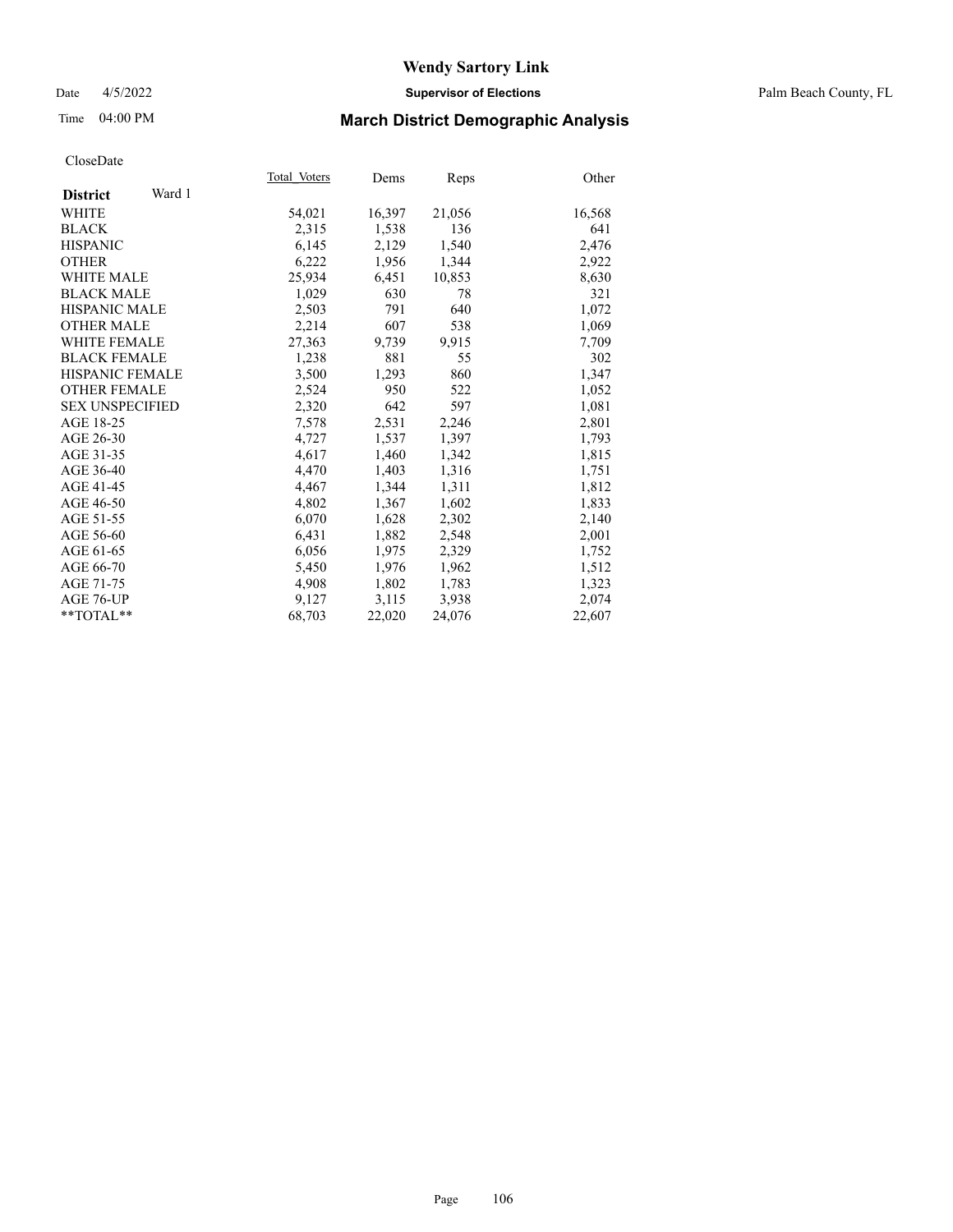#### Date 4/5/2022 **Supervisor of Elections** Palm Beach County, FL

### Time 04:00 PM **March District Demographic Analysis**

|                           | Total Voters     | Dems                    | Reps           | Other            |
|---------------------------|------------------|-------------------------|----------------|------------------|
| Ward 1<br><b>District</b> |                  |                         |                |                  |
| WHITE                     | 304              | 80                      | 139            | 85               |
| <b>BLACK</b>              | $\theta$         | $\mathbf{0}$            | $\mathbf{0}$   | $\theta$         |
| <b>HISPANIC</b>           | 10               | 3                       |                | 6                |
| <b>OTHER</b>              | 16               | 5                       | 5              | 6                |
| <b>WHITE MALE</b>         | 127              | 26                      | 58             | 43               |
| <b>BLACK MALE</b>         | $\boldsymbol{0}$ | $\theta$                | $\mathbf{0}$   | $\boldsymbol{0}$ |
| <b>HISPANIC MALE</b>      | 3                | $\overline{c}$          | 0              |                  |
| <b>OTHER MALE</b>         | 5                | $\overline{c}$          | $\overline{2}$ |                  |
| <b>WHITE FEMALE</b>       | 176              | 54                      | 80             | 42               |
| <b>BLACK FEMALE</b>       | $\overline{0}$   | $\theta$                | $\mathbf{0}$   | $\theta$         |
| <b>HISPANIC FEMALE</b>    | 6                | 1                       |                | 4                |
| <b>OTHER FEMALE</b>       | 4                | $\overline{2}$          | $\theta$       | $\overline{c}$   |
| <b>SEX UNSPECIFIED</b>    | 9                | 1                       | 4              | 4                |
| AGE 18-25                 | 9                | $\overline{2}$          | 4              | 3                |
| AGE 26-30                 | 4                | 1                       | $\overline{2}$ |                  |
| AGE 31-35                 | 5                | 1                       | $\overline{2}$ | 2                |
| AGE 36-40                 | 5                | 3                       | 1              |                  |
| AGE 41-45                 | 7                | 1                       | 3              | 3                |
| AGE 46-50                 | 6                | $\overline{c}$          | 1              | 3                |
| AGE 51-55                 | 18               | $\overline{\mathbf{3}}$ | 9              | 6                |
| AGE 56-60                 | 17               | 4                       | 8              | 5                |
| AGE 61-65                 | 36               | 13                      | 12             | 11               |
| AGE 66-70                 | 27               | 9                       | 6              | 12               |
| AGE 71-75                 | 44               | 11                      | 21             | 12               |
| AGE 76-UP                 | 152              | 38                      | 76             | 38               |
| **TOTAL**                 | 330              | 88                      | 145            | 97               |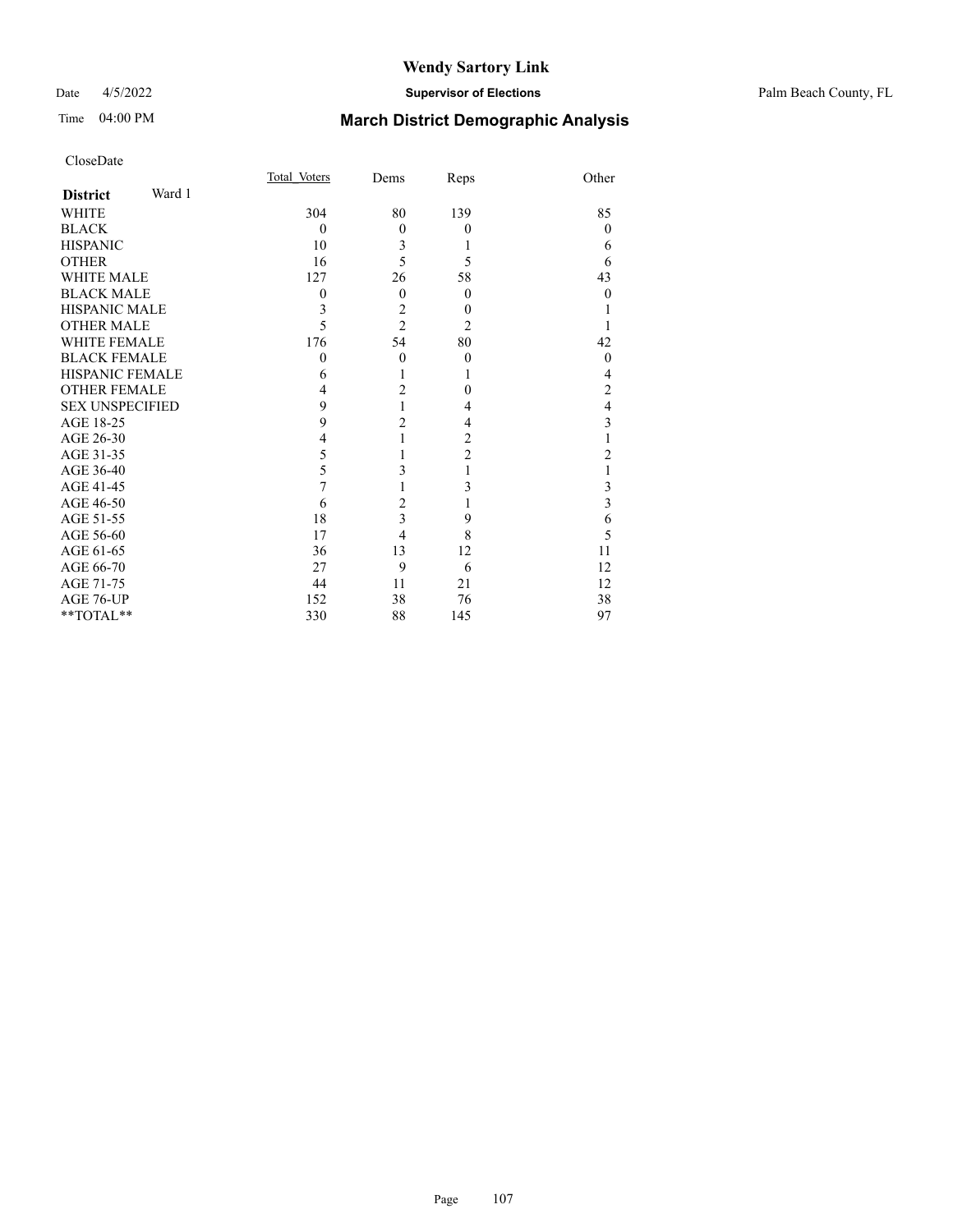### Date 4/5/2022 **Supervisor of Elections** Palm Beach County, FL

| CloseDate |
|-----------|
|-----------|

|                        |        | Total Voters   | Dems           | Reps           | Other                   |
|------------------------|--------|----------------|----------------|----------------|-------------------------|
| <b>District</b>        | Ward 1 |                |                |                |                         |
| <b>WHITE</b>           |        | 58             | 19             | 21             | 18                      |
| <b>BLACK</b>           |        | $\overline{2}$ | 1              | $\Omega$       | -1                      |
| <b>HISPANIC</b>        |        | 24             | 7              | 7              | 10                      |
| <b>OTHER</b>           |        | 5              | 1              | $\theta$       | 4                       |
| <b>WHITE MALE</b>      |        | 27             | 8              | 11             | 8                       |
| <b>BLACK MALE</b>      |        | 2              |                | $\Omega$       | 1                       |
| <b>HISPANIC MALE</b>   |        | 9              | 1              | 6              | $\overline{2}$          |
| <b>OTHER MALE</b>      |        | $\Omega$       | $\theta$       | $\Omega$       | $\mathbf{0}$            |
| <b>WHITE FEMALE</b>    |        | 30             | 11             | 10             | 9                       |
| <b>BLACK FEMALE</b>    |        | $\Omega$       | $\mathbf{0}$   | $\theta$       | $\mathbf{0}$            |
| <b>HISPANIC FEMALE</b> |        | 15             | 6              | 1              | $\,$ $\,$               |
| <b>OTHER FEMALE</b>    |        | 3              | 0              | $\Omega$       | $\overline{\mathbf{3}}$ |
| <b>SEX UNSPECIFIED</b> |        | 3              | 1              | $\theta$       | $\overline{c}$          |
| AGE 18-25              |        | 9              | 3              | 4              | $\overline{c}$          |
| AGE 26-30              |        | 5              | $\overline{c}$ | 1              | $\overline{c}$          |
| AGE 31-35              |        | 11             | $\overline{4}$ | 3              | $\overline{4}$          |
| AGE 36-40              |        | 8              | $\overline{c}$ | $\theta$       | 6                       |
| AGE 41-45              |        | 3              | 1              | 0              | $\overline{c}$          |
| AGE 46-50              |        | 7              | 0              | 5              | $\overline{c}$          |
| AGE 51-55              |        | 4              |                | 2              | 1                       |
| AGE 56-60              |        |                | $\overline{2}$ | $\overline{2}$ | $\mathfrak{Z}$          |
| AGE 61-65              |        | 11             | 5              | 1              | 5                       |
| AGE 66-70              |        | 7              | 3              | 2              | $\overline{c}$          |
| AGE 71-75              |        | 5              | $\overline{c}$ | $\overline{2}$ | 1                       |
| AGE 76-UP              |        | 12             | $\overline{3}$ | 6              | 3                       |
| **TOTAL**              |        | 89             | 28             | 28             | 33                      |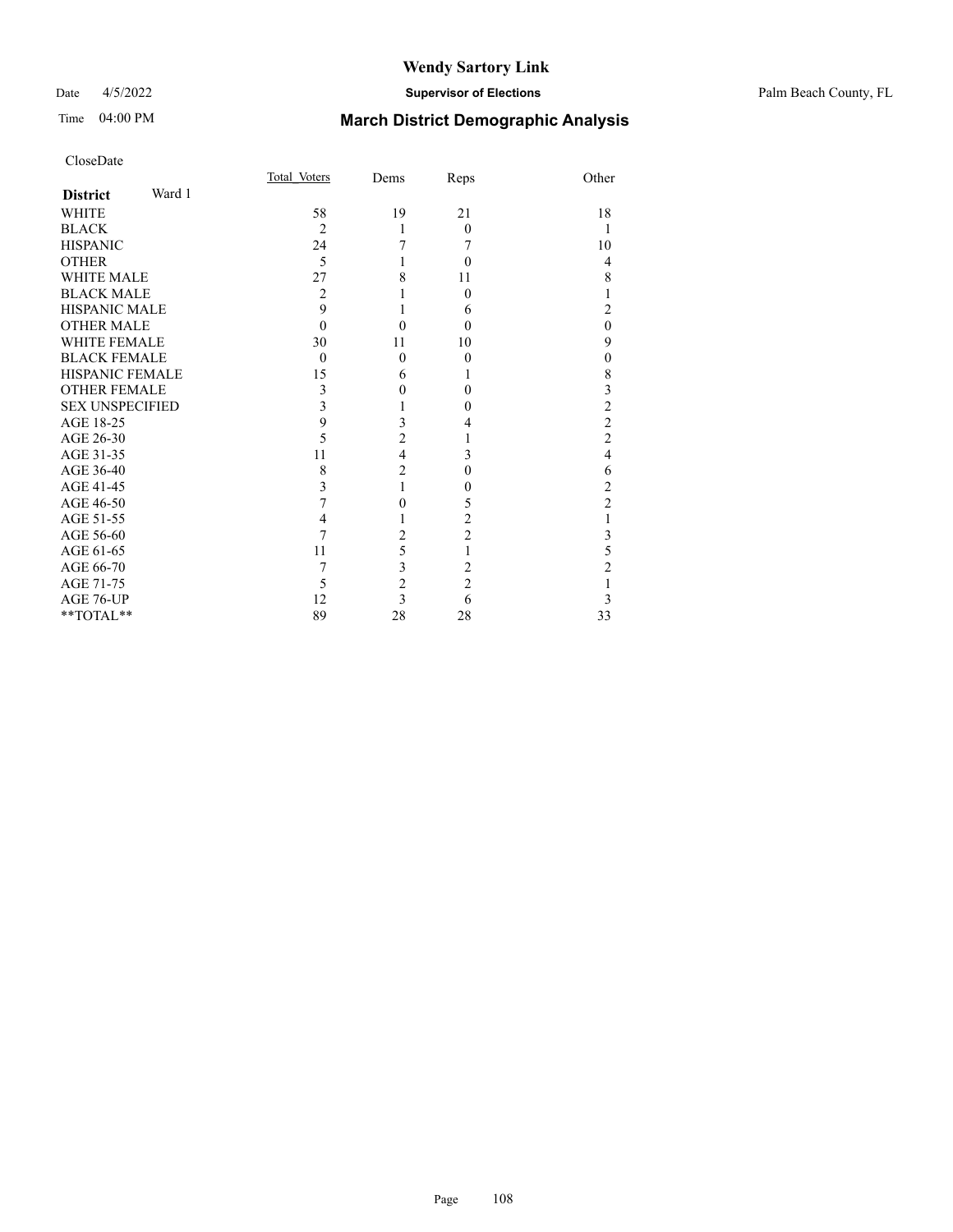## Date 4/5/2022 **Supervisor of Elections** Palm Beach County, FL

## Time 04:00 PM **March District Demographic Analysis**

|                           | Total Voters | Dems   | <b>Reps</b> | Other  |
|---------------------------|--------------|--------|-------------|--------|
| Ward 1<br><b>District</b> |              |        |             |        |
| WHITE                     | 30,734       | 10,408 | 10,696      | 9,630  |
| <b>BLACK</b>              | 9,385        | 7,457  | 277         | 1,651  |
| <b>HISPANIC</b>           | 3,304        | 1.466  | 642         | 1,196  |
| <b>OTHER</b>              | 3,670        | 1,463  | 651         | 1,556  |
| <b>WHITE MALE</b>         | 14,415       | 3,963  | 5,450       | 5,002  |
| <b>BLACK MALE</b>         | 4,248        | 3,205  | 155         | 888    |
| <b>HISPANIC MALE</b>      | 1,372        | 570    | 273         | 529    |
| <b>OTHER MALE</b>         | 1,276        | 475    | 263         | 538    |
| WHITE FEMALE              | 15,892       | 6,303  | 5,115       | 4,474  |
| <b>BLACK FEMALE</b>       | 4,990        | 4,137  | 119         | 734    |
| <b>HISPANIC FEMALE</b>    | 1,863        | 869    | 357         | 637    |
| <b>OTHER FEMALE</b>       | 1,509        | 685    | 251         | 573    |
| <b>SEX UNSPECIFIED</b>    | 1,495        | 569    | 275         | 651    |
| AGE 18-25                 | 3,792        | 1,715  | 721         | 1,356  |
| AGE 26-30                 | 3,722        | 1,525  | 789         | 1,408  |
| AGE 31-35                 | 3,930        | 1,713  | 748         | 1,469  |
| AGE 36-40                 | 3,258        | 1,398  | 705         | 1,155  |
| AGE 41-45                 | 2,687        | 1,155  | 589         | 943    |
| AGE 46-50                 | 2,827        | 1,170  | 699         | 958    |
| AGE 51-55                 | 3,468        | 1,370  | 1,004       | 1,094  |
| AGE 56-60                 | 4,316        | 1,785  | 1,322       | 1,209  |
| AGE 61-65                 | 4,532        | 1,994  | 1,372       | 1,166  |
| AGE 66-70                 | 4,282        | 2,047  | 1,209       | 1,026  |
| AGE 71-75                 | 3,803        | 1,871  | 1,022       | 910    |
| AGE 76-UP                 | 6,476        | 3,051  | 2,086       | 1,339  |
| $*$ TOTAL $*$             | 47,093       | 20,794 | 12,266      | 14,033 |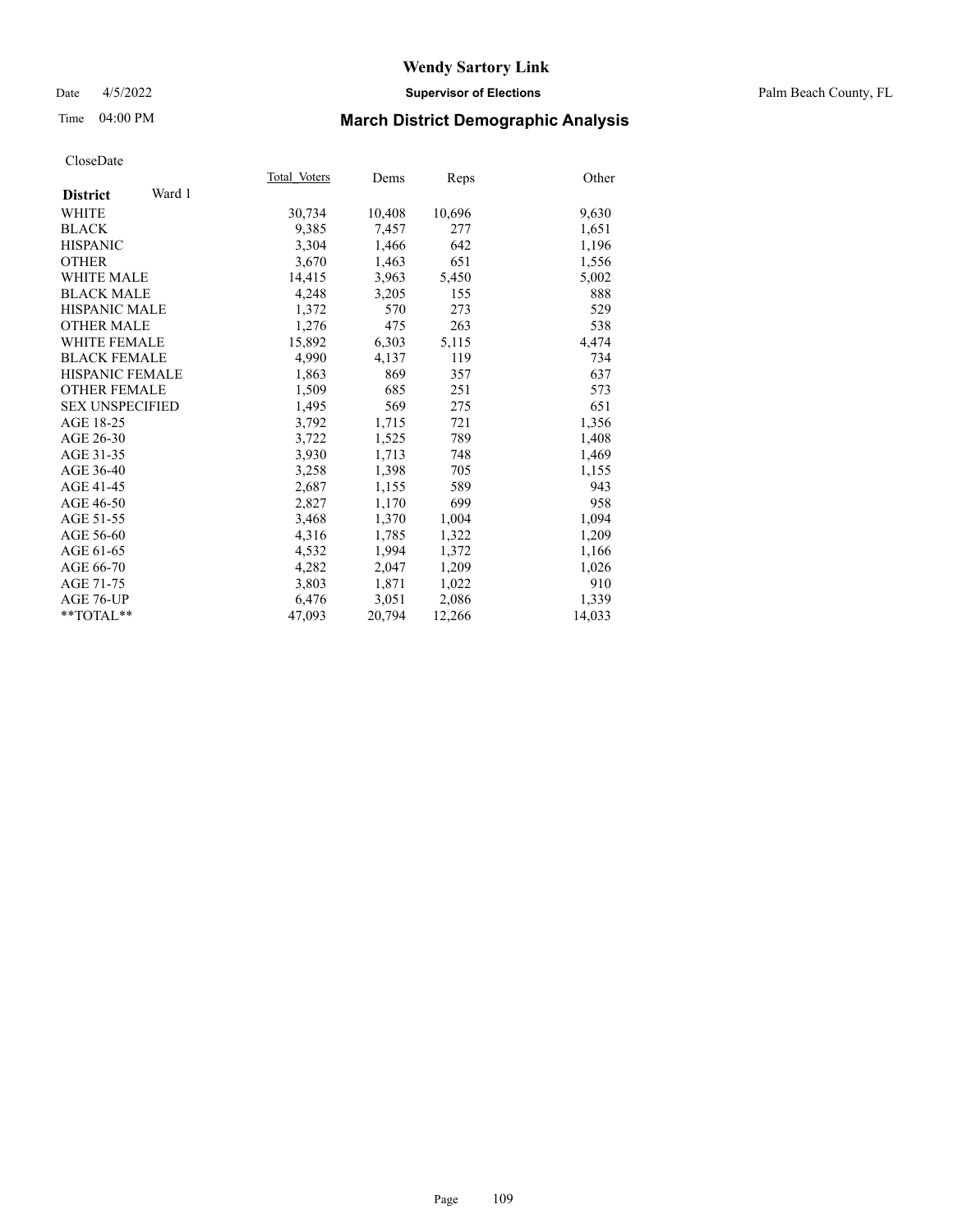### Date 4/5/2022 **Supervisor of Elections** Palm Beach County, FL

## Time 04:00 PM **March District Demographic Analysis**

|                           | Total Voters | Dems   | Reps  | Other |
|---------------------------|--------------|--------|-------|-------|
| Ward 1<br><b>District</b> |              |        |       |       |
| <b>WHITE</b>              | 8,771        | 3,186  | 2,870 | 2,715 |
| <b>BLACK</b>              | 4,876        | 3,542  | 156   | 1,178 |
| <b>HISPANIC</b>           | 6,906        | 3,047  | 1,179 | 2,680 |
| <b>OTHER</b>              | 2,713        | 1,103  | 352   | 1,258 |
| <b>WHITE MALE</b>         | 3,852        | 1,198  | 1,352 | 1,302 |
| <b>BLACK MALE</b>         | 1,984        | 1,345  | 93    | 546   |
| <b>HISPANIC MALE</b>      | 2,933        | 1,186  | 555   | 1,192 |
| <b>OTHER MALE</b>         | 942          | 387    | 135   | 420   |
| <b>WHITE FEMALE</b>       | 4,786        | 1,944  | 1,486 | 1,356 |
| <b>BLACK FEMALE</b>       | 2,811        | 2,134  | 62    | 615   |
| <b>HISPANIC FEMALE</b>    | 3,789        | 1,782  | 591   | 1,416 |
| <b>OTHER FEMALE</b>       | 1,121        | 522    | 138   | 461   |
| <b>SEX UNSPECIFIED</b>    | 1,029        | 369    | 143   | 517   |
| AGE 18-25                 | 2,787        | 1,248  | 296   | 1,243 |
| AGE 26-30                 | 1,831        | 802    | 216   | 813   |
| AGE 31-35                 | 1,982        | 901    | 284   | 797   |
| AGE 36-40                 | 1,855        | 848    | 279   | 728   |
| AGE 41-45                 | 1,777        | 838    | 291   | 648   |
| AGE 46-50                 | 1,828        | 884    | 341   | 603   |
| AGE 51-55                 | 1,948        | 940    | 382   | 626   |
| AGE 56-60                 | 1,957        | 935    | 464   | 558   |
| AGE 61-65                 | 1,898        | 906    | 459   | 533   |
| AGE 66-70                 | 1,565        | 780    | 390   | 395   |
| AGE 71-75                 | 1,388        | 651    | 371   | 366   |
| AGE 76-UP                 | 2,450        | 1,145  | 784   | 521   |
| $*$ TOTAL $*$             | 23,266       | 10,878 | 4,557 | 7,831 |
|                           |              |        |       |       |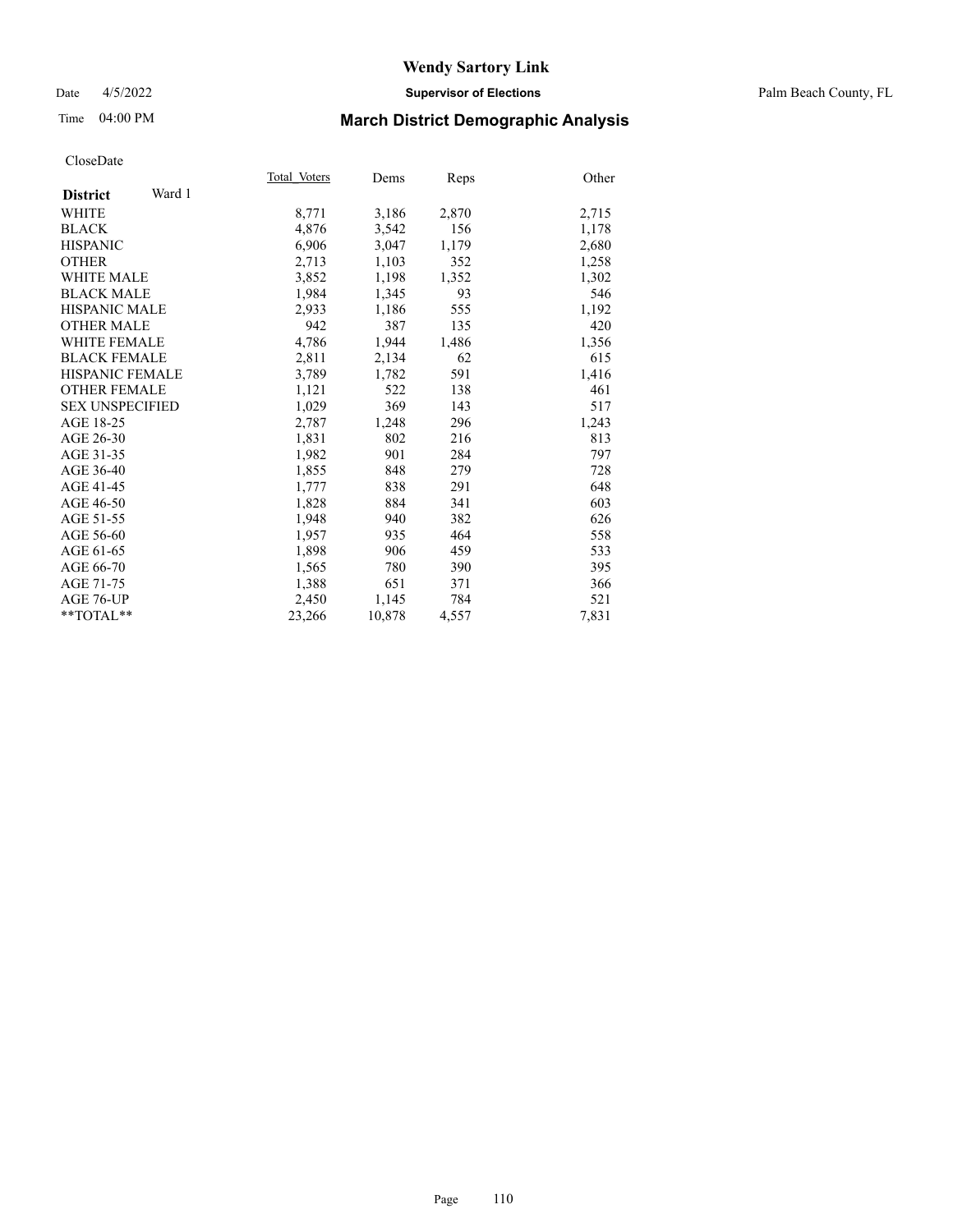## Date 4/5/2022 **Supervisor of Elections** Palm Beach County, FL

# Time 04:00 PM **March District Demographic Analysis**

| CloseDate |
|-----------|
|-----------|

|                        |        | Total Voters   | Dems                    | Reps           | Other          |
|------------------------|--------|----------------|-------------------------|----------------|----------------|
| <b>District</b>        | Ward 1 |                |                         |                |                |
| <b>WHITE</b>           |        | 122            | 34                      | 49             | 39             |
| <b>BLACK</b>           |        | $\overline{2}$ | $\theta$                | $\theta$       | $\overline{2}$ |
| <b>HISPANIC</b>        |        | 33             | 8                       | 10             | 15             |
| <b>OTHER</b>           |        | 14             | $\theta$                | 3              | 11             |
| <b>WHITE MALE</b>      |        | 63             | 15                      | 29             | 19             |
| <b>BLACK MALE</b>      |        | $\overline{2}$ | $\theta$                | $\overline{0}$ | $\overline{2}$ |
| <b>HISPANIC MALE</b>   |        | 16             | 6                       | 4              | 6              |
| <b>OTHER MALE</b>      |        | 6              | $\theta$                | $\overline{2}$ | 4              |
| <b>WHITE FEMALE</b>    |        | 57             | 19                      | 20             | 18             |
| <b>BLACK FEMALE</b>    |        | $\theta$       | $\theta$                | $\theta$       | $\theta$       |
| <b>HISPANIC FEMALE</b> |        | 16             | $\overline{c}$          | 5              | 9              |
| <b>OTHER FEMALE</b>    |        | 5              | $\mathbf{0}$            |                | $\overline{4}$ |
| <b>SEX UNSPECIFIED</b> |        | 6              | $\mathbf{0}$            | 1              | 5              |
| AGE 18-25              |        | 18             | 4                       | 6              | 8              |
| AGE 26-30              |        | 16             | $\overline{4}$          | 3              | 9              |
| AGE 31-35              |        | 14             | $\overline{c}$          | 7              | 5              |
| AGE 36-40              |        | 11             | $\overline{\mathbf{3}}$ | 4              | $\overline{4}$ |
| AGE 41-45              |        | 8              | 3                       | 3              | $\overline{c}$ |
| AGE 46-50              |        | 14             | $\theta$                | 6              | 8              |
| AGE 51-55              |        | 14             | 4                       | 5              | 5              |
| AGE 56-60              |        | 32             | 9                       | 12             | 11             |
| AGE 61-65              |        | 10             | $\overline{c}$          | $\overline{4}$ | 4              |
| AGE 66-70              |        | 16             | $\overline{4}$          | 6              | 6              |
| AGE 71-75              |        | 8              | $\overline{4}$          | $\overline{2}$ | $\overline{c}$ |
| AGE 76-UP              |        | 10             | 3                       | 4              | $\overline{3}$ |
| **TOTAL**              |        | 171            | 42                      | 62             | 67             |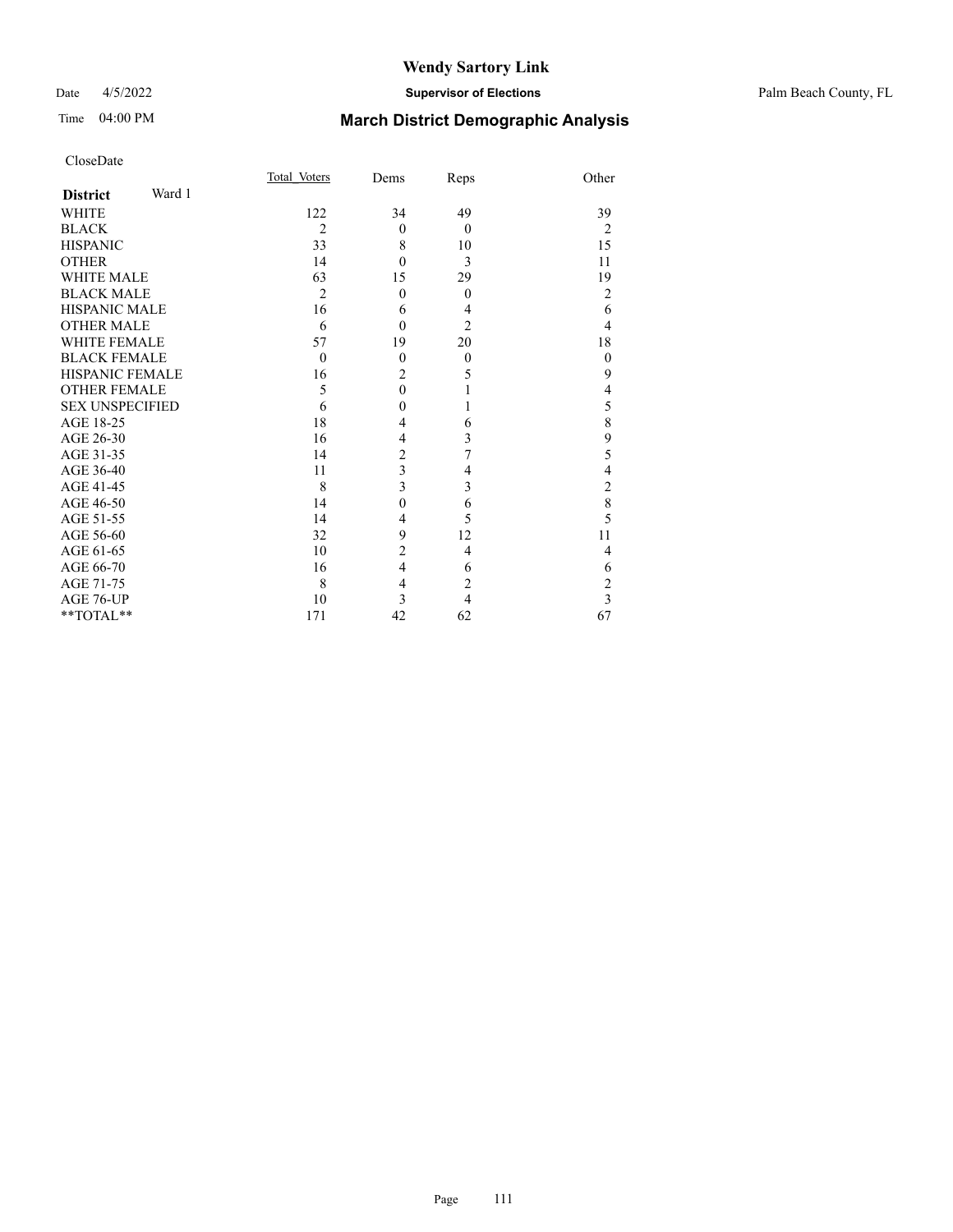### Date 4/5/2022 **Supervisor of Elections** Palm Beach County, FL

# Time 04:00 PM **March District Demographic Analysis**

|                           | Total Voters   | Dems             | Reps             | Other          |
|---------------------------|----------------|------------------|------------------|----------------|
| Ward 1<br><b>District</b> |                |                  |                  |                |
| WHITE                     | 812            | 168              | 432              | 212            |
| <b>BLACK</b>              | 4              | 4                | $\theta$         | $\overline{0}$ |
| <b>HISPANIC</b>           | 22             | 4                | 9                | 9              |
| <b>OTHER</b>              | 36             | 7                | 10               | 19             |
| <b>WHITE MALE</b>         | 402            | 66               | 223              | 113            |
| <b>BLACK MALE</b>         | $\overline{2}$ | $\overline{2}$   | $\theta$         | $\theta$       |
| <b>HISPANIC MALE</b>      | 7              | $\boldsymbol{0}$ | $\overline{2}$   | 5              |
| <b>OTHER MALE</b>         | 17             | $\overline{2}$   | 7                | 8              |
| <b>WHITE FEMALE</b>       | 399            | 99               | 202              | 98             |
| <b>BLACK FEMALE</b>       | $\overline{2}$ | $\overline{2}$   | $\boldsymbol{0}$ | $\theta$       |
| <b>HISPANIC FEMALE</b>    | 15             | $\overline{4}$   | 7                | 4              |
| <b>OTHER FEMALE</b>       | 10             | $\overline{c}$   | $\mathfrak{2}$   | 6              |
| <b>SEX UNSPECIFIED</b>    | 19             | 6                | 7                | 6              |
| AGE 18-25                 | 54             | 9                | 18               | 27             |
| AGE 26-30                 | 25             | 3                | 9                | 13             |
| AGE 31-35                 | 35             | 11               | 12               | 12             |
| AGE 36-40                 | 47             | 8                | 19               | 20             |
| AGE 41-45                 | 24             | 3                | 12               | 9              |
| AGE 46-50                 | 44             | 6                | 23               | 15             |
| AGE 51-55                 | 59             | 10               | 28               | 21             |
| AGE 56-60                 | 80             | 12               | 44               | 24             |
| AGE 61-65                 | 94             | 15               | 57               | 22             |
| AGE 66-70                 | 109            | 27               | 59               | 23             |
| AGE 71-75                 | 109            | 27               | 62               | 20             |
| AGE 76-UP                 | 194            | 52               | 108              | 34             |
| **TOTAL**                 | 874            | 183              | 451              | 240            |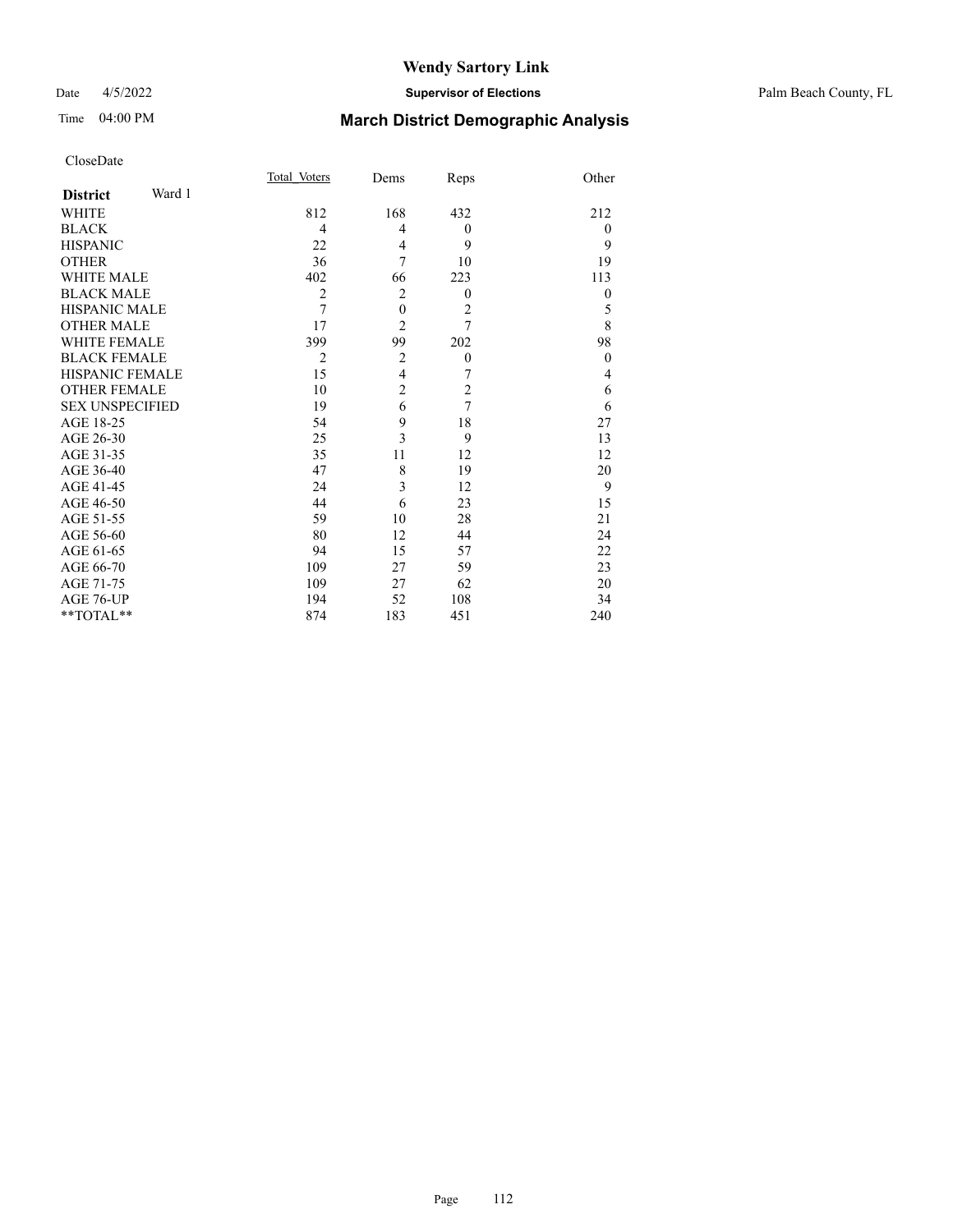### Date 4/5/2022 **Supervisor of Elections** Palm Beach County, FL

# Time 04:00 PM **March District Demographic Analysis**

|                           | Total Voters | Dems  | Reps           | Other |
|---------------------------|--------------|-------|----------------|-------|
| Ward 1<br><b>District</b> |              |       |                |       |
| <b>WHITE</b>              | 3,468        | 1,018 | 1,441          | 1,009 |
| <b>BLACK</b>              | 21           | 14    | 3              | 4     |
| <b>HISPANIC</b>           | 148          | 46    | 43             | 59    |
| <b>OTHER</b>              | 265          | 96    | 69             | 100   |
| <b>WHITE MALE</b>         | 1,648        | 419   | 726            | 503   |
| <b>BLACK MALE</b>         | 8            | 5     | $\overline{2}$ | 1     |
| <b>HISPANIC MALE</b>      | 44           | 13    | 14             | 17    |
| <b>OTHER MALE</b>         | 84           | 23    | 22             | 39    |
| <b>WHITE FEMALE</b>       | 1,778        | 595   | 688            | 495   |
| <b>BLACK FEMALE</b>       | 13           | 9     | 1              | 3     |
| <b>HISPANIC FEMALE</b>    | 101          | 33    | 29             | 39    |
| <b>OTHER FEMALE</b>       | 119          | 52    | 31             | 36    |
| <b>SEX UNSPECIFIED</b>    | 103          | 22    | 42             | 39    |
| AGE 18-25                 | 165          | 46    | 54             | 65    |
| AGE 26-30                 | 101          | 33    | 27             | 41    |
| AGE 31-35                 | 94           | 26    | 26             | 42    |
| AGE 36-40                 | 83           | 22    | 30             | 31    |
| AGE 41-45                 | 82           | 21    | 28             | 33    |
| AGE 46-50                 | 115          | 17    | 45             | 53    |
| AGE 51-55                 | 200          | 41    | 100            | 59    |
| AGE 56-60                 | 376          | 99    | 153            | 124   |
| AGE 61-65                 | 452          | 147   | 165            | 140   |
| AGE 66-70                 | 454          | 143   | 184            | 127   |
| AGE 71-75                 | 581          | 198   | 209            | 174   |
| AGE 76-UP                 | 1,199        | 381   | 535            | 283   |
| $*$ $TOTAL**$             | 3,902        | 1,174 | 1,556          | 1,172 |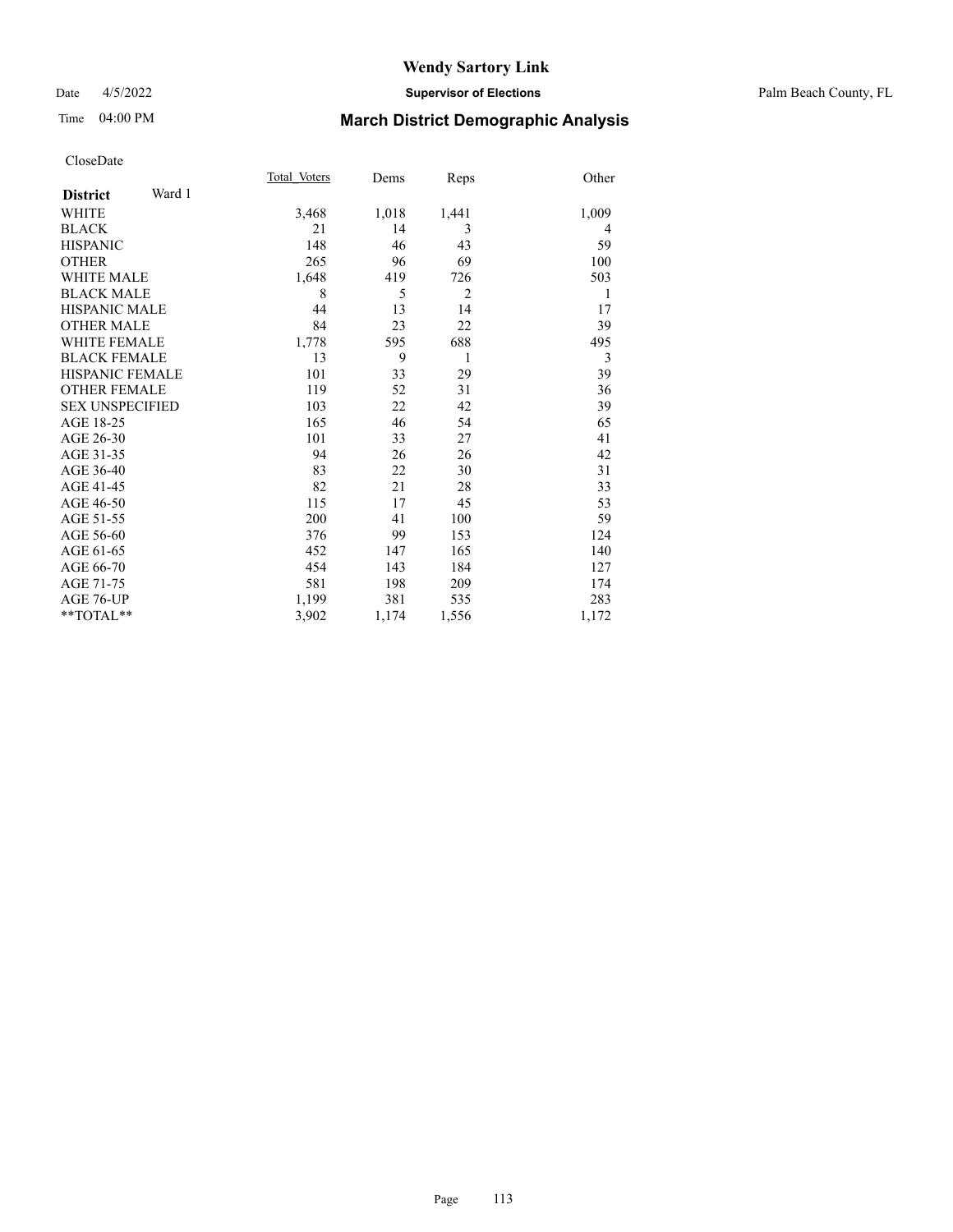### Date 4/5/2022 **Supervisor of Elections** Palm Beach County, FL

# Time 04:00 PM **March District Demographic Analysis**

|                           | Total Voters | Dems | Reps | Other |
|---------------------------|--------------|------|------|-------|
| Ward 1<br><b>District</b> |              |      |      |       |
| <b>WHITE</b>              | 486          | 140  | 213  | 133   |
| <b>BLACK</b>              | 398          | 300  | 19   | 79    |
| <b>HISPANIC</b>           | 313          | 124  | 73   | 116   |
| <b>OTHER</b>              | 143          | 42   | 29   | 72    |
| <b>WHITE MALE</b>         | 242          | 58   | 104  | 80    |
| <b>BLACK MALE</b>         | 175          | 117  | 12   | 46    |
| <b>HISPANIC MALE</b>      | 144          | 46   | 40   | 58    |
| <b>OTHER MALE</b>         | 39           | 12   | 5    | 22    |
| <b>WHITE FEMALE</b>       | 237          | 81   | 105  | 51    |
| <b>BLACK FEMALE</b>       | 219          | 180  | 7    | 32    |
| <b>HISPANIC FEMALE</b>    | 159          | 73   | 30   | 56    |
| <b>OTHER FEMALE</b>       | 58           | 20   | 11   | 27    |
| <b>SEX UNSPECIFIED</b>    | 67           | 19   | 20   | 28    |
| AGE 18-25                 | 150          | 62   | 30   | 58    |
| AGE 26-30                 | 125          | 54   | 22   | 49    |
| AGE 31-35                 | 130          | 62   | 25   | 43    |
| AGE 36-40                 | 110          | 52   | 17   | 41    |
| AGE 41-45                 | 118          | 65   | 27   | 26    |
| AGE 46-50                 | 96           | 52   | 18   | 26    |
| AGE 51-55                 | 135          | 52   | 44   | 39    |
| AGE 56-60                 | 129          | 52   | 36   | 41    |
| AGE 61-65                 | 131          | 57   | 40   | 34    |
| AGE 66-70                 | 78           | 43   | 19   | 16    |
| AGE 71-75                 | 58           | 26   | 20   | 12    |
| <b>AGE 76-UP</b>          | 80           | 29   | 36   | 15    |
| $*$ $TOTAL**$             | 1,340        | 606  | 334  | 400   |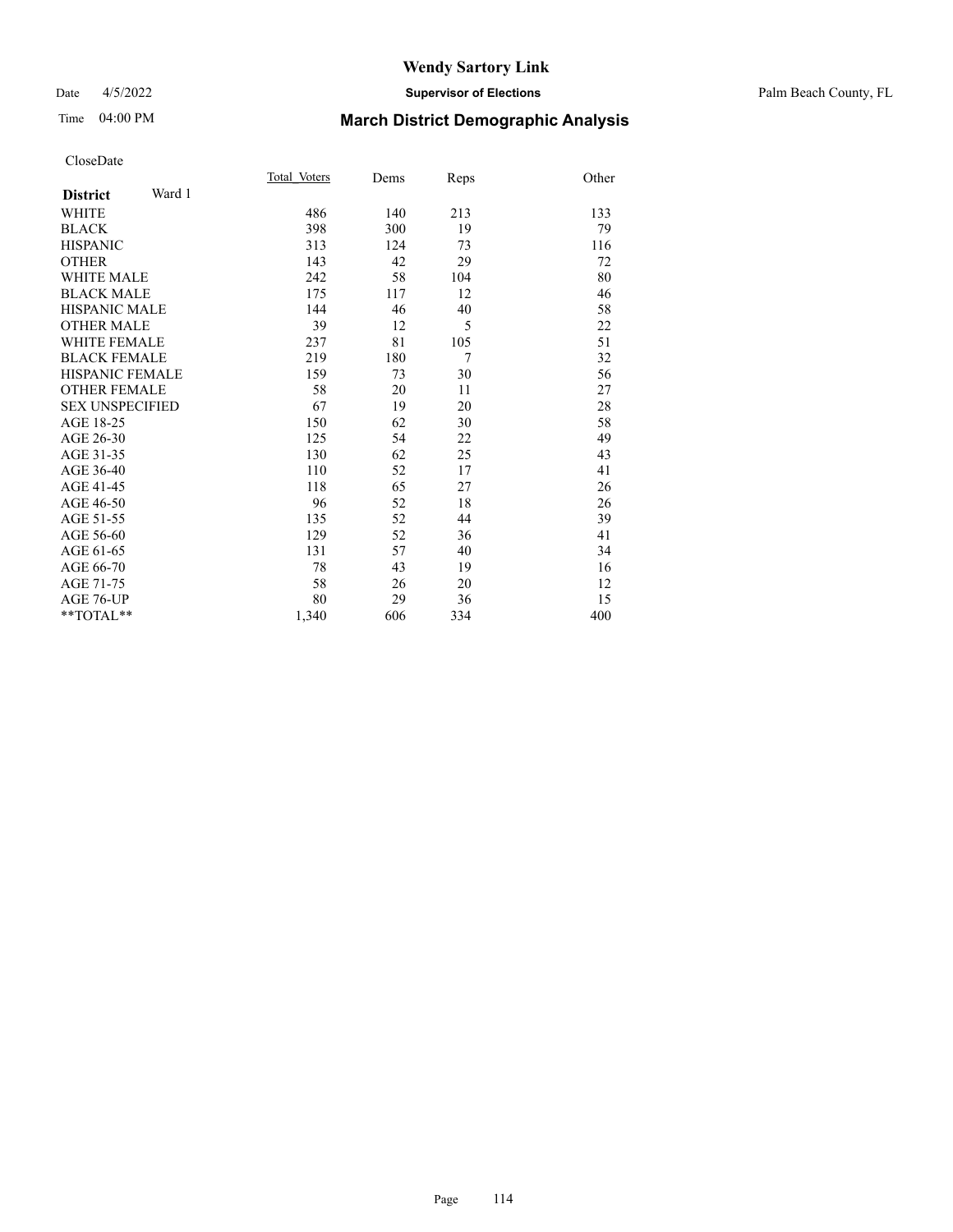### Date 4/5/2022 **Supervisor of Elections** Palm Beach County, FL

# Time 04:00 PM **March District Demographic Analysis**

|                        |        | Total Voters | Dems | Reps           | Other |
|------------------------|--------|--------------|------|----------------|-------|
| <b>District</b>        | Ward 1 |              |      |                |       |
| <b>WHITE</b>           |        | 1,650        | 503  | 605            | 542   |
| <b>BLACK</b>           |        | 123          | 89   | $\overline{7}$ | 27    |
| <b>HISPANIC</b>        |        | 189          | 75   | 33             | 81    |
| <b>OTHER</b>           |        | 151          | 46   | 41             | 64    |
| <b>WHITE MALE</b>      |        | 783          | 200  | 309            | 274   |
| <b>BLACK MALE</b>      |        | 50           | 31   | 5              | 14    |
| <b>HISPANIC MALE</b>   |        | 83           | 36   | 12             | 35    |
| <b>OTHER MALE</b>      |        | 46           | 12   | 14             | 20    |
| <b>WHITE FEMALE</b>    |        | 850          | 298  | 289            | 263   |
| <b>BLACK FEMALE</b>    |        | 71           | 58   | 1              | 12    |
| HISPANIC FEMALE        |        | 96           | 36   | 18             | 42    |
| <b>OTHER FEMALE</b>    |        | 75           | 24   | 20             | 31    |
| <b>SEX UNSPECIFIED</b> |        | 59           | 18   | 18             | 23    |
| AGE 18-25              |        | 131          | 47   | 29             | 55    |
| AGE 26-30              |        | 142          | 43   | 38             | 61    |
| AGE 31-35              |        | 143          | 51   | 33             | 59    |
| AGE 36-40              |        | 136          | 44   | 44             | 48    |
| AGE 41-45              |        | 134          | 41   | 36             | 57    |
| AGE 46-50              |        | 169          | 53   | 51             | 65    |
| AGE 51-55              |        | 190          | 64   | 63             | 63    |
| AGE 56-60              |        | 220          | 69   | 81             | 70    |
| AGE 61-65              |        | 240          | 85   | 84             | 71    |
| AGE 66-70              |        | 208          | 80   | 61             | 67    |
| AGE 71-75              |        | 149          | 57   | 57             | 35    |
| AGE 76-UP              |        | 251          | 79   | 109            | 63    |
| $*$ $TOTAL**$          |        | 2,113        | 713  | 686            | 714   |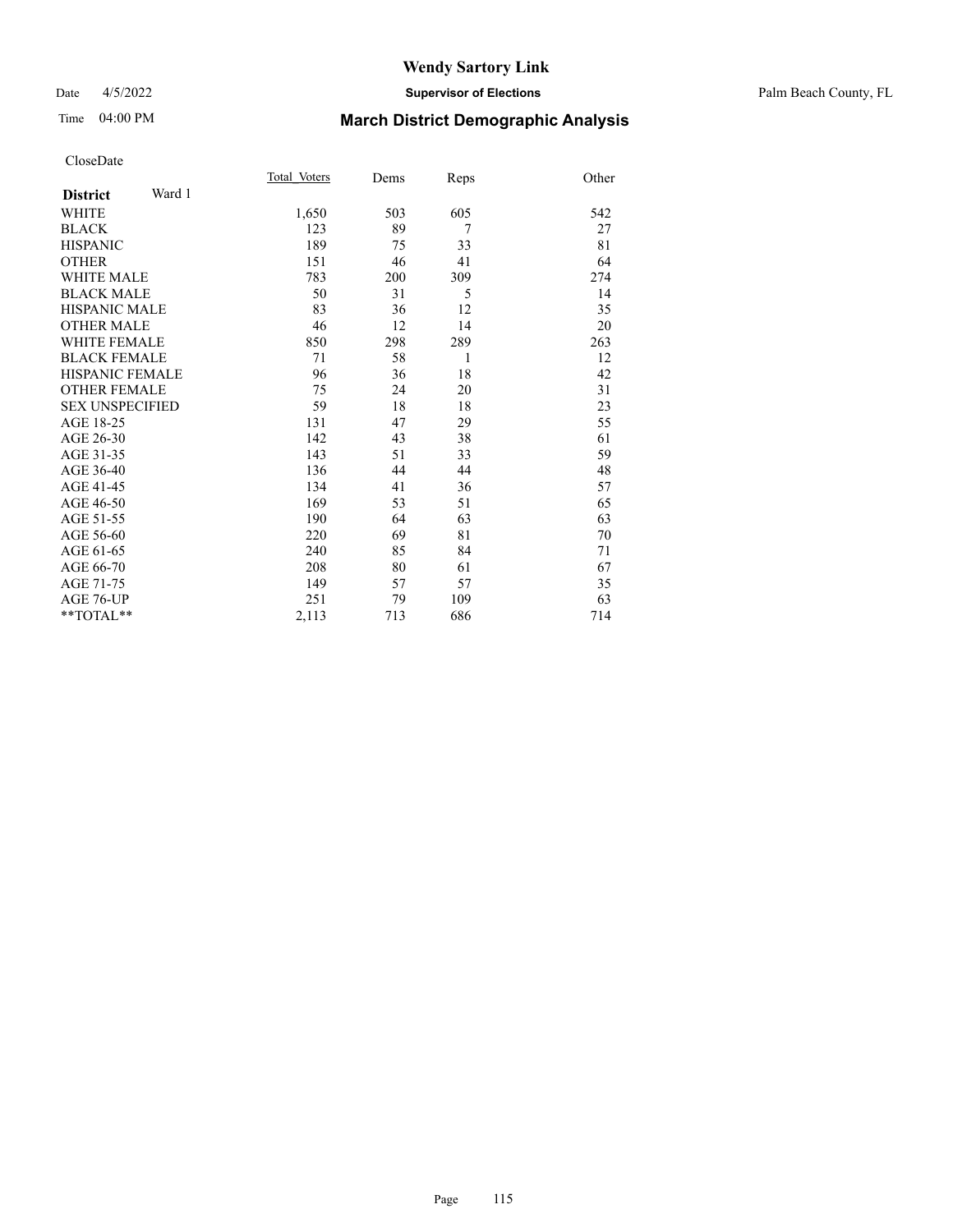### Date 4/5/2022 **Supervisor of Elections** Palm Beach County, FL

# Time 04:00 PM **March District Demographic Analysis**

|                        |        | Total Voters | Dems           | Reps           | Other          |
|------------------------|--------|--------------|----------------|----------------|----------------|
| <b>District</b>        | Ward 1 |              |                |                |                |
| WHITE                  |        | 2,878        | 722            | 1,358          | 798            |
| <b>BLACK</b>           |        | 17           | 8              | $\overline{4}$ | 5              |
| <b>HISPANIC</b>        |        | 82           | 17             | 36             | 29             |
| <b>OTHER</b>           |        | 172          | 46             | 55             | 71             |
| <b>WHITE MALE</b>      |        | 1,320        | 267            | 646            | 407            |
| <b>BLACK MALE</b>      |        | 8            | $\overline{4}$ | $\overline{2}$ | $\overline{2}$ |
| <b>HISPANIC MALE</b>   |        | 35           | 8              | 17             | 10             |
| <b>OTHER MALE</b>      |        | 53           | 8              | 20             | 25             |
| <b>WHITE FEMALE</b>    |        | 1,527        | 450            | 697            | 380            |
| <b>BLACK FEMALE</b>    |        | 9            | $\overline{4}$ | 2              | 3              |
| <b>HISPANIC FEMALE</b> |        | 46           | 9              | 19             | 18             |
| <b>OTHER FEMALE</b>    |        | 75           | 25             | 27             | 23             |
| <b>SEX UNSPECIFIED</b> |        | 71           | 13             | 23             | 35             |
| AGE 18-25              |        | 118          | 31             | 41             | 46             |
| AGE 26-30              |        | 85           | 17             | 37             | 31             |
| AGE 31-35              |        | 88           | 18             | 36             | 34             |
| AGE 36-40              |        | 101          | 20             | 44             | 37             |
| AGE 41-45              |        | 89           | 17             | 36             | 36             |
| AGE 46-50              |        | 106          | 24             | 38             | 44             |
| AGE 51-55              |        | 186          | 32             | 88             | 66             |
| AGE 56-60              |        | 297          | 64             | 148            | 85             |
| AGE 61-65              |        | 387          | 103            | 174            | 110            |
| AGE 66-70              |        | 393          | 100            | 182            | 111            |
| AGE 71-75              |        | 411          | 123            | 174            | 114            |
| AGE 76-UP              |        | 888          | 244            | 455            | 189            |
| $*$ $TOTAL**$          |        | 3,149        | 793            | 1,453          | 903            |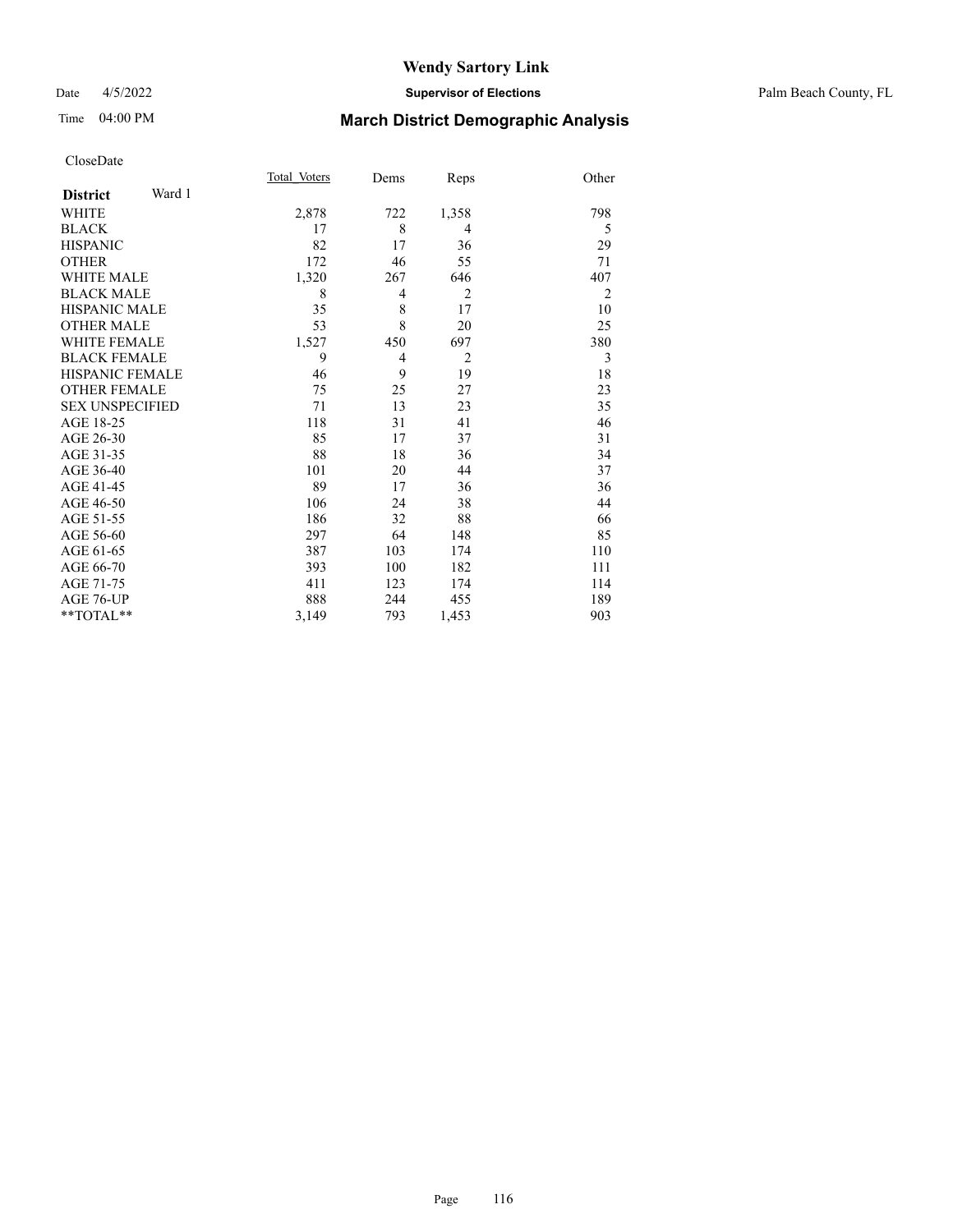## Date 4/5/2022 **Supervisor of Elections** Palm Beach County, FL

# Time 04:00 PM **March District Demographic Analysis**

| CloseDate |  |
|-----------|--|
|-----------|--|

|                           | Total Voters     | Dems           | Reps             | Other          |
|---------------------------|------------------|----------------|------------------|----------------|
| Ward 1<br><b>District</b> |                  |                |                  |                |
| <b>WHITE</b>              | 365              | 62             | 211              | 92             |
| <b>BLACK</b>              | $\mathbf{0}$     | $\mathbf{0}$   | $\boldsymbol{0}$ | $\theta$       |
| <b>HISPANIC</b>           | 5                | $\theta$       | 4                |                |
| <b>OTHER</b>              | 24               | 8              | 10               | 6              |
| <b>WHITE MALE</b>         | 176              | 17             | 110              | 49             |
| <b>BLACK MALE</b>         | $\boldsymbol{0}$ | $\theta$       | $\theta$         | $\theta$       |
| <b>HISPANIC MALE</b>      | 0                | $\theta$       | $\theta$         | $\theta$       |
| <b>OTHER MALE</b>         | 4                | $\overline{c}$ | 2                | $\theta$       |
| <b>WHITE FEMALE</b>       | 188              | 45             | 100              | 43             |
| <b>BLACK FEMALE</b>       | $\boldsymbol{0}$ | $\theta$       | $\theta$         | $\theta$       |
| HISPANIC FEMALE           | 5                | $\theta$       | 4                |                |
| <b>OTHER FEMALE</b>       | 15               | 5              | 5                | 5              |
| <b>SEX UNSPECIFIED</b>    | 6                |                | $\overline{4}$   |                |
| AGE 18-25                 | 41               | 6              | 20               | 15             |
| AGE 26-30                 | 16               | 3              | 9                | 4              |
| AGE 31-35                 | 12               | $\overline{2}$ | 5                | 5              |
| AGE 36-40                 | 5                | $\overline{0}$ | $\overline{4}$   |                |
| <b>AGE 41-45</b>          | 11               | 4              | 5                | $\overline{c}$ |
| AGE 46-50                 | 17               | 3              | 9                | 5              |
| AGE 51-55                 | 37               | 6              | 23               | 8              |
| AGE 56-60                 | 48               | 3              | 31               | 14             |
| AGE 61-65                 | 56               | 12             | 28               | 16             |
| AGE 66-70                 | 36               | 6              | 19               | 11             |
| AGE 71-75                 | 35               | 6              | 20               | 9              |
| AGE 76-UP                 | 80               | 19             | 52               | 9              |
| **TOTAL**                 | 394              | 70             | 225              | 99             |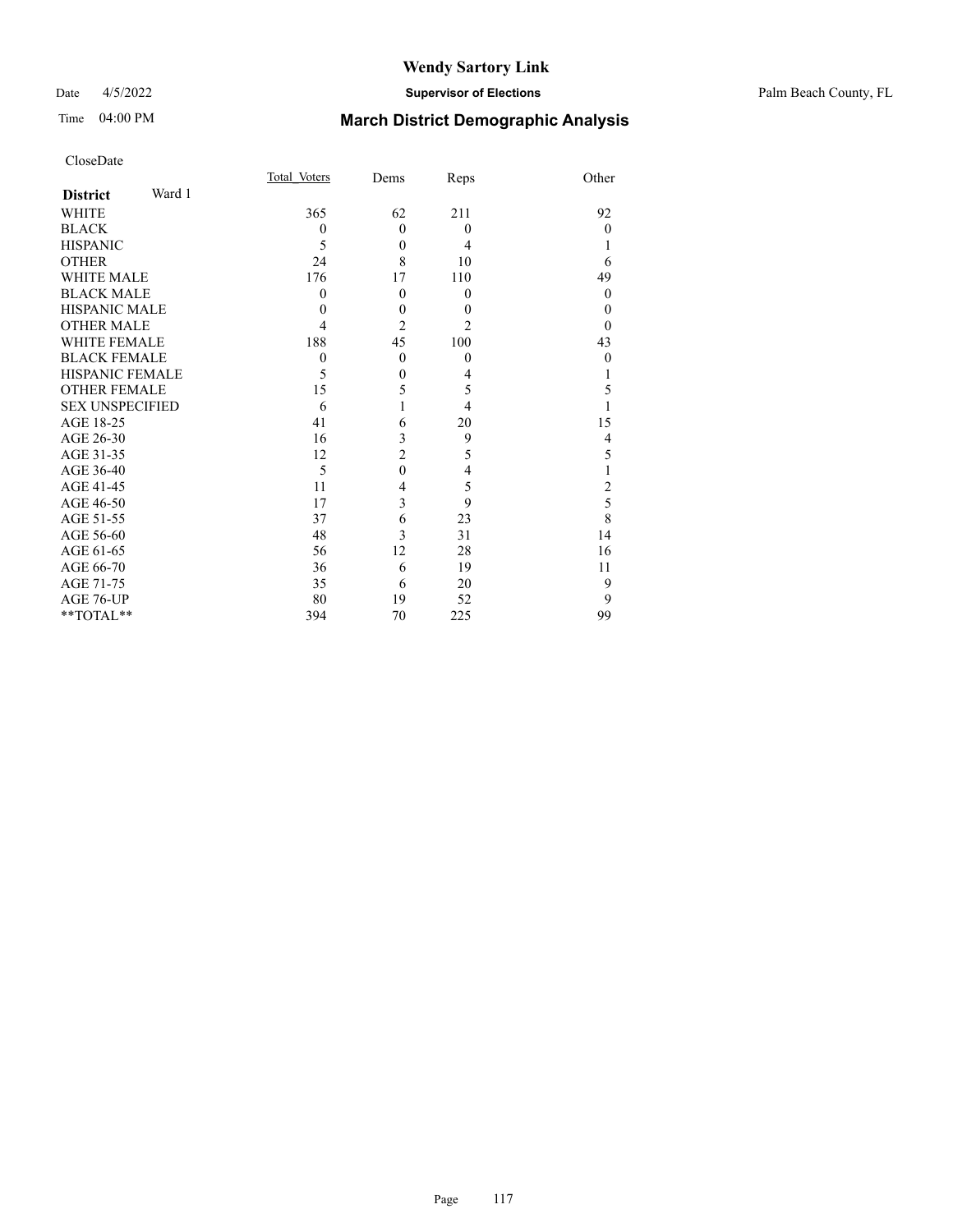## Date 4/5/2022 **Supervisor of Elections** Palm Beach County, FL

## Time 04:00 PM **March District Demographic Analysis**

|                           | Total Voters | Dems   | Reps   | Other  |
|---------------------------|--------------|--------|--------|--------|
| Ward 1<br><b>District</b> |              |        |        |        |
| WHITE                     | 38,380       | 9,963  | 16,908 | 11,509 |
| <b>BLACK</b>              | 616          | 402    | 46     | 168    |
| <b>HISPANIC</b>           | 2,608        | 978    | 670    | 960    |
| <b>OTHER</b>              | 3,225        | 1,006  | 806    | 1,413  |
| <b>WHITE MALE</b>         | 18,025       | 3,729  | 8,484  | 5,812  |
| <b>BLACK MALE</b>         | 304          | 183    | 23     | 98     |
| <b>HISPANIC MALE</b>      | 1,089        | 379    | 294    | 416    |
| <b>OTHER MALE</b>         | 1,125        | 333    | 288    | 504    |
| <b>WHITE FEMALE</b>       | 19,949       | 6,124  | 8,255  | 5,570  |
| <b>BLACK FEMALE</b>       | 304          | 214    | 21     | 69     |
| <b>HISPANIC FEMALE</b>    | 1,461        | 580    | 356    | 525    |
| <b>OTHER FEMALE</b>       | 1,285        | 479    | 310    | 496    |
| <b>SEX UNSPECIFIED</b>    | 1,238        | 306    | 379    | 553    |
| AGE 18-25                 | 3,904        | 1,133  | 1,312  | 1,459  |
| AGE 26-30                 | 2,836        | 813    | 950    | 1,073  |
| AGE 31-35                 | 2,892        | 833    | 974    | 1,085  |
| AGE 36-40                 | 3,064        | 854    | 1,041  | 1,169  |
| AGE 41-45                 | 3,116        | 785    | 1,126  | 1,205  |
| AGE 46-50                 | 3,394        | 833    | 1,346  | 1,215  |
| AGE 51-55                 | 4,004        | 950    | 1,784  | 1,270  |
| AGE 56-60                 | 4,370        | 1,087  | 2,032  | 1,251  |
| AGE 61-65                 | 4,280        | 1,205  | 1,962  | 1,113  |
| AGE 66-70                 | 3,795        | 1,187  | 1,601  | 1,007  |
| AGE 71-75                 | 3,392        | 1,015  | 1,499  | 878    |
| AGE 76-UP                 | 5,782        | 1,654  | 2,803  | 1,325  |
| $*$ $TOTAL**$             | 44,829       | 12,349 | 18,430 | 14,050 |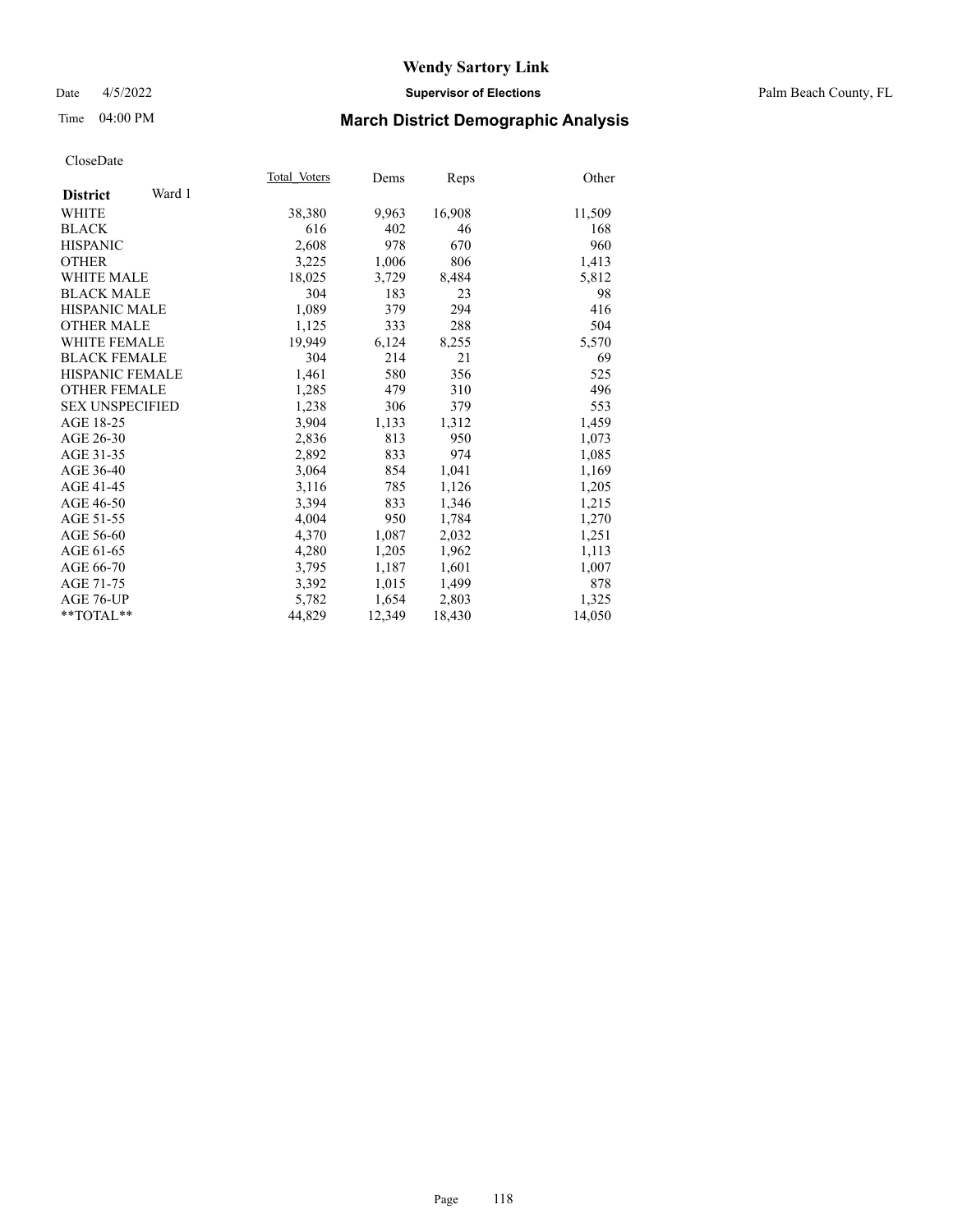### Date 4/5/2022 **Supervisor of Elections** Palm Beach County, FL

# Time 04:00 PM **March District Demographic Analysis**

|                           | Total Voters | Dems  | Reps  | Other |
|---------------------------|--------------|-------|-------|-------|
| Ward 1<br><b>District</b> |              |       |       |       |
| <b>WHITE</b>              | 4,275        | 1,414 | 1,530 | 1,331 |
| <b>BLACK</b>              | 1,228        | 885   | 41    | 302   |
| <b>HISPANIC</b>           | 931          | 411   | 139   | 381   |
| <b>OTHER</b>              | 603          | 242   | 96    | 265   |
| WHITE MALE                | 2,103        | 592   | 806   | 705   |
| <b>BLACK MALE</b>         | 574          | 394   | 29    | 151   |
| <b>HISPANIC MALE</b>      | 404          | 160   | 81    | 163   |
| <b>OTHER MALE</b>         | 217          | 90    | 38    | 89    |
| <b>WHITE FEMALE</b>       | 2,114        | 806   | 707   | 601   |
| <b>BLACK FEMALE</b>       | 630          | 480   | 10    | 140   |
| <b>HISPANIC FEMALE</b>    | 503          | 239   | 57    | 207   |
| <b>OTHER FEMALE</b>       | 233          | 113   | 37    | 83    |
| <b>SEX UNSPECIFIED</b>    | 256          | 77    | 40    | 139   |
| AGE 18-25                 | 718          | 286   | 125   | 307   |
| AGE 26-30                 | 652          | 239   | 136   | 277   |
| AGE 31-35                 | 653          | 284   | 114   | 255   |
| AGE 36-40                 | 560          | 235   | 112   | 213   |
| AGE 41-45                 | 489          | 223   | 95    | 171   |
| AGE 46-50                 | 520          | 204   | 130   | 186   |
| AGE 51-55                 | 595          | 224   | 189   | 182   |
| AGE 56-60                 | 714          | 288   | 239   | 187   |
| AGE 61-65                 | 682          | 290   | 208   | 184   |
| AGE 66-70                 | 503          | 245   | 143   | 115   |
| AGE 71-75                 | 359          | 176   | 113   | 70    |
| AGE 76-UP                 | 592          | 258   | 202   | 132   |
| $*$ $TOTAL**$             | 7,037        | 2,952 | 1,806 | 2,279 |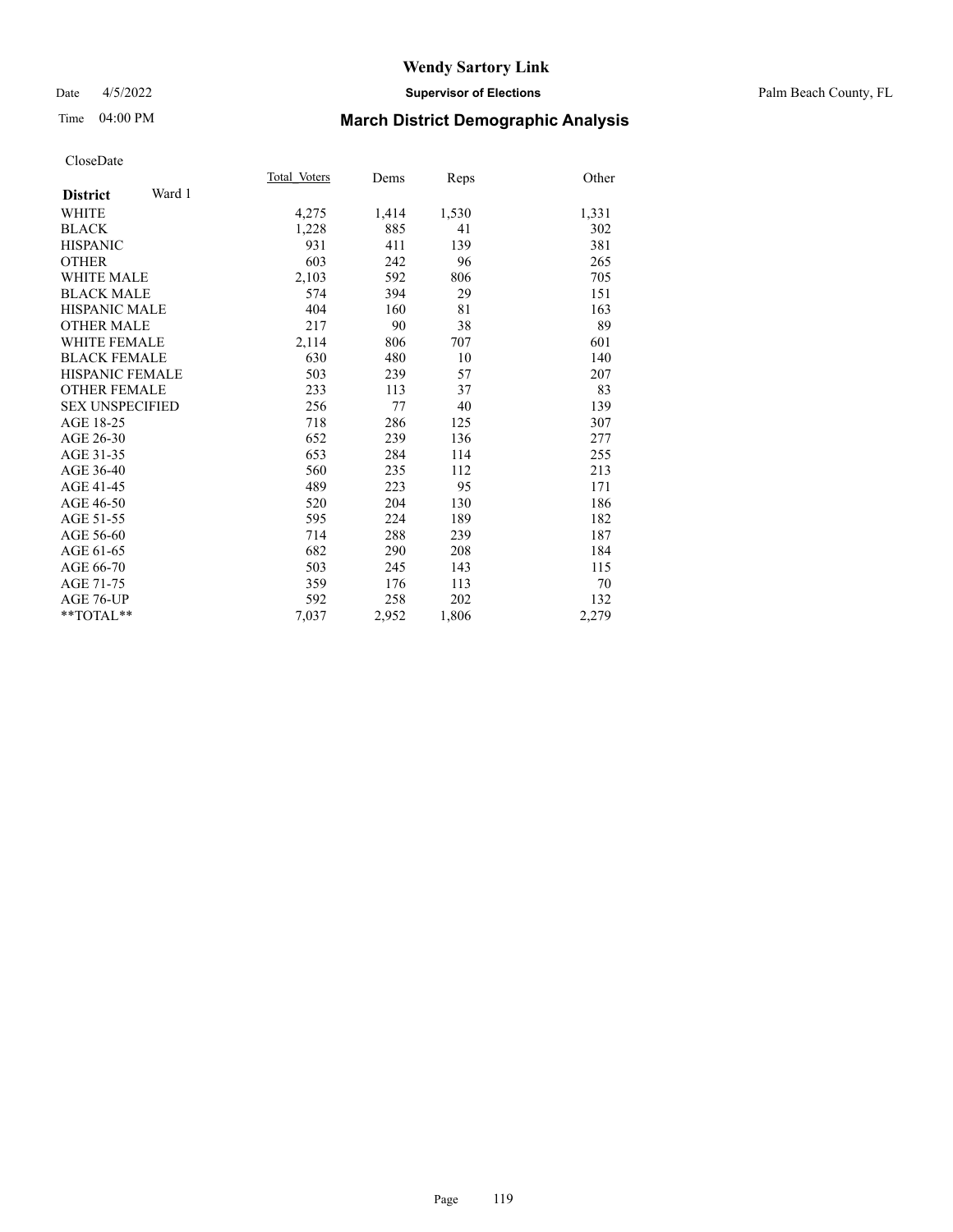### Date 4/5/2022 **Supervisor of Elections** Palm Beach County, FL

# Time 04:00 PM **March District Demographic Analysis**

|                           | Total Voters | Dems | Reps           | Other |
|---------------------------|--------------|------|----------------|-------|
| Ward 1<br><b>District</b> |              |      |                |       |
| <b>WHITE</b>              | 2,023        | 716  | 840            | 467   |
| <b>BLACK</b>              | 82           | 58   | 2              | 22    |
| <b>HISPANIC</b>           | 489          | 147  | 196            | 146   |
| <b>OTHER</b>              | 172          | 52   | 42             | 78    |
| <b>WHITE MALE</b>         | 956          | 279  | 430            | 247   |
| <b>BLACK MALE</b>         | 39           | 24   | $\overline{2}$ | 13    |
| <b>HISPANIC MALE</b>      | 212          | 60   | 89             | 63    |
| <b>OTHER MALE</b>         | 56           | 15   | 19             | 22    |
| <b>WHITE FEMALE</b>       | 1,046        | 432  | 404            | 210   |
| <b>BLACK FEMALE</b>       | 43           | 34   | $\theta$       | 9     |
| HISPANIC FEMALE           | 267          | 85   | 102            | 80    |
| <b>OTHER FEMALE</b>       | 65           | 23   | 15             | 27    |
| <b>SEX UNSPECIFIED</b>    | 80           | 20   | 18             | 42    |
| AGE 18-25                 | 213          | 68   | 61             | 84    |
| AGE 26-30                 | 159          | 44   | 64             | 51    |
| AGE 31-35                 | 215          | 61   | 72             | 82    |
| AGE 36-40                 | 220          | 66   | 83             | 71    |
| AGE 41-45                 | 219          | 77   | 65             | 77    |
| AGE 46-50                 | 234          | 81   | 85             | 68    |
| AGE 51-55                 | 247          | 75   | 107            | 65    |
| AGE 56-60                 | 273          | 95   | 122            | 56    |
| AGE 61-65                 | 262          | 88   | 119            | 55    |
| AGE 66-70                 | 231          | 109  | 87             | 35    |
| AGE 71-75                 | 219          | 91   | 96             | 32    |
| AGE 76-UP                 | 274          | 118  | 119            | 37    |
| $*$ $TOTAL**$             | 2,766        | 973  | 1,080          | 713   |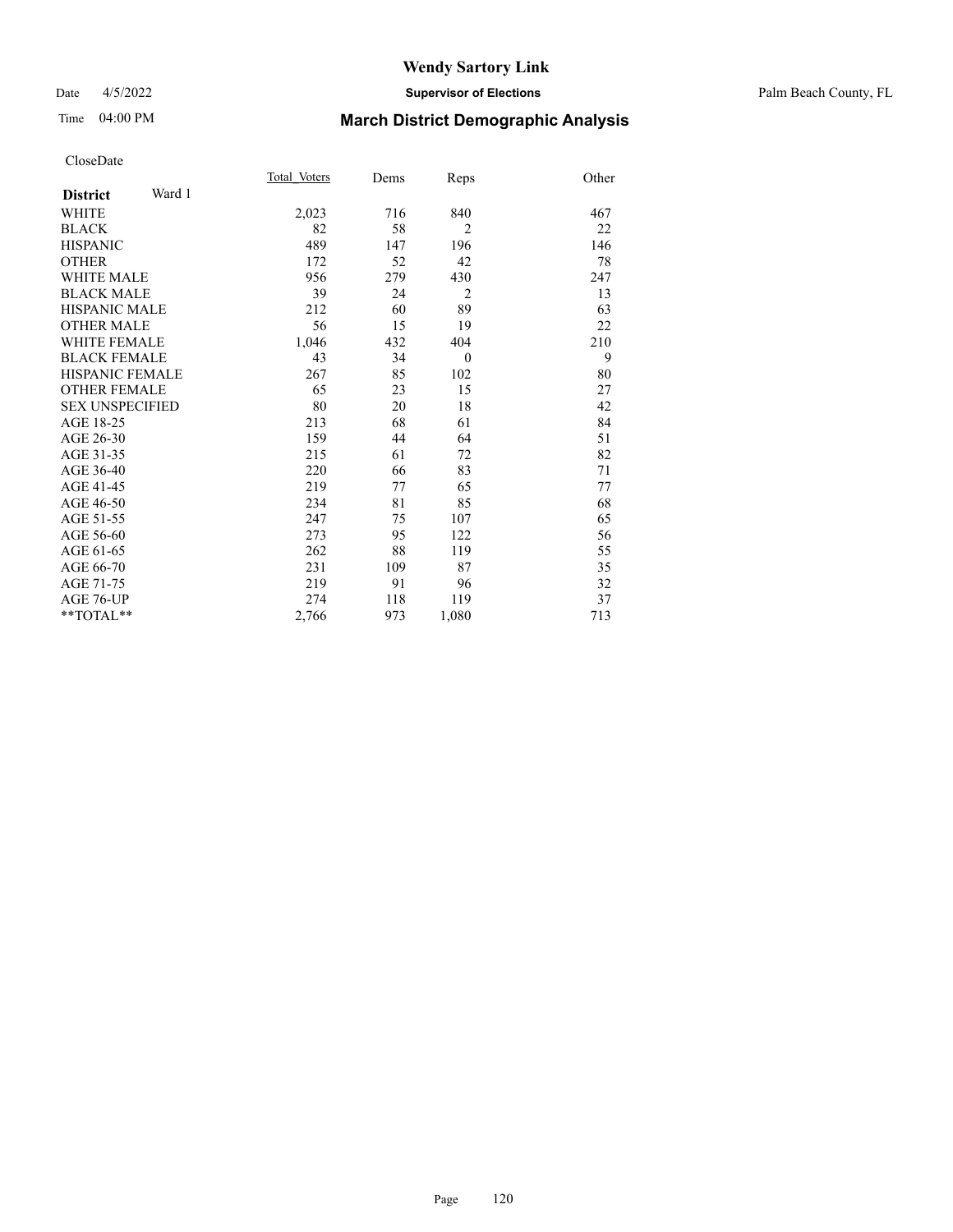### Date 4/5/2022 **Supervisor of Elections** Palm Beach County, FL

# Time 04:00 PM **March District Demographic Analysis**

| Total Voters | Dems | Reps | Other |
|--------------|------|------|-------|
|              |      |      |       |
| 1,841        | 493  | 824  | 524   |
| 78           | 50   | 10   | 18    |
| 212          | 66   | 57   | 89    |
| 189          | 44   | 60   | 85    |
| 879          | 208  | 418  | 253   |
| 41           | 24   | 7    | 10    |
| 103          | 30   | 25   | 48    |
| 72           | 18   | 21   | 33    |
| 938          | 280  | 396  | 262   |
| 37           | 26   | 3    | 8     |
| 102          | 36   | 29   | 37    |
| 72           | 18   | 23   | 31    |
| 76           | 13   | 29   | 34    |
| 211          | 52   | 70   | 89    |
| 151          | 37   | 58   | 56    |
| 193          | 55   | 57   | 81    |
| 159          | 33   | 70   | 56    |
| 131          | 27   | 51   | 53    |
| 169          | 48   | 61   | 60    |
| 187          | 43   | 89   | 55    |
| 280          | 71   | 121  | 88    |
| 255          | 76   | 119  | 60    |
| 210          | 71   | 97   | 42    |
| 171          | 65   | 66   | 40    |
| 203          | 75   | 92   | 36    |
| 2,320        | 653  | 951  | 716   |
|              |      |      |       |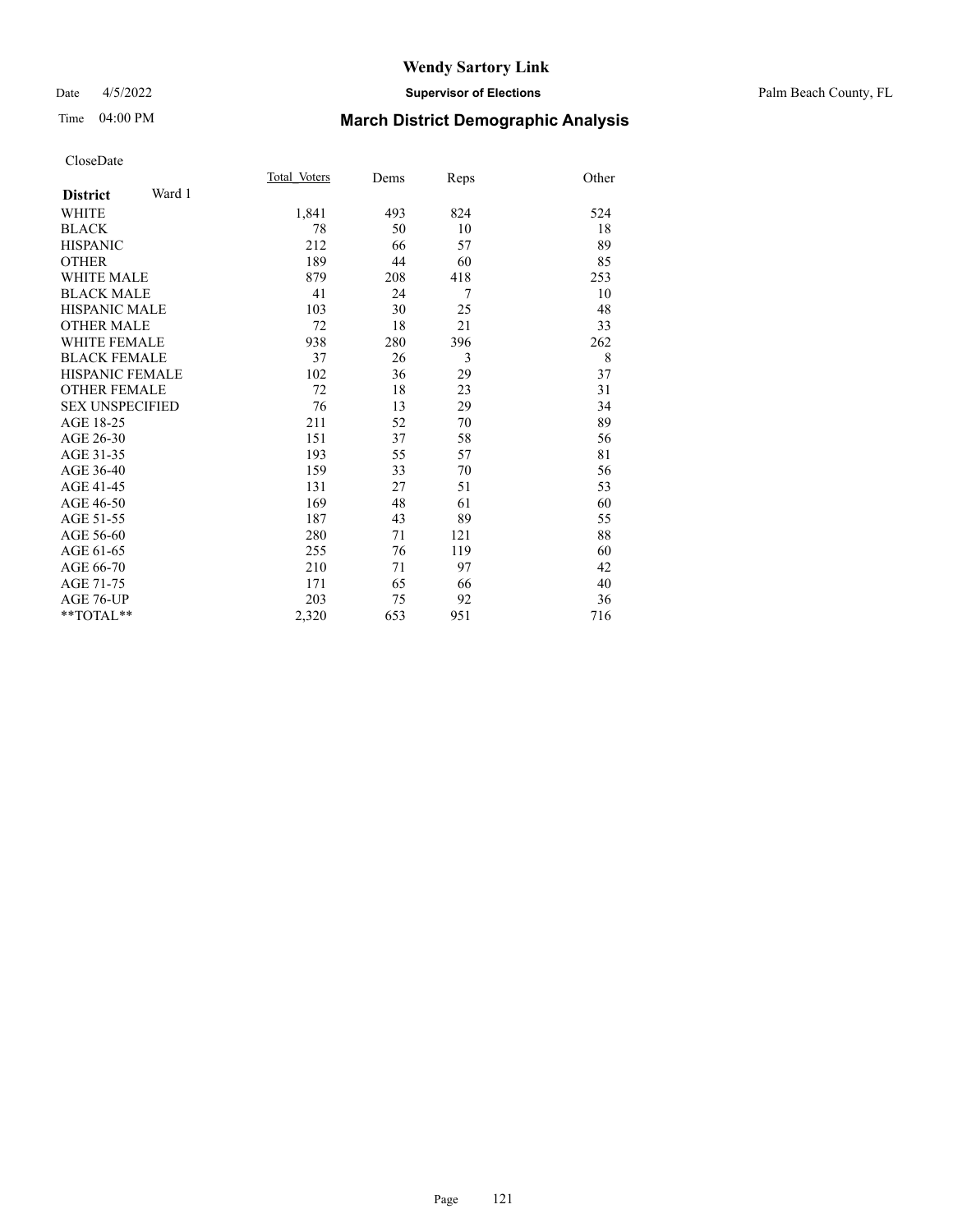### Date 4/5/2022 **Supervisor of Elections** Palm Beach County, FL

# Time 04:00 PM **March District Demographic Analysis**

|                           | Total Voters | Dems  | Reps | Other |
|---------------------------|--------------|-------|------|-------|
| Ward 1<br><b>District</b> |              |       |      |       |
| <b>WHITE</b>              | 2,115        | 653   | 790  | 672   |
| <b>BLACK</b>              | 2,183        | 1,656 | 73   | 454   |
| <b>HISPANIC</b>           | 260          | 112   | 52   | 96    |
| <b>OTHER</b>              | 476          | 203   | 81   | 192   |
| <b>WHITE MALE</b>         | 1,048        | 279   | 408  | 361   |
| <b>BLACK MALE</b>         | 942          | 674   | 37   | 231   |
| <b>HISPANIC MALE</b>      | 116          | 50    | 26   | 40    |
| <b>OTHER MALE</b>         | 166          | 69    | 36   | 61    |
| <b>WHITE FEMALE</b>       | 1,036        | 360   | 376  | 300   |
| <b>BLACK FEMALE</b>       | 1,202        | 954   | 35   | 213   |
| <b>HISPANIC FEMALE</b>    | 139          | 59    | 25   | 55    |
| <b>OTHER FEMALE</b>       | 200          | 103   | 23   | 74    |
| <b>SEX UNSPECIFIED</b>    | 179          | 72    | 28   | 79    |
| AGE 18-25                 | 479          | 242   | 39   | 198   |
| AGE 26-30                 | 490          | 270   | 59   | 161   |
| AGE 31-35                 | 505          | 268   | 73   | 164   |
| AGE 36-40                 | 433          | 227   | 73   | 133   |
| AGE 41-45                 | 365          | 195   | 47   | 123   |
| AGE 46-50                 | 358          | 174   | 76   | 108   |
| AGE 51-55                 | 411          | 193   | 98   | 120   |
| AGE 56-60                 | 475          | 244   | 118  | 113   |
| AGE 61-65                 | 497          | 286   | 121  | 90    |
| AGE 66-70                 | 386          | 204   | 103  | 79    |
| AGE 71-75                 | 263          | 144   | 68   | 51    |
| AGE 76-UP                 | 372          | 177   | 121  | 74    |
| $*$ $TOTAL**$             | 5,034        | 2,624 | 996  | 1,414 |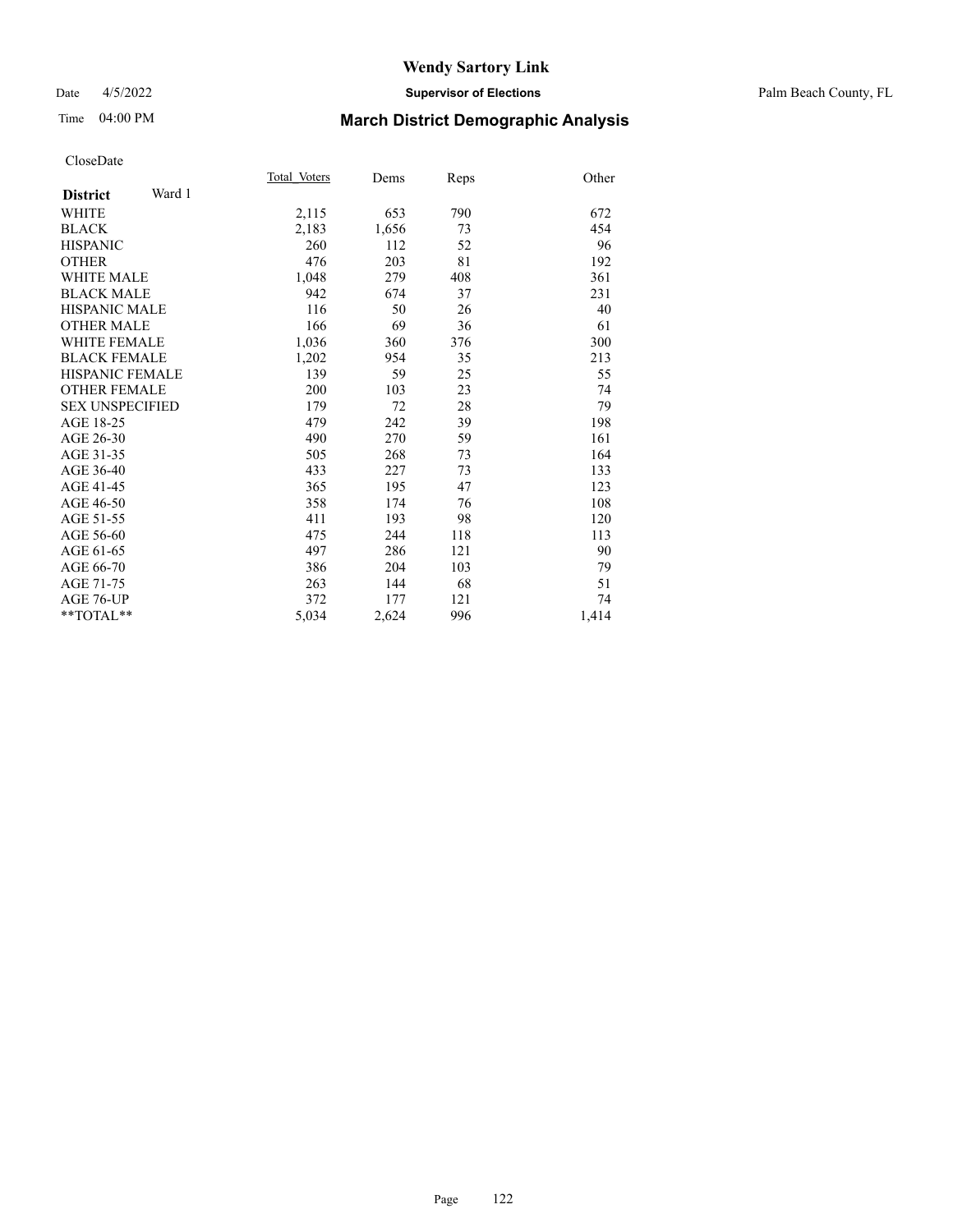### Date 4/5/2022 **Supervisor of Elections** Palm Beach County, FL

# Time 04:00 PM **March District Demographic Analysis**

| Total Voters | Dems  | Reps  | Other |
|--------------|-------|-------|-------|
|              |       |       |       |
| 9,472        | 3,921 | 2,576 | 2,975 |
| 3,216        | 2,369 | 113   | 734   |
| 3,567        | 1,587 | 597   | 1,383 |
| 1,557        | 677   | 168   | 712   |
| 4,632        | 1,666 | 1,378 | 1,588 |
| 1,477        | 1,035 | 75    | 367   |
| 1,656        | 690   | 320   | 646   |
| 575          | 246   | 61    | 268   |
| 4,706        | 2,208 | 1,164 | 1,334 |
| 1,677        | 1,290 | 36    | 351   |
| 1,818        | 862   | 263   | 693   |
| 583          | 280   | 82    | 221   |
| 681          | 272   | 75    | 334   |
| 1,850        | 857   | 209   | 784   |
| 1,597        | 707   | 242   | 648   |
| 1,774        | 818   | 254   | 702   |
| 1,548        | 754   | 258   | 536   |
| 1,278        | 595   | 192   | 491   |
| 1,243        | 565   | 234   | 444   |
| 1,468        | 680   | 299   | 489   |
| 1,705        | 802   | 424   | 479   |
| 1,656        | 836   | 395   | 425   |
| 1,329        | 711   | 312   | 306   |
| 975          | 523   | 224   | 228   |
| 1,389        | 706   | 411   | 272   |
| 17,812       | 8,554 | 3,454 | 5,804 |
|              |       |       |       |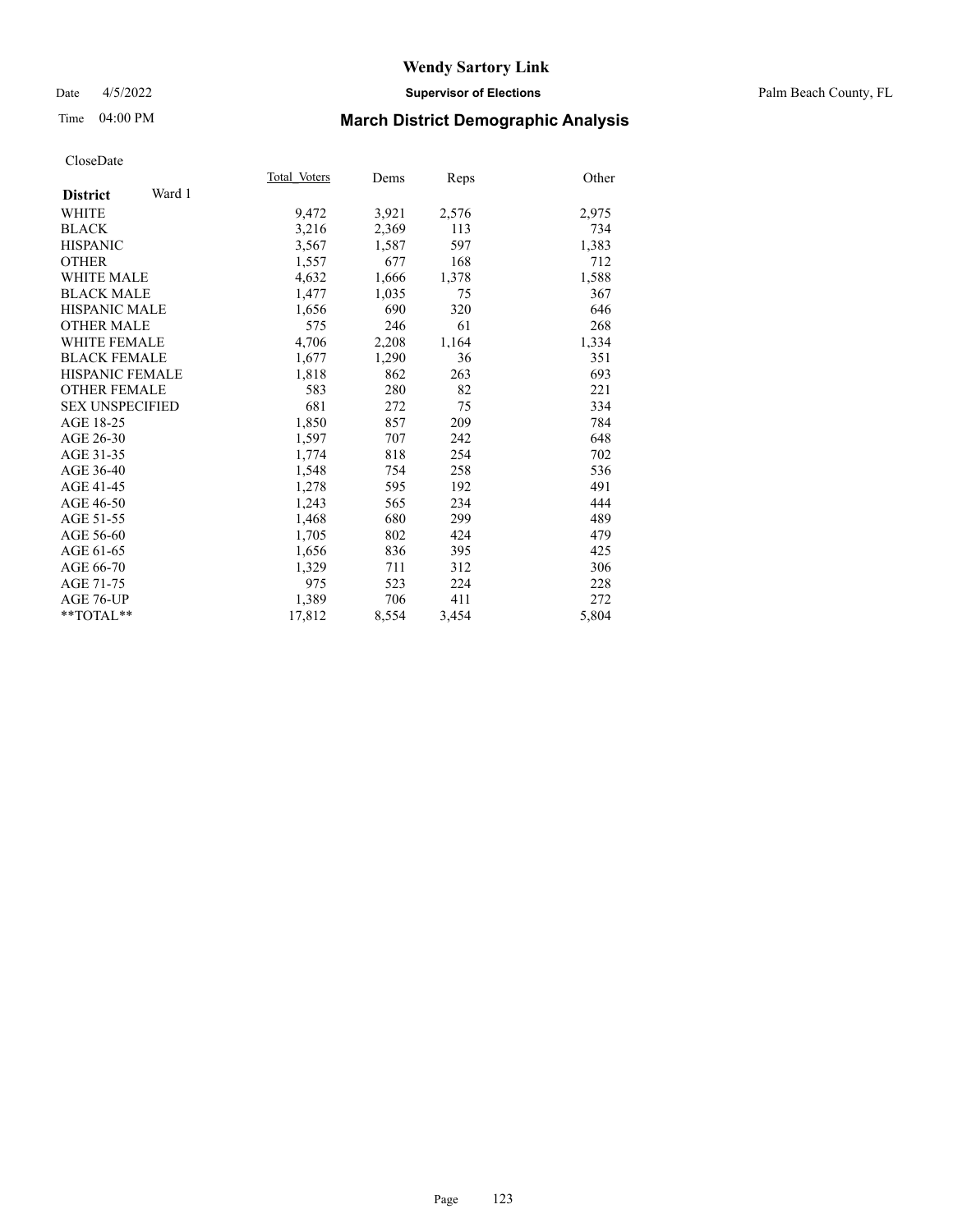## Date 4/5/2022 **Supervisor of Elections** Palm Beach County, FL

# Time 04:00 PM **March District Demographic Analysis**

|                        |        | Total Voters | Dems           | Reps           | Other          |
|------------------------|--------|--------------|----------------|----------------|----------------|
| <b>District</b>        | Ward 1 |              |                |                |                |
| WHITE                  |        | 355          | 69             | 198            | 88             |
| <b>BLACK</b>           |        | 6            | 3              |                | 2              |
| <b>HISPANIC</b>        |        | 6            | $\overline{c}$ | 1              | 3              |
| <b>OTHER</b>           |        | 24           | $\overline{5}$ | 9              | 10             |
| <b>WHITE MALE</b>      |        | 184          | 28             | 106            | 50             |
| <b>BLACK MALE</b>      |        | 3            | 1              | 1              | 1              |
| HISPANIC MALE          |        |              |                | $\theta$       | $\theta$       |
| <b>OTHER MALE</b>      |        | 8            |                | $\overline{2}$ | 5              |
| <b>WHITE FEMALE</b>    |        | 166          | 40             | 90             | 36             |
| <b>BLACK FEMALE</b>    |        | 3            | $\overline{2}$ | $\mathbf{0}$   | 1              |
| HISPANIC FEMALE        |        | 5            | 1              |                | 3              |
| <b>OTHER FEMALE</b>    |        | 10           | 1              | 5              | 4              |
| <b>SEX UNSPECIFIED</b> |        | 9            | $\overline{c}$ | 4              | 3              |
| AGE 18-25              |        | 23           | 6              | 13             | $\overline{4}$ |
| AGE 26-30              |        | 9            | 3              | 4              | $\overline{2}$ |
| AGE 31-35              |        | 8            | $\mathbf{1}$   | 3              | $\overline{4}$ |
| AGE 36-40              |        | 6            | $\theta$       | 4              | $\overline{2}$ |
| AGE 41-45              |        | 13           | 5              | 6              | $\overline{c}$ |
| AGE 46-50              |        | 19           | $\overline{4}$ | 10             | 5              |
| AGE 51-55              |        | 25           | $\overline{2}$ | 12             | 11             |
| AGE 56-60              |        | 41           | 6              | 26             | 9              |
| AGE 61-65              |        | 54           | $\tau$         | 35             | 12             |
| AGE 66-70              |        | 51           | 13             | 21             | 17             |
| AGE 71-75              |        | 43           | 8              | 23             | 12             |
| AGE 76-UP              |        | 99           | 24             | 52             | 23             |
| **TOTAL**              |        | 391          | 79             | 209            | 103            |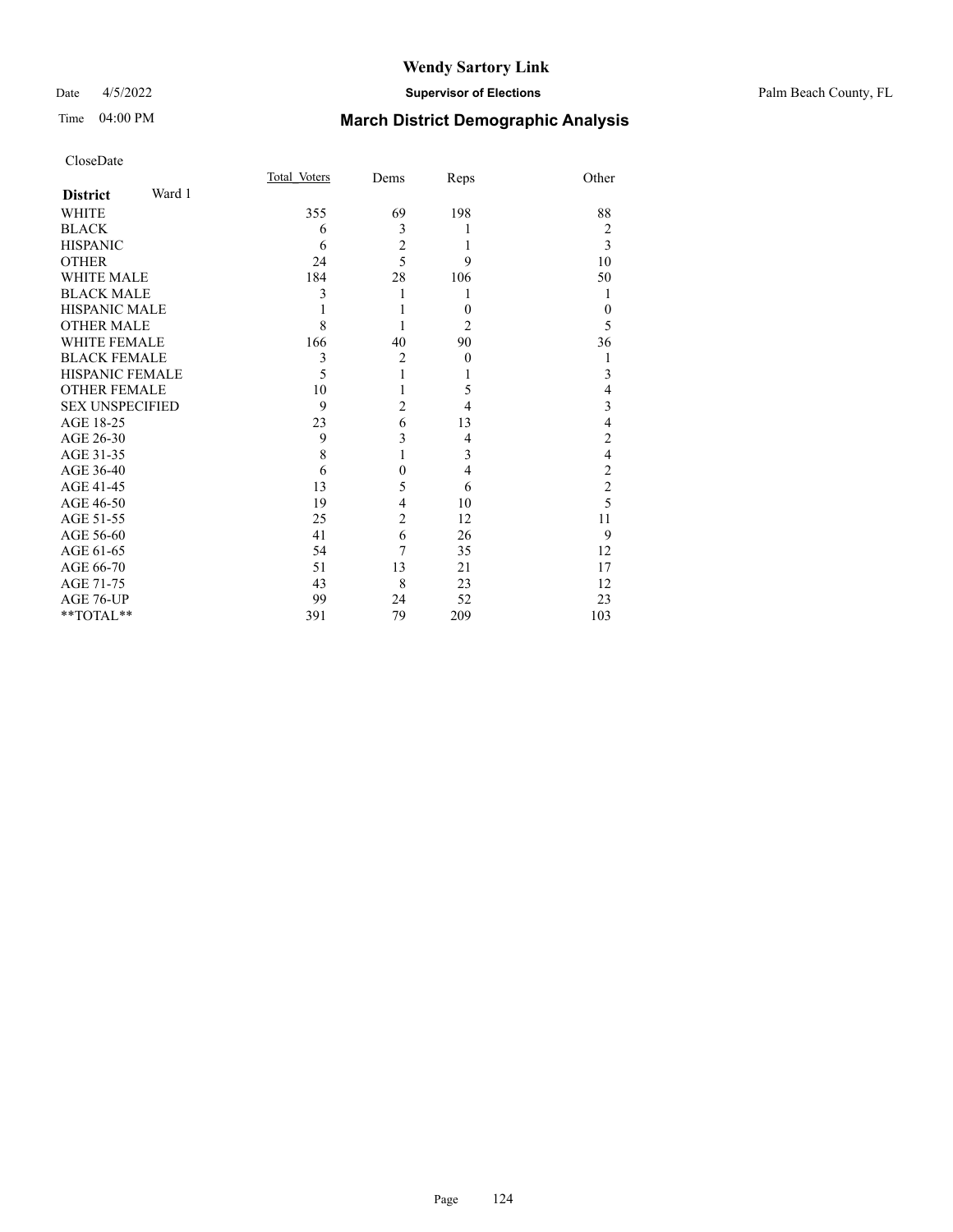### Date 4/5/2022 **Supervisor of Elections** Palm Beach County, FL

# Time 04:00 PM **March District Demographic Analysis**

|                           | Total Voters | Dems           | Reps                    | Other          |
|---------------------------|--------------|----------------|-------------------------|----------------|
| Ward 1<br><b>District</b> |              |                |                         |                |
| <b>WHITE</b>              | 76           | 34             | 17                      | 25             |
| <b>BLACK</b>              | 770          | 626            | 14                      | 130            |
| <b>HISPANIC</b>           | 41           | 18             | 5                       | 18             |
| <b>OTHER</b>              | 66           | 38             | 3                       | 25             |
| <b>WHITE MALE</b>         | 40           | 14             | 11                      | 15             |
| <b>BLACK MALE</b>         | 315          | 237            | 6                       | 72             |
| <b>HISPANIC MALE</b>      | 12           | $\overline{2}$ | 3                       | 7              |
| <b>OTHER MALE</b>         | 26           | 17             | 1                       | 8              |
| <b>WHITE FEMALE</b>       | 35           | 19             | 6                       | 10             |
| <b>BLACK FEMALE</b>       | 446          | 380            | 8                       | 58             |
| <b>HISPANIC FEMALE</b>    | 26           | 15             | 2                       | 9              |
| <b>OTHER FEMALE</b>       | 26           | 14             | $\overline{2}$          | 10             |
| <b>SEX UNSPECIFIED</b>    | 27           | 18             | $\theta$                | 9              |
| AGE 18-25                 | 134          | 84             | 4                       | 46             |
| AGE 26-30                 | 116          | 72             | 7                       | 37             |
| AGE 31-35                 | 136          | 100            | $\overline{c}$          | 34             |
| AGE 36-40                 | 100          | 77             | 3                       | 20             |
| AGE 41-45                 | 66           | 48             | $\overline{c}$          | 16             |
| AGE 46-50                 | 53           | 38             | $\overline{\mathbf{4}}$ | 11             |
| AGE 51-55                 | 81           | 69             | 3                       | 9              |
| AGE 56-60                 | 64           | 54             | $\overline{2}$          | 8              |
| AGE 61-65                 | 62           | 55             | 1                       | 6              |
| AGE 66-70                 | 49           | 42             | 3                       | 4              |
| AGE 71-75                 | 38           | 31             | 3                       | $\overline{4}$ |
| AGE 76-UP                 | 54           | 46             | 5                       | 3              |
| **TOTAL**                 | 953          | 716            | 39                      | 198            |
|                           |              |                |                         |                |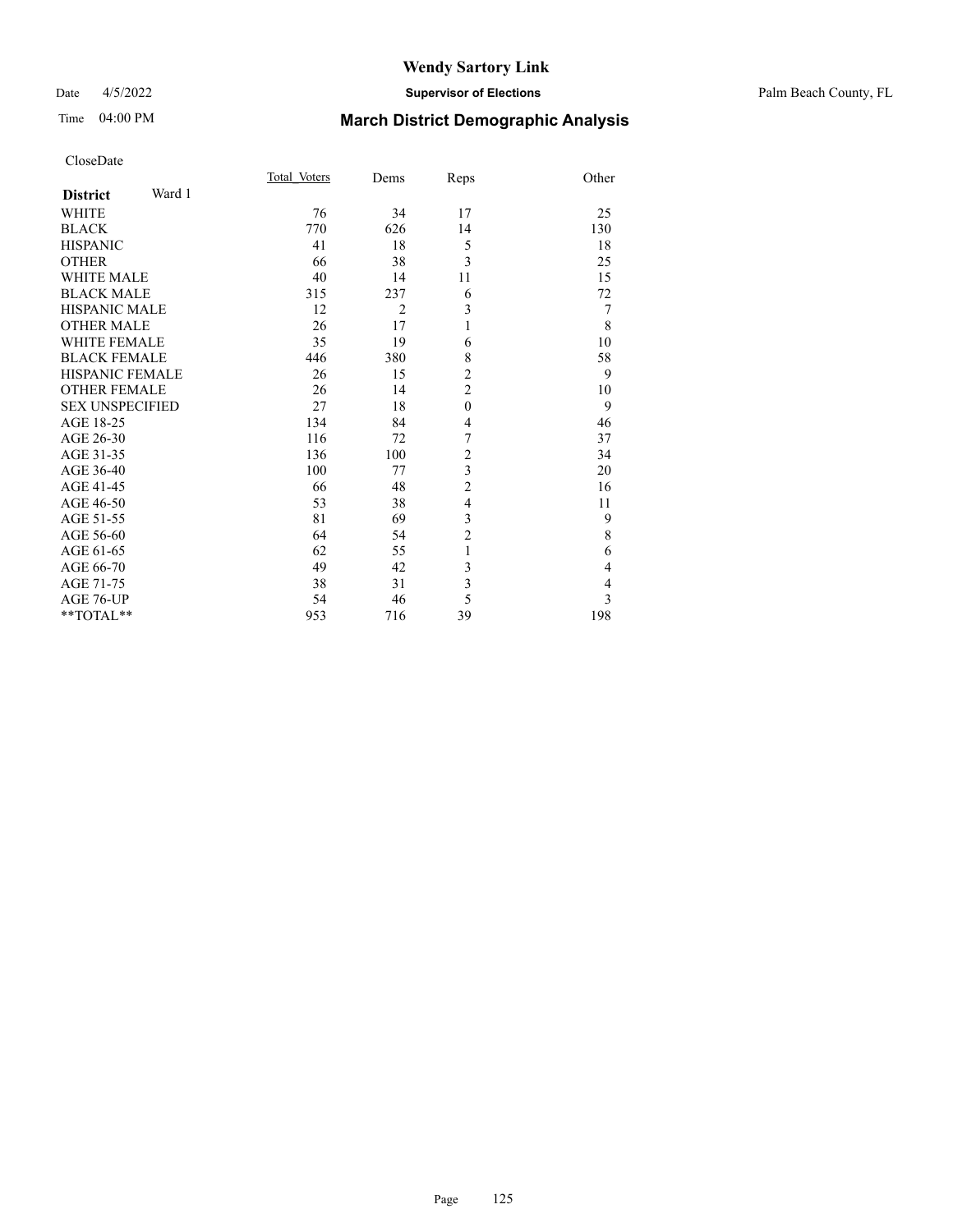### Date 4/5/2022 **Supervisor of Elections** Palm Beach County, FL

# Time 04:00 PM **March District Demographic Analysis**

|                           | Total Voters | Dems  | Reps  | Other |
|---------------------------|--------------|-------|-------|-------|
| Ward 1<br><b>District</b> |              |       |       |       |
| WHITE                     | 9,254        | 2,433 | 4,281 | 2,540 |
| <b>BLACK</b>              | 186          | 131   | 14    | 41    |
| <b>HISPANIC</b>           | 524          | 186   | 148   | 190   |
| <b>OTHER</b>              | 595          | 161   | 199   | 235   |
| <b>WHITE MALE</b>         | 4,406        | 978   | 2,130 | 1,298 |
| <b>BLACK MALE</b>         | 94           | 65    | 8     | 21    |
| <b>HISPANIC MALE</b>      | 218          | 64    | 69    | 85    |
| <b>OTHER MALE</b>         | 201          | 40    | 79    | 82    |
| <b>WHITE FEMALE</b>       | 4,740        | 1,419 | 2,102 | 1,219 |
| <b>BLACK FEMALE</b>       | 91           | 65    | 6     | 20    |
| <b>HISPANIC FEMALE</b>    | 293          | 119   | 76    | 98    |
| <b>OTHER FEMALE</b>       | 245          | 82    | 80    | 83    |
| <b>SEX UNSPECIFIED</b>    | 268          | 78    | 90    | 100   |
| AGE 18-25                 | 696          | 195   | 253   | 248   |
| AGE 26-30                 | 588          | 156   | 233   | 199   |
| AGE 31-35                 | 636          | 172   | 244   | 220   |
| AGE 36-40                 | 647          | 154   | 239   | 254   |
| AGE 41-45                 | 559          | 172   | 194   | 193   |
| AGE 46-50                 | 616          | 153   | 245   | 218   |
| AGE 51-55                 | 825          | 179   | 405   | 241   |
| AGE 56-60                 | 1,043        | 268   | 516   | 259   |
| AGE 61-65                 | 1,112        | 313   | 543   | 256   |
| AGE 66-70                 | 1,086        | 334   | 478   | 274   |
| AGE 71-75                 | 896          | 298   | 378   | 220   |
| <b>AGE 76-UP</b>          | 1,855        | 517   | 914   | 424   |
| $*$ $TOTAL**$             | 10,559       | 2,911 | 4,642 | 3,006 |
|                           |              |       |       |       |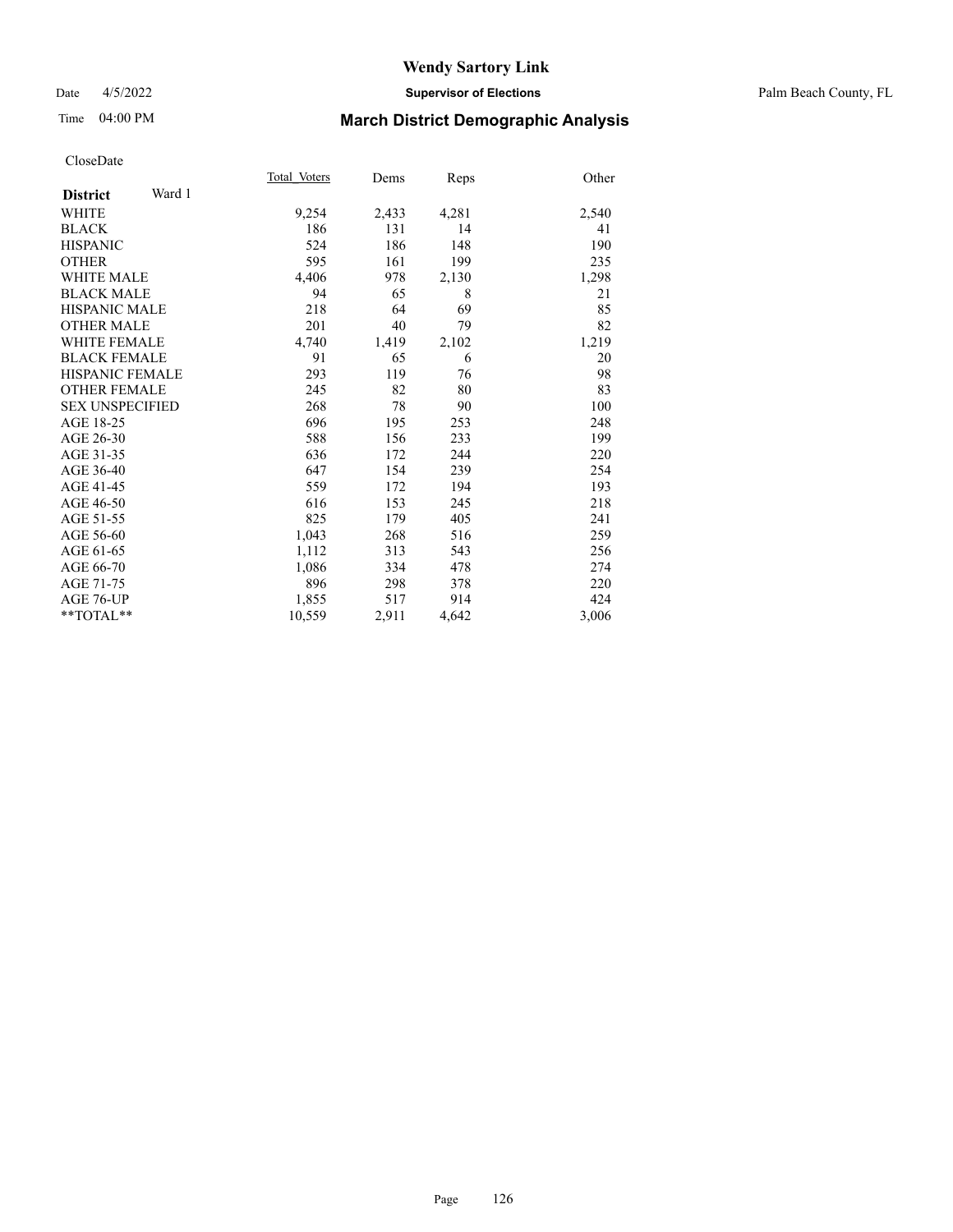### Date 4/5/2022 **Supervisor of Elections** Palm Beach County, FL

## Time 04:00 PM **March District Demographic Analysis**

|                           | Total Voters   | Dems           | Reps     | Other    |
|---------------------------|----------------|----------------|----------|----------|
| Ward 1<br><b>District</b> |                |                |          |          |
| <b>WHITE</b>              | 1,483          | 370            | 689      | 424      |
| <b>BLACK</b>              | $\overline{4}$ | 3              | $\theta$ | 1        |
| <b>HISPANIC</b>           | 50             | 14             | 20       | 16       |
| <b>OTHER</b>              | 94             | 25             | 26       | 43       |
| <b>WHITE MALE</b>         | 714            | 148            | 361      | 205      |
| <b>BLACK MALE</b>         | $\theta$       | $\theta$       | $\theta$ | $\theta$ |
| <b>HISPANIC MALE</b>      | 23             | $\overline{4}$ | 8        | 11       |
| <b>OTHER MALE</b>         | 31             | 6              | 9        | 16       |
| <b>WHITE FEMALE</b>       | 750            | 213            | 322      | 215      |
| <b>BLACK FEMALE</b>       | $\overline{4}$ | 3              | $\theta$ | 1        |
| <b>HISPANIC FEMALE</b>    | 27             | 10             | 12       | 5        |
| <b>OTHER FEMALE</b>       | 41             | 15             | 10       | 16       |
| <b>SEX UNSPECIFIED</b>    | 41             | 13             | 13       | 15       |
| AGE 18-25                 | 100            | 34             | 33       | 33       |
| AGE 26-30                 | 79             | 24             | 29       | 26       |
| AGE 31-35                 | 56             | 11             | 24       | 21       |
| AGE 36-40                 | 56             | 12             | 13       | 31       |
| AGE 41-45                 | 54             | 17             | 18       | 19       |
| AGE 46-50                 | 82             | 24             | 28       | 30       |
| AGE 51-55                 | 122            | 17             | 65       | 40       |
| AGE 56-60                 | 193            | 52             | 88       | 53       |
| AGE 61-65                 | 206            | 52             | 93       | 61       |
| AGE 66-70                 | 187            | 51             | 85       | 51       |
| AGE 71-75                 | 174            | 41             | 76       | 57       |
| AGE 76-UP                 | 322            | 77             | 183      | 62       |
| **TOTAL**                 | 1,631          | 412            | 735      | 484      |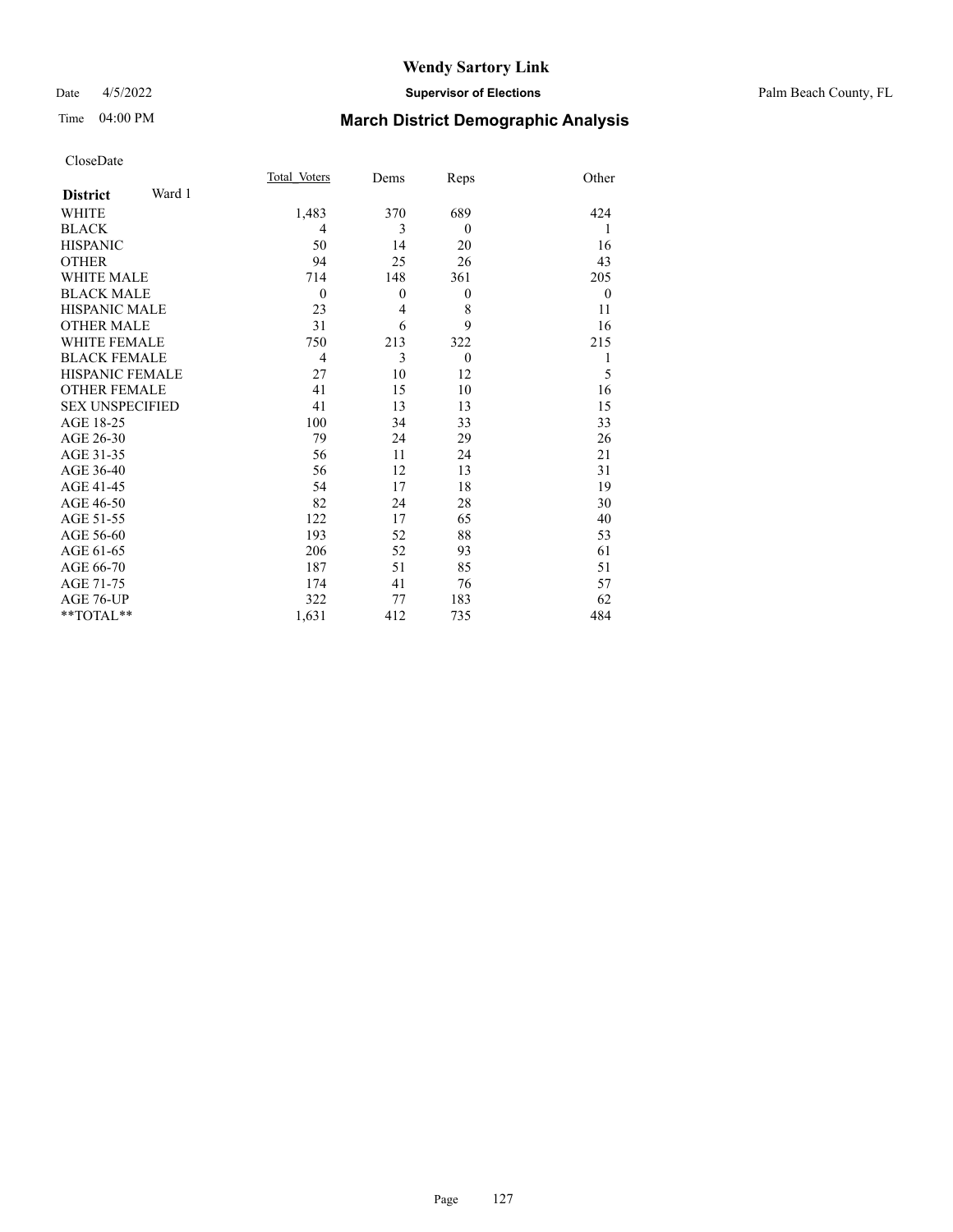### Date 4/5/2022 **Supervisor of Elections** Palm Beach County, FL

# Time 04:00 PM **March District Demographic Analysis**

|                           | Total Voters | Dems  | Reps | Other |
|---------------------------|--------------|-------|------|-------|
| Ward 1<br><b>District</b> |              |       |      |       |
| <b>WHITE</b>              | 308          | 78    | 176  | 54    |
| <b>BLACK</b>              | 1,761        | 1,517 | 43   | 201   |
| <b>HISPANIC</b>           | 608          | 278   | 111  | 219   |
| <b>OTHER</b>              | 178          | 92    | 22   | 64    |
| <b>WHITE MALE</b>         | 140          | 33    | 68   | 39    |
| <b>BLACK MALE</b>         | 738          | 623   | 17   | 98    |
| <b>HISPANIC MALE</b>      | 289          | 130   | 66   | 93    |
| <b>OTHER MALE</b>         | 60           | 36    | 8    | 16    |
| <b>WHITE FEMALE</b>       | 164          | 45    | 104  | 15    |
| <b>BLACK FEMALE</b>       | 995          | 868   | 25   | 102   |
| <b>HISPANIC FEMALE</b>    | 295          | 140   | 42   | 113   |
| <b>OTHER FEMALE</b>       | 42           | 22    | 7    | 13    |
| <b>SEX UNSPECIFIED</b>    | 131          | 67    | 15   | 49    |
| AGE 18-25                 | 363          | 242   | 28   | 93    |
| AGE 26-30                 | 305          | 188   | 23   | 94    |
| AGE 31-35                 | 276          | 173   | 28   | 75    |
| AGE 36-40                 | 252          | 174   | 15   | 63    |
| AGE 41-45                 | 194          | 131   | 23   | 40    |
| AGE 46-50                 | 170          | 123   | 19   | 28    |
| AGE 51-55                 | 213          | 148   | 36   | 29    |
| AGE 56-60                 | 257          | 181   | 32   | 44    |
| AGE 61-65                 | 199          | 152   | 28   | 19    |
| AGE 66-70                 | 225          | 170   | 29   | 26    |
| AGE 71-75                 | 154          | 98    | 42   | 14    |
| AGE 76-UP                 | 247          | 185   | 49   | 13    |
| $*$ $TOTAL**$             | 2,855        | 1,965 | 352  | 538   |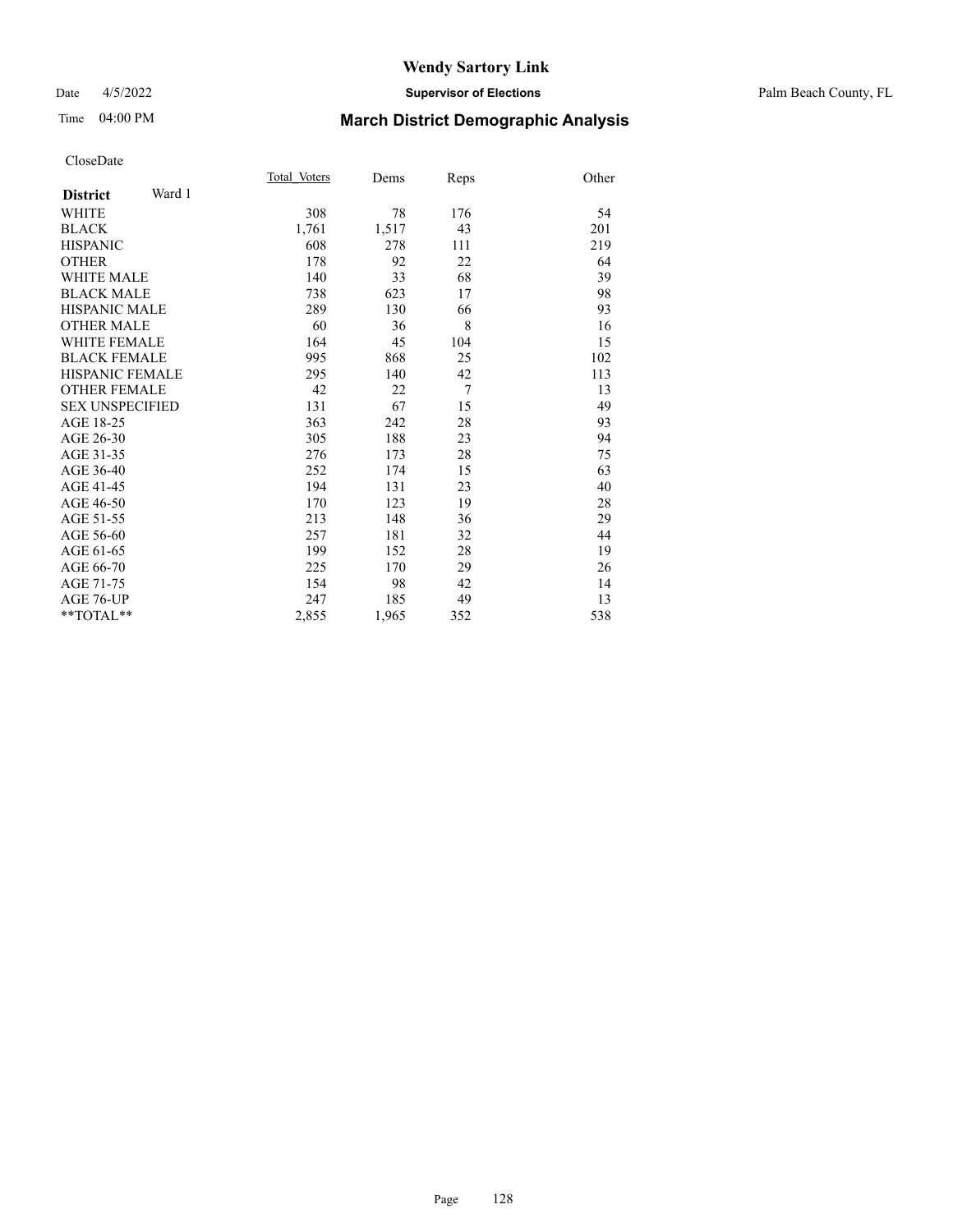### Date 4/5/2022 **Supervisor of Elections** Palm Beach County, FL

# Time 04:00 PM **March District Demographic Analysis**

|                           | Total Voters | Dems  | Reps  | Other |
|---------------------------|--------------|-------|-------|-------|
| Ward 1<br><b>District</b> |              |       |       |       |
| <b>WHITE</b>              | 7,568        | 1,870 | 3,540 | 2,158 |
| <b>BLACK</b>              | 48           | 29    | 8     | 11    |
| <b>HISPANIC</b>           | 195          | 50    | 74    | 71    |
| <b>OTHER</b>              | 565          | 141   | 180   | 244   |
| WHITE MALE                | 3,483        | 750   | 1,669 | 1,064 |
| <b>BLACK MALE</b>         | 23           | 11    | 5     | 7     |
| <b>HISPANIC MALE</b>      | 94           | 26    | 32    | 36    |
| <b>OTHER MALE</b>         | 170          | 38    | 51    | 81    |
| WHITE FEMALE              | 4,004        | 1,102 | 1,834 | 1,068 |
| <b>BLACK FEMALE</b>       | 25           | 18    | 3     | 4     |
| <b>HISPANIC FEMALE</b>    | 99           | 24    | 42    | 33    |
| <b>OTHER FEMALE</b>       | 243          | 65    | 82    | 96    |
| <b>SEX UNSPECIFIED</b>    | 225          | 50    | 80    | 95    |
| AGE 18-25                 | 322          | 83    | 122   | 117   |
| AGE 26-30                 | 248          | 64    | 91    | 93    |
| AGE 31-35                 | 237          | 55    | 79    | 103   |
| AGE 36-40                 | 254          | 49    | 99    | 106   |
| AGE 41-45                 | 252          | 42    | 105   | 105   |
| AGE 46-50                 | 320          | 58    | 145   | 117   |
| AGE 51-55                 | 462          | 98    | 232   | 132   |
| AGE 56-60                 | 679          | 125   | 334   | 220   |
| AGE 61-65                 | 877          | 208   | 415   | 254   |
| AGE 66-70                 | 942          | 265   | 414   | 263   |
| AGE 71-75                 | 1,122        | 316   | 507   | 299   |
| AGE 76-UP                 | 2,661        | 727   | 1,259 | 675   |
| $*$ $TOTAL**$             | 8,376        | 2,090 | 3,802 | 2,484 |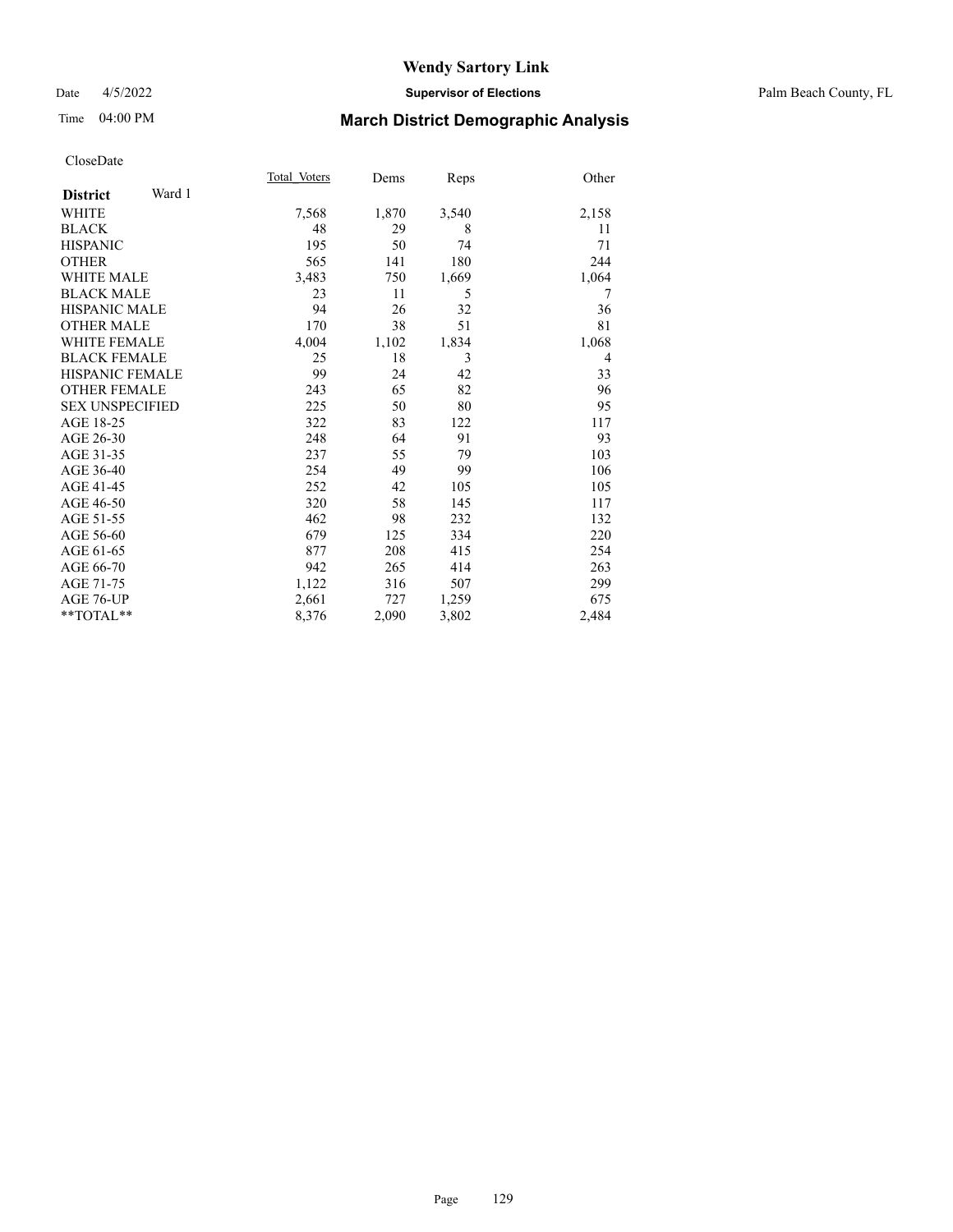## Date 4/5/2022 **Supervisor of Elections** Palm Beach County, FL

## Time 04:00 PM **March District Demographic Analysis**

|                           | Total Voters | Dems   | <b>Reps</b> | Other  |
|---------------------------|--------------|--------|-------------|--------|
| Ward 1<br><b>District</b> |              |        |             |        |
| WHITE                     | 38,298       | 11,239 | 16,183      | 10,876 |
| <b>BLACK</b>              | 1,505        | 998    | 103         | 404    |
| <b>HISPANIC</b>           | 2,974        | 1,057  | 753         | 1,164  |
| <b>OTHER</b>              | 3,717        | 1,174  | 865         | 1,678  |
| <b>WHITE MALE</b>         | 17,478       | 4,101  | 8,022       | 5,355  |
| <b>BLACK MALE</b>         | 675          | 415    | 52          | 208    |
| <b>HISPANIC MALE</b>      | 1,191        | 385    | 317         | 489    |
| <b>OTHER MALE</b>         | 1,301        | 372    | 312         | 617    |
| <b>WHITE FEMALE</b>       | 20,379       | 7,020  | 7,989       | 5,370  |
| <b>BLACK FEMALE</b>       | 811          | 571    | 50          | 190    |
| <b>HISPANIC FEMALE</b>    | 1,715        | 648    | 424         | 643    |
| <b>OTHER FEMALE</b>       | 1,628        | 570    | 387         | 671    |
| <b>SEX UNSPECIFIED</b>    | 1,262        | 356    | 338         | 568    |
| AGE 18-25                 | 3,103        | 958    | 984         | 1,161  |
| AGE 26-30                 | 2,755        | 873    | 889         | 993    |
| AGE 31-35                 | 2,952        | 871    | 969         | 1,112  |
| AGE 36-40                 | 3,011        | 936    | 924         | 1,151  |
| AGE 41-45                 | 2,821        | 784    | 938         | 1,099  |
| AGE 46-50                 | 2,881        | 788    | 1,056       | 1,037  |
| AGE 51-55                 | 3,571        | 960    | 1,496       | 1,115  |
| AGE 56-60                 | 4,146        | 1,090  | 1,821       | 1,235  |
| AGE 61-65                 | 4,229        | 1,293  | 1,805       | 1,131  |
| AGE 66-70                 | 4,079        | 1,444  | 1,628       | 1,007  |
| AGE 71-75                 | 4,352        | 1,465  | 1,796       | 1,091  |
| AGE 76-UP                 | 8,594        | 3,006  | 3,598       | 1,990  |
| $*$ $TOTAL**$             | 46,494       | 14,468 | 17,904      | 14,122 |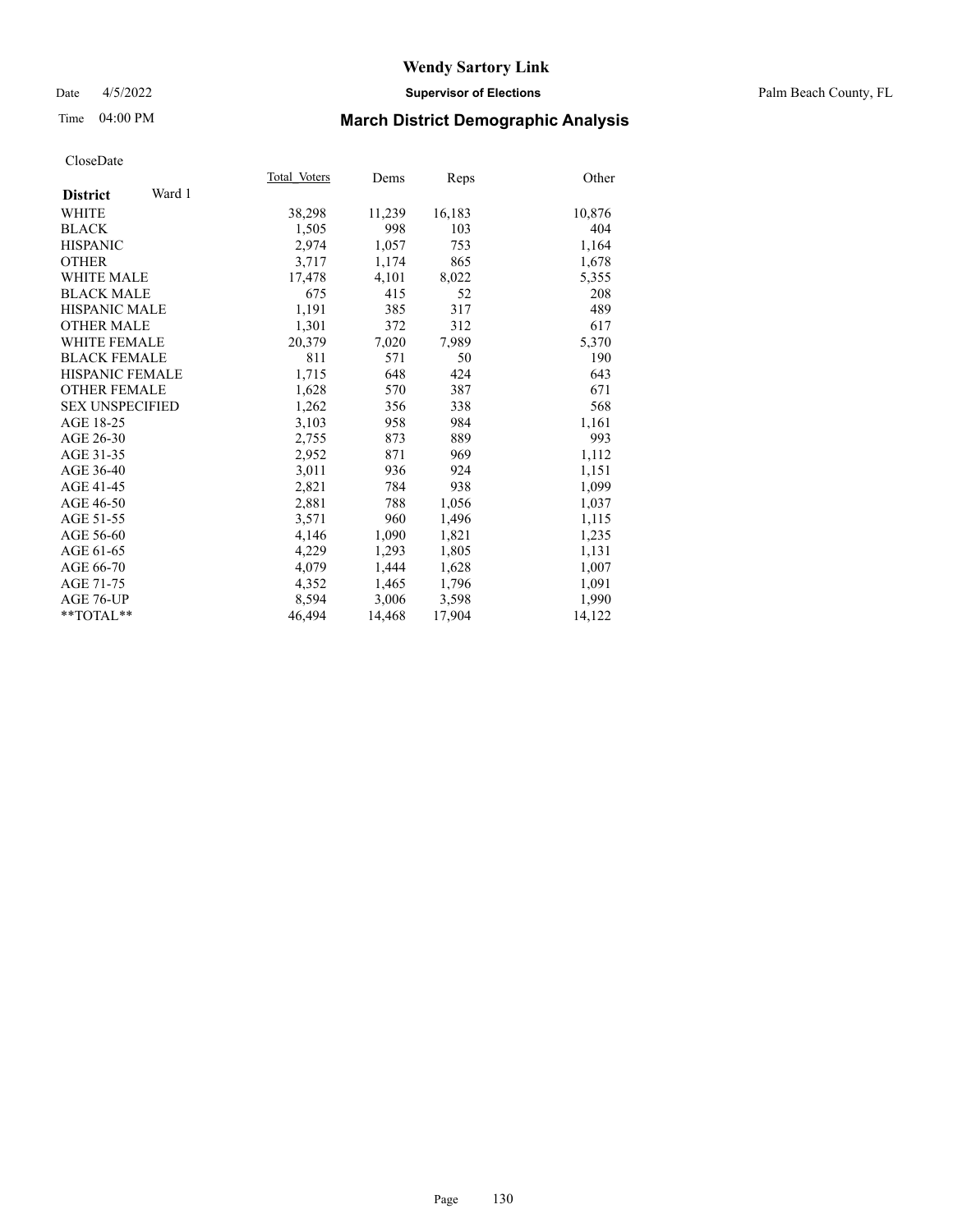### Date 4/5/2022 **Supervisor of Elections** Palm Beach County, FL

# Time 04:00 PM **March District Demographic Analysis**

|                           | Total Voters | Dems           | Reps           | Other          |
|---------------------------|--------------|----------------|----------------|----------------|
| Ward 1<br><b>District</b> |              |                |                |                |
| <b>WHITE</b>              | 978          | 244            | 430            | 304            |
| <b>BLACK</b>              | 14           | 10             | 1              | 3              |
| <b>HISPANIC</b>           | 18           | $\overline{4}$ | 7              | 7              |
| <b>OTHER</b>              | 63           | 13             | 21             | 29             |
| <b>WHITE MALE</b>         | 471          | 91             | 226            | 154            |
| <b>BLACK MALE</b>         | 9            | 6              | 1              | 2              |
| <b>HISPANIC MALE</b>      | 8            | $\overline{c}$ | $\overline{2}$ | $\overline{4}$ |
| <b>OTHER MALE</b>         | 17           | $\overline{3}$ | 6              | 8              |
| <b>WHITE FEMALE</b>       | 497          | 151            | 198            | 148            |
| <b>BLACK FEMALE</b>       | 5            | $\overline{4}$ | $\theta$       | 1              |
| <b>HISPANIC FEMALE</b>    | 10           | $\overline{c}$ | 5              | 3              |
| <b>OTHER FEMALE</b>       | 31           | 9              | 7              | 15             |
| <b>SEX UNSPECIFIED</b>    | 24           | $\overline{2}$ | 14             | 8              |
| AGE 18-25                 | 48           | 14             | 17             | 17             |
| AGE 26-30                 | 43           | 9              | 15             | 19             |
| AGE 31-35                 | 48           | 11             | 21             | 16             |
| AGE 36-40                 | 38           | 10             | 13             | 15             |
| AGE 41-45                 | 50           | 11             | 18             | 21             |
| AGE 46-50                 | 64           | 11             | 23             | 30             |
| AGE 51-55                 | 86           | 16             | 36             | 34             |
| AGE 56-60                 | 108          | 26             | 54             | 28             |
| AGE 61-65                 | 144          | 49             | 60             | 35             |
| AGE 66-70                 | 139          | 37             | 65             | 37             |
| AGE 71-75                 | 113          | 33             | 43             | 37             |
| AGE 76-UP                 | 192          | 44             | 94             | 54             |
| **TOTAL**                 | 1,073        | 271            | 459            | 343            |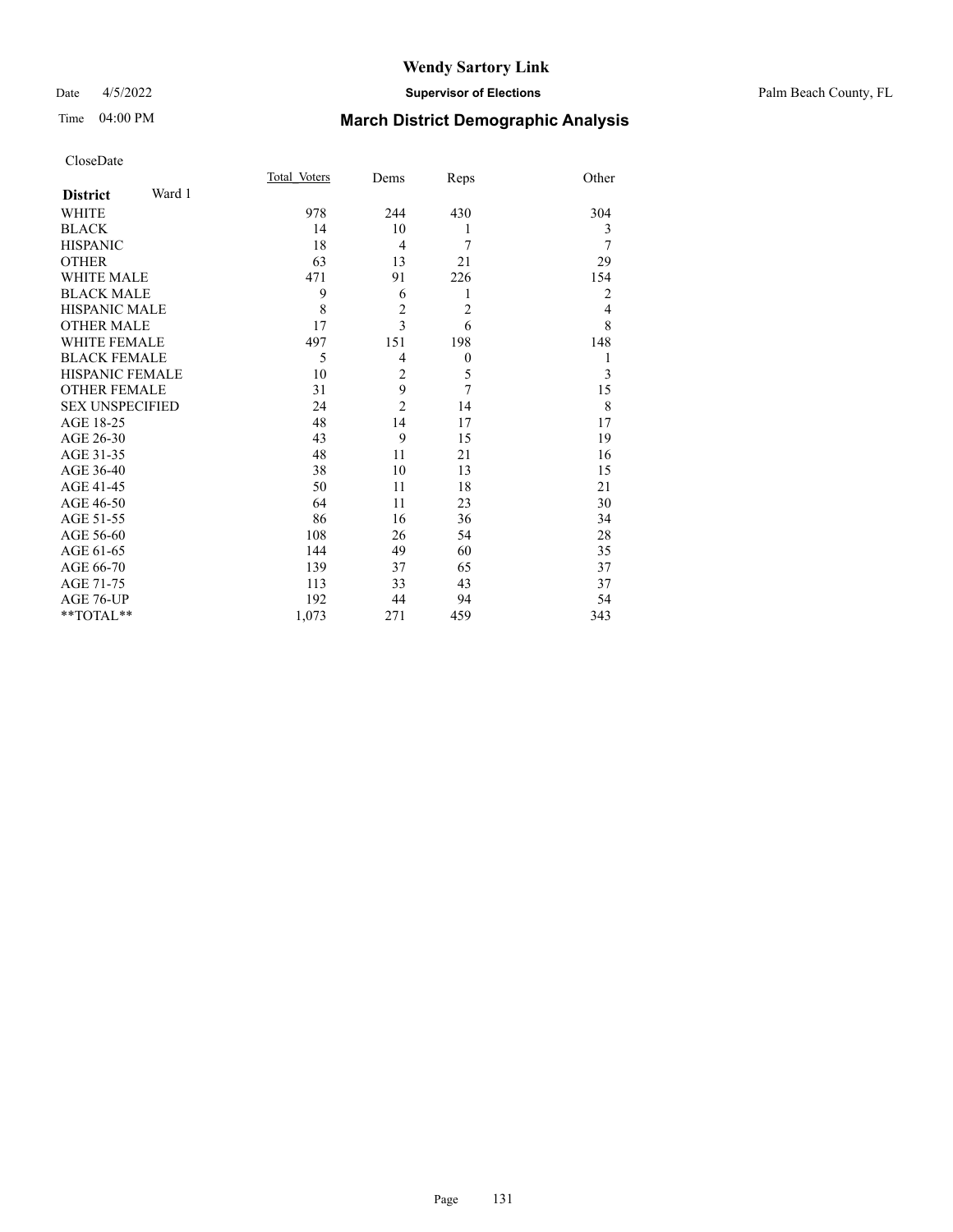### Date 4/5/2022 **Supervisor of Elections** Palm Beach County, FL

# Time 04:00 PM **March District Demographic Analysis**

|                           | Total Voters | Dems  | Reps  | Other |
|---------------------------|--------------|-------|-------|-------|
| Ward 1<br><b>District</b> |              |       |       |       |
| <b>WHITE</b>              | 4,094        | 1,539 | 1,314 | 1,241 |
| <b>BLACK</b>              | 1,599        | 1,148 | 51    | 400   |
| <b>HISPANIC</b>           | 4,670        | 1,844 | 1,018 | 1,808 |
| <b>OTHER</b>              | 1,069        | 373   | 146   | 550   |
| <b>WHITE MALE</b>         | 1,879        | 600   | 666   | 613   |
| <b>BLACK MALE</b>         | 655          | 437   | 30    | 188   |
| <b>HISPANIC MALE</b>      | 2,049        | 762   | 508   | 779   |
| <b>OTHER MALE</b>         | 345          | 127   | 57    | 161   |
| <b>WHITE FEMALE</b>       | 2,152        | 919   | 629   | 604   |
| <b>BLACK FEMALE</b>       | 912          | 687   | 19    | 206   |
| <b>HISPANIC FEMALE</b>    | 2,500        | 1,041 | 491   | 968   |
| <b>OTHER FEMALE</b>       | 420          | 178   | 55    | 187   |
| <b>SEX UNSPECIFIED</b>    | 515          | 151   | 71    | 293   |
| AGE 18-25                 | 1,396        | 572   | 176   | 648   |
| AGE 26-30                 | 1,041        | 449   | 173   | 419   |
| AGE 31-35                 | 1,107        | 445   | 194   | 468   |
| AGE 36-40                 | 980          | 419   | 162   | 399   |
| AGE 41-45                 | 920          | 406   | 151   | 363   |
| AGE 46-50                 | 895          | 368   | 193   | 334   |
| AGE 51-55                 | 944          | 376   | 235   | 333   |
| AGE 56-60                 | 987          | 407   | 273   | 307   |
| AGE 61-65                 | 928          | 411   | 254   | 263   |
| AGE 66-70                 | 707          | 359   | 187   | 161   |
| AGE 71-75                 | 564          | 254   | 182   | 128   |
| AGE 76-UP                 | 963          | 438   | 349   | 176   |
| $*$ $TOTAL**$             | 11,432       | 4,904 | 2,529 | 3,999 |
|                           |              |       |       |       |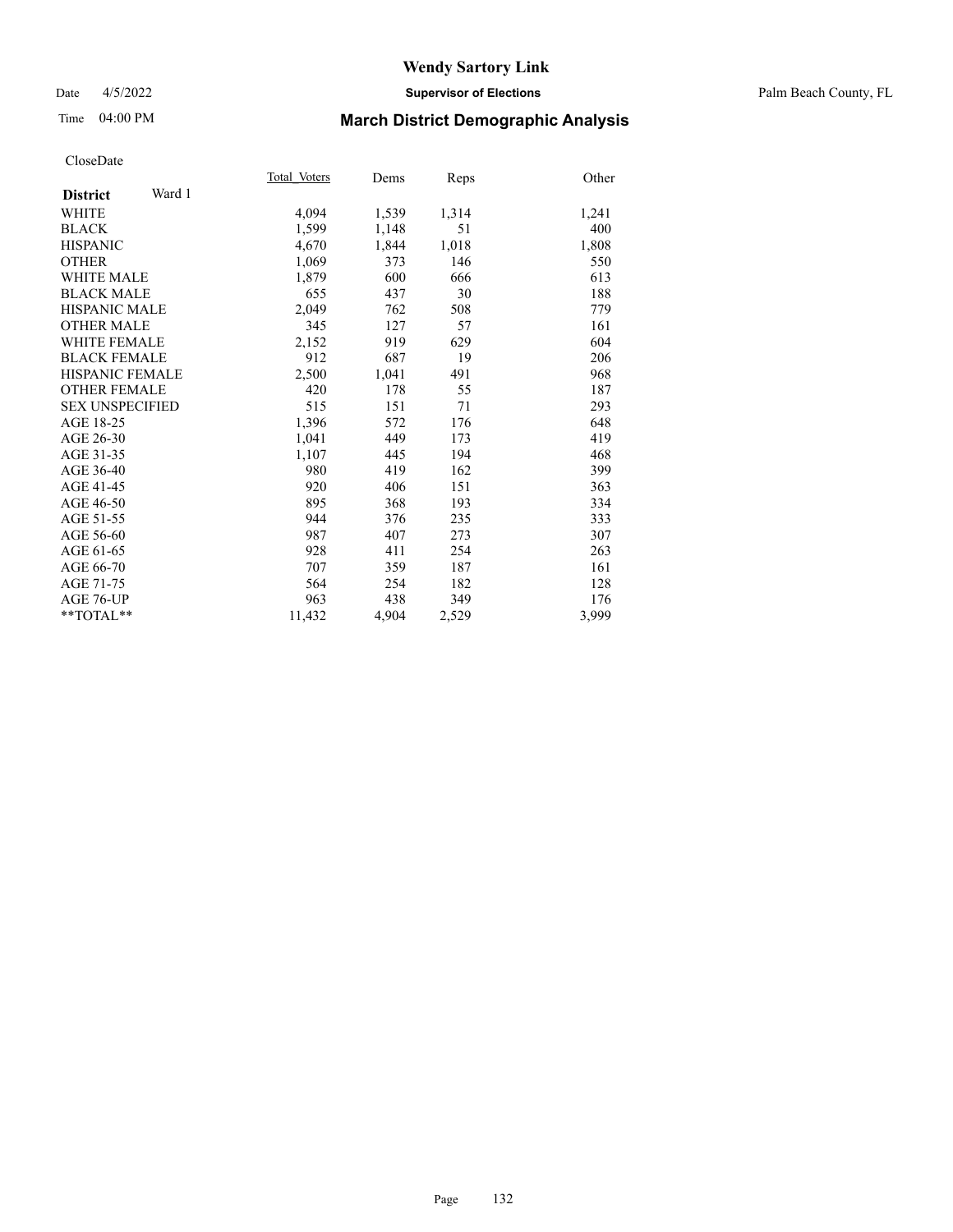## Date 4/5/2022 **Supervisor of Elections** Palm Beach County, FL

# Time 04:00 PM **March District Demographic Analysis**

|                           | Total Voters | Dems   | Reps  | Other |
|---------------------------|--------------|--------|-------|-------|
| Ward 1<br><b>District</b> |              |        |       |       |
| WHITE                     | 6,573        | 1,787  | 2,801 | 1,985 |
| <b>BLACK</b>              | 14,628       | 11,948 | 352   | 2,328 |
| <b>HISPANIC</b>           | 1.386        | 576    | 250   | 560   |
| <b>OTHER</b>              | 2,299        | 947    | 260   | 1,092 |
| <b>WHITE MALE</b>         | 3,245        | 722    | 1,459 | 1,064 |
| <b>BLACK MALE</b>         | 6,010        | 4,636  | 197   | 1,177 |
| <b>HISPANIC MALE</b>      | 590          | 216    | 132   | 242   |
| <b>OTHER MALE</b>         | 865          | 347    | 109   | 409   |
| <b>WHITE FEMALE</b>       | 3,254        | 1,049  | 1,313 | 892   |
| <b>BLACK FEMALE</b>       | 8,420        | 7,166  | 148   | 1,106 |
| <b>HISPANIC FEMALE</b>    | 773          | 349    | 117   | 307   |
| <b>OTHER FEMALE</b>       | 924          | 445    | 107   | 372   |
| <b>SEX UNSPECIFIED</b>    | 793          | 322    | 76    | 395   |
| AGE 18-25                 | 2,658        | 1,608  | 188   | 862   |
| AGE 26-30                 | 2,191        | 1,354  | 198   | 639   |
| AGE 31-35                 | 2,367        | 1,510  | 184   | 673   |
| AGE 36-40                 | 2,055        | 1,280  | 181   | 594   |
| AGE 41-45                 | 1,900        | 1,206  | 196   | 498   |
| AGE 46-50                 | 1,877        | 1,230  | 219   | 428   |
| AGE 51-55                 | 1,923        | 1,219  | 286   | 418   |
| AGE 56-60                 | 2,113        | 1,278  | 408   | 427   |
| AGE 61-65                 | 2,192        | 1,289  | 463   | 440   |
| AGE 66-70                 | 1,728        | 1,053  | 361   | 314   |
| AGE 71-75                 | 1,514        | 903    | 337   | 274   |
| AGE 76-UP                 | 2,368        | 1,328  | 642   | 398   |
| $*$ TOTAL $*$             | 24,886       | 15,258 | 3,663 | 5,965 |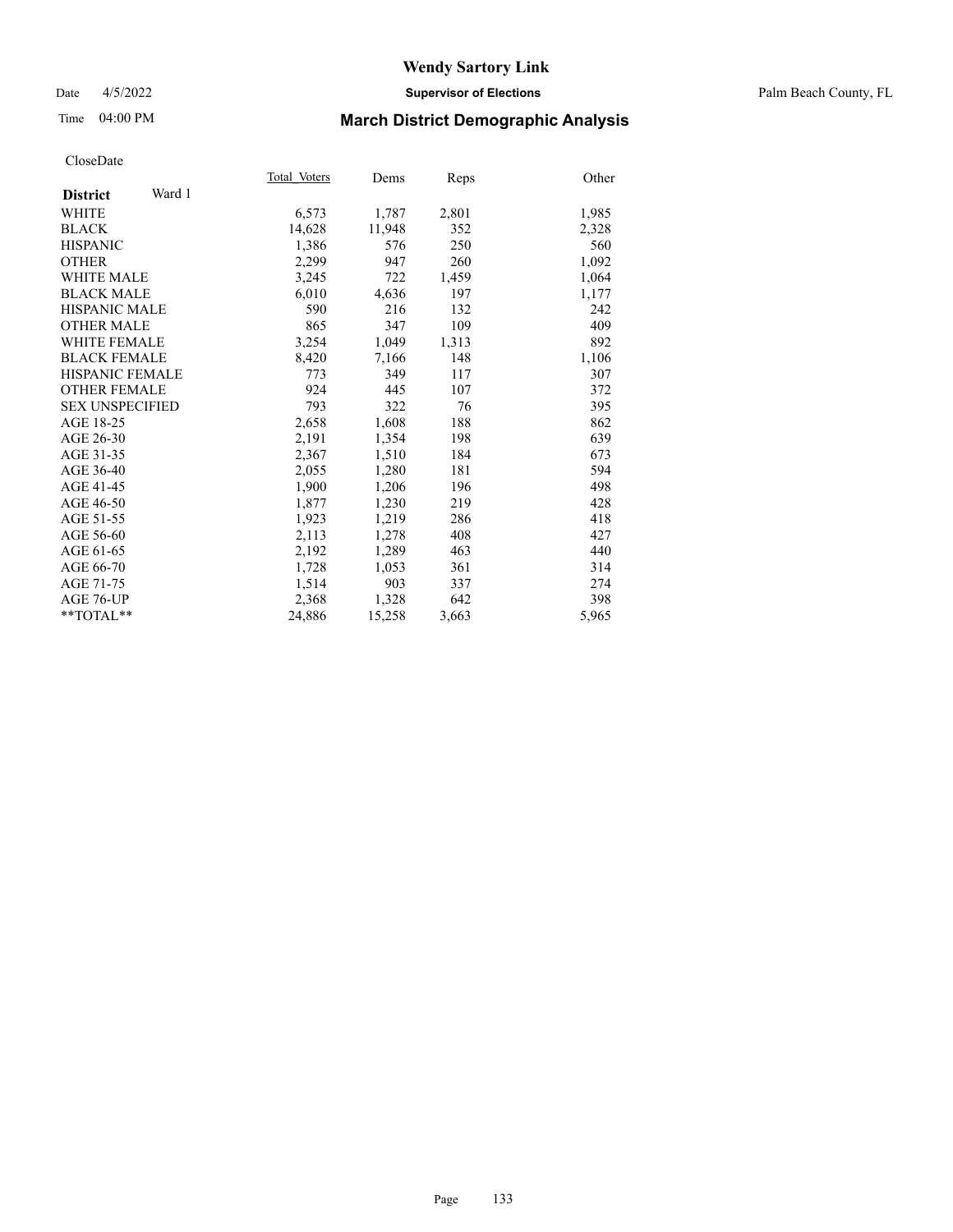### Date 4/5/2022 **Supervisor of Elections** Palm Beach County, FL

## Time 04:00 PM **March District Demographic Analysis**

|                           | Total Voters | Dems   | Reps  | Other |
|---------------------------|--------------|--------|-------|-------|
| Ward 1<br><b>District</b> |              |        |       |       |
| WHITE                     | 12,981       | 3,786  | 5,170 | 4,025 |
| <b>BLACK</b>              | 6,155        | 4,589  | 200   | 1,366 |
| <b>HISPANIC</b>           | 5,288        | 2,055  | 1,187 | 2,046 |
| <b>OTHER</b>              | 3,173        | 1,273  | 507   | 1,393 |
| <b>WHITE MALE</b>         | 6,033        | 1,490  | 2,602 | 1,941 |
| <b>BLACK MALE</b>         | 2,707        | 1,891  | 113   | 703   |
| <b>HISPANIC MALE</b>      | 2,297        | 774    | 601   | 922   |
| <b>OTHER MALE</b>         | 1,197        | 445    | 219   | 533   |
| <b>WHITE FEMALE</b>       | 6,810        | 2,258  | 2,518 | 2,034 |
| <b>BLACK FEMALE</b>       | 3,367        | 2,650  | 83    | 634   |
| <b>HISPANIC FEMALE</b>    | 2,864        | 1,227  | 567   | 1,070 |
| <b>OTHER FEMALE</b>       | 1,384        | 639    | 216   | 529   |
| <b>SEX UNSPECIFIED</b>    | 921          | 320    | 142   | 459   |
| AGE 18-25                 | 3,118        | 1,299  | 541   | 1,278 |
| AGE 26-30                 | 2,257        | 908    | 438   | 911   |
| AGE 31-35                 | 2,446        | 989    | 552   | 905   |
| AGE 36-40                 | 2,457        | 943    | 595   | 919   |
| AGE 41-45                 | 2,319        | 913    | 496   | 910   |
| AGE 46-50                 | 2,290        | 952    | 576   | 762   |
| AGE 51-55                 | 2,498        | 979    | 766   | 753   |
| AGE 56-60                 | 2,599        | 1,065  | 861   | 673   |
| AGE 61-65                 | 2,362        | 1,102  | 691   | 569   |
| AGE 66-70                 | 1,870        | 915    | 546   | 409   |
| AGE 71-75                 | 1,372        | 643    | 388   | 341   |
| AGE 76-UP                 | 2,009        | 995    | 614   | 400   |
| $*$ TOTAL $*$             | 27,597       | 11,703 | 7,064 | 8,830 |
|                           |              |        |       |       |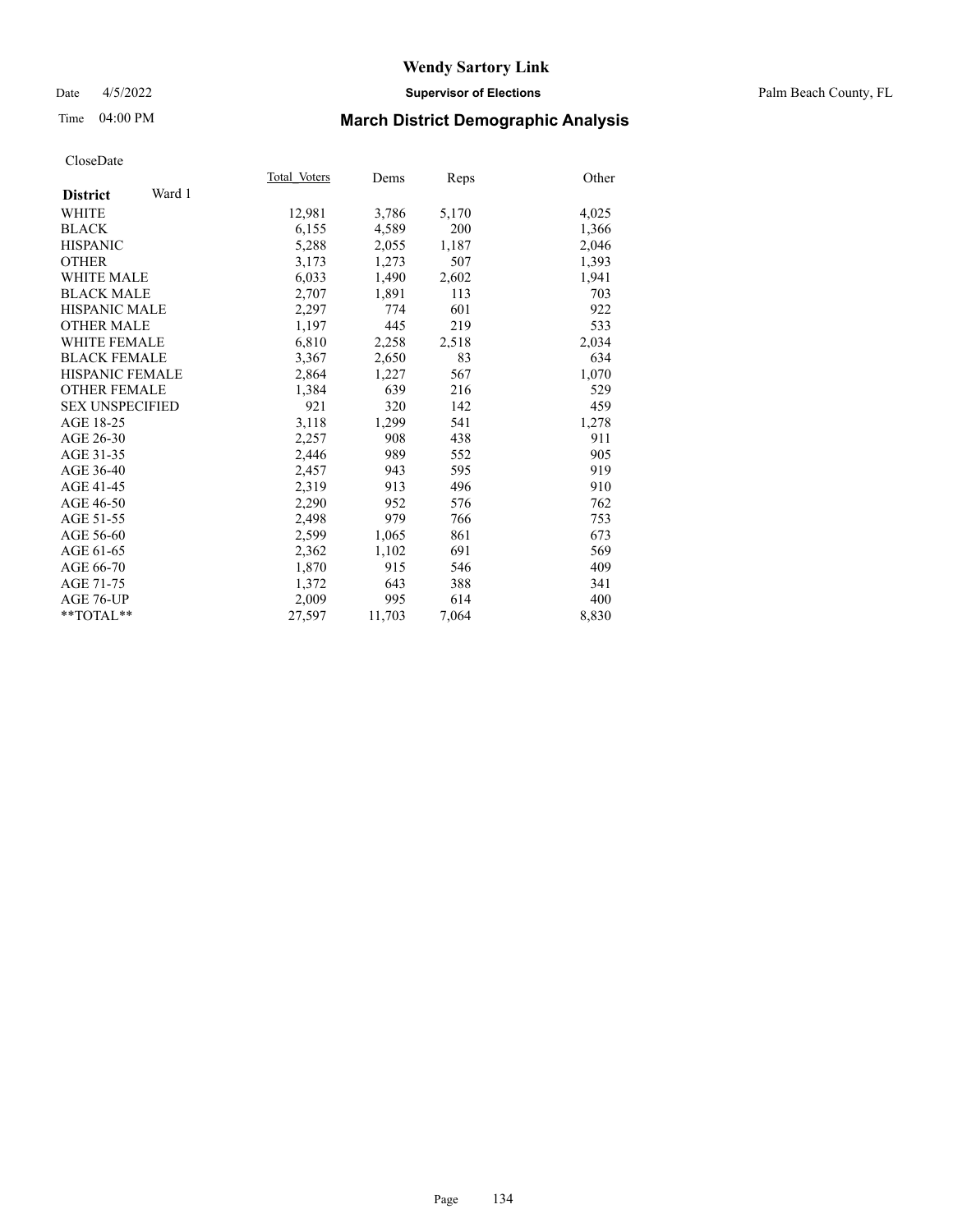### Date 4/5/2022 **Supervisor of Elections** Palm Beach County, FL

# Time 04:00 PM **March District Demographic Analysis**

|                           | Total Voters | Dems  | Reps           | Other          |
|---------------------------|--------------|-------|----------------|----------------|
| Ward 1<br><b>District</b> |              |       |                |                |
| <b>WHITE</b>              | 62           | 22    | 25             | 15             |
| <b>BLACK</b>              | 1,169        | 1,014 | 29             | 126            |
| <b>HISPANIC</b>           | 210          | 104   | 31             | 75             |
| <b>OTHER</b>              | 77           | 46    | 3              | 28             |
| <b>WHITE MALE</b>         | 29           | 9     | 12             | 8              |
| <b>BLACK MALE</b>         | 477          | 406   | 9              | 62             |
| <b>HISPANIC MALE</b>      | 114          | 53    | 21             | 40             |
| <b>OTHER MALE</b>         | 17           | 8     | $\theta$       | 9              |
| <b>WHITE FEMALE</b>       | 33           | 13    | 13             | 7              |
| <b>BLACK FEMALE</b>       | 678          | 595   | 20             | 63             |
| <b>HISPANIC FEMALE</b>    | 92           | 51    | 10             | 31             |
| <b>OTHER FEMALE</b>       | 39           | 27    | $\overline{2}$ | 10             |
| <b>SEX UNSPECIFIED</b>    | 39           | 24    | 1              | 14             |
| AGE 18-25                 | 181          | 133   | 8              | 40             |
| AGE 26-30                 | 171          | 126   | 10             | 35             |
| AGE 31-35                 | 171          | 124   | 11             | 36             |
| AGE 36-40                 | 134          | 99    | $\overline{4}$ | 31             |
| AGE 41-45                 | 103          | 74    | 3              | 26             |
| AGE 46-50                 | 104          | 79    | 7              | 18             |
| AGE 51-55                 | 112          | 92    | 5              | 15             |
| AGE 56-60                 | 136          | 109   | 14             | 13             |
| AGE 61-65                 | 113          | 95    | 6              | 12             |
| AGE 66-70                 | 95           | 86    | 7              | $\overline{2}$ |
| AGE 71-75                 | 76           | 63    | 7              | 6              |
| AGE 76-UP                 | 122          | 106   | 6              | 10             |
| **TOTAL**                 | 1,518        | 1,186 | 88             | 244            |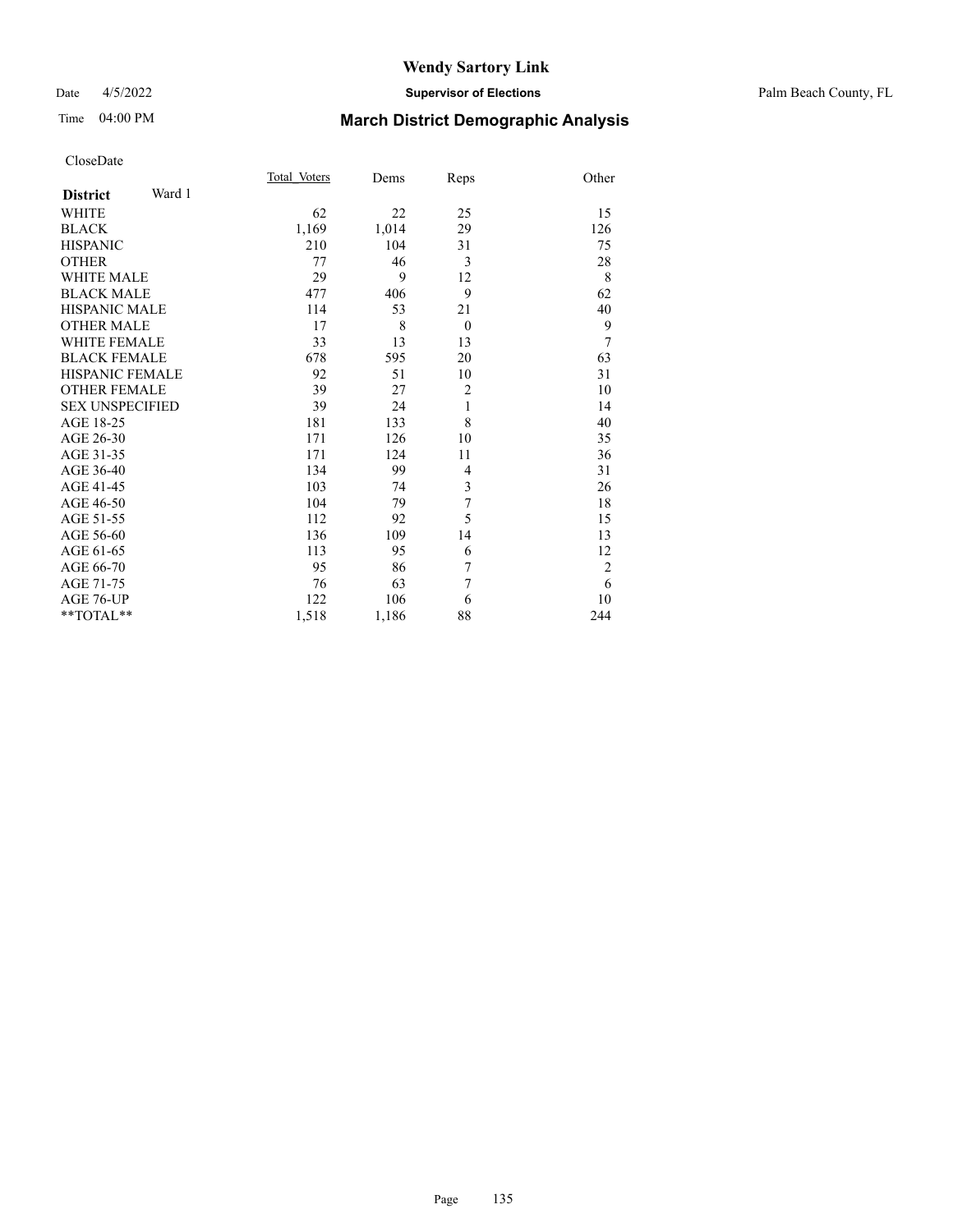### Date 4/5/2022 **Supervisor of Elections** Palm Beach County, FL

# Time 04:00 PM **March District Demographic Analysis**

|                        |        | Total Voters | Dems           | Reps           | Other |
|------------------------|--------|--------------|----------------|----------------|-------|
| <b>District</b>        | Ward 1 |              |                |                |       |
| <b>WHITE</b>           |        | 1,147        | 334            | 461            | 352   |
| <b>BLACK</b>           |        | 21           | 15             | $\overline{2}$ | 4     |
| <b>HISPANIC</b>        |        | 81           | 20             | 33             | 28    |
| <b>OTHER</b>           |        | 92           | 23             | 23             | 46    |
| <b>WHITE MALE</b>      |        | 520          | 126            | 219            | 175   |
| <b>BLACK MALE</b>      |        | 8            | $\overline{4}$ | 1              | 3     |
| <b>HISPANIC MALE</b>   |        | 35           | 9              | 13             | 13    |
| <b>OTHER MALE</b>      |        | 23           | 6              | 8              | 9     |
| <b>WHITE FEMALE</b>    |        | 605          | 199            | 233            | 173   |
| <b>BLACK FEMALE</b>    |        | 13           | 11             | 1              | 1     |
| <b>HISPANIC FEMALE</b> |        | 44           | 11             | 19             | 14    |
| <b>OTHER FEMALE</b>    |        | 46           | 10             | 11             | 25    |
| <b>SEX UNSPECIFIED</b> |        | 44           | 13             | 14             | 17    |
| AGE 18-25              |        | 43           | 9              | 16             | 18    |
| AGE 26-30              |        | 47           | 11             | 16             | 20    |
| AGE 31-35              |        | 42           | 14             | 13             | 15    |
| AGE 36-40              |        | 37           | 10             | 13             | 14    |
| AGE 41-45              |        | 47           | 8              | 15             | 24    |
| AGE 46-50              |        | 55           | 10             | 26             | 19    |
| AGE 51-55              |        | 88           | 19             | 36             | 33    |
| AGE 56-60              |        | 139          | 39             | 59             | 41    |
| AGE 61-65              |        | 143          | 49             | 44             | 50    |
| AGE 66-70              |        | 174          | 58             | 64             | 52    |
| AGE 71-75              |        | 178          | 63             | 67             | 48    |
| AGE 76-UP              |        | 348          | 102            | 150            | 96    |
| $*$ $TOTAL**$          |        | 1,341        | 392            | 519            | 430   |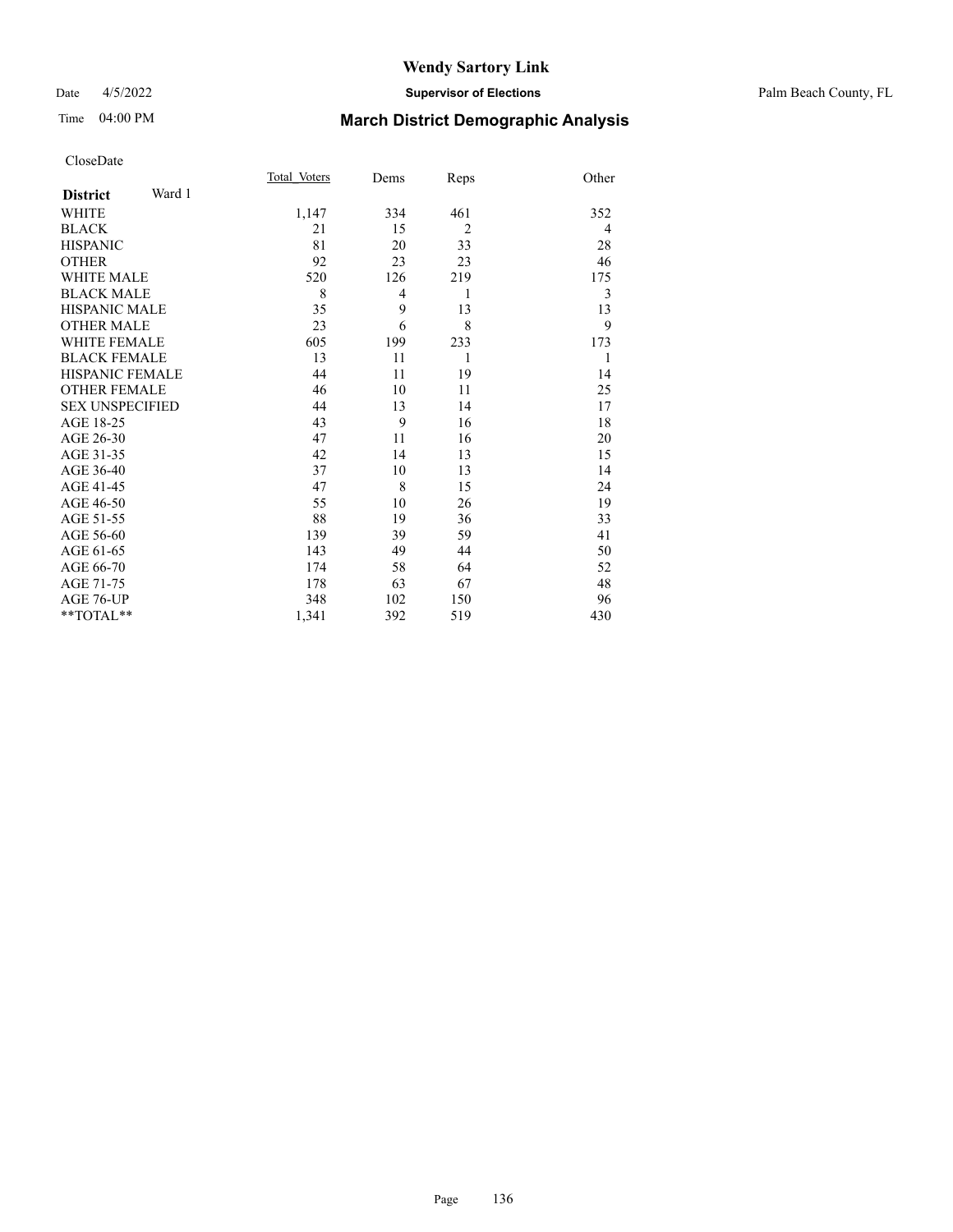### Date 4/5/2022 **Supervisor of Elections** Palm Beach County, FL

# Time 04:00 PM **March District Demographic Analysis**

| Total Voters | Dems  | Reps  | Other |
|--------------|-------|-------|-------|
|              |       |       |       |
| 4,493        | 1,030 | 2,219 | 1,244 |
| 32           | 16    | 4     | 12    |
| 182          | 57    | 71    | 54    |
| 248          | 66    | 88    | 94    |
| 2,113        | 378   | 1,124 | 611   |
| 11           | 3     | 3     | 5     |
| 74           | 23    | 26    | 25    |
| 75           | 20    | 32    | 23    |
| 2,343        | 645   | 1,081 | 617   |
| 21           | 13    | 1     | 7     |
| 104          | 33    | 43    | 28    |
| 105          | 31    | 34    | 40    |
| 106          | 21    | 38    | 47    |
| 375          | 79    | 161   | 135   |
| 313          | 61    | 156   | 96    |
| 319          | 77    | 130   | 112   |
| 401          | 85    | 196   | 120   |
| 333          | 82    | 128   | 123   |
| 350          | 83    | 152   | 115   |
| 398          | 87    | 202   | 109   |
| 473          | 94    | 266   | 113   |
| 494          | 121   | 245   | 128   |
| 444          | 119   | 206   | 119   |
| 376          | 112   | 172   | 92    |
| 679          | 169   | 368   | 142   |
| 4,955        | 1,169 | 2,382 | 1,404 |
|              |       |       |       |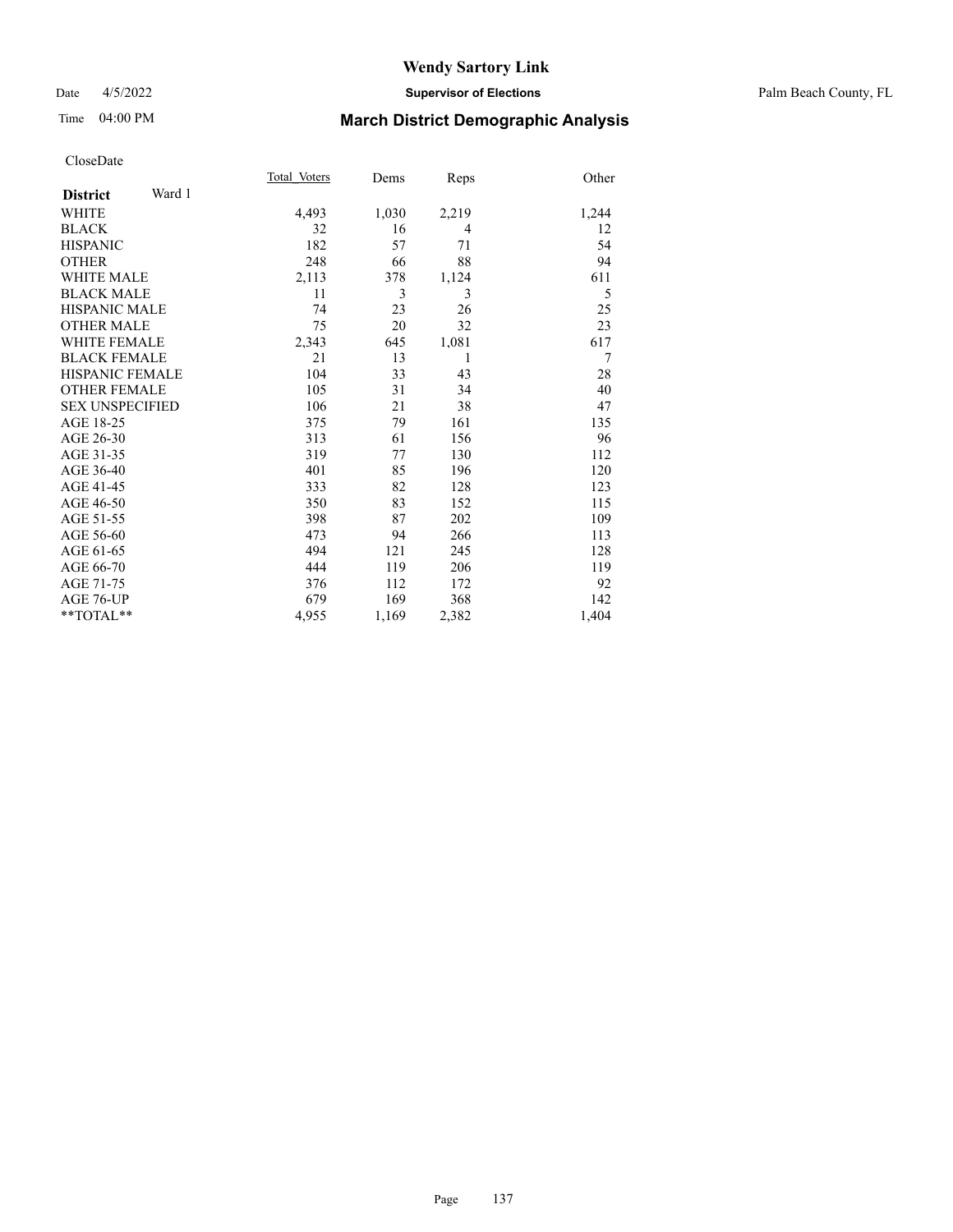## Date 4/5/2022 **Supervisor of Elections** Palm Beach County, FL

# Time 04:00 PM **March District Demographic Analysis**

| CloseDate |
|-----------|
|-----------|

|                        |        | Total Voters   | Dems           | Reps           | Other          |
|------------------------|--------|----------------|----------------|----------------|----------------|
| <b>District</b>        | Ward 1 |                |                |                |                |
| <b>WHITE</b>           |        | 267            | 36             | 173            | 58             |
| <b>BLACK</b>           |        | 0              | $\Omega$       | $\overline{0}$ | $\Omega$       |
| <b>HISPANIC</b>        |        |                | $\theta$       | 1              | $\Omega$       |
| <b>OTHER</b>           |        | 5              | 1              | $\overline{2}$ | $\overline{2}$ |
| <b>WHITE MALE</b>      |        | 128            | 12             | 91             | 25             |
| <b>BLACK MALE</b>      |        | $\theta$       | $\theta$       | $\theta$       | $\theta$       |
| <b>HISPANIC MALE</b>   |        | 0              | $\theta$       | $\theta$       | $\theta$       |
| <b>OTHER MALE</b>      |        | 2              | $\Omega$       | $\overline{2}$ | $\theta$       |
| <b>WHITE FEMALE</b>    |        | 139            | 24             | 82             | 33             |
| <b>BLACK FEMALE</b>    |        | 0              | $\theta$       | $\theta$       | $\theta$       |
| <b>HISPANIC FEMALE</b> |        |                | $\theta$       | 1              | $\Omega$       |
| <b>OTHER FEMALE</b>    |        |                | 1              | $\theta$       | $\theta$       |
| <b>SEX UNSPECIFIED</b> |        | 2              | $\theta$       | $\theta$       | $\overline{2}$ |
| AGE 18-25              |        | 14             | 1              | 10             | 3              |
| AGE 26-30              |        | 12             | 3              | 5              | $\overline{4}$ |
| AGE 31-35              |        | 5              |                | $\overline{c}$ | $\overline{c}$ |
| AGE 36-40              |        | $\overline{2}$ | $\theta$       | $\theta$       | $\overline{c}$ |
| AGE 41-45              |        | 5              | $\overline{0}$ | 4              | 1              |
| AGE 46-50              |        | 6              |                | 4              |                |
| AGE 51-55              |        | 15             | 3              | 9              | 3              |
| AGE 56-60              |        | 19             | $\overline{2}$ | 12             | 5              |
| AGE 61-65              |        | 42             | 6              | 24             | 12             |
| AGE 66-70              |        | 26             | 4              | 15             | 7              |
| AGE 71-75              |        | 44             | 6              | 28             | 10             |
| AGE 76-UP              |        | 83             | 10             | 63             | 10             |
| **TOTAL**              |        | 273            | 37             | 176            | 60             |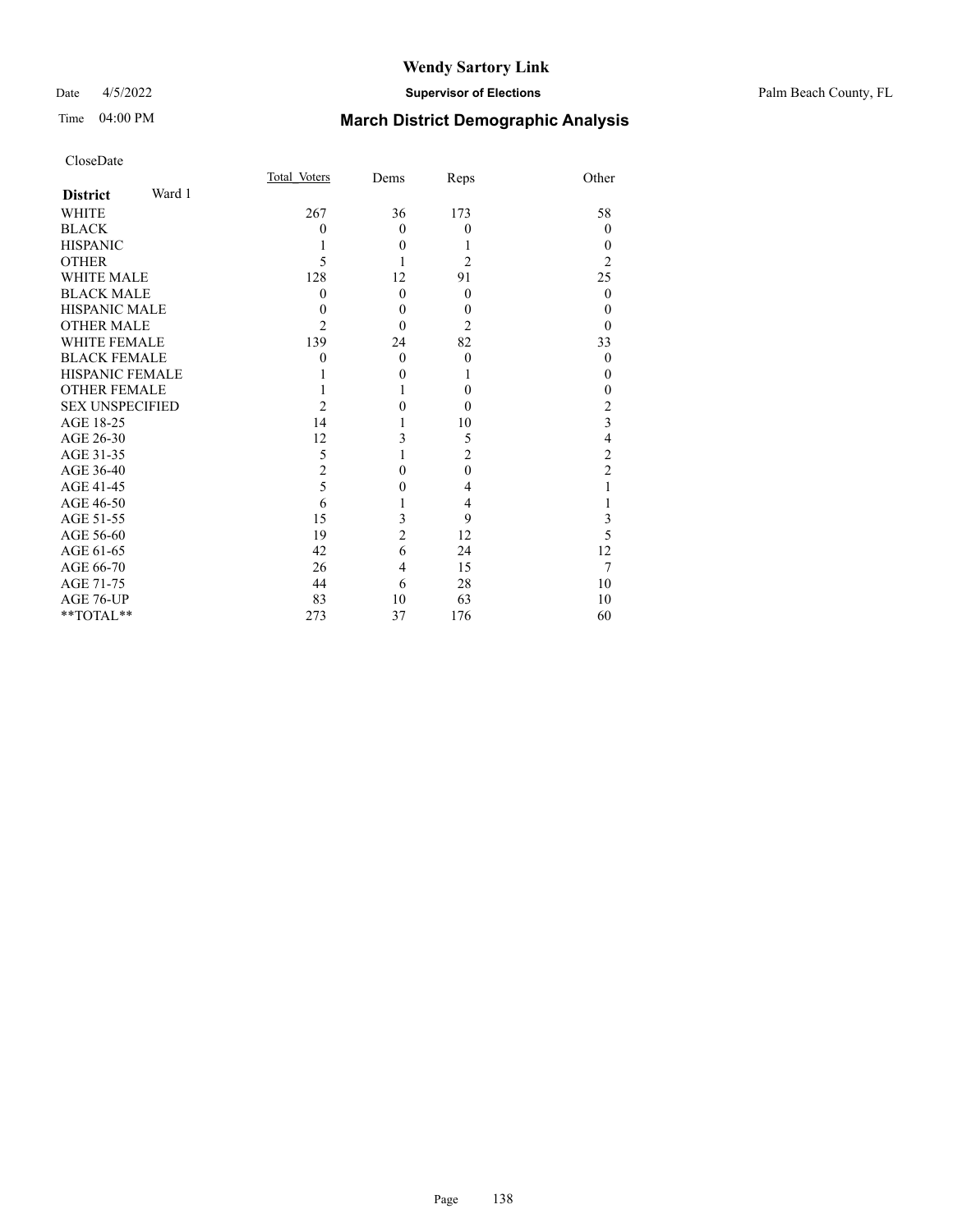### Date 4/5/2022 **Supervisor of Elections** Palm Beach County, FL

## Time 04:00 PM **March District Demographic Analysis**

|                           | Total Voters | Dems   | Reps   | Other  |
|---------------------------|--------------|--------|--------|--------|
| Ward 1<br><b>District</b> |              |        |        |        |
| WHITE                     | 27,094       | 7,888  | 11,230 | 7,976  |
| <b>BLACK</b>              | 4,448        | 3,148  | 192    | 1,108  |
| <b>HISPANIC</b>           | 6.691        | 2,379  | 1,731  | 2,581  |
| <b>OTHER</b>              | 4,662        | 1,624  | 946    | 2,092  |
| <b>WHITE MALE</b>         | 12,651       | 3,127  | 5,624  | 3,900  |
| <b>BLACK MALE</b>         | 1,944        | 1,258  | 116    | 570    |
| <b>HISPANIC MALE</b>      | 2,958        | 941    | 833    | 1,184  |
| <b>OTHER MALE</b>         | 1.739        | 538    | 403    | 798    |
| <b>WHITE FEMALE</b>       | 14,106       | 4,677  | 5,475  | 3,954  |
| <b>BLACK FEMALE</b>       | 2,449        | 1,852  | 74     | 523    |
| <b>HISPANIC FEMALE</b>    | 3,586        | 1,393  | 854    | 1,339  |
| <b>OTHER FEMALE</b>       | 2,008        | 801    | 393    | 814    |
| <b>SEX UNSPECIFIED</b>    | 1,416        | 431    | 322    | 663    |
| AGE 18-25                 | 5,158        | 1,872  | 1,330  | 1,956  |
| AGE 26-30                 | 2,813        | 982    | 726    | 1,105  |
| AGE 31-35                 | 2,976        | 981    | 863    | 1,132  |
| AGE 36-40                 | 3,295        | 1,115  | 945    | 1,235  |
| AGE 41-45                 | 3,559        | 1,211  | 1,031  | 1,317  |
| AGE 46-50                 | 3,932        | 1,283  | 1,254  | 1,395  |
| AGE 51-55                 | 4,369        | 1,383  | 1,567  | 1,419  |
| AGE 56-60                 | 4,077        | 1,354  | 1,597  | 1,126  |
| AGE 61-65                 | 3,675        | 1,251  | 1,421  | 1,003  |
| AGE 66-70                 | 2,955        | 1,189  | 1,057  | 709    |
| AGE 71-75                 | 2,679        | 1,091  | 982    | 606    |
| AGE 76-UP                 | 3,407        | 1,327  | 1,326  | 754    |
| $*$ TOTAL $*$             | 42,895       | 15,039 | 14,099 | 13,757 |
|                           |              |        |        |        |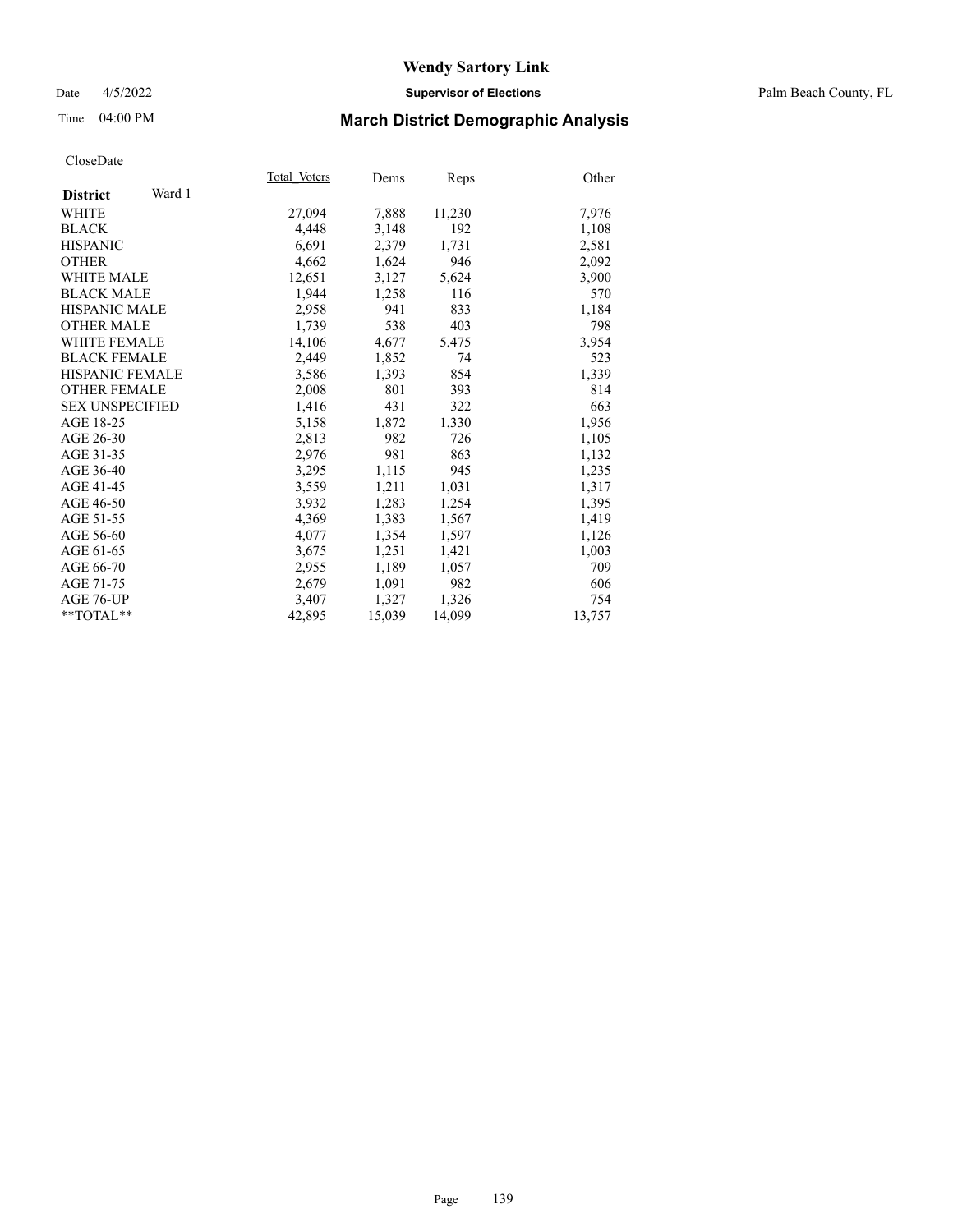### Date 4/5/2022 **Supervisor of Elections** Palm Beach County, FL

# Time 04:00 PM **March District Demographic Analysis**

|                           | Total Voters | Dems | Reps | Other |
|---------------------------|--------------|------|------|-------|
| Ward 1<br><b>District</b> |              |      |      |       |
| <b>WHITE</b>              | 889          | 196  | 422  | 271   |
| <b>BLACK</b>              | 392          | 251  | 22   | 119   |
| <b>HISPANIC</b>           | 532          | 144  | 161  | 227   |
| <b>OTHER</b>              | 173          | 61   | 32   | 80    |
| WHITE MALE                | 430          | 72   | 222  | 136   |
| <b>BLACK MALE</b>         | 164          | 88   | 15   | 61    |
| <b>HISPANIC MALE</b>      | 258          | 60   | 94   | 104   |
| <b>OTHER MALE</b>         | 70           | 25   | 12   | 33    |
| WHITE FEMALE              | 456          | 123  | 200  | 133   |
| <b>BLACK FEMALE</b>       | 227          | 162  | 7    | 58    |
| <b>HISPANIC FEMALE</b>    | 272          | 82   | 67   | 123   |
| <b>OTHER FEMALE</b>       | 85           | 32   | 15   | 38    |
| <b>SEX UNSPECIFIED</b>    | 24           | 8    | 5    | 11    |
| AGE 18-25                 | 143          | 42   | 38   | 63    |
| AGE 26-30                 | 173          | 48   | 70   | 55    |
| AGE 31-35                 | 286          | 69   | 82   | 135   |
| AGE 36-40                 | 262          | 81   | 76   | 105   |
| AGE 41-45                 | 246          | 79   | 73   | 94    |
| AGE 46-50                 | 184          | 65   | 69   | 50    |
| AGE 51-55                 | 164          | 60   | 50   | 54    |
| AGE 56-60                 | 159          | 56   | 60   | 43    |
| AGE 61-65                 | 135          | 56   | 41   | 38    |
| AGE 66-70                 | 95           | 35   | 34   | 26    |
| AGE 71-75                 | 76           | 32   | 26   | 18    |
| AGE 76-UP                 | 63           | 29   | 18   | 16    |
| $*$ $TOTAL**$             | 1,986        | 652  | 637  | 697   |